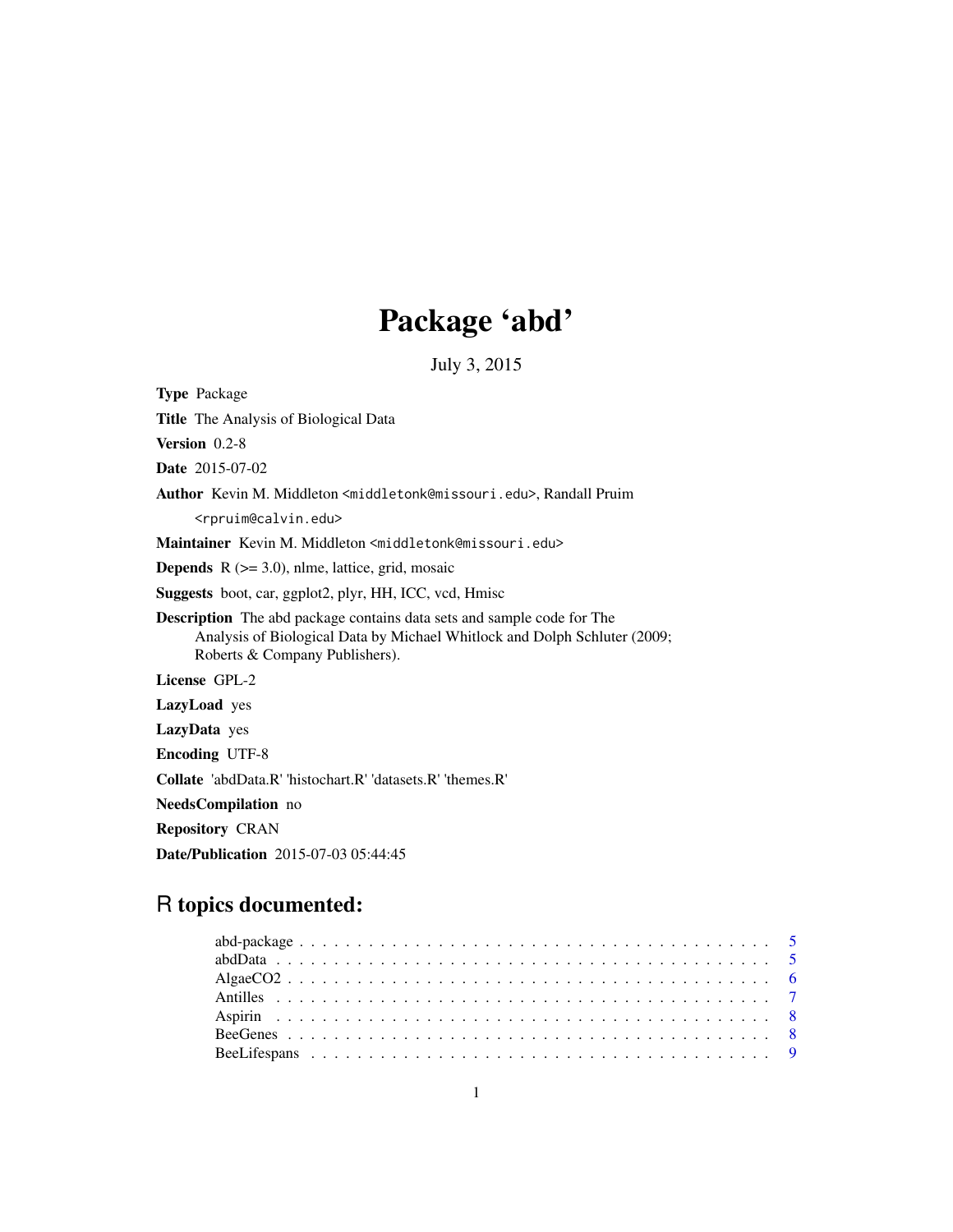|               | 9  |
|---------------|----|
|               | 10 |
|               | 11 |
|               | 11 |
|               | 12 |
|               | 13 |
|               | 13 |
|               | 14 |
|               | 15 |
|               | 15 |
|               | 16 |
|               | 17 |
|               | 18 |
|               | 18 |
|               | 19 |
|               | 20 |
|               | 21 |
|               | 21 |
|               | 22 |
|               | 23 |
|               | 23 |
|               | 24 |
|               | 25 |
|               |    |
|               | 25 |
|               | 26 |
|               | 27 |
|               | 27 |
|               | 28 |
|               | 29 |
|               | 29 |
|               | 30 |
|               | 31 |
|               | 32 |
|               | 32 |
|               | 33 |
|               | 34 |
|               | 34 |
|               | 35 |
|               | 35 |
|               | 36 |
|               | 37 |
|               | 37 |
| Greenspace    | 38 |
| Guppies       | 39 |
|               | 39 |
|               | 40 |
|               | 41 |
| HornedLizards | 41 |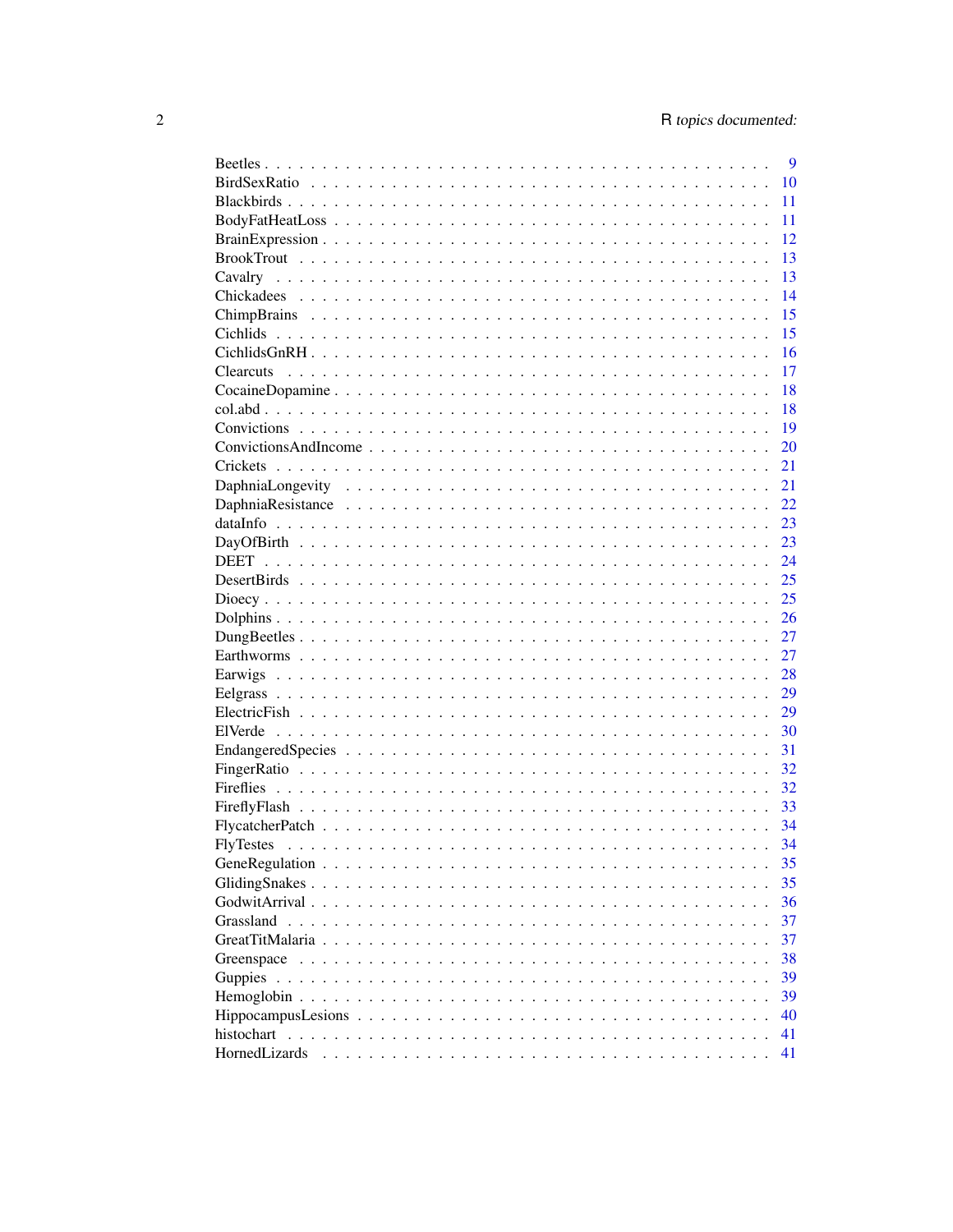|                                                                                               |  |  |  |  |  |  |  |  |  |        |  |  |  |  | 42 |
|-----------------------------------------------------------------------------------------------|--|--|--|--|--|--|--|--|--|--------|--|--|--|--|----|
|                                                                                               |  |  |  |  |  |  |  |  |  |        |  |  |  |  | 43 |
|                                                                                               |  |  |  |  |  |  |  |  |  |        |  |  |  |  | 44 |
|                                                                                               |  |  |  |  |  |  |  |  |  |        |  |  |  |  | 44 |
|                                                                                               |  |  |  |  |  |  |  |  |  |        |  |  |  |  | 45 |
|                                                                                               |  |  |  |  |  |  |  |  |  |        |  |  |  |  | 46 |
|                                                                                               |  |  |  |  |  |  |  |  |  |        |  |  |  |  | 46 |
|                                                                                               |  |  |  |  |  |  |  |  |  |        |  |  |  |  | 47 |
|                                                                                               |  |  |  |  |  |  |  |  |  |        |  |  |  |  | 47 |
|                                                                                               |  |  |  |  |  |  |  |  |  |        |  |  |  |  | 48 |
|                                                                                               |  |  |  |  |  |  |  |  |  |        |  |  |  |  | 49 |
|                                                                                               |  |  |  |  |  |  |  |  |  |        |  |  |  |  | 49 |
|                                                                                               |  |  |  |  |  |  |  |  |  |        |  |  |  |  | 50 |
|                                                                                               |  |  |  |  |  |  |  |  |  |        |  |  |  |  | 50 |
|                                                                                               |  |  |  |  |  |  |  |  |  |        |  |  |  |  | 51 |
|                                                                                               |  |  |  |  |  |  |  |  |  |        |  |  |  |  | 52 |
|                                                                                               |  |  |  |  |  |  |  |  |  |        |  |  |  |  | 52 |
|                                                                                               |  |  |  |  |  |  |  |  |  |        |  |  |  |  | 53 |
|                                                                                               |  |  |  |  |  |  |  |  |  |        |  |  |  |  | 54 |
|                                                                                               |  |  |  |  |  |  |  |  |  |        |  |  |  |  | 54 |
|                                                                                               |  |  |  |  |  |  |  |  |  |        |  |  |  |  | 55 |
|                                                                                               |  |  |  |  |  |  |  |  |  |        |  |  |  |  | 55 |
|                                                                                               |  |  |  |  |  |  |  |  |  |        |  |  |  |  | 56 |
|                                                                                               |  |  |  |  |  |  |  |  |  |        |  |  |  |  | 57 |
|                                                                                               |  |  |  |  |  |  |  |  |  |        |  |  |  |  | 57 |
|                                                                                               |  |  |  |  |  |  |  |  |  |        |  |  |  |  | 58 |
|                                                                                               |  |  |  |  |  |  |  |  |  |        |  |  |  |  | 59 |
|                                                                                               |  |  |  |  |  |  |  |  |  |        |  |  |  |  | 59 |
|                                                                                               |  |  |  |  |  |  |  |  |  |        |  |  |  |  | 60 |
|                                                                                               |  |  |  |  |  |  |  |  |  |        |  |  |  |  | 61 |
|                                                                                               |  |  |  |  |  |  |  |  |  |        |  |  |  |  |    |
|                                                                                               |  |  |  |  |  |  |  |  |  |        |  |  |  |  | 61 |
|                                                                                               |  |  |  |  |  |  |  |  |  |        |  |  |  |  | 62 |
|                                                                                               |  |  |  |  |  |  |  |  |  |        |  |  |  |  | 63 |
|                                                                                               |  |  |  |  |  |  |  |  |  |        |  |  |  |  | 63 |
|                                                                                               |  |  |  |  |  |  |  |  |  |        |  |  |  |  | 64 |
|                                                                                               |  |  |  |  |  |  |  |  |  |        |  |  |  |  | 64 |
|                                                                                               |  |  |  |  |  |  |  |  |  |        |  |  |  |  | 65 |
| Progesterone Exercise $\ldots \ldots \ldots \ldots \ldots \ldots \ldots \ldots \ldots \ldots$ |  |  |  |  |  |  |  |  |  |        |  |  |  |  | 65 |
| Pseudoscorpions                                                                               |  |  |  |  |  |  |  |  |  |        |  |  |  |  | 66 |
| Pufferfish                                                                                    |  |  |  |  |  |  |  |  |  |        |  |  |  |  | 67 |
|                                                                                               |  |  |  |  |  |  |  |  |  |        |  |  |  |  | 67 |
|                                                                                               |  |  |  |  |  |  |  |  |  |        |  |  |  |  | 68 |
|                                                                                               |  |  |  |  |  |  |  |  |  |        |  |  |  |  | 69 |
| SagebrushCrickets                                                                             |  |  |  |  |  |  |  |  |  | $\sim$ |  |  |  |  | 69 |
| SalmonColor                                                                                   |  |  |  |  |  |  |  |  |  |        |  |  |  |  | 70 |
| Seedlings                                                                                     |  |  |  |  |  |  |  |  |  |        |  |  |  |  | 70 |
| Selection                                                                                     |  |  |  |  |  |  |  |  |  |        |  |  |  |  | 71 |
|                                                                                               |  |  |  |  |  |  |  |  |  |        |  |  |  |  | 72 |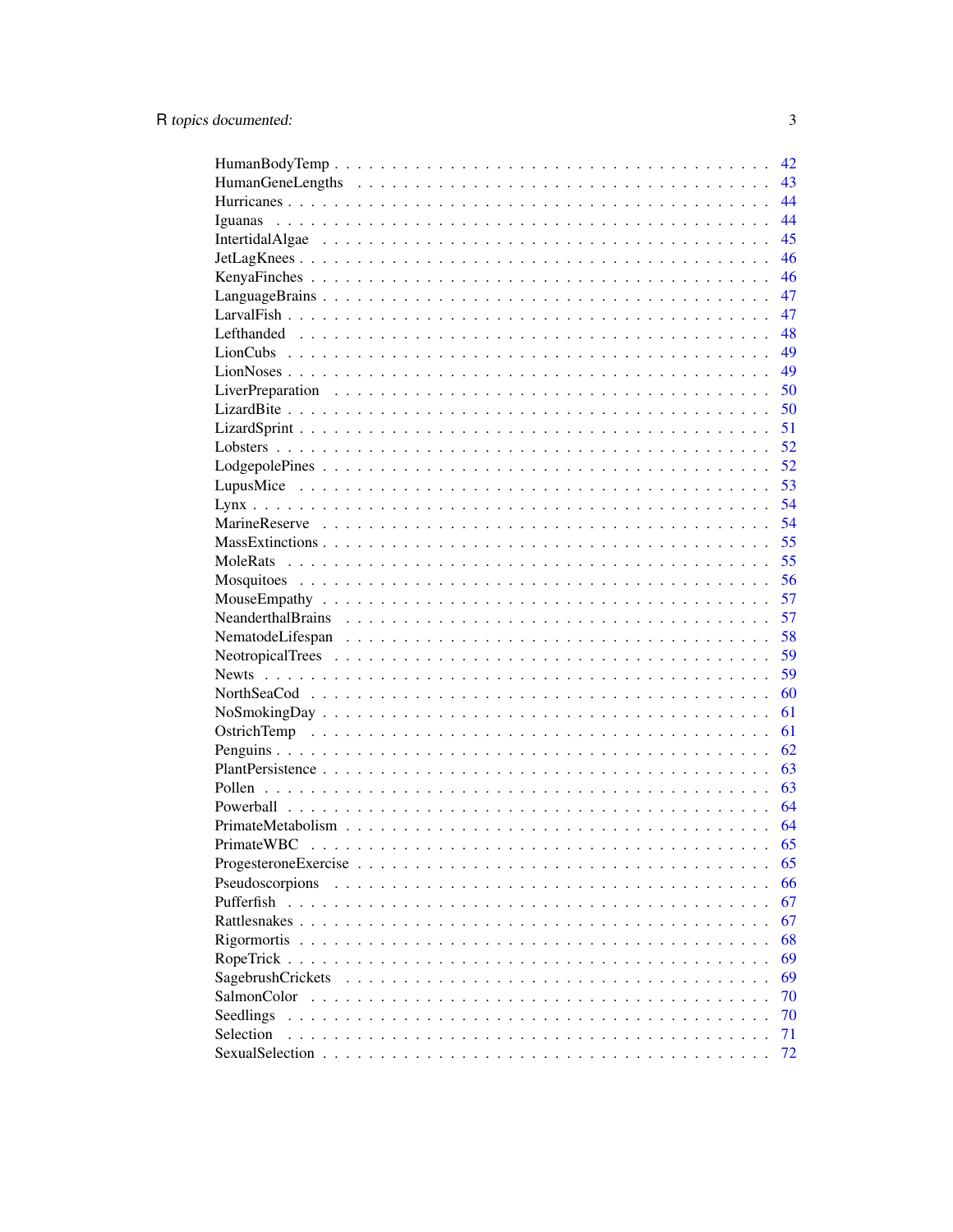| 73                  |    |
|---------------------|----|
| 73                  |    |
| 74                  |    |
| 75                  |    |
| 75                  |    |
|                     | 76 |
|                     | 76 |
|                     | 77 |
| 78                  |    |
| 78                  |    |
|                     | 79 |
|                     | 79 |
| 80                  |    |
| 81<br>Sumo          |    |
| 81                  |    |
| 82                  |    |
| 83                  |    |
| 83                  |    |
| 84                  |    |
| 84                  |    |
| 85                  |    |
|                     | 86 |
|                     | 86 |
|                     | 87 |
|                     | 87 |
| 88                  |    |
|                     | 89 |
|                     | 89 |
|                     | 90 |
| 91                  |    |
| 91                  |    |
| 92                  |    |
| 93                  |    |
| 93                  |    |
| 94                  |    |
| 95<br>WillsDebates  |    |
| 95                  |    |
|                     | 96 |
| Wolves              | 96 |
|                     | 97 |
| WrasseSexes         | 97 |
|                     | 98 |
|                     | 98 |
| <b>ZebraFinches</b> | 99 |
| ZooMortality        | 99 |
|                     |    |
|                     |    |

**Index**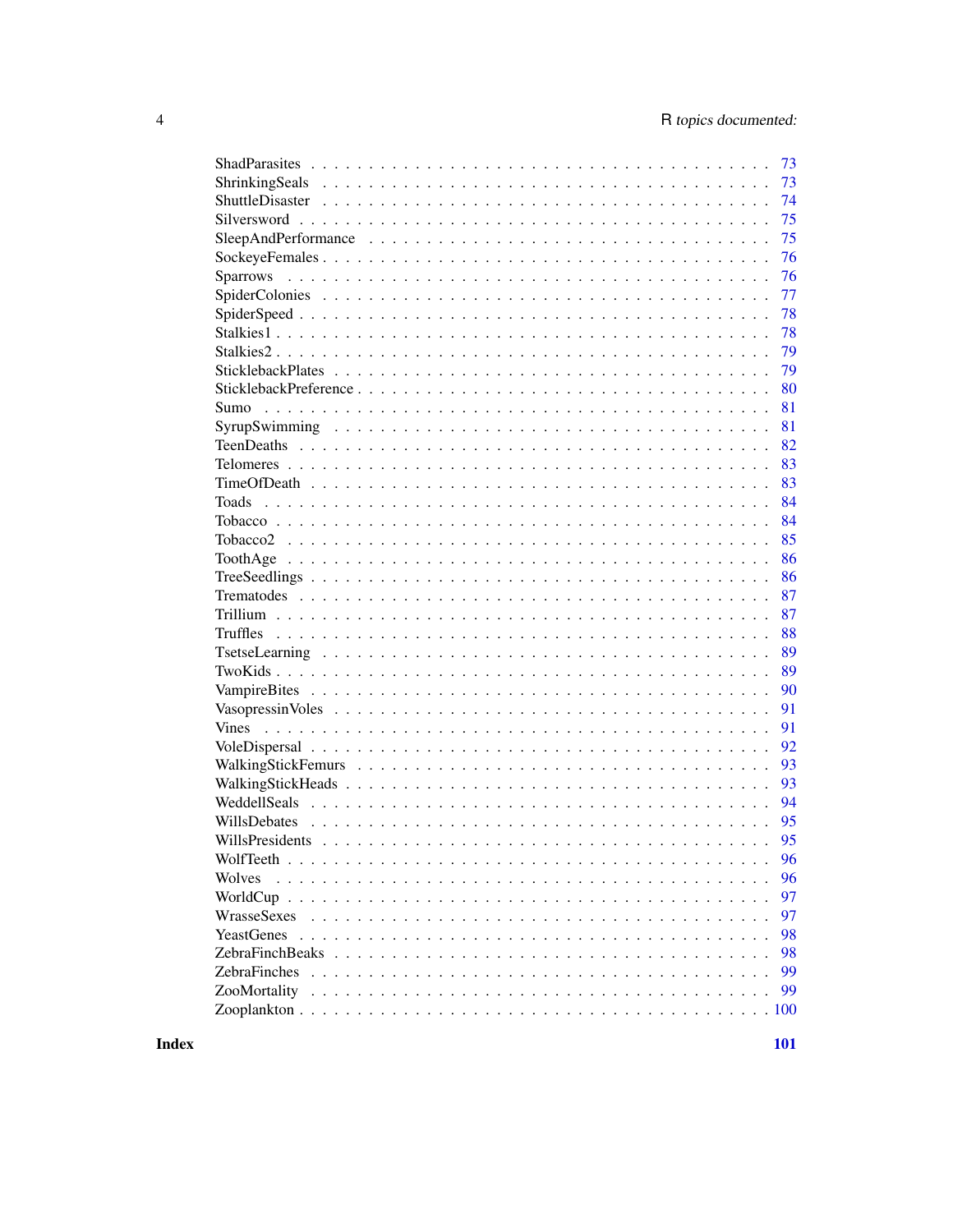<span id="page-4-0"></span>

The abd package contains data sets and sample code for the book, *The Analysis of Biological Data* by Michael C. Whitlock and Dolph Schluter (2009; Roberts and Company Publishers).

#### Details

| Package:  | abd        |
|-----------|------------|
| Type:     | Package    |
| Version:  | $0.2 - 8$  |
| Date:     | 2015-07-02 |
| License:  | GPL        |
| LazyLoad: | yes        |
| LazyData: | yes        |
|           |            |

#### Author(s)

Kevin M. Middleton (<middletonk@missouri.edu>); Randall Pruim (<rpruim@calvin.edu>)

#### References

Whitlock, M.C. and D. Schluter. 2009. *The Analysis of Biological Data*. Roberts and Company Publishers. ISBN: 0981519407. [http://www.roberts-publishers.com/biology/the-analysis](http://www.roberts-publishers.com/biology/the-analysis-of-biological-data.html)-of-biological-data. [html](http://www.roberts-publishers.com/biology/the-analysis-of-biological-data.html)

#### Examples

```
trellis.par.set(theme=col.abd()) # set color theme
show.settings()
abdData(3) # look for data sets in chapter 3
abdData('Finch') \qquad \qquad \qquad \qquad \qquad \qquad \qquad \qquad \qquad \qquad \text{book for data sets with 'finch' in name}
```
<span id="page-4-1"></span>abdData *Find data in* Analysis of Biological Data

#### Description

A utility function to assist users to locate data sets in *Analysis of Biological Data* within the abd package.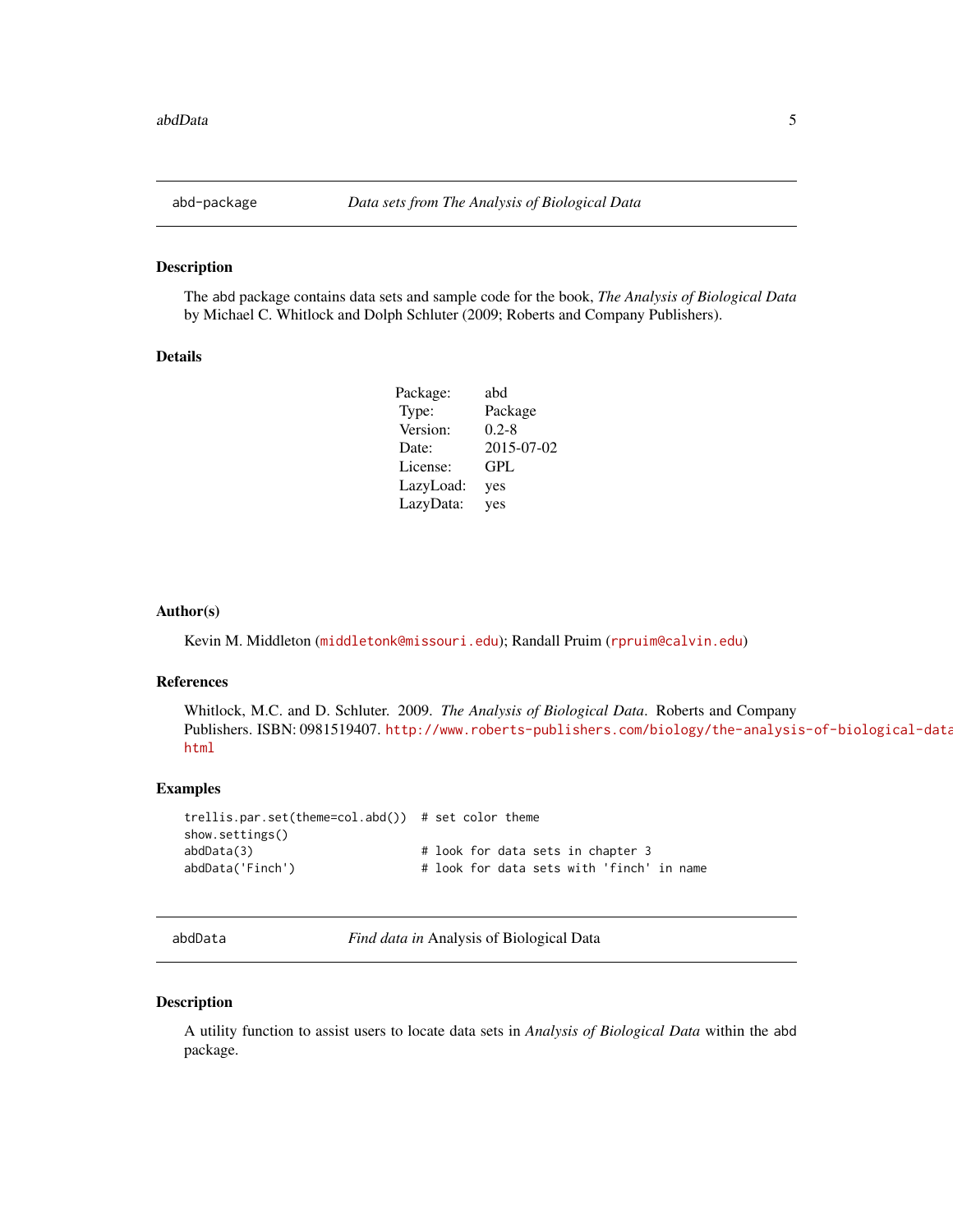#### <span id="page-5-0"></span>Usage

```
abdbata(..., chapters = 1:21, types = c("Example", "Problem"),numbers = 1:100, pattern = "*", ignore.case = TRUE)
```
#### Arguments

| chapters    | a numeric vector of chapters to search within                                                                                                                                                     |
|-------------|---------------------------------------------------------------------------------------------------------------------------------------------------------------------------------------------------|
| types       | a sub-vector of c('Example','Problem')                                                                                                                                                            |
| numbers     | a numeric vector of problem numbers                                                                                                                                                               |
| pattern     | a pattern to use for regular expression matching against the name of the data<br>frame.                                                                                                           |
| ignore.case | should case be ignored when matching pattern?                                                                                                                                                     |
| $\cdots$    | values for any of chapters, types, or pattern. Which is meant will be inferred<br>from the type of object supplied. This allows users to specify these values in any<br>order and without naming. |

## Value

A data frame describing data sets from abd that match the search criteria, or NULL if there are no matches.

## Author(s)

Randall Pruim (<rpruim@calvin.edu>)

#### Examples

```
# find all data from examples in chapters 3 and 4
abdData(3:4, 'Example')
```
# order doesn't matter abdData('Example', 3:4)

# look for data sets with Example in their name. abdData(pattern='Example')

```
# look for data sets with Exercise in their name.
abdData('Exercise')
```
AlgaeCO2 *Carbon Dioxide and Growth Rate in Algae*

## Description

Growth rates of the unicellular alga *Chlamydomonas* after 1,000 generations of selection under High and Normal levels of carbon dioxide.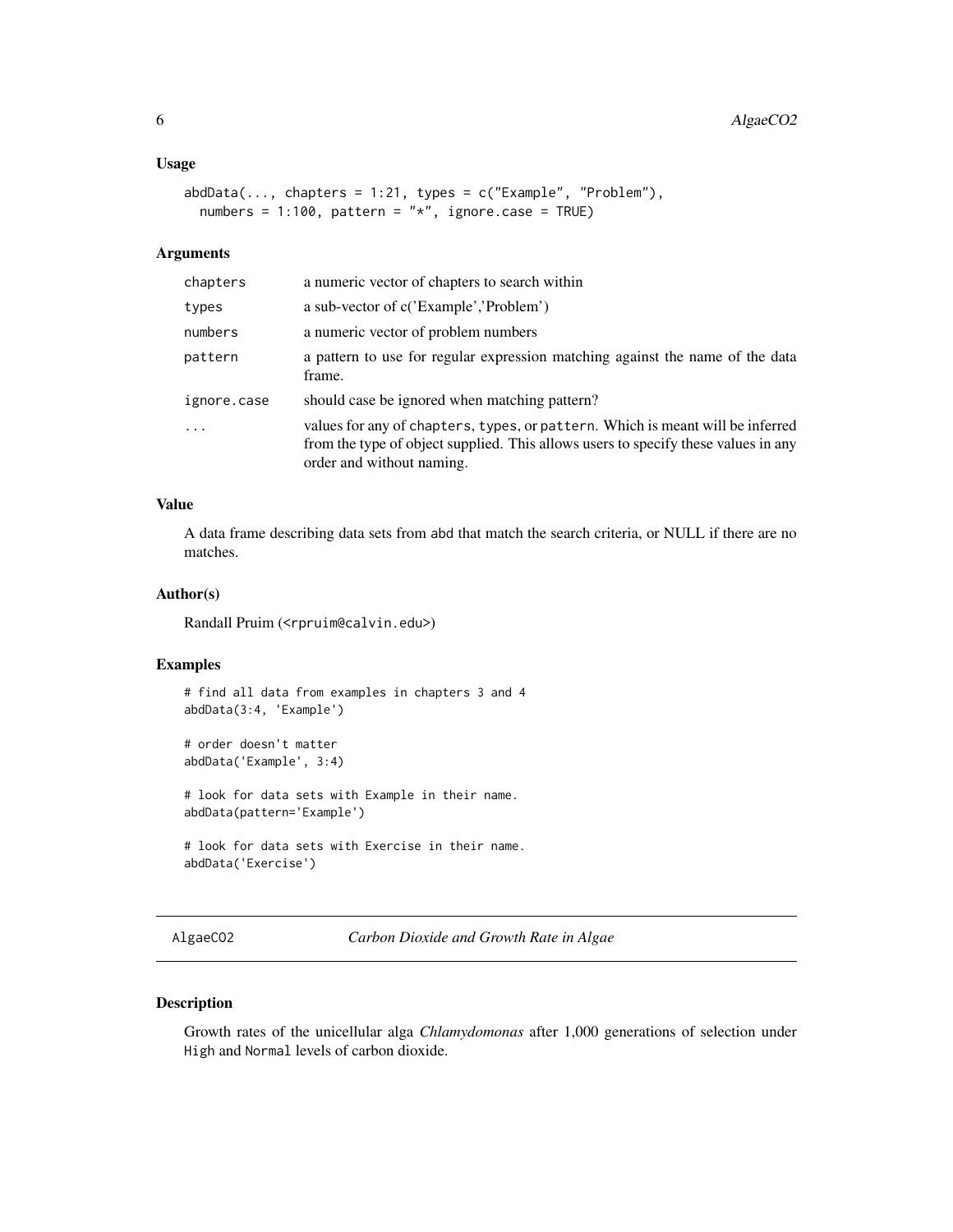#### <span id="page-6-0"></span>Antilles 7

## Format

A data frame with 14 observations on the following 2 variables.

treatment a factor with levels Normal and High

growthrate a numeric vector

## Source

Collins, S. and G. Bell. 2004. Phenotypic consequences of 1,000 generations of selection at elevated CO<sup>2</sup> in a green alga. *Nature* 431: 566-569.

#### Examples

```
AlgaeCO2
xyplot(growthrate ~ treatment, AlgaeCO2, type = c('p', 'a'))
```
Antilles *Antilles Bird Immigration Dates*

## Description

Approximate dates of immigration for 37 species of birds in the Lesser Antilles.

#### Format

A data frame with 37 observations of one variable.

immigration.date approximate immigration date (in millions of years)

#### Source

*inferred from* Ricklefs, R.E. and E. Bermingham. 2001. Nonequilibrium diversity dynamics of the Lesser Antillean avifauna. *Science* 294: 1522-1524.

## References

<http://www.sciencemag.org/cgi/content/abstract/sci;294/5546/1522>

```
histogram(~immigration.date, Antilles,n=15)
densityplot(~immigration.date, Antilles)
```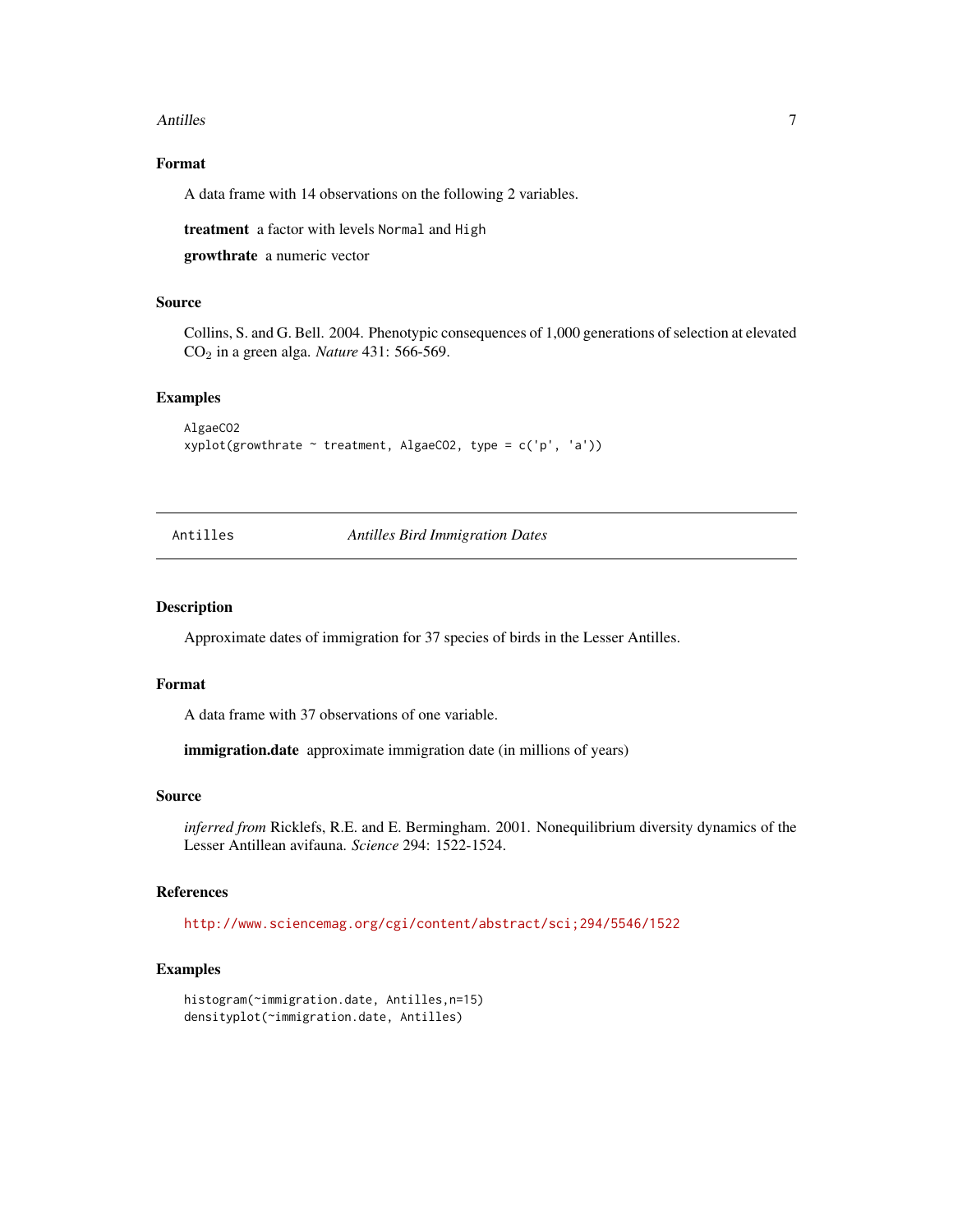<span id="page-7-0"></span>

Frequency of cancer in 39,876 women taking and not taking aspirin.

## Format

A data frame with 39876 observations on the following

treatment a factor with levels Aspirin and Placebo

cancer a factor with levels no and yes

#### Source

Cook, N.R., I. Lee, J.M. Gaziano, D. Gordon, P.M. Ridker, J.E. Manson, C.H. Hennekens, and J.E. Buring. 2005. Low-dose aspirin in the primary prevention of cancer. *Journal of the American Medical Association* 294: 47-55.

## References

<http://www.ncbi.nlm.nih.gov/pubmed/15998890>

#### Examples

demo(sec9.2)

BeeGenes *Foraging Gene Expression*

#### Description

Levels of expression of the foraging gene (*for*; Expression) in two worker types (type) in three bee colonies (colony). Note that colony is not coded as a factor.

#### Format

A data frame with 6 observations on the following 3 variables.

type a factor with levels forager nurse

colony a numeric identifier

expression expression level of the *for* gene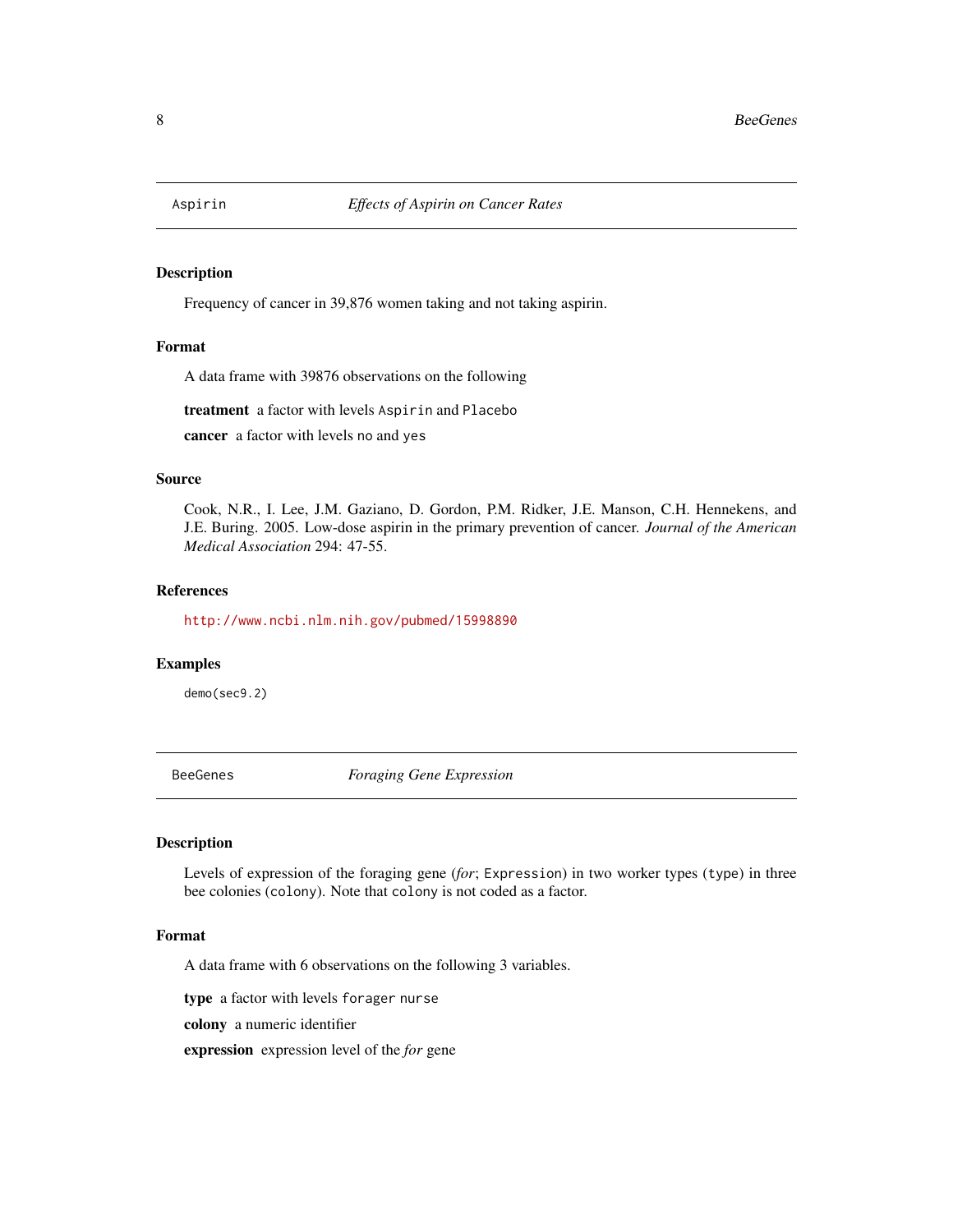## <span id="page-8-0"></span>BeeLifespans 9

## Source

Ben-Shahar, Y., A. Robichon, M.B. Sokolowski, and G.E. Robinson. 2002. Influence of gene action across different time scales on behavior. *Science* 296: 741-744.

#### Examples

```
str(BeeGenes)
BeeGenes
xtabs( expression ~ type + colony, BeeGenes )
```
BeeLifespans *Bee Lifespans*

## Description

Lifespan of 33 foraging honey bees.

## Format

A data frame with 33 observations on the following variable.

hours a numeric vector

## Source

*inferred from* Visscher, P.K. and R. Dukas. 1997. Survivorship of foraging honey bees. *Insectes Sociaux* 44: 1-5.

## Examples

```
histogram(~hours, BeeLifespans, n=10)
densityplot(~hours, BeeLifespans)
```
Beetles *Beetle Wings and Horns*

#### Description

Relative size of the horns and wings in 19 female *Onthophagus sagittarius* beetles.

## Format

A data frame with 19 observations on the following 2 variables.

horn.size a numeric vector

wing.mass a numeric vector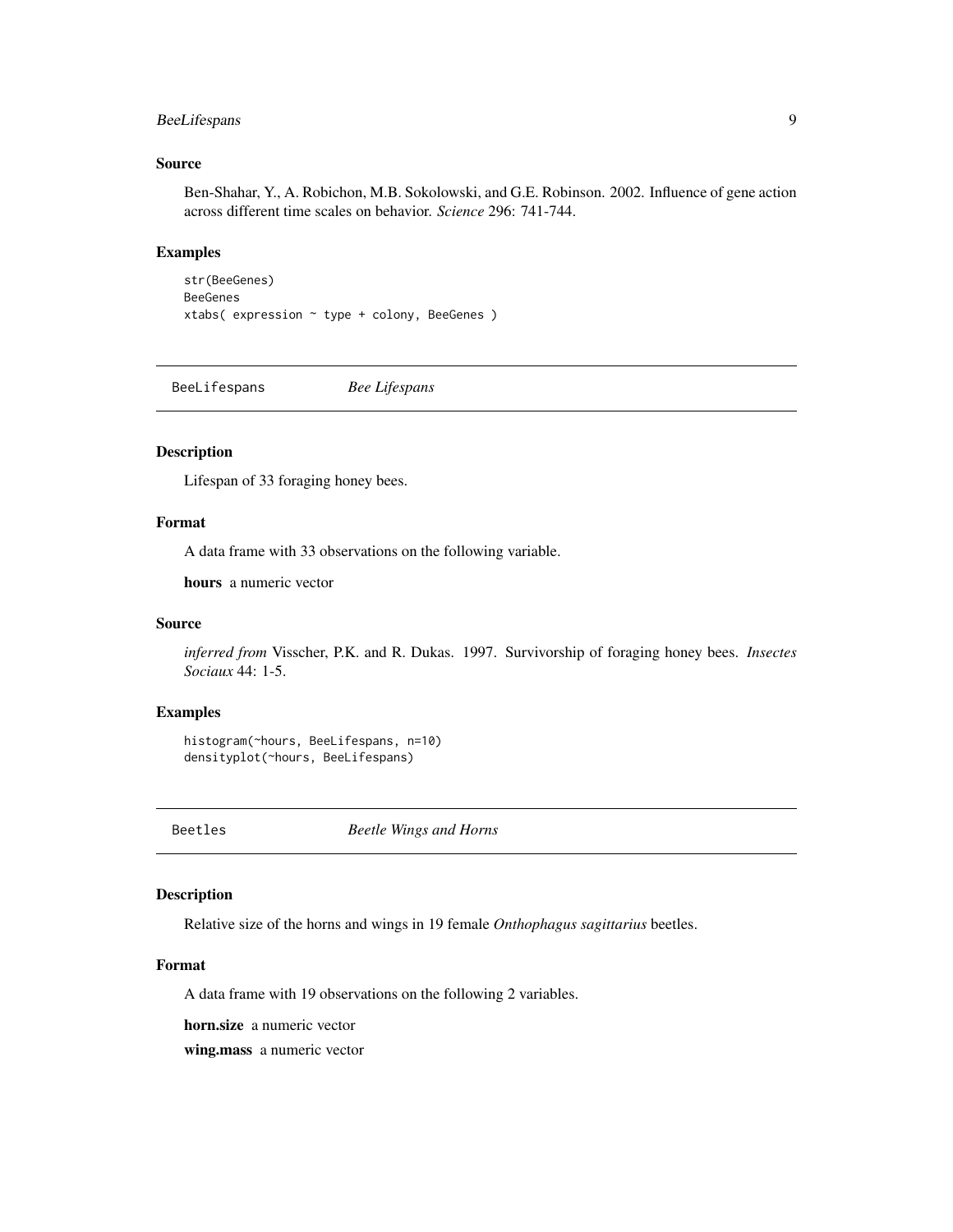## <span id="page-9-0"></span>Source

Emlen, D.J. 2001. Costs and the diversification of exaggerated animal structures. *Science* 291: 1534-1536.

## References

<http://www.scienceonline.org/cgi/content/abstract/291/5508/1534>

## Examples

str(Beetles) xyplot(wing.mass ~ horn.size, Beetles)

BirdSexRatio *Sex Ratios in Birds*

## Description

Correlation coefficient of sex ratio in bird offspring.

## Format

A data frame with 15 observations of one variable

corr.coeff correlation coefficient of sex ratio in bird offspring

#### Source

West, S.A. and B.C. Sheldon. 2002. Constraints in the evolution of sex ratio adjustment. *Science* 295: 1695-1688.

```
histogram(~corr.coeff, BirdSexRatio, n = 10,
  xlab = "Correlation Coefficient")
```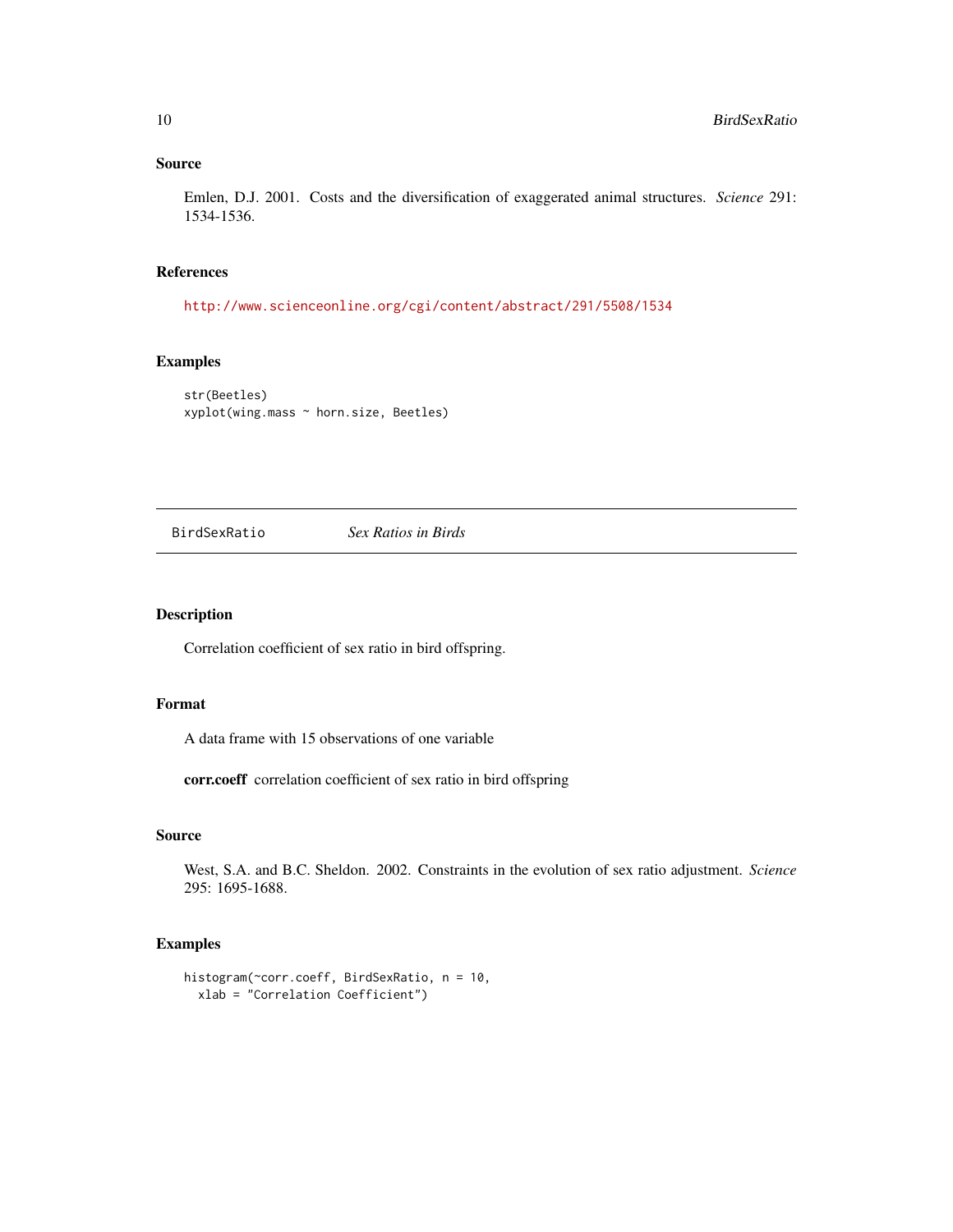<span id="page-10-0"></span>

Experimental manipulation of testosterone levels in male Red-winged Blackbirds (*Agelaius phoeniceus*) and resulting changes in antibody levels

#### Format

A data frame with 13 observations on the following 6 variables.

before a numeric vector

after a numeric vector

log.before a numeric vector

log.after a numeric vector

diff.in.logs a numeric vector

diff a numeric vector

#### Source

Hasselquist, D., J.A. Marsh, P.W. Sherman, and J.C. Wingfield. 1999. Is avian immunocompetence suppressed by testosterone? *Behavioral Ecology and Sociobiology* 45: 167-175.

#### Examples

```
Blackbirds
xyplot(log.after ~ log.before, data = Blackbirds,
  ylab = "log Antibody production after implant",
  xlab = "log Antibody production before implant"
\overline{\phantom{a}}
```
BodyFatHeatLoss *Heat Loss and Body Fat*

## Description

Heat loss during exercise and relative body fat in 12 boys.

#### Format

A data frame with 12 observations on the following 2 variables.

leanness a numeric vector

lossrate a numeric vector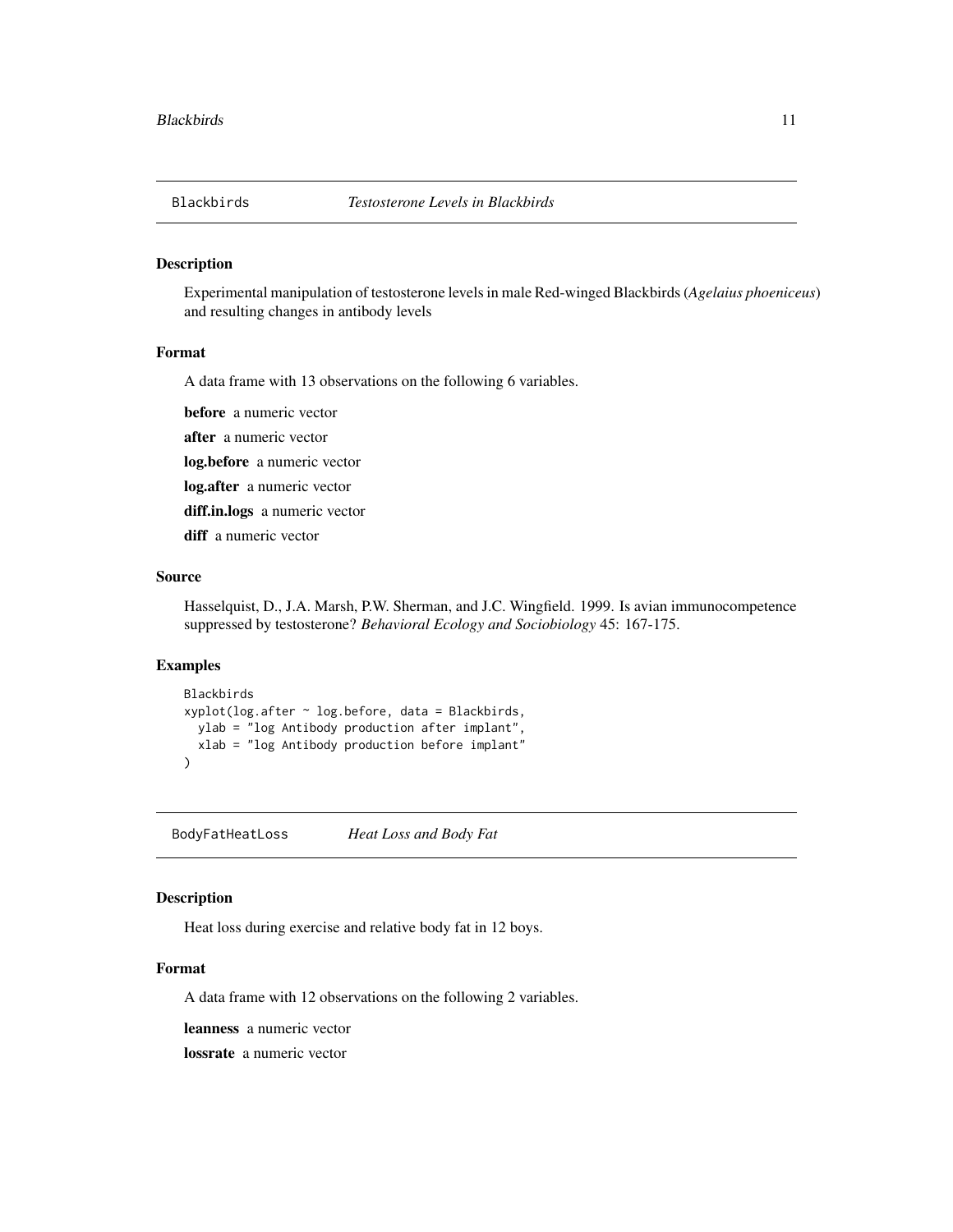#### <span id="page-11-0"></span>Source

Sloan, R.E.G. and W.R. Keatinge. 1973. Cooling rates of young people swimming in cold water. *Journal of Applied Physiology* 35: 371-375.

## References

<http://www.ncbi.nlm.nih.gov/pubmed/4732330>

#### Examples

xyplot(lossrate ~ leanness, BodyFatHeatLoss)

BrainExpression *Proteolipid Protein 1 Gene Expression*

## Description

Expression levels of the proteolipid protein 1 gene (PLP1; PLP1. expression) in 45 individuals in one of three groups.

#### Format

A data frame with 45 observations on the following 2 variables.

group a factor with levels: bipolar, control, and schizo

PLP1.expression a numeric vector

#### Source

*inferred from* Tkachev, D., M.L. Mimmack, M.M. Ryan, M. Wayland, T. Freeman, P.B. Jones, M. Starkey, M.J. Webster, R.H. Yolken, S. Bahn. 2003. Oligodendrocyte dysfunction in schizophrenia and bipolar disorder. *Lancet* 362(9386): 798-805.

#### Examples

bwplot(PLP1.expression ~ group, BrainExpression)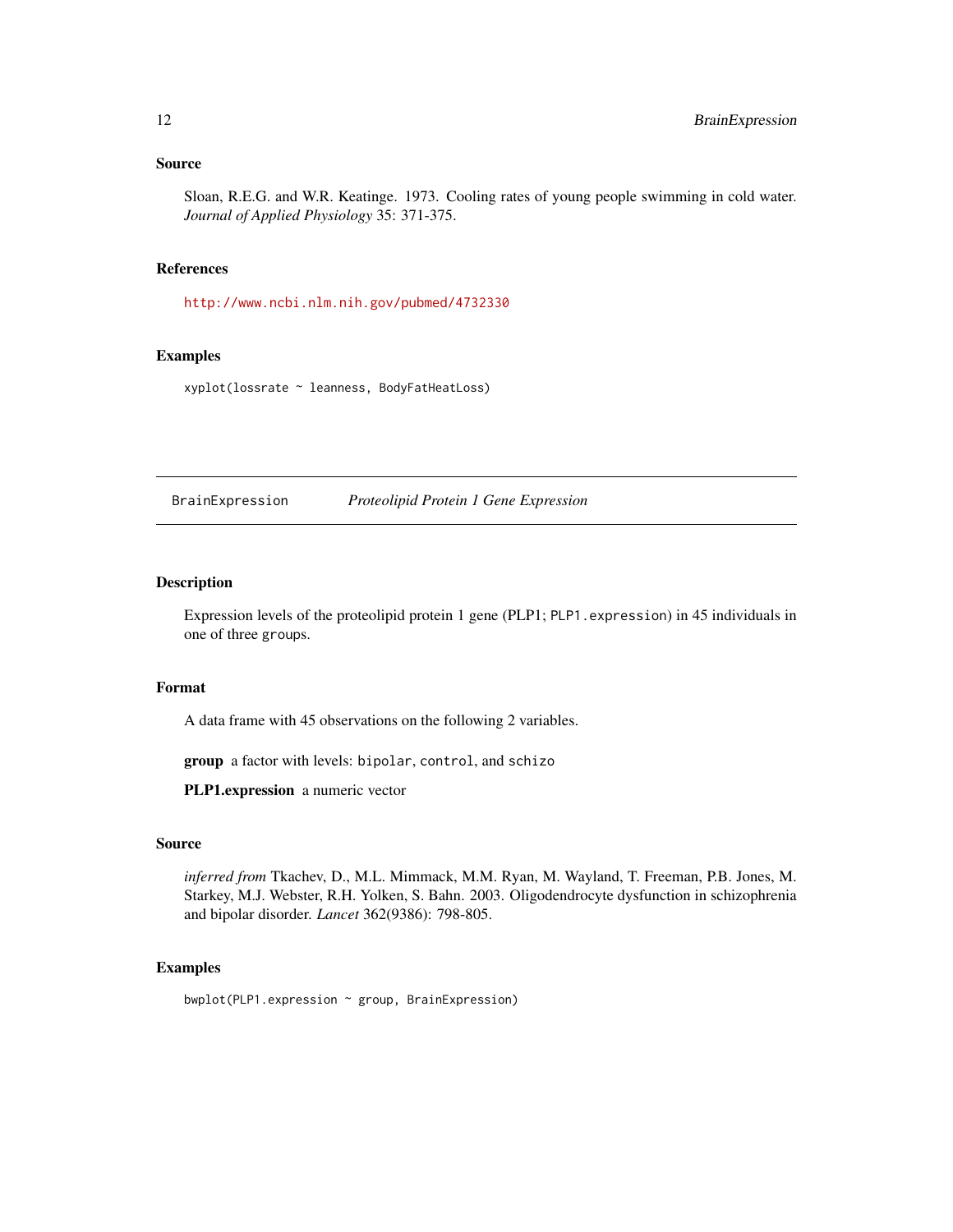<span id="page-12-0"></span>Total numbers of salmon released (salmon.released) and surviving (salmon.surviving) in 12 streams, 6 with brook trout present and 6 with brook trout absent. The proportion of salmon surviving (proportion. surviving) is given for each stream.

#### Format

BrookTrout is a data frame with 12 observations on the following 4 variables. BrookTrout2 is a different summary of the same study and gives survival rates for chinook in different years.

trout a factor with levels absent and present indicating whether brook trout are absent or present in the stream

salmon.released a numeric vector of the total number of salmon released

salmon.surviving a numeric vector of the number of salmon surviving

proportion.surviving a numeric vector of the proportion of salmon surviving

#### Source

Levin, P.S., S. Achord, B.E. Fiest, and R.W. Zabel. 2002. Non-indigenous brook trout and the demise of Pacific salmon: a forgotten threat? *Proceedings of the Royal Society of London, Series B, Biological Sciences* 269: 1663-1670.

#### Examples

```
str(BrookTrout)
str(BrookTrout2)
```
bwplot(proportion.surviving ~ trout, BrookTrout)

```
aggregate(proportion.surviving ~ trout, BrookTrout, FUN = favstats)
summary(proportion.surviving \sim trout, BrookTrout, fun = favstats)
```
Cavalry *Deaths from Horse Kicks*

## **Description**

Numbers of deaths resulting from horse kicks per regiment-years for the Prussian army.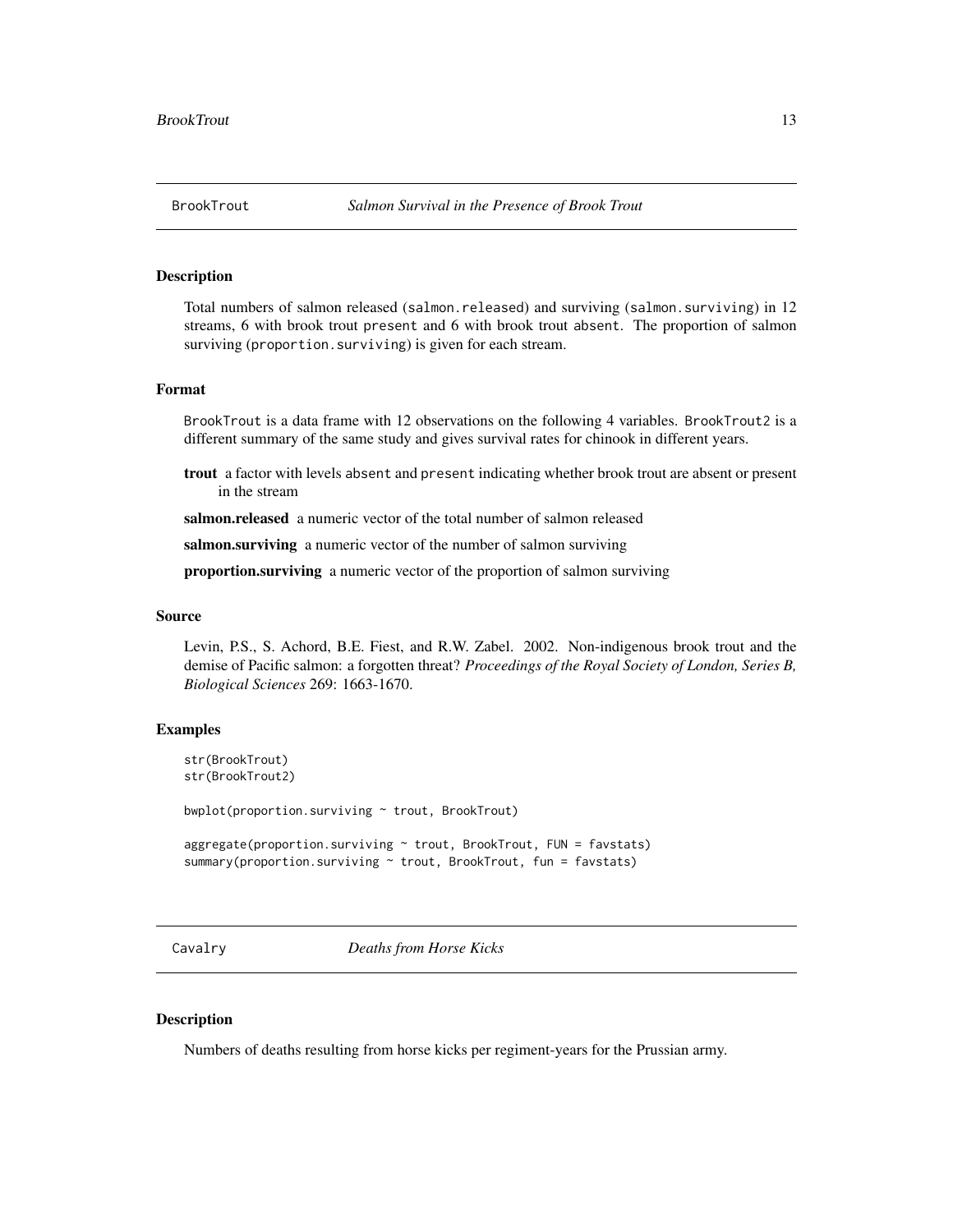## Format

A data frame with 5 observations on the following 2 variables.

deaths a numeric vector

count a numeric vector

## Source

Bortkiewicz, L. 1898. Das Gesetz der Kleinen Zahlen (Teubner, Leipzig), *as cited in* Larson, R.J. and M.L. Marx. 1981. *An Introduction to Mathematical Statistics and its Applications*. Prentice-Hall: Englewood Cliffs, NJ.

## Examples

```
Cavalry
xyplot(count ~ deaths, Cavalry, type='h', lwd=4)
barchart(count \sim deaths, Cavalry, horizontal = FALSE,box.ratio = 1000, origin=0)
```
Chickadees *Alarm Calls in Chickadees*

#### Description

Number of "dee" notes per call in Black-capped Chickadees (*Poecile atricapilla*) for 13 predator species with differing body masses.

## Format

A data frame with 13 observations on the following 3 variables.

species a character vector

mass a numeric vector

dees a numeric vector

#### Source

Templeton, C.N., E. Greene, and K. Davis. 2005. Allometry of alarm calls: Black-capped Chickadees encode information about predator size. *Science* 308: 1934-1937.

## References

<http://www.sciencemag.org/cgi/content/short/308/5730/1934>

<span id="page-13-0"></span>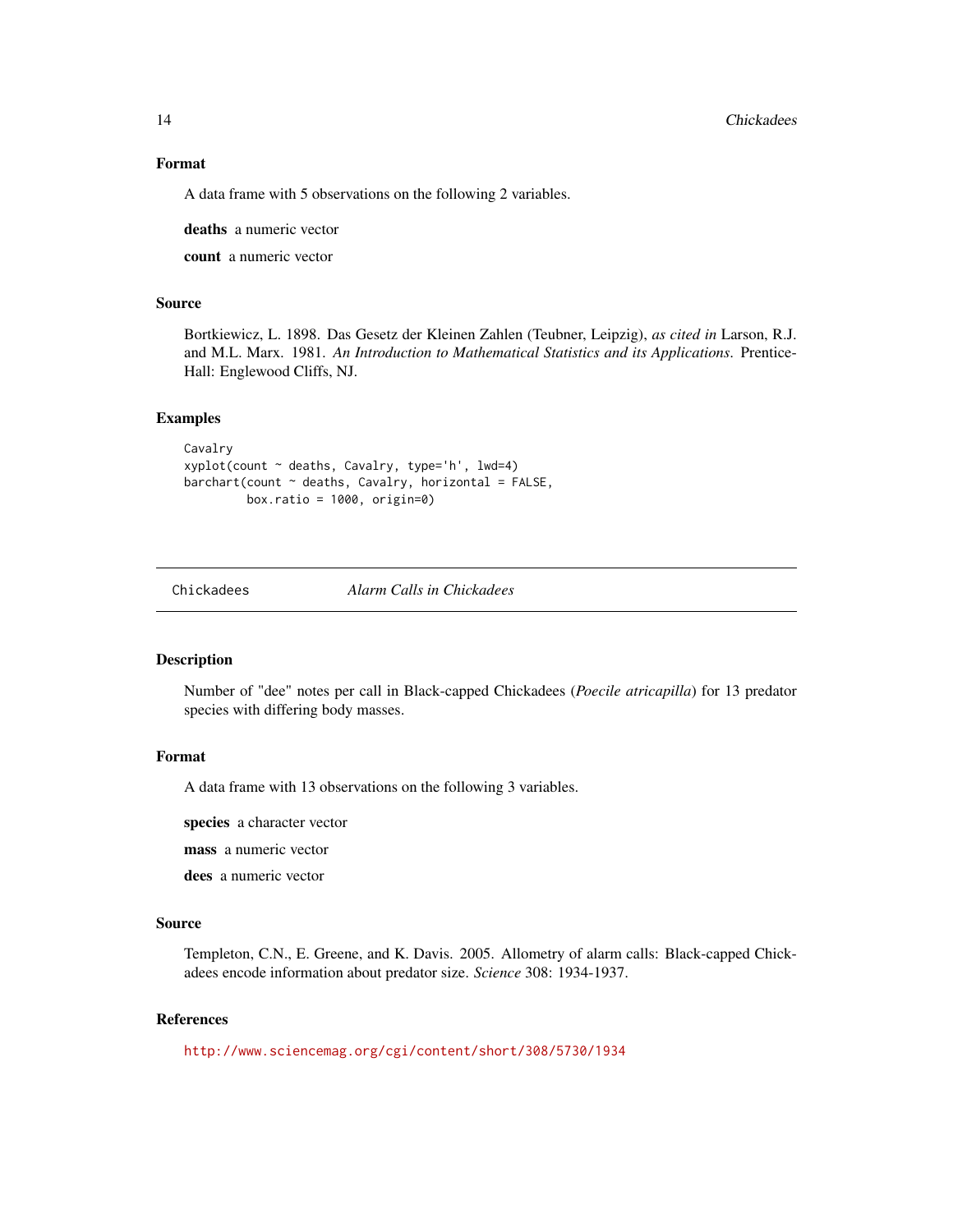## <span id="page-14-0"></span>ChimpBrains 15

## Examples

```
str(Chickadees)
Chickadees
xyplot(dees ~ mass, data = Chickadees,
  xlab = "Predator body mass (kg)",
  ylab = "'Dees' per call", type=c('p','r')
)
```
ChimpBrains *Brodmann's Area 44 in Chimps*

## Description

Asymmetry of Brodmann's area 44 in 20 chimpanzees.

#### Format

A data frame with 20 observations on the following 3 variables.

name name of chimp

sex a factor with levels F and M

asymmetry asymmetry score

#### Source

Cantalupo, C. and W.D. Hopkins. 2001. Asymmetric Broca's area in great apes. *Nature* 414: 505.

#### Examples

```
xyplot(asymmetry ~ sex, ChimpBrains)
aggregate(asymmetry ~ sex, ChimpBrains, FUN = favstats)
summary(asymmetry ~ sex, ChimpBrains, fun = favstats)
```
Cichlids *Cichlid Mating Preference*

## Description

Preference index in F1 and F2 crosses of two species of cichlids from Lake Victoria, *Pundamilia pundamilia* and *P. nyererei*.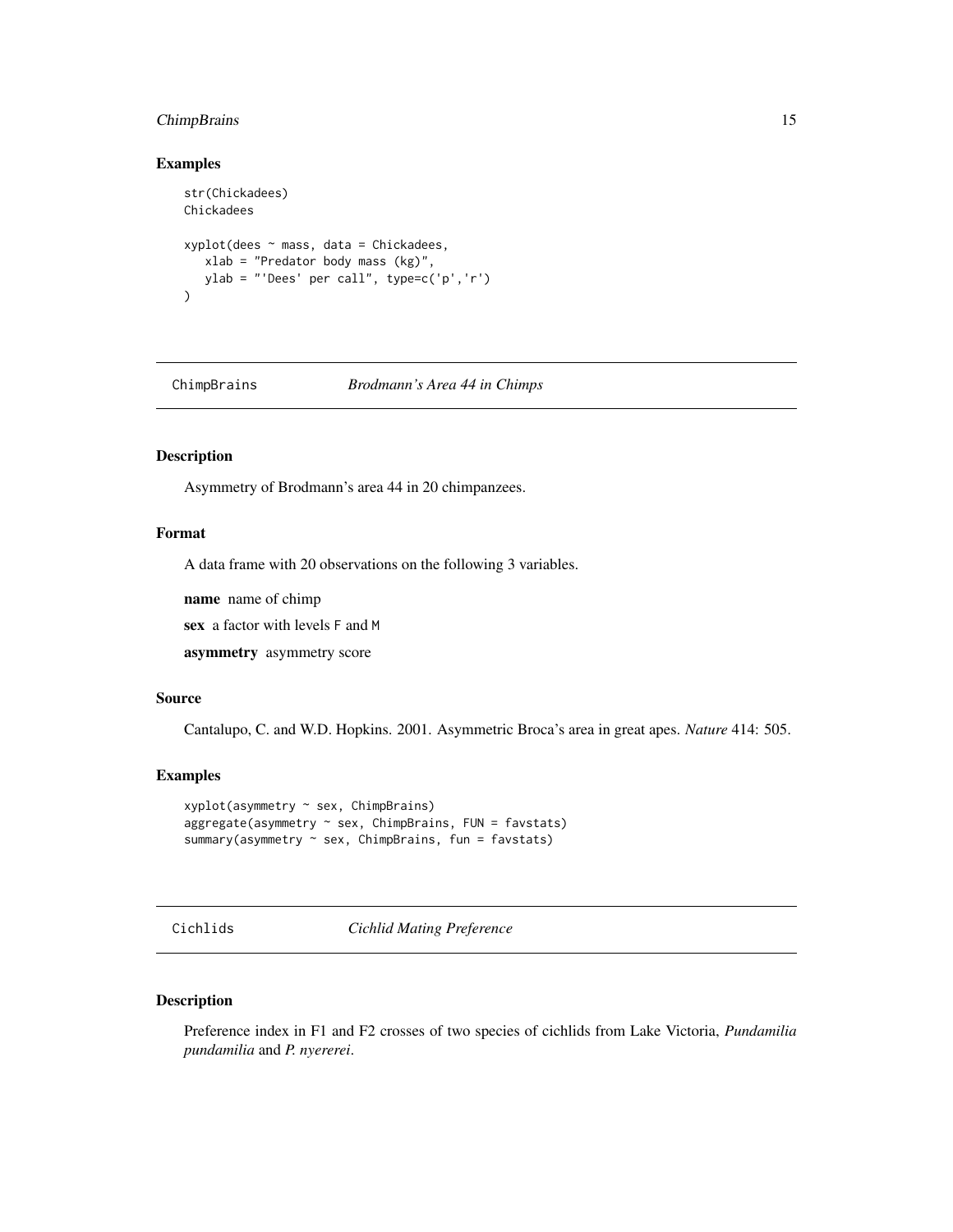## <span id="page-15-0"></span>Format

A data frame with 53 observations on the following 2 variables.

genotype a factor with levels F1 and F2

preference a numeric vector

#### Source

Haeslery, M.P. and O. Seehausen. 2005. Inheritance of female mating preference in a sympatric sibling species pair of Lake Victoria cichlids: implications for speciation. *Proceedings of the Royal Society of London, Series B, Biological Sciences* 272: 237-245.

#### References

<http://rspb.royalsocietypublishing.org/content/272/1560/237.full.pdf>

#### Examples

```
str(Cichlids)
summary(preference ~ genotype, Cichlids, fun = favstats)
if (require(plyr)) {
ddply(Cichlids, .(genotype),
 function(df)c(mean = mean(df$preference),
                standard.deviation = sd(df$preference),
                n = length(df$preference)))
}
```
CichlidsGnRH *GnRH Levels in Cichlids*

#### Description

Levels of mRNA for gonadotropin-releasing hormone in cichlids (*Haplochromis burtoni*) that are  $(n = 5)$  and are not  $(n = 6)$  territorial.

#### Format

A data frame with 11 observations on the following 2 variables.

territorial a factor with levels No and Yes

GnRH.mRNA a numeric vector

#### Source

White, S.A., T. Nguyen, and R.D. Fernald. 2002. Social regulation of gonadotropin-releasing hormone. *Journal of Experimental Biology* 205: 2567-2581.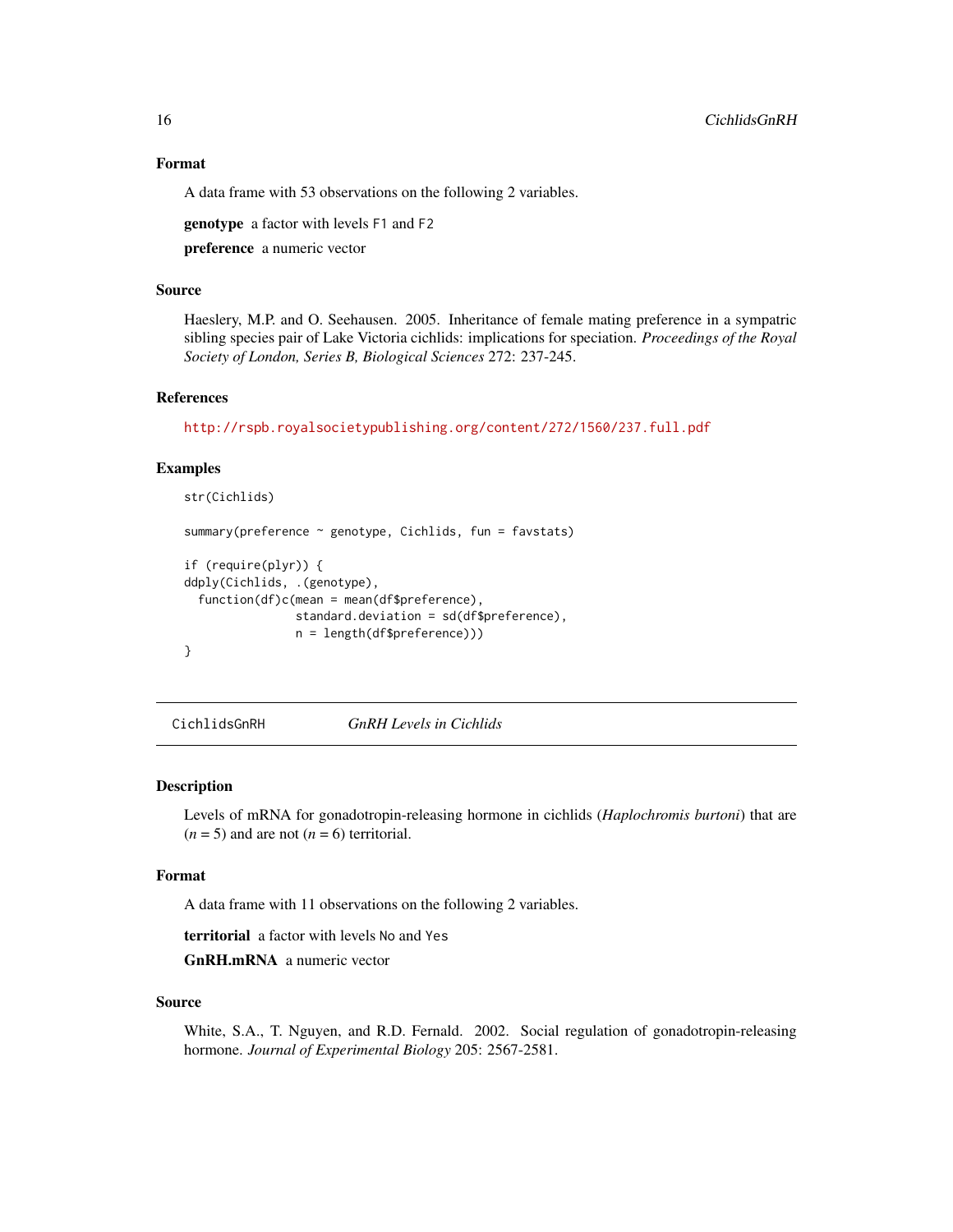#### <span id="page-16-0"></span>Clearcuts 2008 and 2008 and 2008 and 2008 and 2008 and 2008 and 2008 and 2008 and 2008 and 2008 and 2008 and 2008 and 2008 and 2008 and 2008 and 2008 and 2008 and 2008 and 2008 and 2008 and 2008 and 2008 and 2008 and 2008

## References

<http://jeb.biologists.org/cgi/content/abstract/205/17/2567>

## Examples

```
xyplot(GnRH.mRNA ~ territorial, CichlidsGnRH, type=c('p','a'))
```
Clearcuts *Biomass Change in Rainforests near Clearcuts*

## Description

Biomass change in 36 Amazonian rainforests following clearcuts ranging from 50 m to several kilometers.

## Format

A data frame with 36 observations of one variable.

#### biomass.change

## Source

Laurance, W.F., S.G. Laurance, L.V. Ferreira, J.M. Rankin-de Merona, C. Gascon, T.E. Lovejoy. 1997. Biomass collapse in Amazonian forest fragments. *Science* 278: 1117-1118.

#### References

<http://www.sciencemag.org/cgi/content/abstract/278/5340/1117>

```
str(Clearcuts)
histogram(~biomass.change, Clearcuts)
```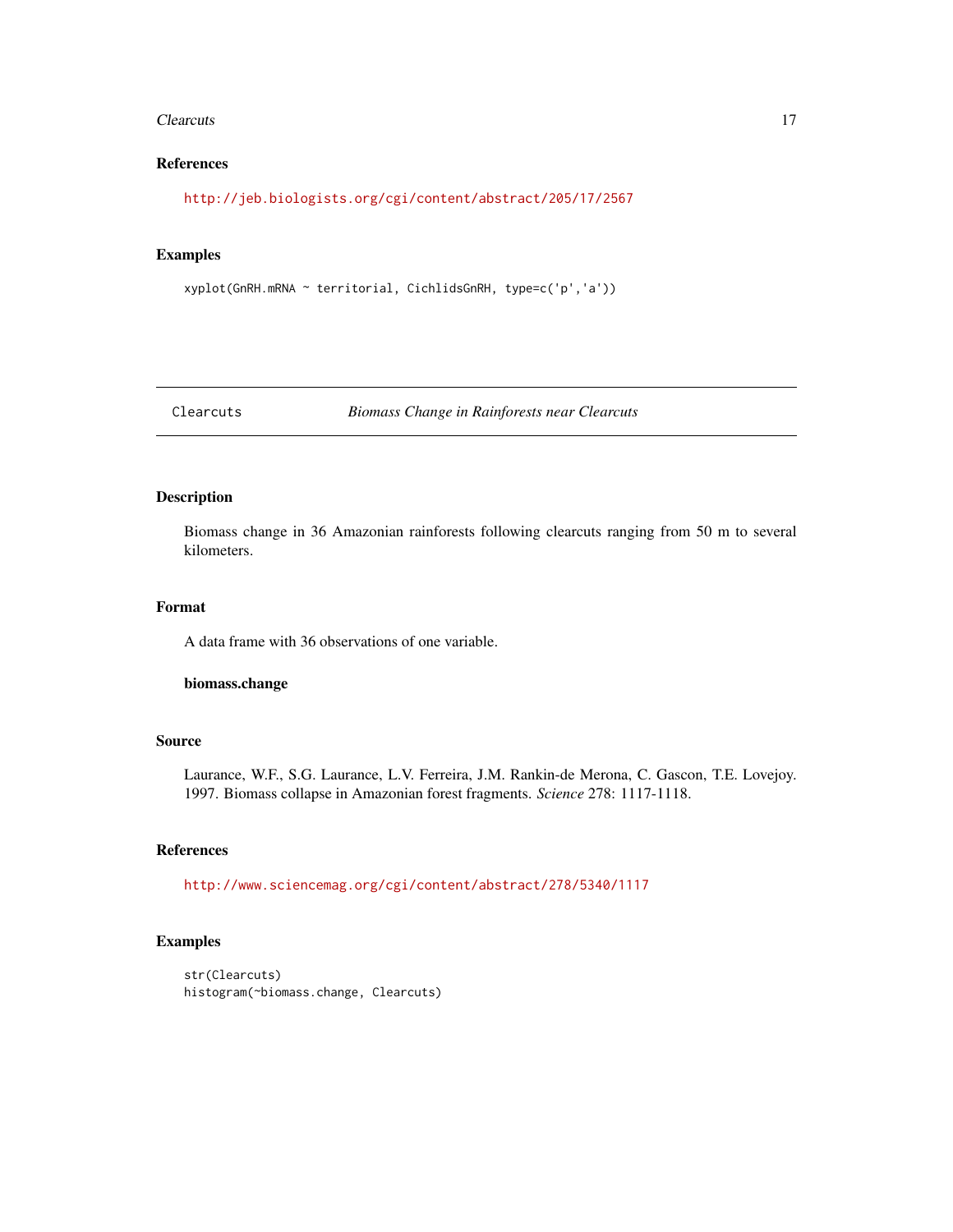<span id="page-17-0"></span>

Percent of dopamine receptors blocked (percent.bocked) and the perceived level of high as determined by PET scans (high) in 34 humans.

## Format

A data frame with 34 observations on the following 2 variables.

percent.blocked a numeric vector

high a numeric vector

#### Source

Volkow, N.D., G.-J. Wang, R.W. Foltin, J.S. Fowler, N.N. Abumrad, S. Vitkun, J. Logan, S.J. Gatley, N. Pappas, R. Hitzemann, and C.E. Shea. 1997. Relationship between subjective effects of cocaine and dopamine transporter occupancy. *Nature* 386: 827-830.

## References

<http://www.nature.com/nature/journal/v386/n6627/abs/386827a0.html>

#### Examples

str(CocaineDopamine) xyplot(high ~ percent.blocked, CocaineDopamine)

col.abd *Lattice theme for Analysis of Biological Data*

#### Description

This theme will help produce plots with color scheme similar to the one used in *Analysis of Biological Data*

## Usage

 $col.add(bw = FALSE, lty = 1:7)$ 

theme.abd(bw = FALSE,  $lty = 1:7$ )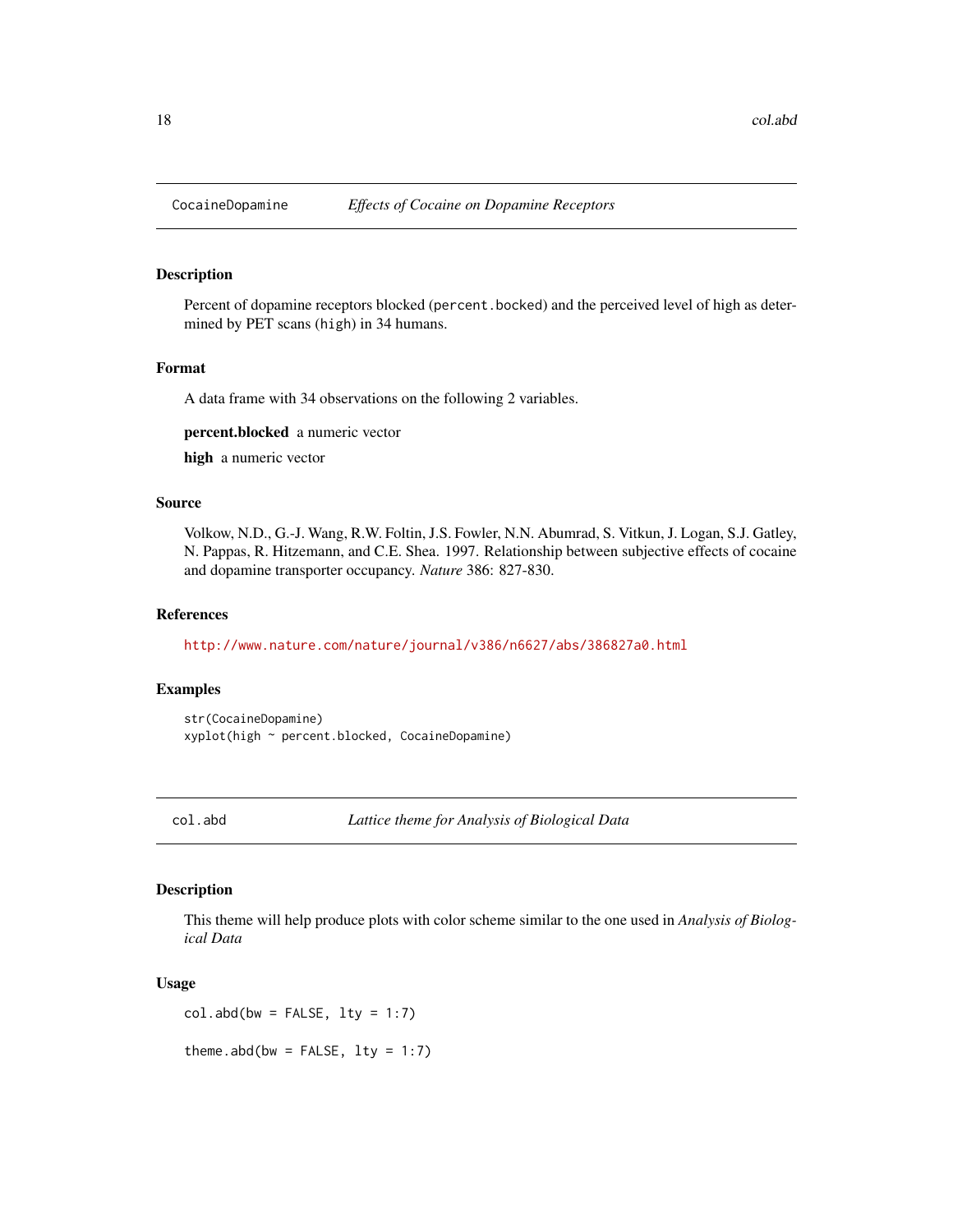#### <span id="page-18-0"></span>Convictions 19

## Arguments

| bw  | a logical. Use a grayscale theme instead of color? |
|-----|----------------------------------------------------|
| ltv | line types used for panel. superpose               |

## Details

theme.abd and col.abd are the same function with two names.

## Value

a list that can be used as a lattice theme.

## Author(s)

Randall Pruim (<rpruim@calvin.edu>)

## Examples

```
trellis.par.set(theme=col.abd(bw=TRUE))
show.settings()
trellis.par.set(theme=theme.abd(lty=1))
show.settings()
```
Convictions *Frequency of Convictions for a Cohort of English Boys*

## Description

Data on frequency of convictions for a cohort of 395 boys.

## Format

A data frame with 15 observations on the following 2 variables.

convictions number of convictions

boys number of boys with given number of convictions

#### Source

Farrington, D.P. 1994. *Cambridge Study in Delinquent Development* [Great Britain], 1961-1981. 2nd ICPSR ed. Inter-university Consortium for Political and Social Research, Ann Arbor, MI.

## References

<http://www.icpsr.umich.edu/icpsrweb/NACJD/archive.jsp>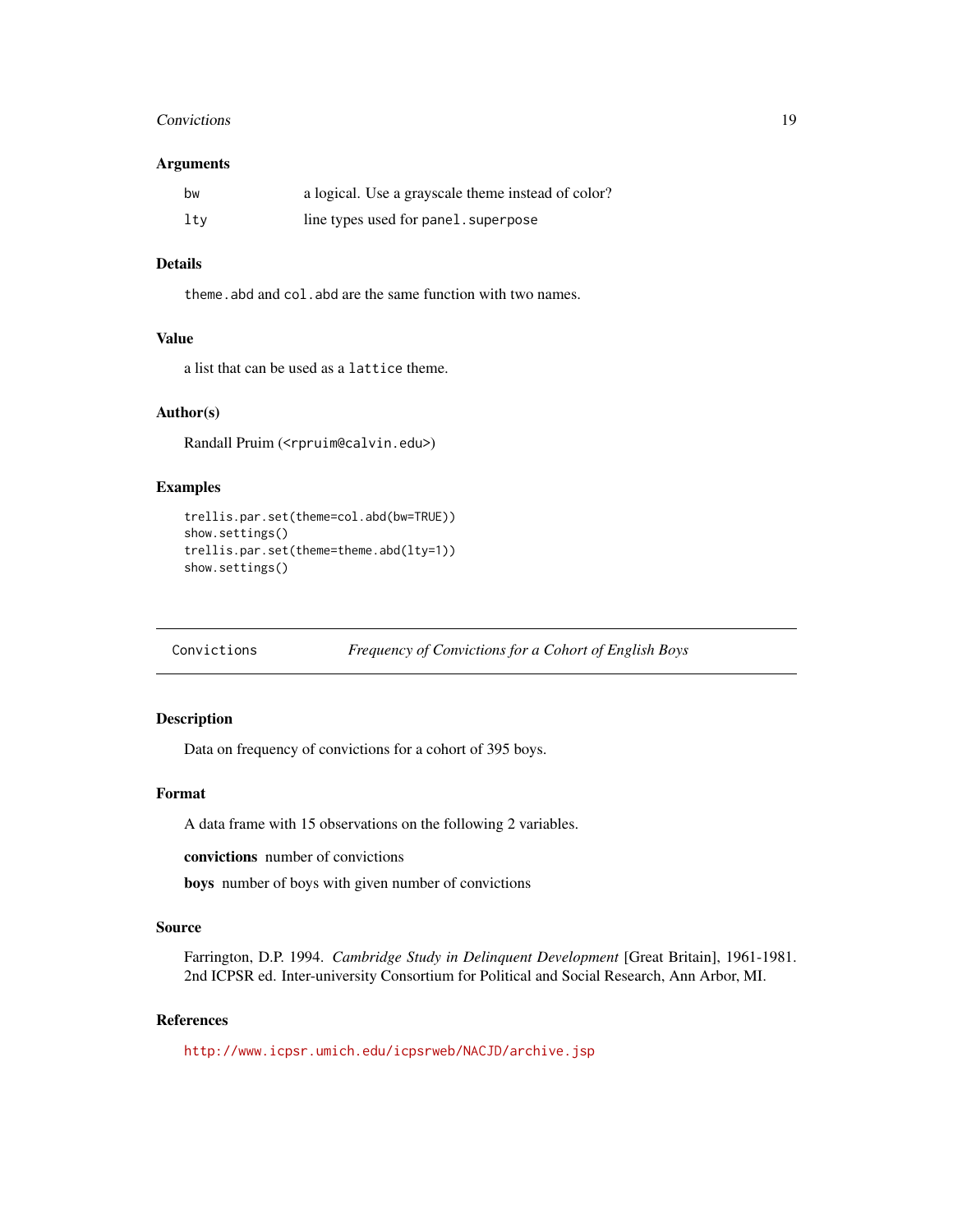## Examples

```
str(Convictions)
barchart(boys ~ as.factor(convictions), Convictions, horizontal = FALSE, origin=0)
xyplot( boys \sim convictions, Convictions, type = "h", lwd = 20)
```
ConvictionsAndIncome *Convictions and Income Level in a Cohort of English Boys*

## Description

Data reporting the number of individual with and without convictions per income level.

## Format

A data frame with 395 observations on the following 2 variables.

convicted a factor with levels no and yes

income a factor with levels adequate, comfortable, and inadequate

#### Source

Farrington, D.P. 1994. *Cambridge Study in Delinquent Development* [Great Britain], 1961-1981. 2nd ICPSR ed. Inter-university Consortium for Political and Social Research, Ann Arbor, MI.

#### References

<http://www.icpsr.umich.edu/icpsrweb/NACJD/archive.jsp>

## Examples

```
str(ConvictionsAndIncome)
ConvictionsAndIncome
```
xtabs(~ convicted + income, data = ConvictionsAndIncome)

<span id="page-19-0"></span>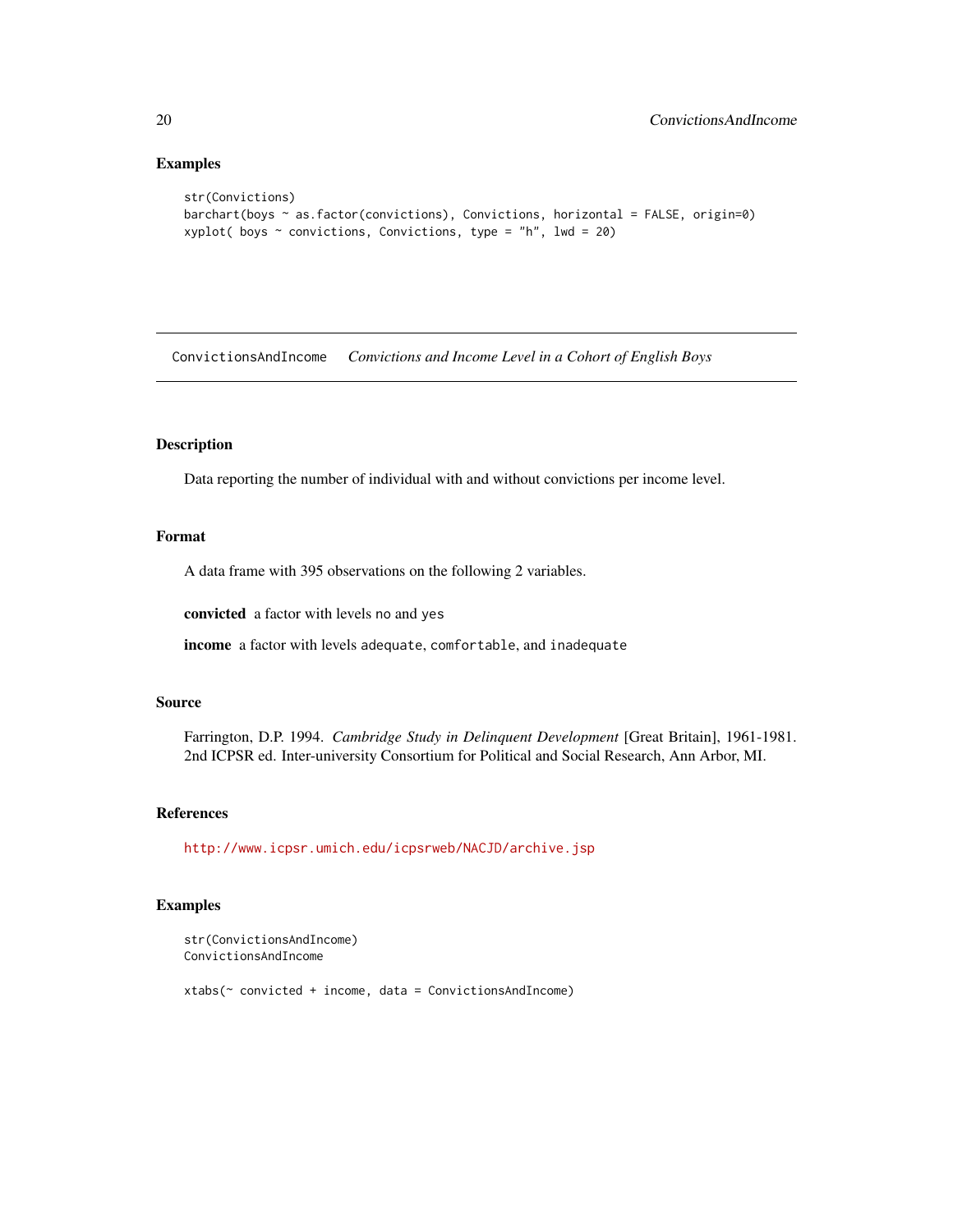<span id="page-20-0"></span>

Sperm viability and immune function, measured by lysozyme activity in crickets. Each observation is a mean for a single family of males.

#### Format

A data frame with 41 observations on the following 2 variables.

sperm.viability a numeric vector lysozyme a numeric vector

#### Source

Simmons, L.W. and B. Roberts. 2005. Bacterial immunity traded for sperm viability in male crickets. *Science* 309: 2031.

## Examples

```
Crickets
xyplot(lysozyme ~ sperm.viability, Crickets)
```
DaphniaLongevity *Daphnia Longevity*

#### Description

Number of spores and host longevity in the crustacean *Daphnia magna*.

#### Format

A data frame with 32 observations on the following 2 variables.

longevity a numeric vector

sqrt.spores a numeric vector

## Source

Jensen, K.H., T.J. Little, A. Skorping, and D. Ebert. 2006. Empirical support for optimal virulence in a castrating parasite. *PLoS Biology* 4(7): e197

#### References

<http://www.plosbiology.org/article/info:doi/10.1371/journal.pbio.0040197>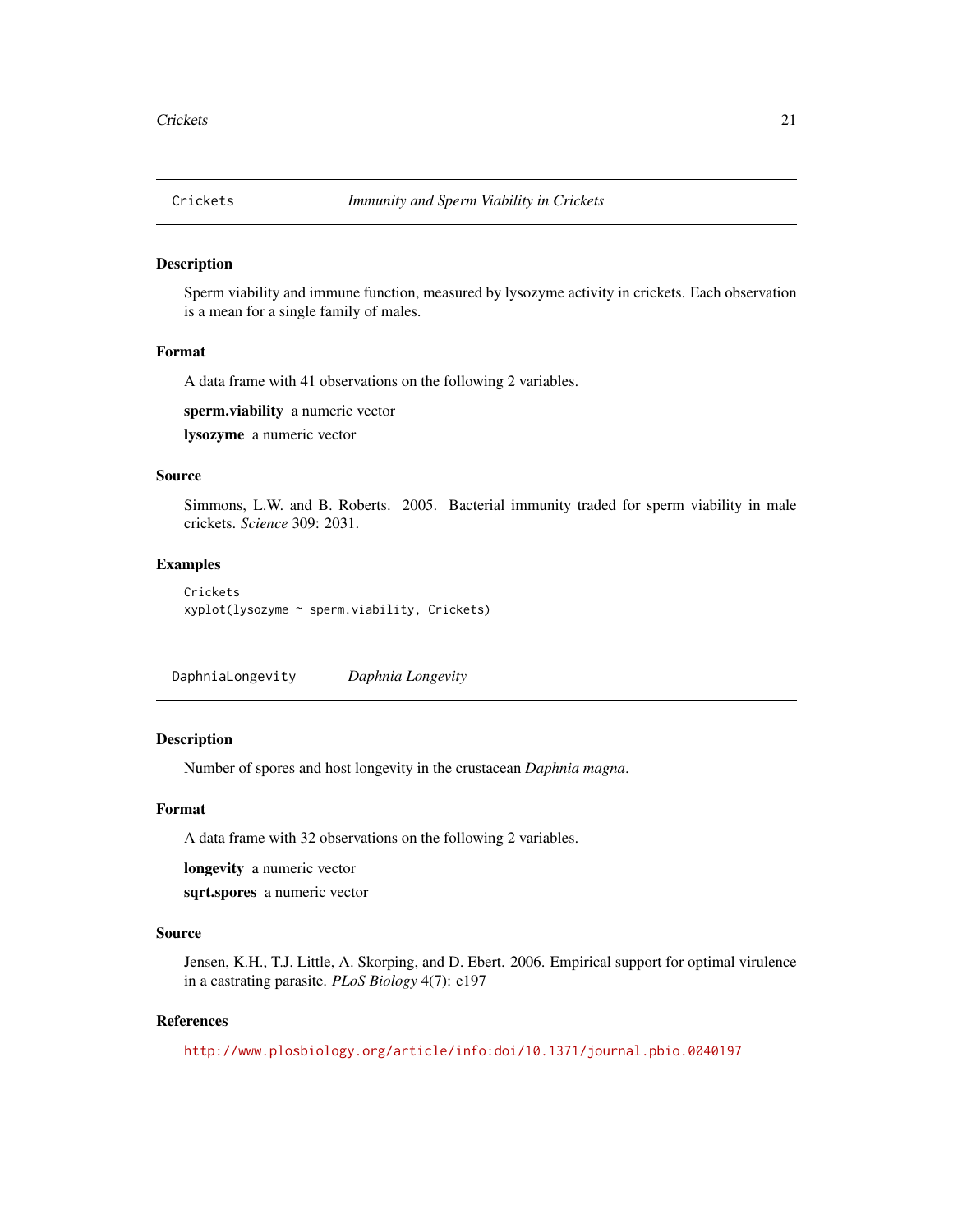## Examples

```
str(DaphniaLongevity)
xyplot(sqrt.spores ~ longevity, DaphniaLongevity)
```
DaphniaResistance *Daphnia Resistance to Cyanobacteria*

## Description

Resistance of *Daphnia* eggs to different levels of cyanobacteria (cyandensity) from 1962-1997.

## Format

A data frame with 32 observations on the following 2 variables.

density a factor with levels: high, low, and med

resistance a numeric vector

## Source

*inferred from* Hairston, N.G., Jr., W. Lampert, C.E. Cáceres, C.L. Holtmeier, L.J. Weider, U. Gaedke, J.M. Fischer, J.A. Fox, and D.M. Post. 1999. Dormant eggs record rapid evolution. *Nature* 401: 446.

#### Examples

str(DaphniaResistance)

```
bwplot(resistance ~ density, DaphniaResistance)
# with such a small data set, we can display all the data
# rather than a summary
xyplot(resistance ~ density, DaphniaResistance)
histogram( ~ resistance| density, DaphniaResistance,
strip=FALSE, strip.left = TRUE,
layout=c(1,3))
```
<span id="page-21-0"></span>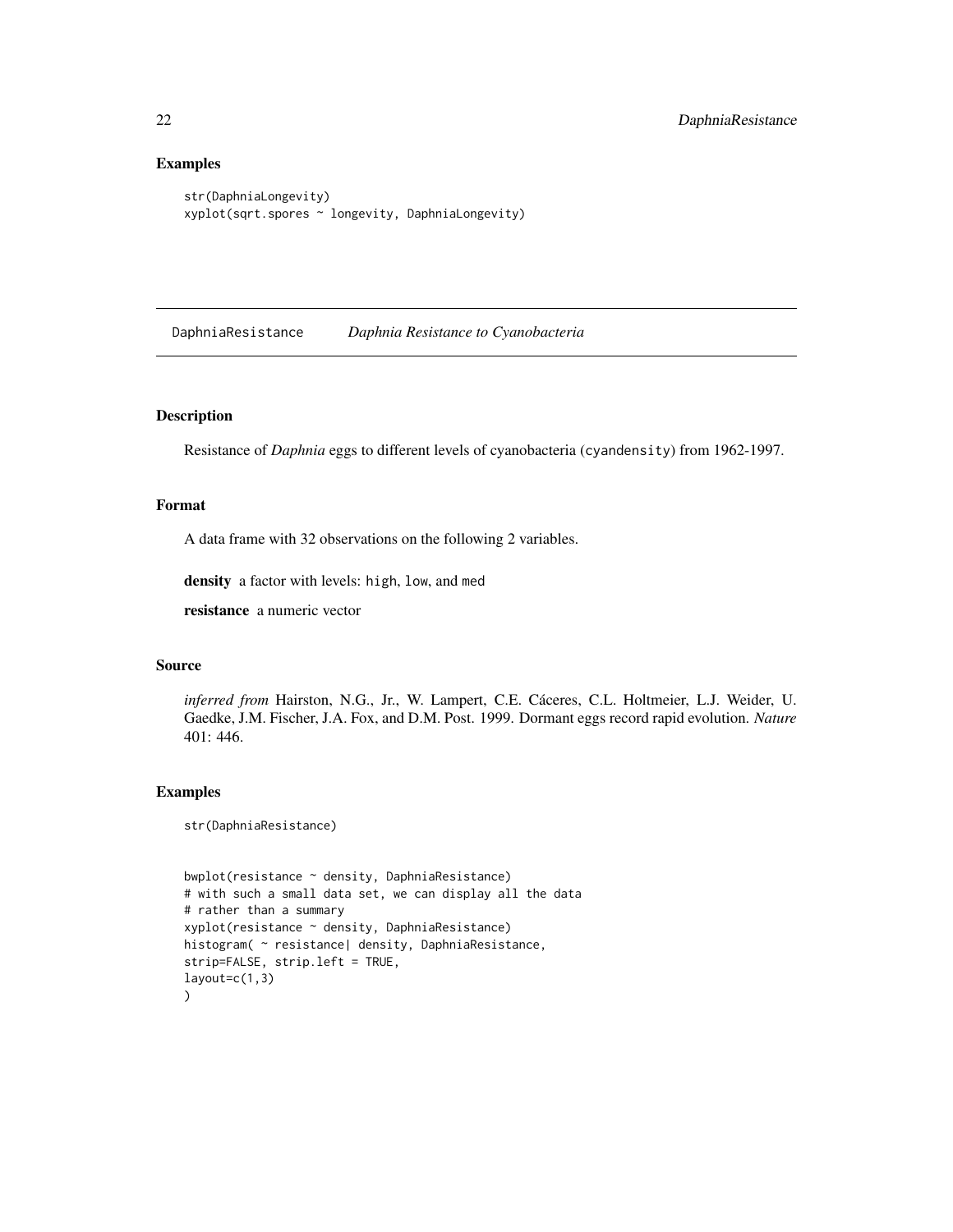<span id="page-22-0"></span>

Information about the location of data sets in *Analysis of Biological Data*

#### Format

A data frame with 143 observations on the following 5 variables.

name name of data set

chapter chapter in which data set appears

type used in an Example or a Problem

number example or problem number

sub sub-problem: a b c

## See Also

[abdData](#page-4-1)

## Examples

str(dataInfo)

DayOfBirth *Day of Birth*

## Description

Day of the week for 350 U.S. births in 1999.

#### Format

A data frame with 7 observations on the following 2 variables.

day a character vector

births a numeric vector

#### Source

Ventura, S.J., J.A. Martin, S.C. Curtin, F. Menacker, and B.E. Hamilton. 2001. Births: final data for 1999. *National Vital Statistics Reports* Vol. 49, No. 1.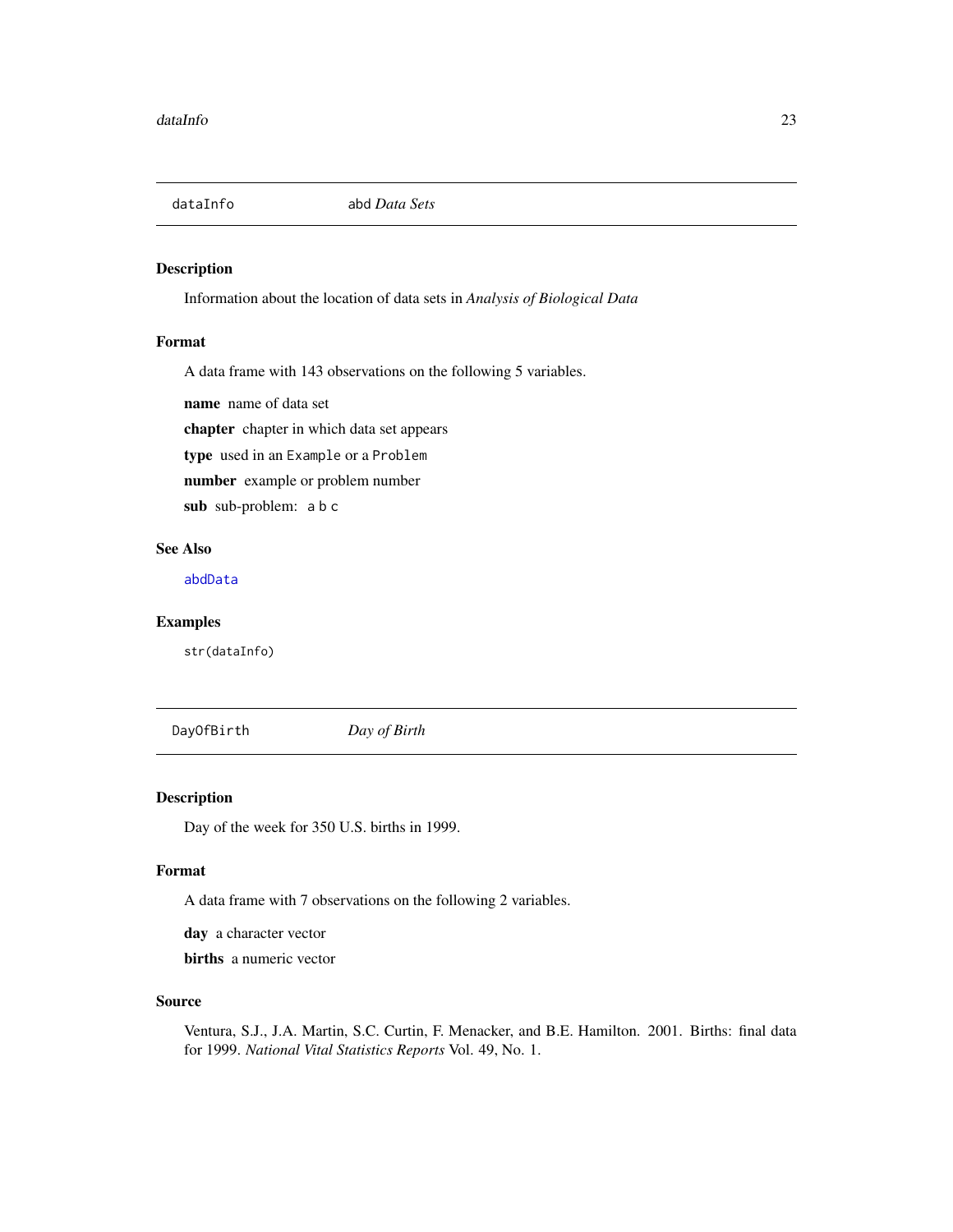#### References

<http://cdc.gov/NCHS/products/nvsr.htm>

#### Examples

```
DayOfBirth
barchart( day ~ births, DayOfBirth, origin=0)
# Fix bad ordering of days
DayOfBirth$oday <- with(DayOfBirth, ordered(day, levels = day))
barchart( oday ~ births, DayOfBirth, origin=0)
barchart( births ~ oday, DayOfBirth, horizontal = FALSE, origin=0)
barchart( births \sim oday, DayOfBirth, horizontal = FALSE, origin=0,
scales = list(x=list(rot=45)))
barplot(DayOfBirth$births,
 ylim = c(0, 70),names.arg = DayOfBirth$day,
 \text{las} = 2,
 mgp = c(3, 0.75, 0))
```
#### DEET *DEET and Mosquito Bites*

#### Description

Administered dose of DEET and number of mosquito bites for 52 women.

#### Format

A data frame with 52 observations on the following 2 variables.

dose a numeric vector

bites a numeric vector

## Source

Golenda, C.F., V.B. Solberg, R. Burge, J.M. Gambel, and R.A. Wirtz. 1999. Gender-related efficacy difference to an extended duration formulation of topical N,N-diethyl-*m*-toluamide (DEET). *American Journal of Tropical Medicine and Hygiene* 60: 654-657.

```
str(DEET)
xyplot(bites ~ dose, DEET)
```
<span id="page-23-0"></span>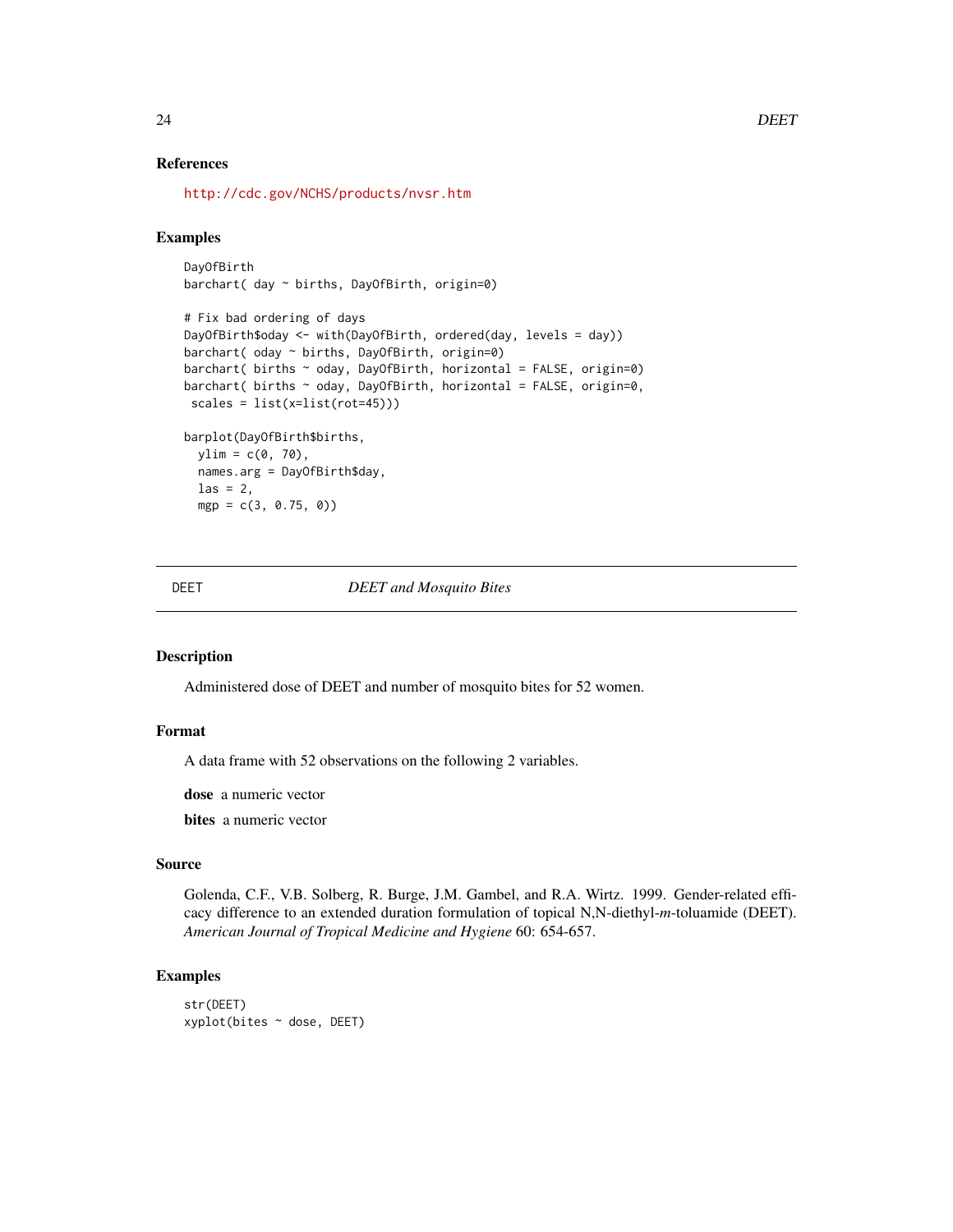<span id="page-24-0"></span>

Census data for desert birds.

## Format

A data frame with 43 observations on the following 2 variables.

species a character vector

count a numeric vector

## Source

Sauer, J.R., J.E. Hines, and J. Fallon. 2003. The North American breeding bird survey, results and analysis 1966-2002. Version 2003.1. USGS Patuxent Wildlife Research Center, Laurel, MD.

## References

<http://www.mbr-pwrc.usgs.gov/bbs/>

## Examples

```
str(DesertBirds)
histogram(~ count, DesertBirds,
  xlab = "Abundance"
  \lambda
```
Dioecy *Dioecy vs. Monomorphism in Plants*

## Description

Number of dioecious and monomorphic taxa among pairs of closely related plants.

#### Format

A data frame with 28 observations on the following 3 variables.

dioecious a numeric vector

monomorphic a numeric vector

taxon.pair identifier for pair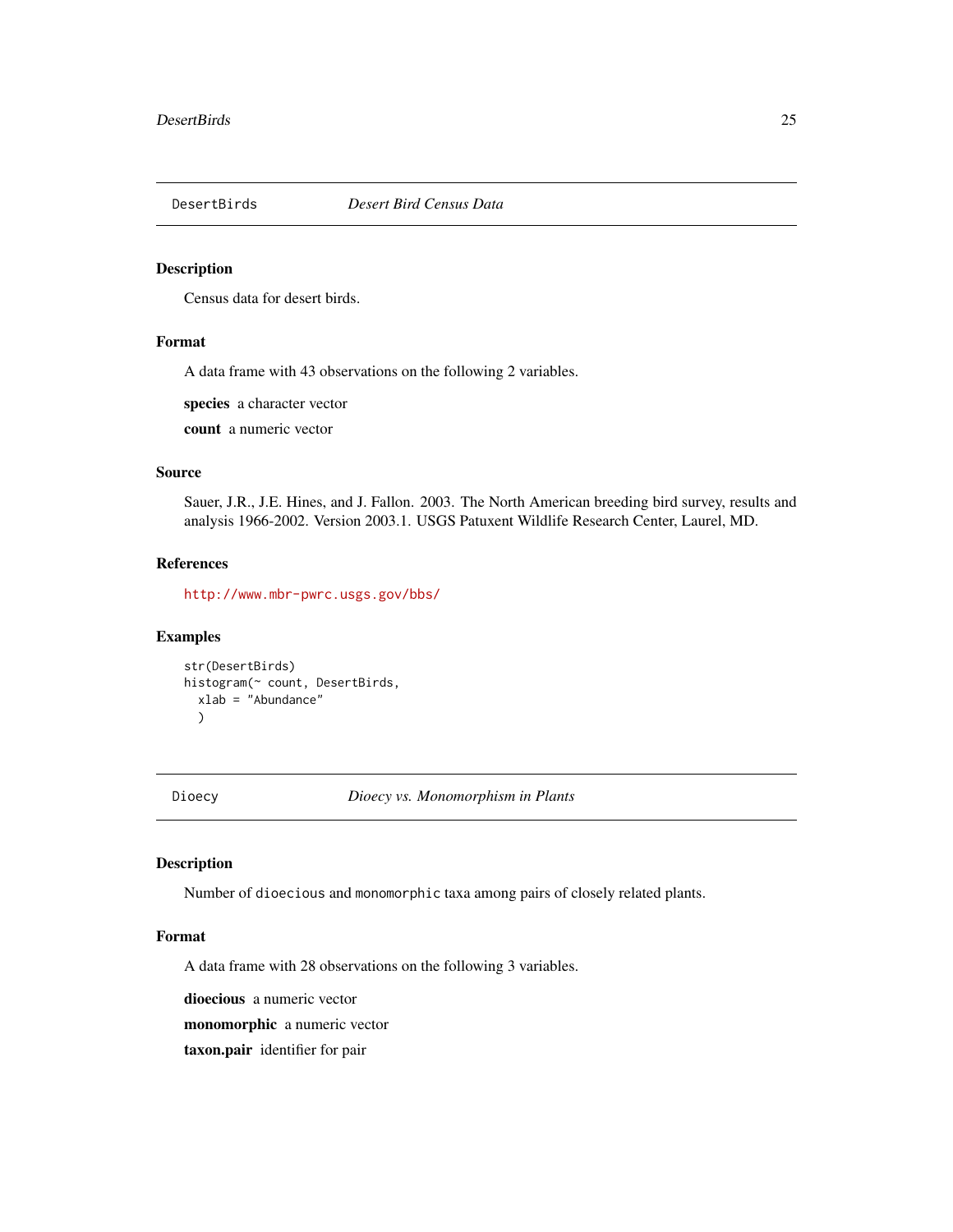## <span id="page-25-0"></span>Source

Heilbuth, J.C. 2000. Lower species richness in dioecious clades. *The American Naturalist* 156: 221-241.

#### Examples

```
xyplot(dioecious \sim monomorphic, Dioecy, alpha = 0.65, pch = 16)
```
Dolphins *Dolphin Swimming Behavior*

## Description

Percentage of time 8 sleeping dolphins from the Southern Hemisphere spent swimming clockwise.

## Format

A data frame with 8 observations on one variable.

percent.clockwise percent of time spent swimming clockwise while sleeping.

## Source

Stafne, G.M. and P.R. Manger. 2004. Predominance of clockwise swimming during rest in Southern Hemisphere dolphins. *Physiology and Behavior* 82: 919-926.

## References

<http://faculty.washington.edu/chudler/dolp.html>

```
Dolphins
hist(Dolphins$percent.clockwise)
histogram(~ percent.clockwise, Dolphins)
```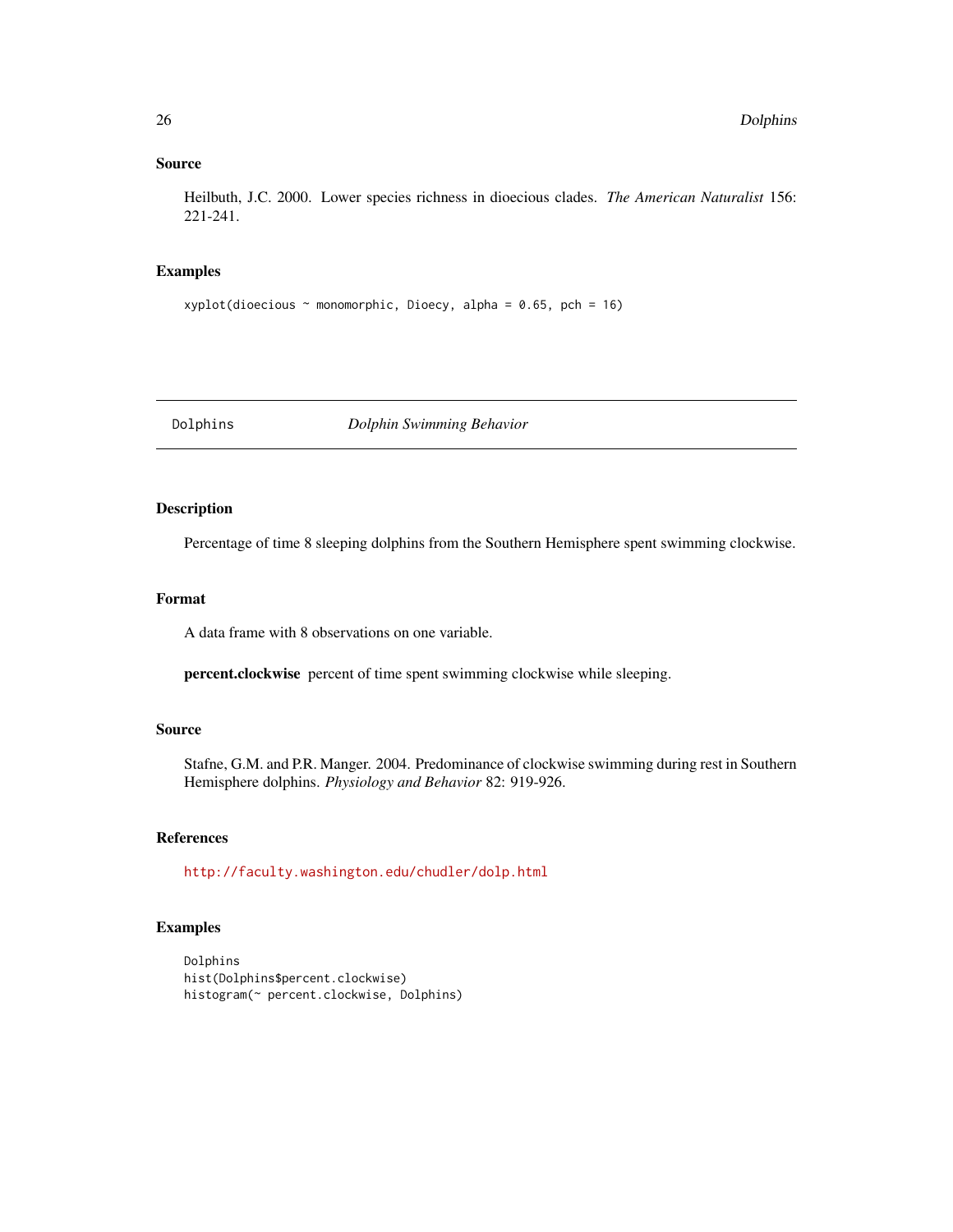<span id="page-26-0"></span>

Body condition (offspring.condition) in 36 dung beetles (*Onthophagus taurus*) from 12 males each mated to 3 different virgin females.

## Format

A data frame with 36 observations on the following 2 variables.

id a numeric vector

offspring.condition a numeric vector

## Source

*inferred from* Kotiaho, J.S., L.W. Simmons, and J.L. Tomkins. 2001. Towards a resolution of the lek paradox. *Nature* 410: 684-686.

## References

[http://en.wikipedia.org/wiki/Dung\\_beetle](http://en.wikipedia.org/wiki/Dung_beetle)

<http://www.nature.com/nature/journal/v410/n6829/abs/410684a0.html>

#### Examples

```
str(DungBeetles)
xyplot(offspring.condition ~ factor(id), DungBeetles,
 xlab='Dung Beetle',
 ylab='offspring condition')
```
Earthworms *Earthworm Diversity and Soil Nitrogen Levels*

#### Description

Number of earthworm species and total nitrogen content in the soil in 39 hardwood forest plots.

#### Format

A data frame with 39 observations on the following 2 variables.

worm.species a numeric vector

nitrogen a numeric vector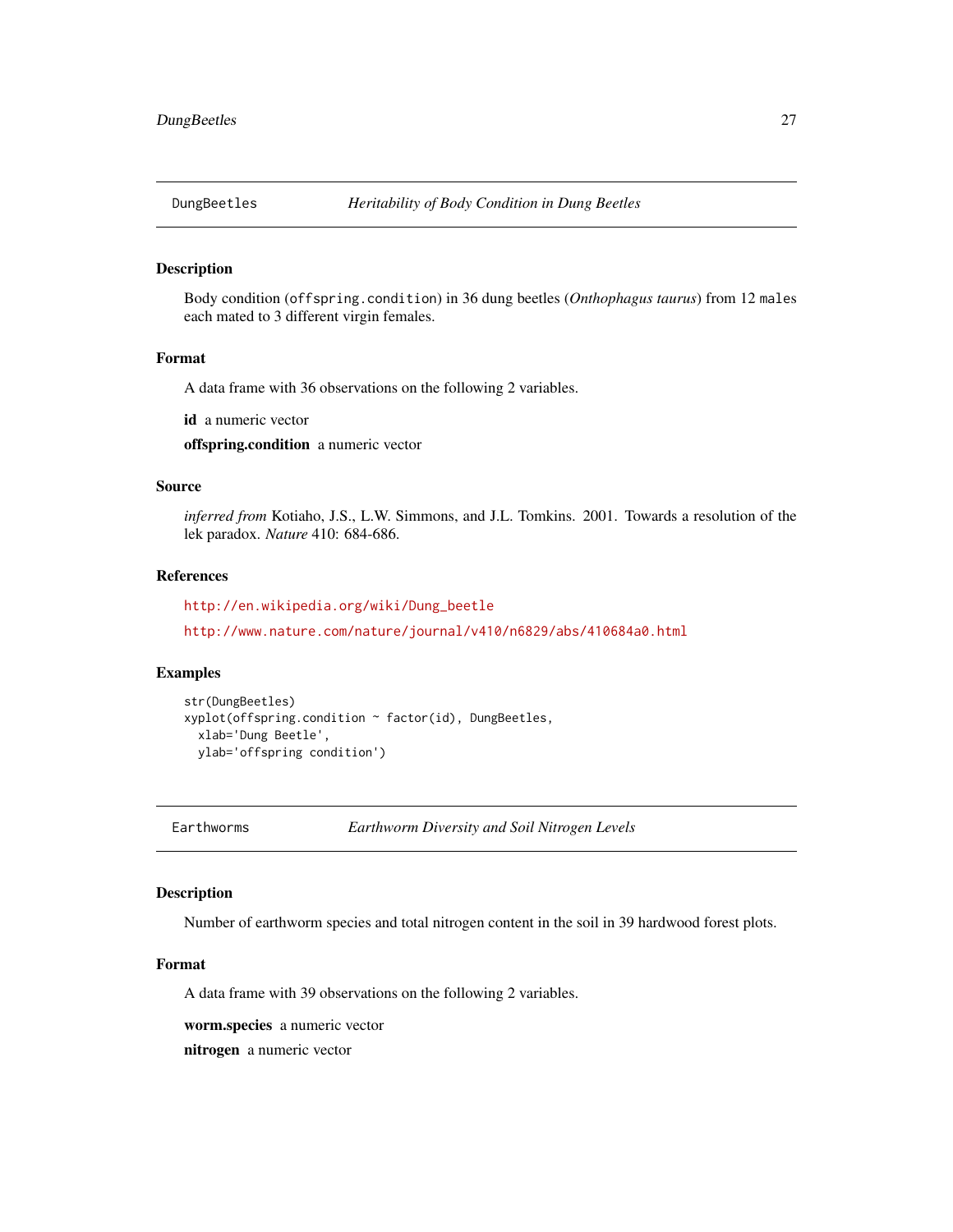#### <span id="page-27-0"></span>Source

Gundale, M.J., W.M. Jolly, and T.H. Deluca. 2005. Susceptibility of a northern hardwood forest to exotic earthworm invasion. *Conservation Biology* 19: 1075-1083.

#### References

<http://www3.interscience.wiley.com/journal/118701215/abstract>

## Examples

```
str(Earthworms)
xyplot(nitrogen ~ worm.species, Earthworms)
```
#### Earwigs *Earwig Density and Forceps*

#### Description

Earwig (*Forficula auricularia*) density and the proportion of trapped earwigs with abdominal forceps (used for fighting and courtship).

#### Format

A data frame with 7 observations on the following 2 variables.

density a numeric vector

proportion.forceps a numeric vector

#### Source

Tomkins, J.L. and G.S. Brown. 2004. Population density drives the local evolution of a threshold dimorphism. *Nature* 431: 1099-1103.

#### References

```
http://en.wikipedia.org/wiki/Forficula_auricularia
```
<http://www.arkive.org/common-european-earwig/forficula-auricularia/>

<http://eol.org/pages/473785>

```
xyplot(proportion.forceps ~ density, data=Earwigs, type='h', lwd=6)
```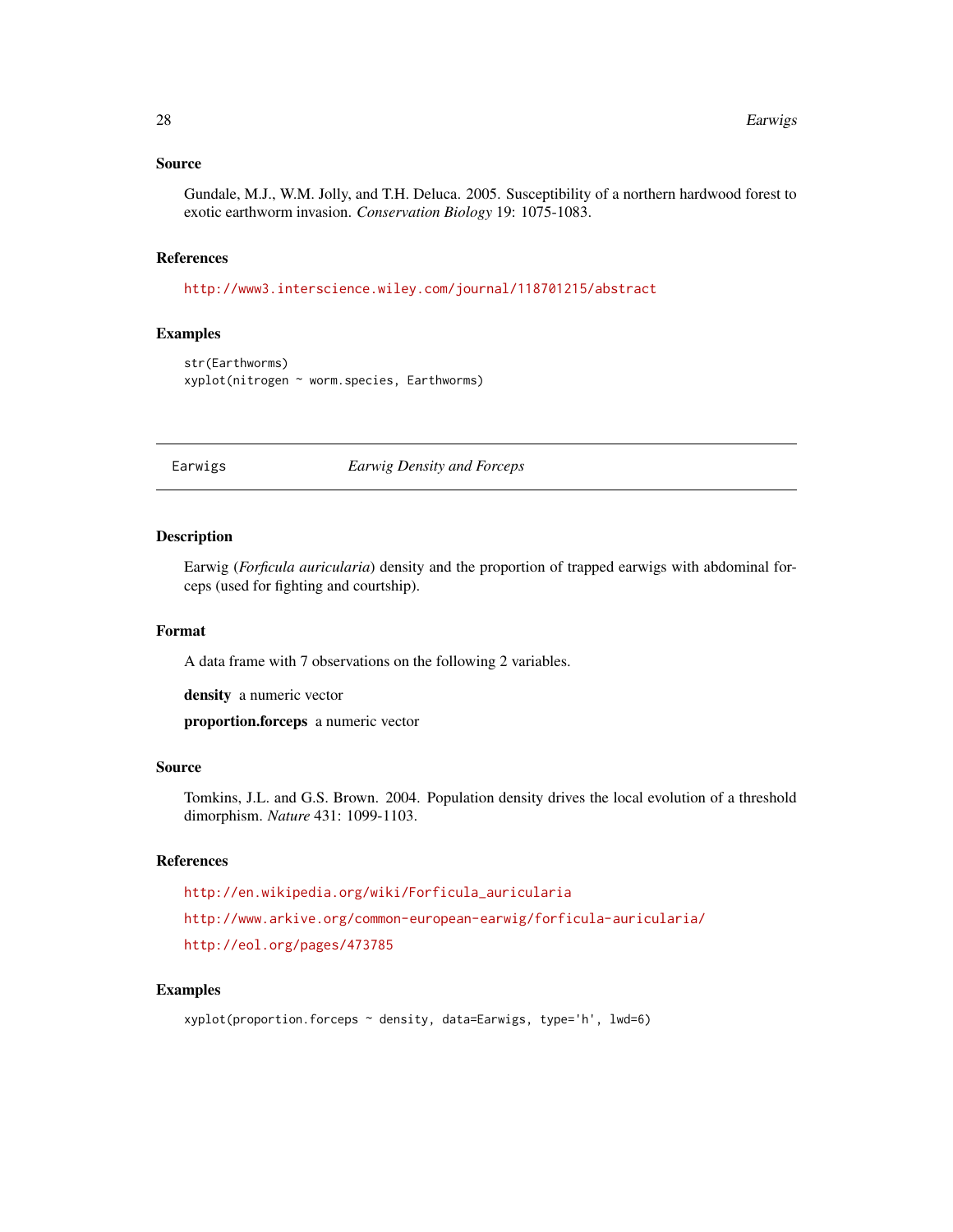<span id="page-28-0"></span>

Number of shoots (shoots) surviving in each of 32 experimental plots planted with 1, 3, or 6 different genotypes of eelgrass (treatment.genotypes).

## Format

A data frame with 32 observations on the following 2 variables.

genotypes a numeric vector of the number of genotypes planted in each plot

shoots a numeric vector of the total number of shoots in each plot

## Source

*inferred from* Reusch, T.B.H., A. Ehlers, A. Hämmerli, and B. Worm. 2005. Ecosystem recovery after climatic extremes enhanced by genotypic diversity. *Proceedings of the National Academy of Sciences (USA)* 102: 2826-2831.

#### References

<http://www.pnas.org/content/102/8/2826.abstract>

#### Examples

Eelgrass

```
# Convert treatment.genotypes to a factor
Eelgrass$genotypesF <-
  factor(Eelgrass$genotypes)
str(Eelgrass)
xyplot(shoots ~ genotypes, Eelgrass)
xyplot(shoots ~ genotypesF, Eelgrass)
```
ElectricFish *Electric Fish*

#### Description

Species abundance of electric fish upstream and downstream of the entrance of a tributary in the Amazon basin.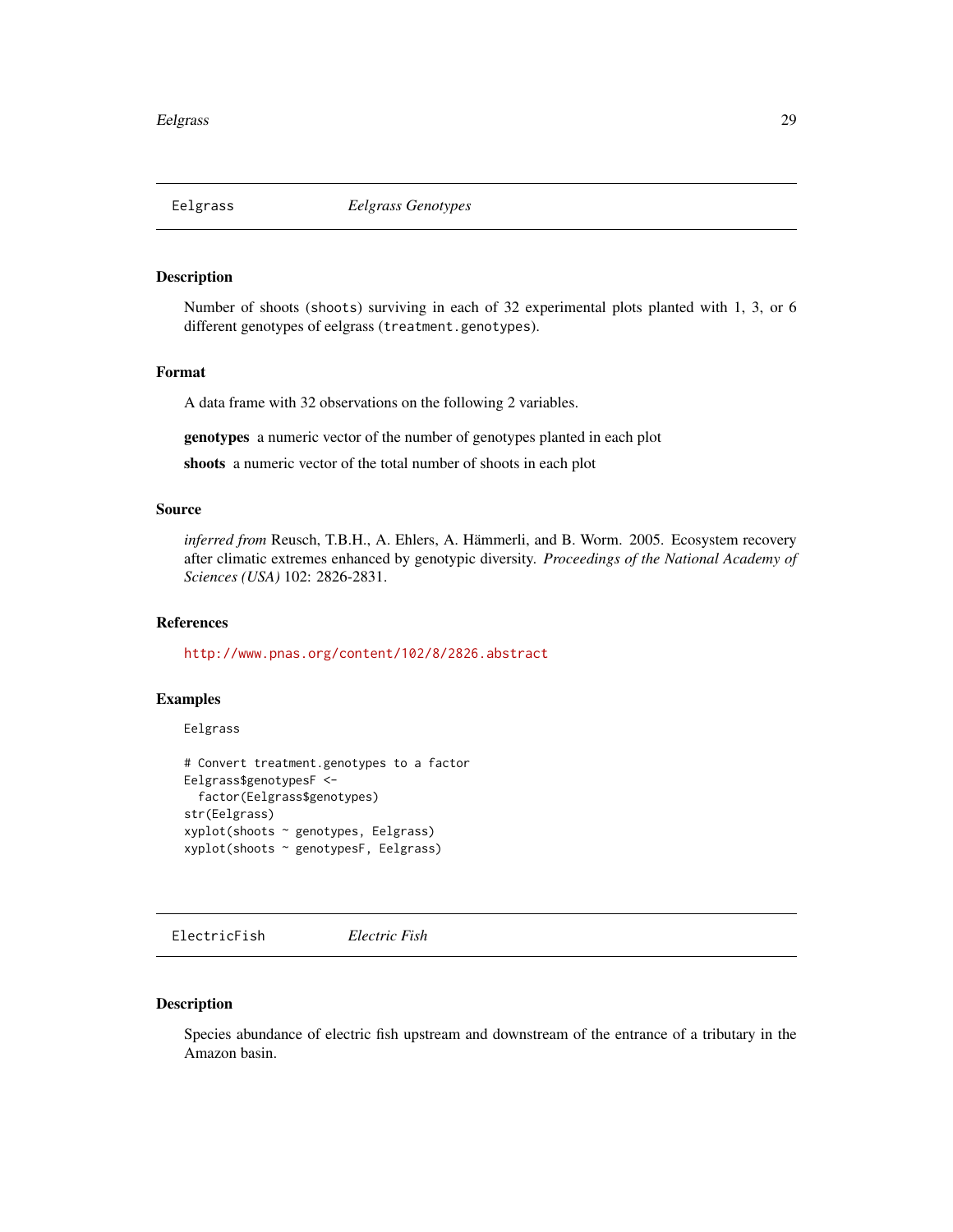#### <span id="page-29-0"></span>Format

A data frame with 12 observations on the following 3 variables.

tributary a character vector

- species.upstream a numeric vector of the number of species of electric fish present upstream of the tributary
- species.downstream a numeric vector of the number of species of electric fish present downstream of the tributary

#### Source

Fernandes, C.C., J. Podos, and J.G. Lundberg. 2004. Amazonian ecology: tributaries enhance the diversity of electric fishes. *Science* 305: 1960-1962.

#### References

<http://www.sciencemag.org/cgi/content/abstract/305/5692/1960>

## Examples

```
ElectricFish
require(grid)
xyplot(species.upstream ~ species.downstream, data = ElectricFish,
  panel = function(x, y, ...)grid.text(ElectricFish$tributary, x=x, y=y,
      rot = 45,
      gp = gpar(cex=.6),
      default.units = 'native')
    }
  \lambda
```
ElVerde *Diet Breadth in a Rainforest Community*

#### Description

Number of different species (breadth) in 127 species (no.species) in the rainforest community at El Verde, Puerto Rico

## Format

A data frame with 38 observations on the following 2 variables.

breadth a numeric vector

num.species a numeric vector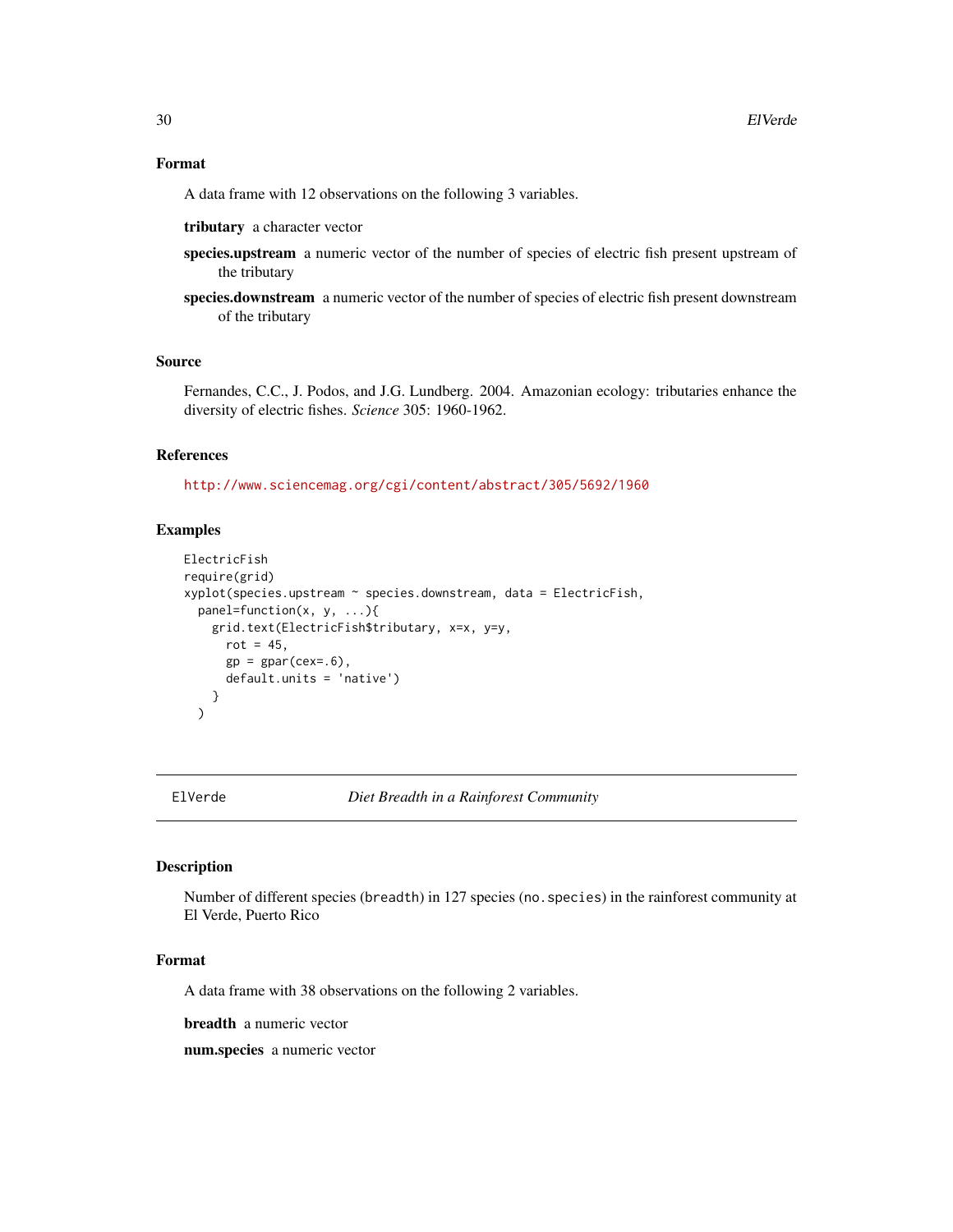## <span id="page-30-0"></span>EndangeredSpecies 31

## Source

Waide R.B. and W.B. Reagan, eds. 1996. *The Food Web of a Tropical Rainforest*. University of Chicago Press, Chicago.

## Examples

ElVerde xyplot(num.species ~ breadth, ElVerde, type='h',lwd=3)

EndangeredSpecies *Endangered and Threatened Species*

## Description

Frequency of taxon groups on the U.S. Fish and Wildlife Service list of endangered and threatened species (2002).

#### Format

A data frame with 11 observations on the following 2 variables.

taxon a character vector

num.species a numeric vector

#### Source

U.S. Fish and Wildlife Service. 2001. Number of U.S. listed species per calendar year.

## References

<http://www.fws.gov/endangered/>

```
str(EndangeredSpecies)
EndangeredSpecies
```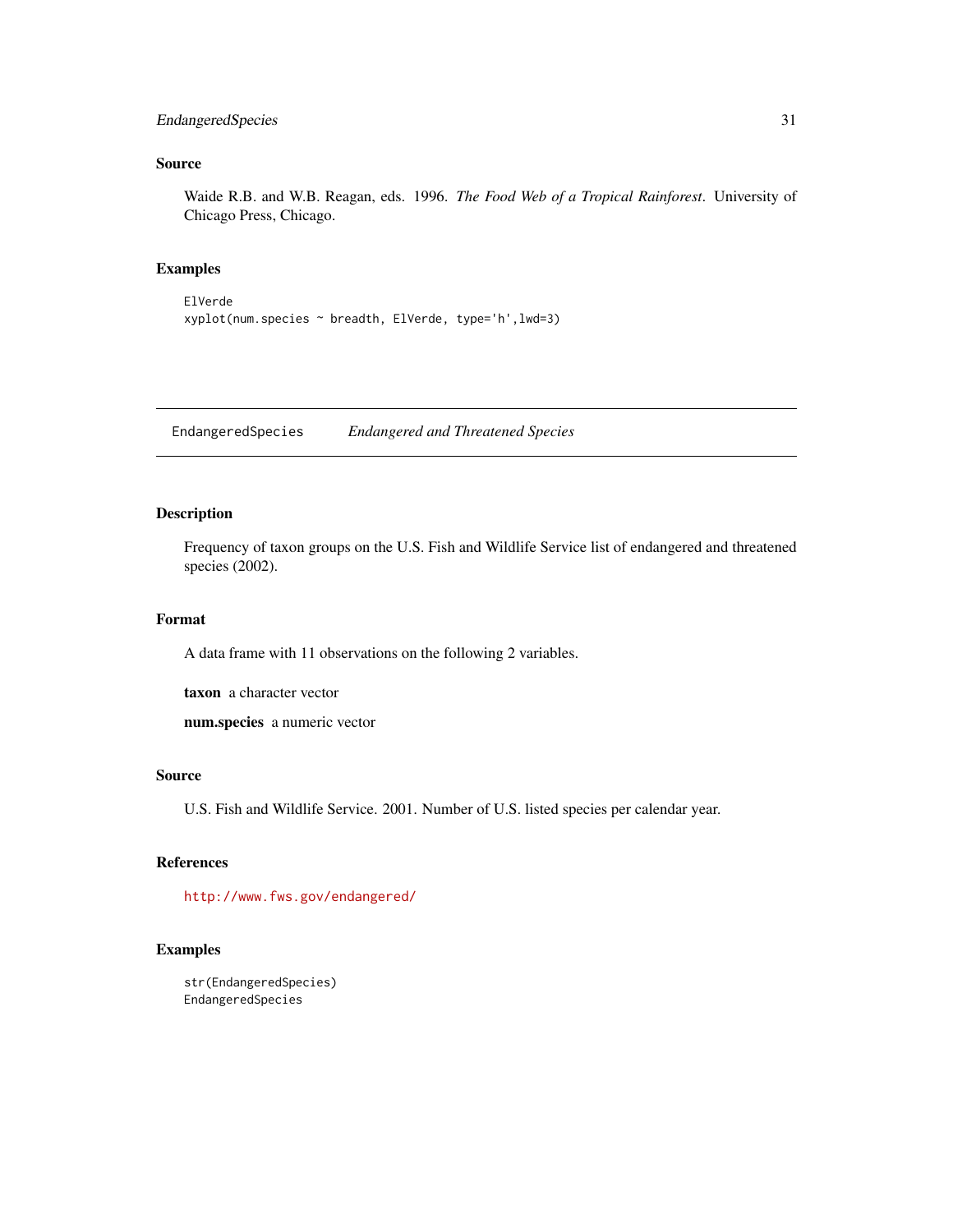<span id="page-31-0"></span>

The ratio of the lengths of the index finger to the ring finger in 46 males and the number of CAG repeats for each.

#### Format

A data frame with 46 observations on the following 2 variables.

CAGrepeats a numeric vector of the number of CAG repeats

finger.ratio a numeric vector of the ratio of digit 2 to digit 4

#### Source

*inferred from* Manning, J.T., P.E. Bundred, D.J. Newton, and B.F. Flanagan. 2003. The second to fourth digit ratio and variation in the androgen receptor gene. *Evolution and Human Behavior* 24: 399-405.

## References

[http://en.wikipedia.org/wiki/Digit\\_ratio](http://en.wikipedia.org/wiki/Digit_ratio)

#### Examples

```
str(FingerRatio)
xyplot(finger.ratio ~ CAGrepeats, FingerRatio,
 xlab = "Number of CAG Repeats",
 ylab = "2D:4D Ratio"
)
```
Fireflies *Spermatophore Mass in Fireflies*

## Description

Measurements of spermatophore mass (milligrams) in 35 fireflies (*Photinus ignitus*).

## Format

A data frame with 35 observations of one variable.

sp.mass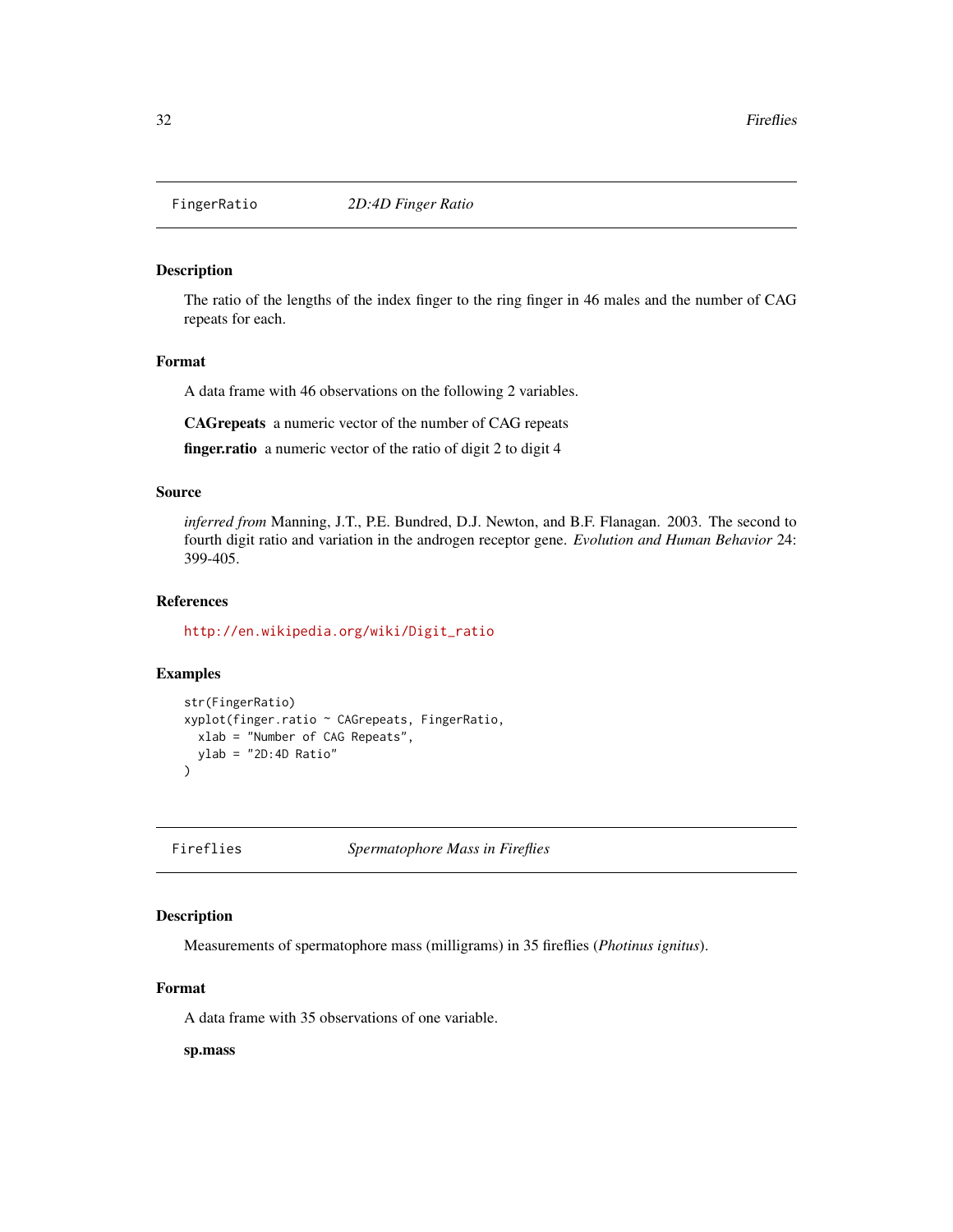## <span id="page-32-0"></span>FireflyFlash 33

## Source

*inferred from* Cratsley, C.K. and S.M. Lewis. 2003. Female preference for male courtship flashes in *Photinus ignitus* fireflies. *Behavioral Ecology* 14: 135-140.

## References

<http://beheco.oxfordjournals.org/cgi/content/abstract/14/1/135>

<http://en.wikipedia.org/wiki/Firefly>

## Examples

str(Fireflies) histogram(~sp.mass, Fireflies, n=12)

FireflyFlash *Firefly Flash Duration*

#### Description

Flash duration (measured in milliseconds) of a sample of male fireflies (*Photinus ignitus*; *n* = 35).

## Format

A data frame with 35 observations of one variable.

flash duration of flash (milliseconds)

#### Source

*inferred from* Cratsley, C.K. and S.M. Lewis. 2003. Female preference for male courtship flashes in *Photinus ignitus* fireflies. *Behavioral Ecology* 14: 135-140.

```
str(FireflyFlash)
histogram(~flash, FireflyFlash)
```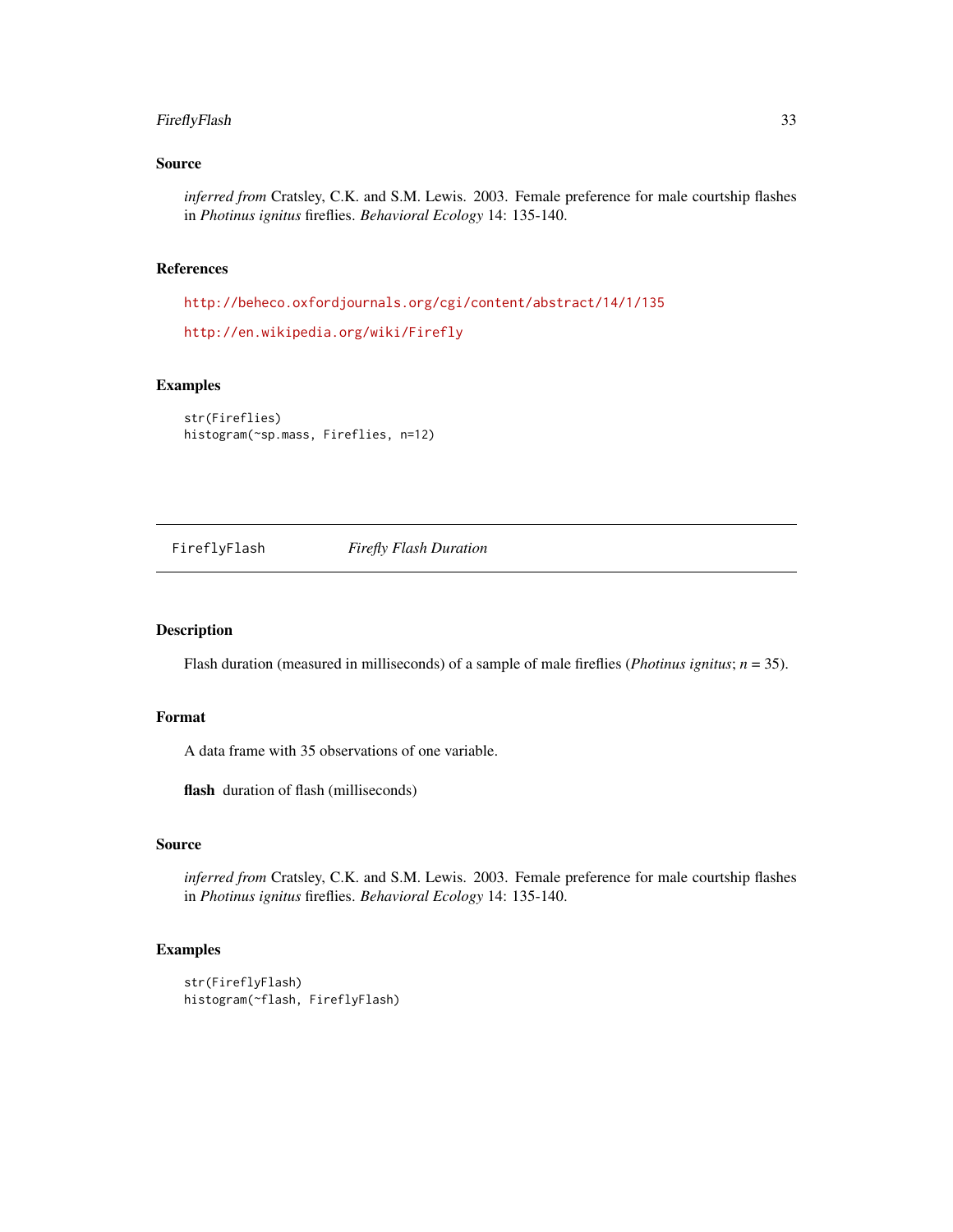<span id="page-33-0"></span>

Forehead patch size in 30 male Collared Flycatachers measured in two consecutive years.

## Format

A data frame with 30 observations on the following 2 variables.

patch98 a numeric vector

patch99 a numeric vector

#### Source

Griffith, S.C. and B.C. Sheldon. 2001. Phenotypic plasticity in the expression of a sexually selected trait: neglected components of variation. *Animal Behaviour* 61: 987-993.

#### Examples

```
str(FlycatcherPatch)
xyplot(patch99 ~ patch98, FlycatcherPatch)
```
FlyTestes *Testes Size in Flies*

## Description

Testes size (square mm; Testes.area) in 8 populations of common yellow dung flies (*Scathophaga stercoraria*) with different mating systems (Mating.system).

#### Format

A data frame with 8 observations on the following 2 variables.

mating a factor with levels Monogamous Polyandrous

testes.area a numeric vector

## Source

Hosken, D.J. and P.I. Ward. 2001. Experimental evidence for testis size evolution via sperm competition. *Ecology Letters* 4: 10-13.

#### References

[http://en.wikipedia.org/wiki/Scathophaga\\_stercoraria](http://en.wikipedia.org/wiki/Scathophaga_stercoraria)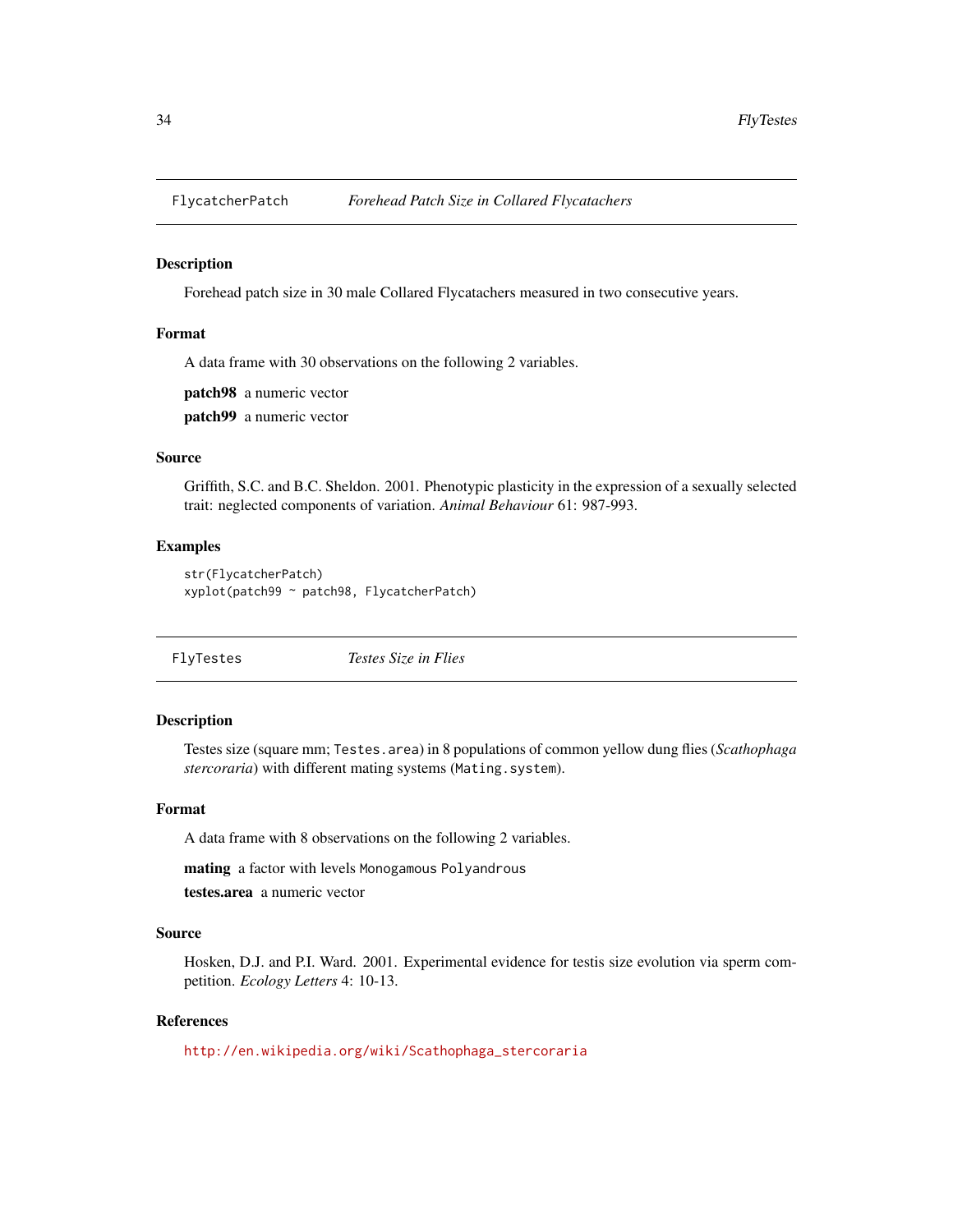## <span id="page-34-0"></span>GeneRegulation 35

## Examples

str(FlyTestes) FlyTestes

GeneRegulation *Gene Regulation in Saccharomyces*

## Description

Number of genes regulated by 109 regulatory genes of *Saccharomyces cerevisiae*.

## Format

A data frame with 26 observations on the following 2 variables.

genes.regulated a numeric vector

count a numeric vector

#### Source

Guelzim, N., S. Bottani, P. Bourgine and F. Képès. 2002. Topological and causal structure of the yeast transcriptional regulatory network. *Nature Genetics* 31: 60-63.

## Examples

```
str(GeneRegulation)
xyplot(count ~ genes.regulated, GeneRegulation, type='h', lwd=3)
```
GlidingSnakes *GlidingSnakes*

#### Description

Undulation rate (*Hz*) of 8 paradise tree snakes (*Chrysopelea paradisi*).

## Format

A data frame with eight observations of one variable.

undulation.rate undulation rate

## Source

Socha, J.J. 2002. Gliding flight in the paradise tree snake. *Nature* 418: 603-604.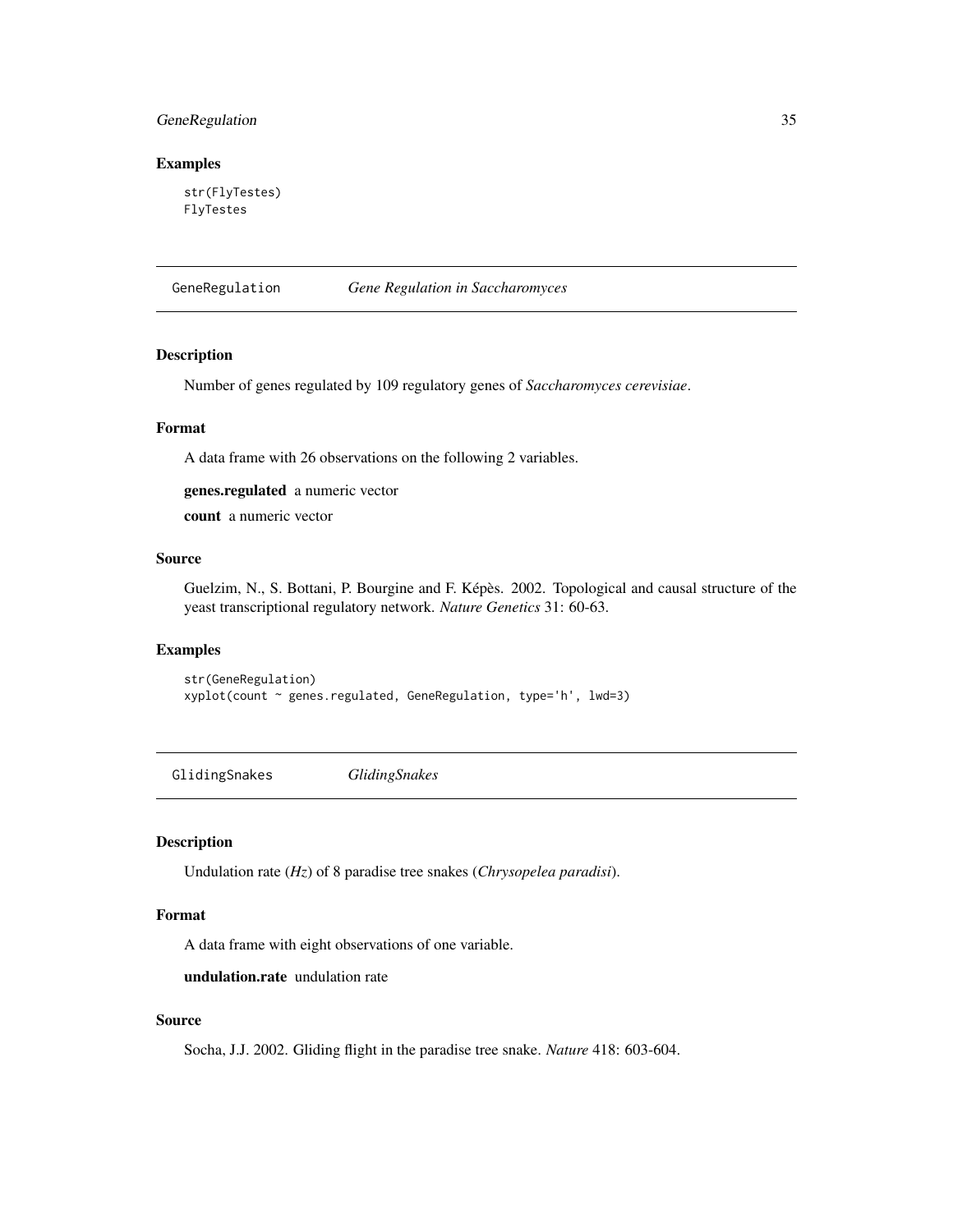## References

```
http://www.nature.com/nature/journal/v418/n6898/abs/418603a.html
```
<http://www.flyingsnake.org/>

#### Examples

```
histogram(~undulation.rate , data=GlidingSnakes, n=7,
  xlab = "Undulation rate (Hz)",
  type='count')
```
GodwitArrival *Godwit Arrival Dates*

## Description

Arrival dates for males and females in 10 pairs of Black-tailed Godwits (*Limosa limosa*)

## Format

A data frame with 10 observations on the following 2 variables.

female a numeric vector

male a numeric vector

#### Source

Gunnarsson, T.G., J.A. Gill, T. Sigurbjörnsson, and W.J. Sutherland. 2004. Pair bonds: arrival synchrony in migratory birds. *Nature* 431: 646.

## References

[http://en.wikipedia.org/wiki/Black-tailed\\_godwit](http://en.wikipedia.org/wiki/Black-tailed_godwit)

## Examples

xyplot(male~female, GodwitArrival, main='Arrival of Godwit pairs')

<span id="page-35-0"></span>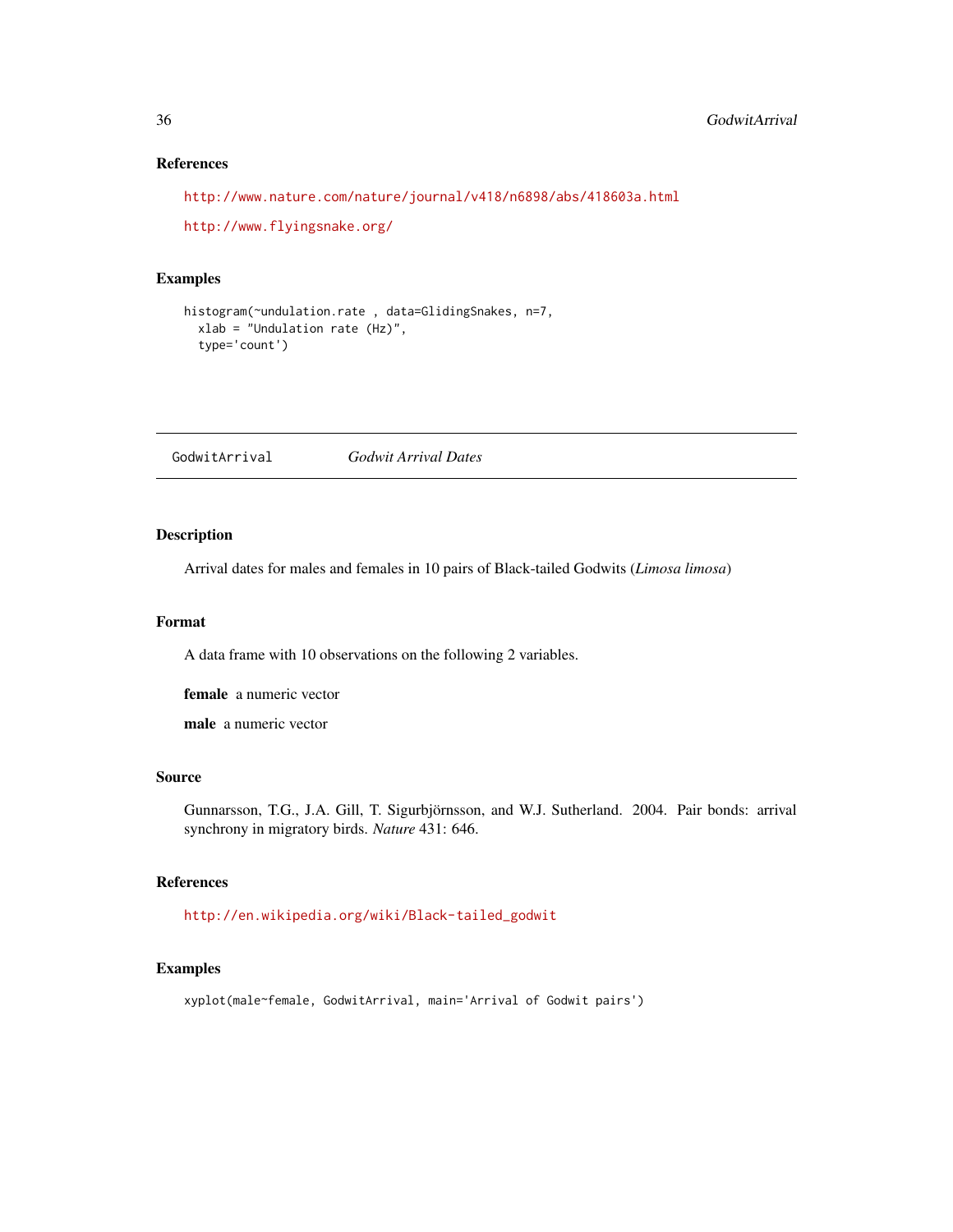Species diversity in 10 experimental plots in the Park Grass Experiment at Rothamsted Experimental Station to which varying numbers of nutrients have been added.

#### Format

A data frame with 10 observations on the following 2 variables.

nutrients a numeric vector

num.species a numeric vector

## Source

Harpole, W. S. and D. Tilman. 2007. Grassland species loss due to reduced niche dimension. *Nature* 446: 791-793.

## References

<http://www.rothamsted.ac.uk/>

## Examples

xyplot(num.species ~ jitter(nutrients, amount=0.1), Grassland, pch=16)

GreatTitMalaria *Malaria in Populations of Great Tit*

# Description

Two-by-two contingency table of malaria (*Plasmodium*) infection status in control and egg-removal populations of Great Tit (*Parus major*).

## Format

A data frame with 65 observations on the following 2 variables.

treatment a factor with levels Control and Egg removal

response a ordered factor with levels No Malaria and Malaria

#### Source

Oppliger, A., P. Christe, and H. Richner. 1996. Clutch size and malaria resistance. *Nature* 381: 565.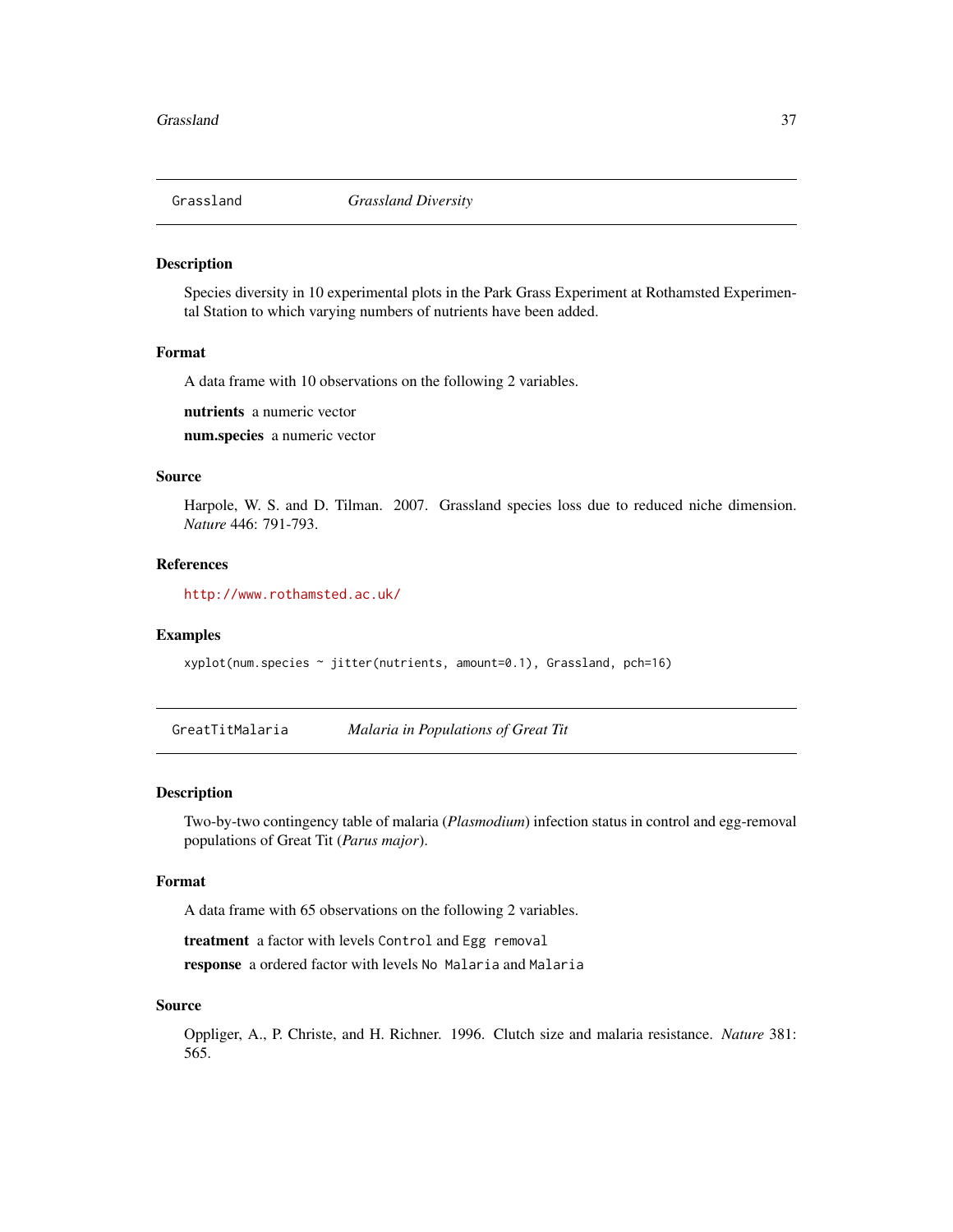# References

<http://www.nature.com/nature/journal/v381/n6583/abs/381565a0.html>

### Examples

```
str(GreatTitMalaria)
table(GreatTitMalaria)
if(require(vcd)) {
 mosaic(~treatment + response, GreatTitMalaria)
}
```
Greenspace *Diversity in Urban Green Space*

# Description

Measures of biodiversity in 15 urban green spaces in Sheffield, England.

### Format

A data frame with 15 observations on the following 6 variables.

site a factor with levels A - O

attachment a numeric vector

area a numeric vector

butterfly a numeric vector

bird a numeric vector

ln.plant a numeric vector

## Source

Fuller, R.A., K.N. Irvine, P. Devine-Wright, P.H. Warren, and K.J. Gaston. 2007. Psychological benefits of greenspace increase with biodiversity. *Biology Letters* 3: 390-394.

#### References

<http://rsbl.royalsocietypublishing.org/content/3/4/390.abstract>

```
str(Greenspace)
splom(Greenspace[,2:6])
```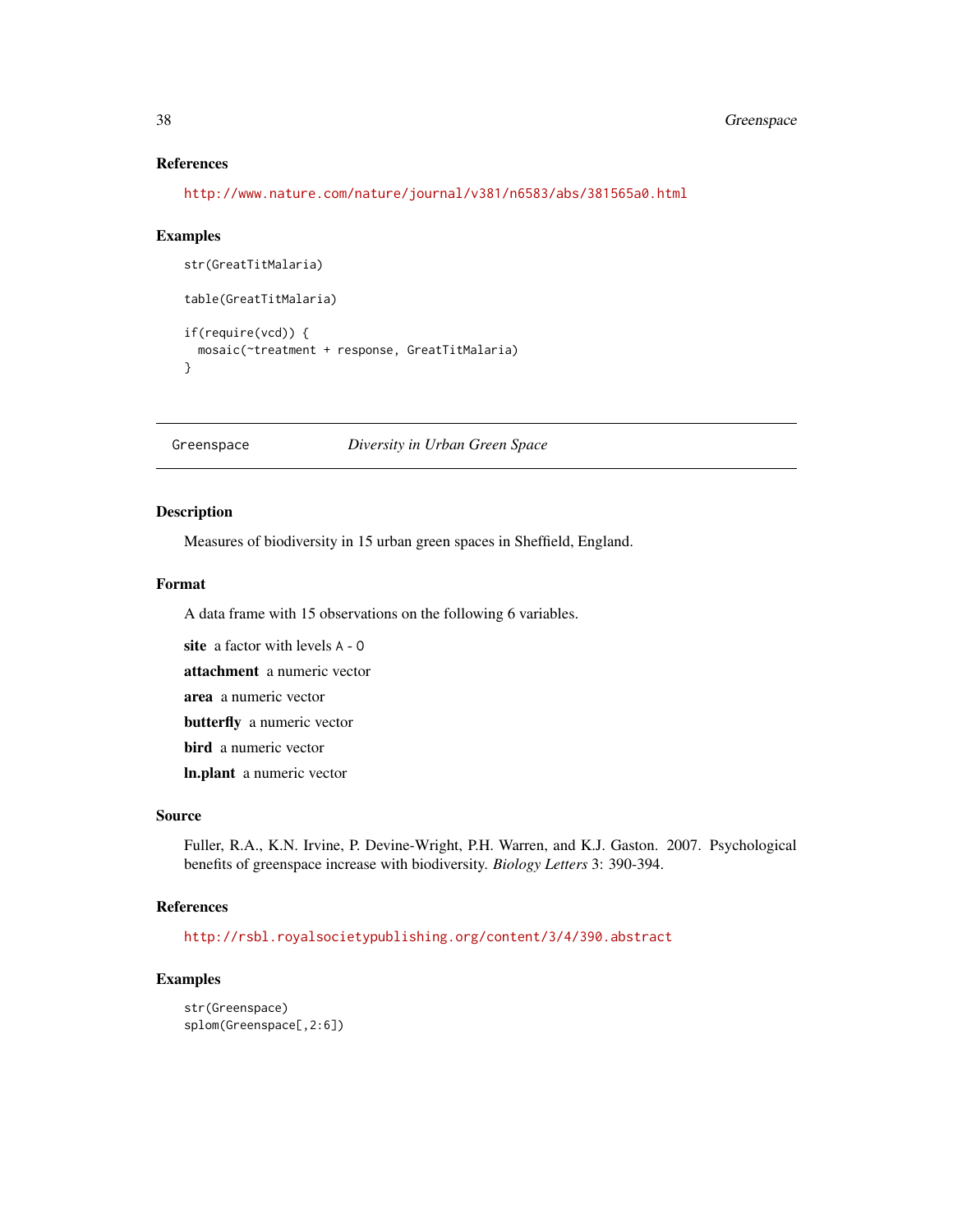The father's ornamentation (composite score of color and brightness) and son's attractiveness (relative rates of visits by females) in male guppies (*Poecilia reticulata*).

#### Format

A data frame with 36 observations on the following 2 variables.

father.ornament a numeric vector

son.attract a numeric vector

## Source

*inferred from* Brooks, R. 2000. Negative genetic correlation between male sexual attractiveness and survival. *Nature* 406: 67-70.

# References

<http://www.nature.com/nature/journal/v406/n6791/abs/406067a0.html>

# Examples

```
str(Guppies)
xyplot(son.attract ~ father.ornament,
 Guppies,
 xlab = "Father's ornamentation",
 ylab = "Son's attractiveness"
 )
```
Hemoglobin *Hemoglobin Levels in High Altitude Populations*

#### Description

Relative rates of hemoglobin concentration in four populations of humans living at different altitudes.

#### Format

A data frame with 40 observations on the following 3 variables.

hemoglobin a numeric vector

group a factor with levels: Andes, Ethiopia, Tibet, and USA

relative.frequency a numeric vector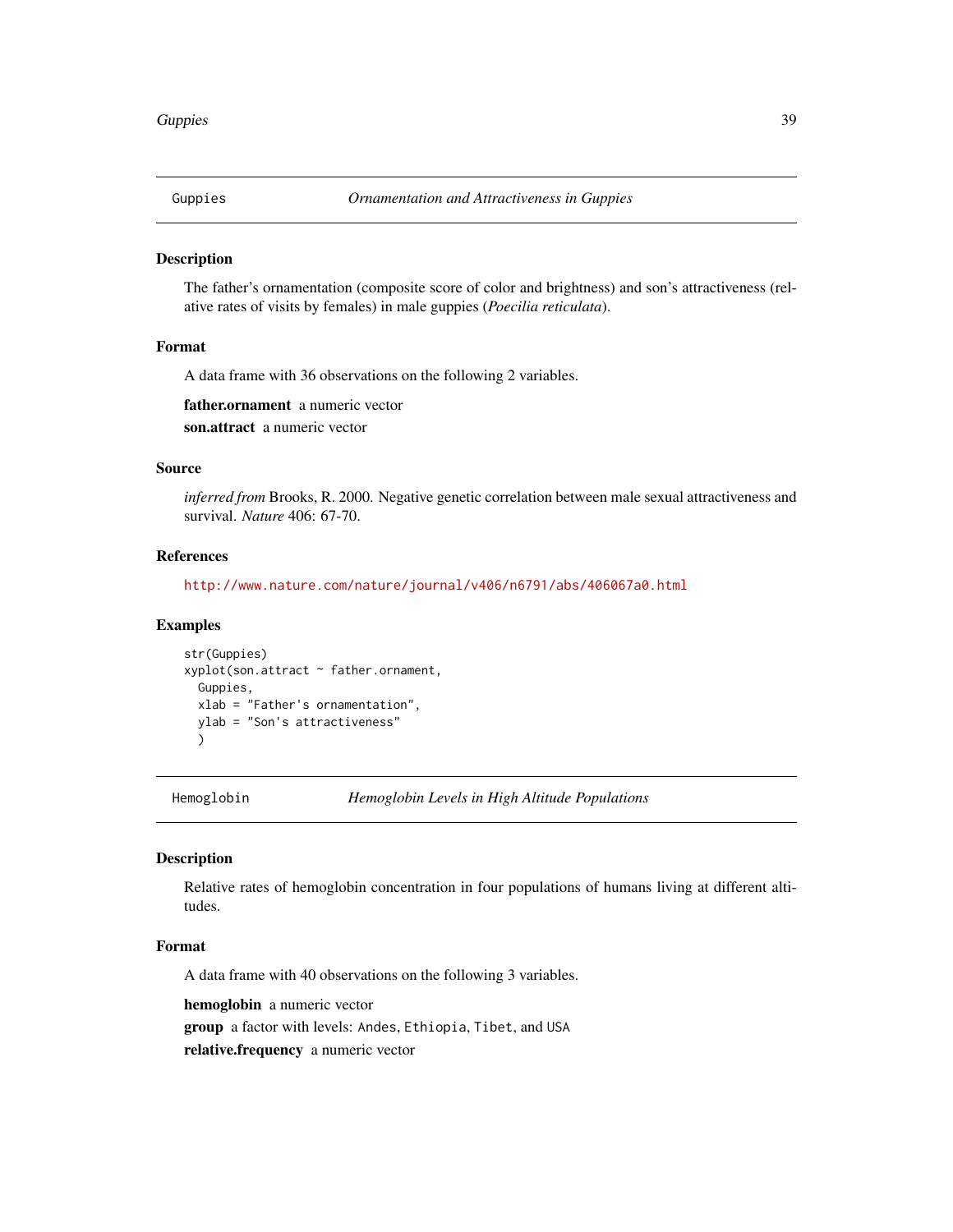*inferred from* Beall, C.M., M.J. Decker, G.M. Bittenham, I. Kushner, A. Gebremedhin, K.P. Strohl. 2002. An Ethiopian pattern of human adaptation to high-altitude hypoxia. *Proceeding of the National Academy of Sciences (USA)* 99(26): 17215-17218.

# References

<http://www.ncbi.nlm.nih.gov/pmc/articles/PMC139295/>

# Examples

str(Hemoglobin)

```
xyplot(relative.frequency ~ hemoglobin | group, Hemoglobin,
 type ='h', 1wd=4, 1ayout=c(1,4))
```
HippocampusLesions *Memory and the Hippocampus*

## Description

Spatial memory score (memory) and percent lesion of the hippocampus (lesion).

#### Format

A data frame with 57 observations on the following 2 variables.

lesion a numeric vector

memory a numeric vector

## Source

Broadbent, N.J., L.R. Squire, and R.E. Clark. 2004. Spatial memory, recognition memory, and the hippocampus. *Proceedings of the National Academy of Sciences (USA)* 101: 14515-14520.

```
HippocampusLesions
```

```
xyplot(memory ~ lesion, data = HippocampusLesions,pch = 16, col = "red")
plot(memory ~ lesion, data = HippocampusLesions,
 pch = 16, col = "red")
```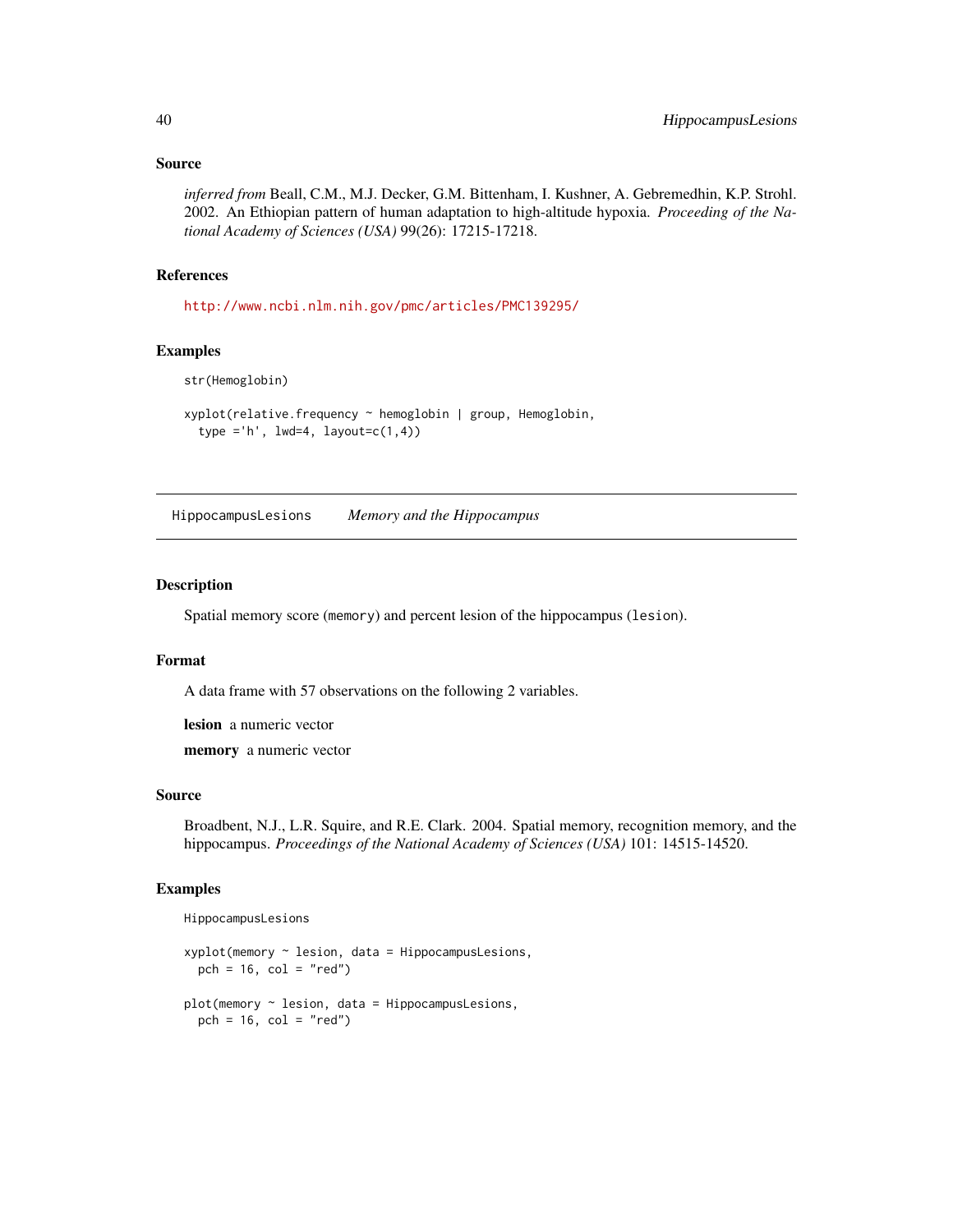Uses lattice::barchart() to build a histogram from tabulated data.

# Usage

```
histochart(x, data = NULL, box.ratio = 100, origin = 0,
 horizontal = FALSE, ...)
```
# Arguments

| X          | formula of form frequency $\sim$ value           |
|------------|--------------------------------------------------|
| data       | data frame in which the formula x is interpreted |
| box.ratio  | ratio of bar widths to gaps between bars         |
| origin     | where do bars begin?                             |
| horizontal | Should bars go horizontal?                       |
|            | other arguments passed to lattice::barchart()    |

# Details

This is just a convenience wrapper around lattice::barchart().

# Author(s)

Randall Pruim (<rpruim@calvin.edu>)

# Examples

```
histochart( dbinom(0:30, 30, 0.35) ~ 0:30 )
```
HornedLizards *Horn Length and Predation Status of Horned Lizards*

# Description

Squamosal horn length (mm; horn.length) and predation status (group; living or killed) for 184 horned lizards (*Phrynosoma mcalli*).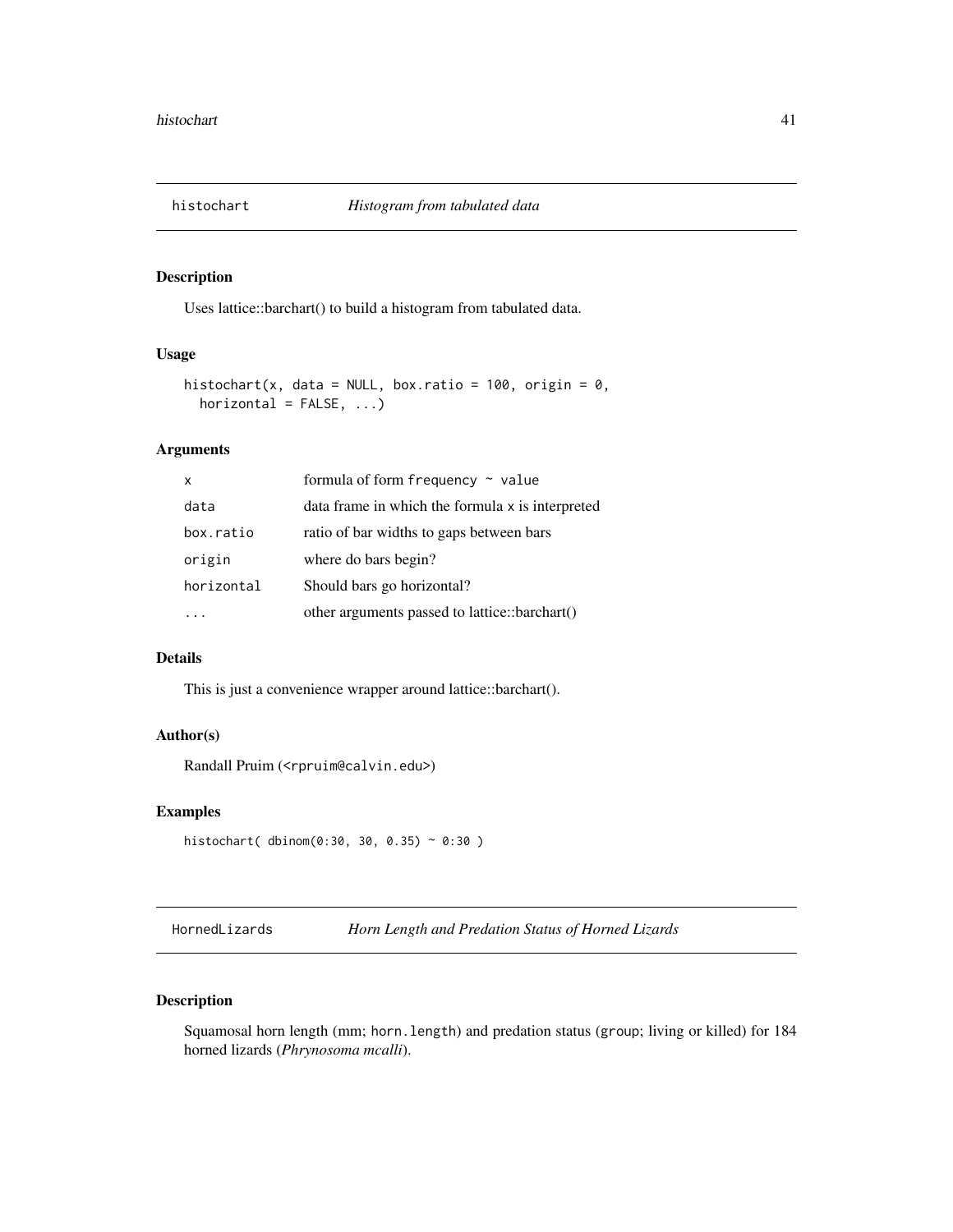## Format

A data frame with 184 observations on the following 2 variables.

horn.length a numeric vector

group a numeric vector

# Source

Young, K.V., E.D. Brodie, Jr., and E.D. Brodie, III. 2004. How the horned lizard got its horns. *Science* 304: 65.

## References

[http://www.sciencemag.org/cgi/pdf\\_extract/304/5667/65](http://www.sciencemag.org/cgi/pdf_extract/304/5667/65)

# Examples

```
str(HornedLizards)
```

```
histogram(~horn.length | group, HornedLizards,
 layout=c(1,2),
 xlab="Horn Length (mm)")
```
HumanBodyTemp *Human Body Temperature*

## Description

Body temperature for 25 randomly chosen health people

# Format

A data frame with 25 observations of one variable.

temp body temperature (degrees F)

#### Source

Shoemaker, A. L. 1996. What's normal? – Temperature, gender, and heart rate. *Journal of Statistics Education* 4(2).

# References

<http://www.amstat.org/publications/jse/v4n2/datasets.shoemaker.html>

Mackowiak, P.A., Wasserman, S.S., and Levine, M.M. 1992. A critical appraisal of 98.6 degrees F, the upper limit of the normal body temperature, and other legacies of Carl Reinhold August Wunderlich. *Journal of the American Medical Association* 268: 1578-1580.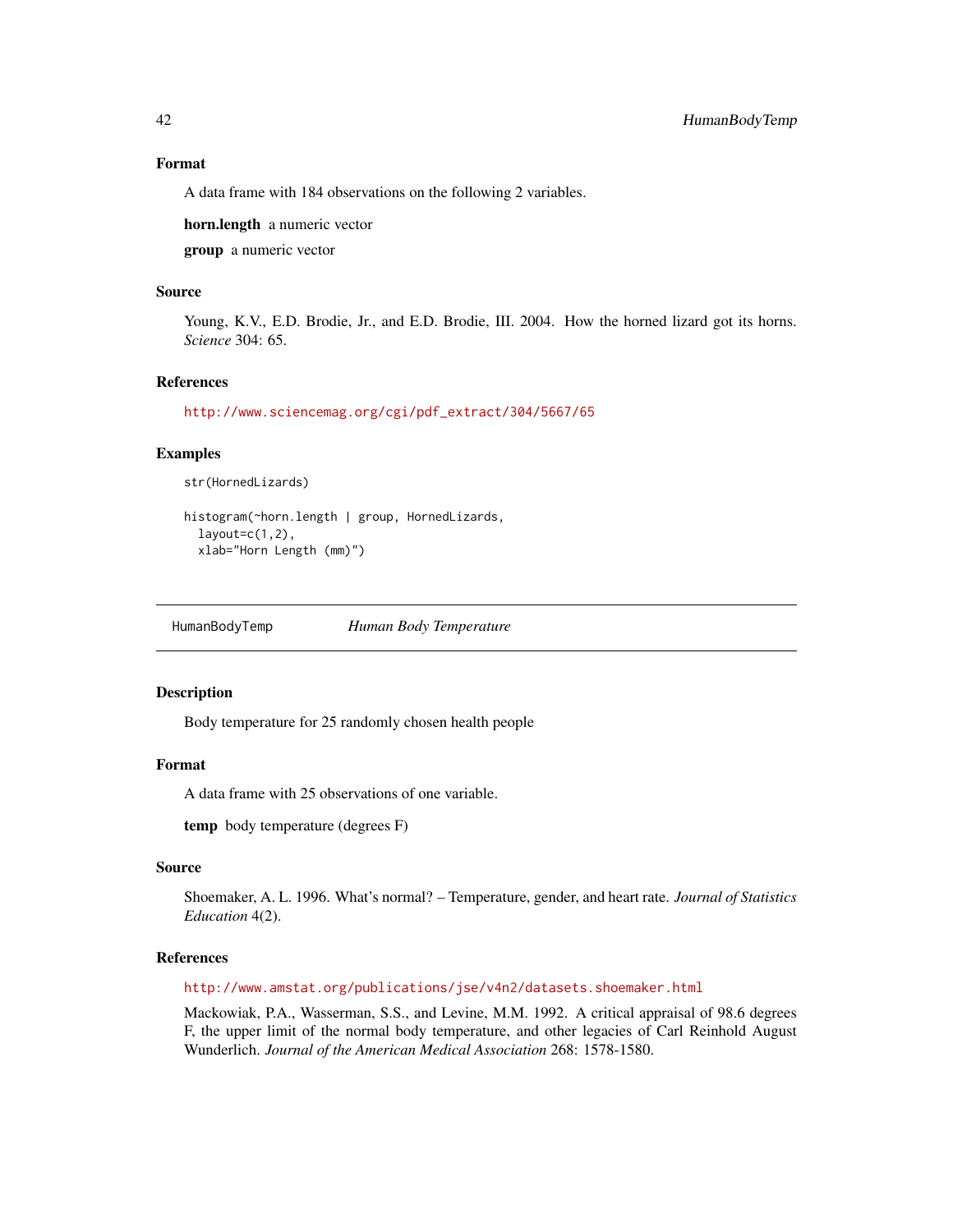# HumanGeneLengths 43

#### Examples

```
histogram(~temp, HumanBodyTemp)
stem(HumanBodyTemp$temp, scale = 2)
favstats(HumanBodyTemp$temp)
```
HumanGeneLengths *Human Gene Lengths*

#### Description

Lengths in number of nucleotides (gene.length) for 20,290 human genes

# Format

A data frame with 20,290 observations on the following variable.

gene.length a numeric vector

#### Source

Hubbard, T., D. Andrews, M. Caccamo, G. Cameron, Y. Chen, M. Clamp, L. Clarke, G. Coates, T. Cox, F. Cunningham, V. Curwen, T. Cutts, T. Down, R. Durbin, X. M. Fernandez-Suarez, J. Gilbert, M. Hammond, J. Herrero, H. Hotz, K. Howe, V. Iyer, K. Jekosch, A. Kahari, A. Kasprzyk, D. Keefe, S. Keenan, F. Kokocinsci, D. London, I. Longden, G. McVicker, C. Melsopp, P. Meidl, S. Potter, G. Proctor, M. Rae, D. Rios, M. Schuster, S. Searle, J. Severin, G. Slater, D. Smedley, J. Smith, W. Spooner, A. Stabenau, J. Stalker, R. Storey, S. Trevanion, A. Ureta-Vidal, J. Vogel, S. White, C. Woodwark, and E. Birne. 2005. Ensembl 2005. *Nucleic Acids Research* 33: D447-D453.

## References

<http://www.ncbi.nlm.nih.gov/pmc/articles/PMC540092/>

<http://www.ensembl.org/>

```
str(HumanGeneLengths)
histogram(~ gene.length, HumanGeneLengths,
          subset = gene.length < 15000)
```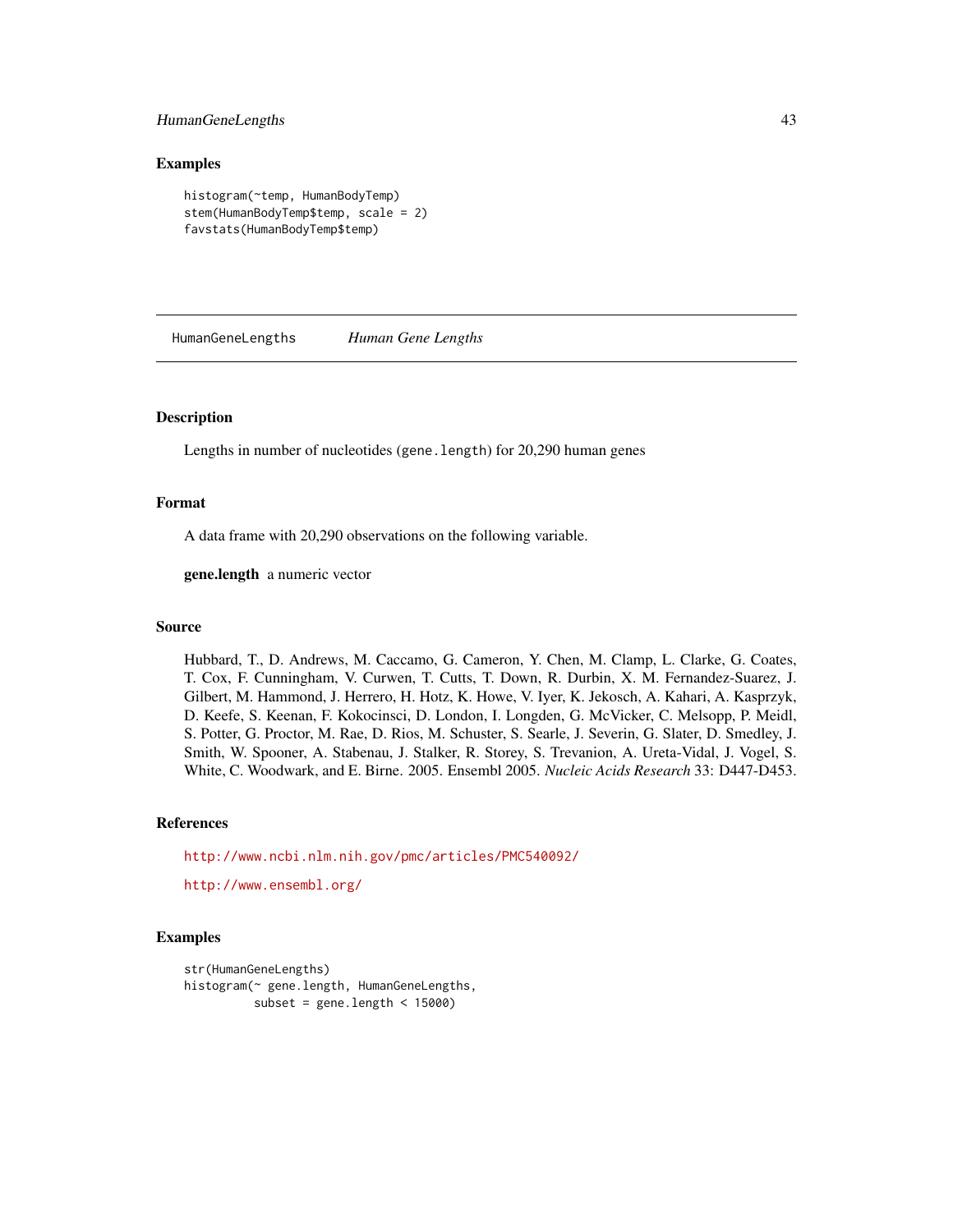Number of hurricanes greater than or equal to category 3 on the Safir-Simpson scale during the 20th century.

## Format

A data frame with 4 observations on the following 2 variables.

hurricanes a numeric vector

count a numeric vector

# Source

Blake, E.S., E.N. Rappaport, J.D. Jarrell, and C.W. Landsea. 2005. The deadliest, costliest, and most intense United States tropical cyclones from 1851 to 2006 (and other frequently requested hurricane facts). *NOAA Technical Memorandum NWS TPC-4*.

#### References

[http://www.aoml.noaa.gov/hrd/Landsea/Blakeetal\\_noaamemoApr2007.pdf](http://www.aoml.noaa.gov/hrd/Landsea/Blakeetal_noaamemoApr2007.pdf)

#### Examples

Hurricanes

Iguanas *Iguana Body Length Changes*

## Description

Body size change in 64 Galápagos marine iguanas (*Amblyrhynchus cristatus*) that survived the 1992-1993 El Niño event.

#### Format

A data frame with 64 observations of one variable.

#### change.in.length

#### Source

Wikelski, M. and C. Thom. 2000. Marine iguanas shrink to survive El Niño. *Nature* 403: 37-38.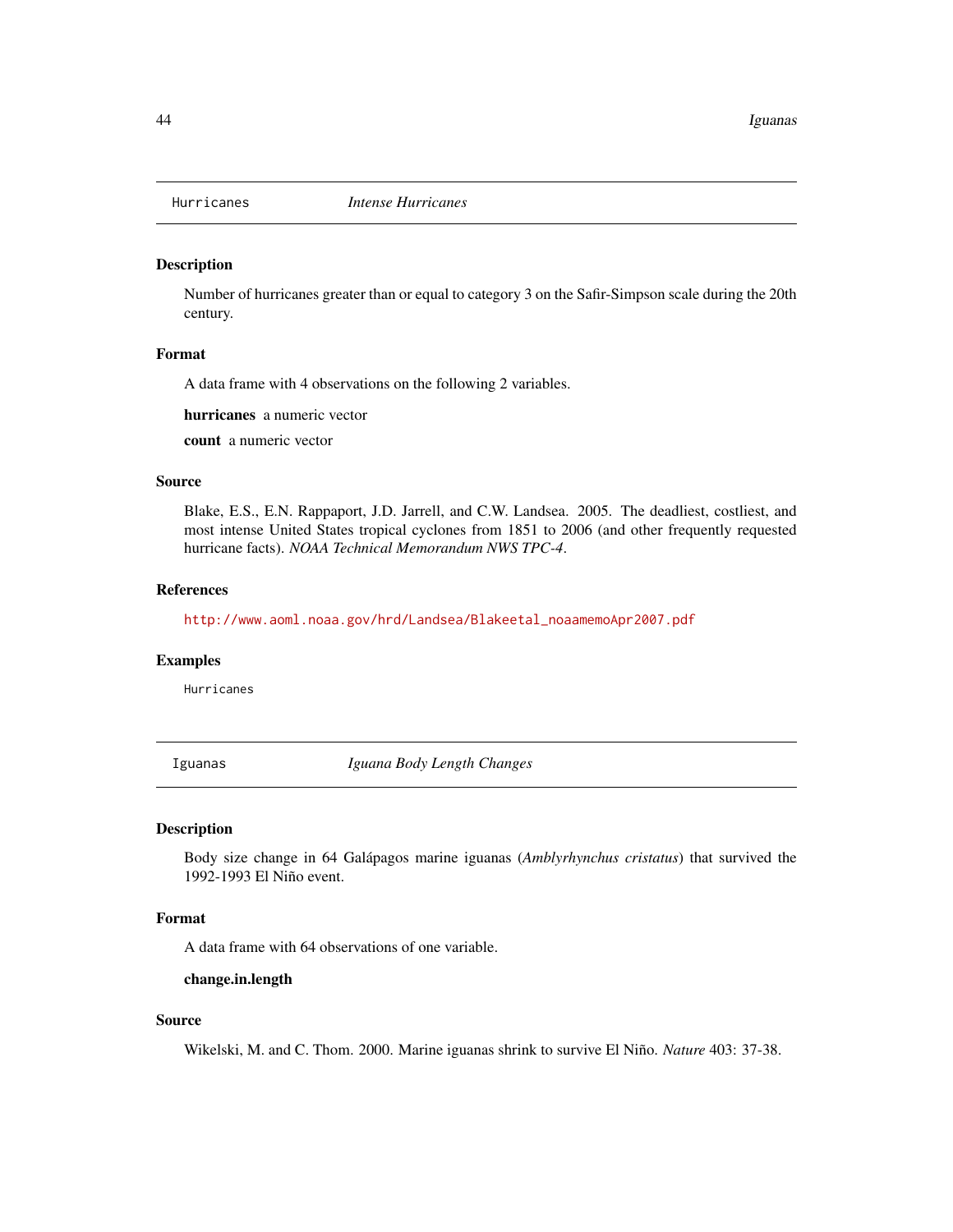# IntertidalAlgae 45

# References

[http://en.wikipedia.org/wiki/Marine\\_iguana](http://en.wikipedia.org/wiki/Marine_iguana)

# Examples

```
str(Iguanas)
histogram(~ change.in.length, Iguanas, n = 10)
```
IntertidalAlgae *Intertidal Algae*

## Description

Area coverage of red algae (*Mazzaella parksii*) in two herbivore treatments (herbivores) at two tide levels (height).

## Format

A data frame with 64 observations on the following 3 variables.

height a factor with levels low and mid

herbivores a factor with levels minus and plus

sqrt.area a numeric vector

#### Source

Harley, C.D.G. 2003. Individualistic vertical responses of interacting species determine range limits across a horizontal gradient. *Ecology* 84: 1477-1488.

# Examples

str(IntertidalAlgae)

```
# Using * includes the main effects and the interaction
aov.fit <- aov(sqrt.area ~ herbivores * height, data = IntertidalAlgae)
summary(aov.fit)
lm.fit <- lm(sqrt.area ~ herbivores * height, data = IntertidalAlgae)
anova(lm.fit)
```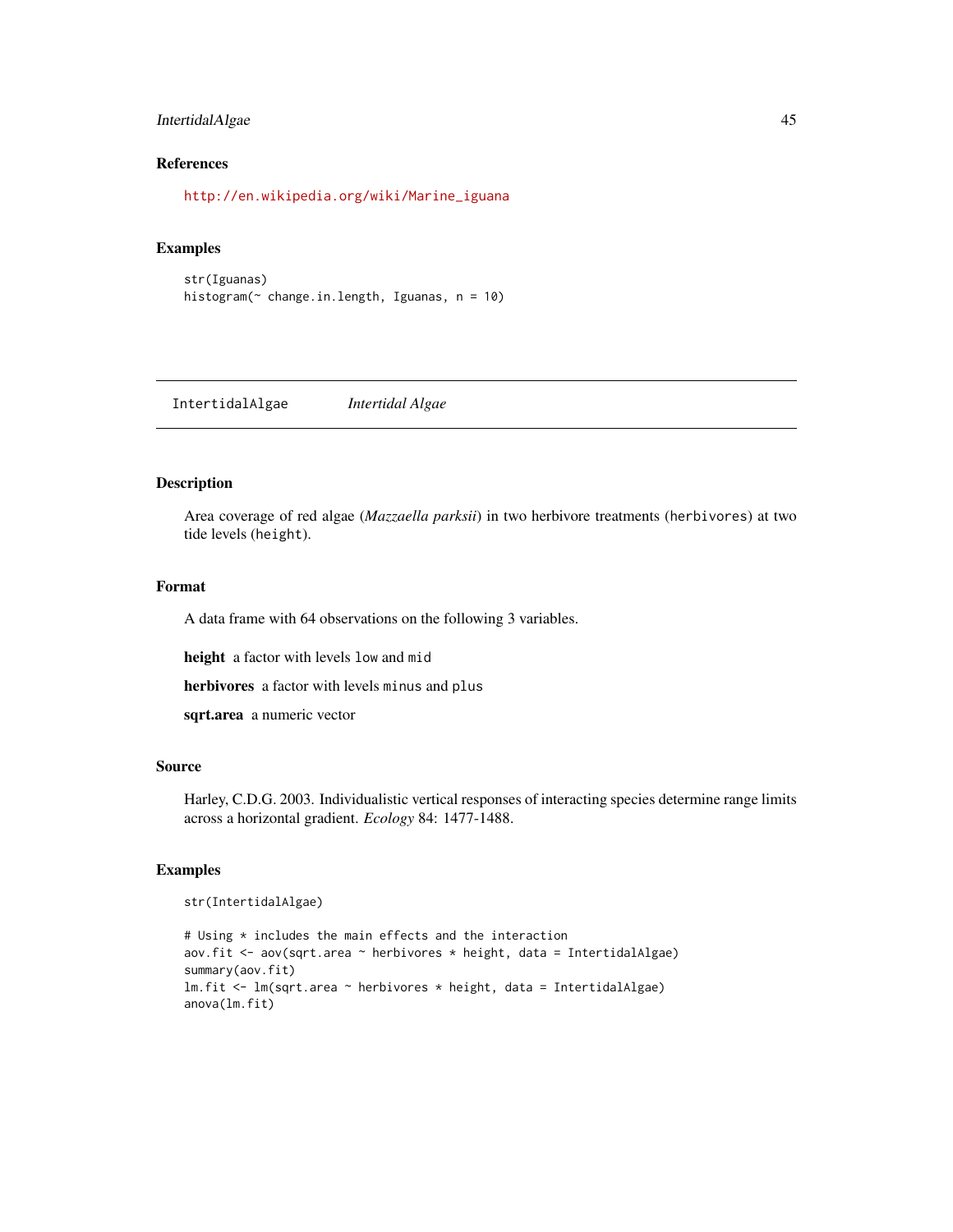Shift in circadian rhythm (hours; shift) in three light treatments (treatment).

#### Format

A data frame with 22 observations on the following 2 variables.

treatment a factor with levels control, eyes, and knee shift a numeric vector

#### Source

*inferred from* Wright, K.P., Jr. and C.A. Czeisler 2002. Absence of circadian phase resetting in response to bright light behind the knees. *Science* 297: 571.

# References

<http://www.sciencemag.org/cgi/content/full/297/5581/571>

#### Examples

demo(sec15.1)

KenyaFinches *Body Mass and Beak Length in Three Species of Finches in Kenya*

#### Description

Data on body mass and beak length in three species of finches: Crimson-rumped waxbill (CRU.WAXB), Cutthroat finch (CUTTHROA), and White-browed sparrow weaver (WB.SPARW).

# Format

A data frame with 45 observations on the following 3 variables.

species a factor with levels: CRU.WAXB, CUTTHROA, and WB.SPARW

 $mass$  mass  $(g)$ 

beak.length beak length (mm)

#### Source

Schluter, D. 1988. The evolution of finch communities on islands and continents: Kenya vs. Galapagos. *Ecological Monographs* 58: 229-249.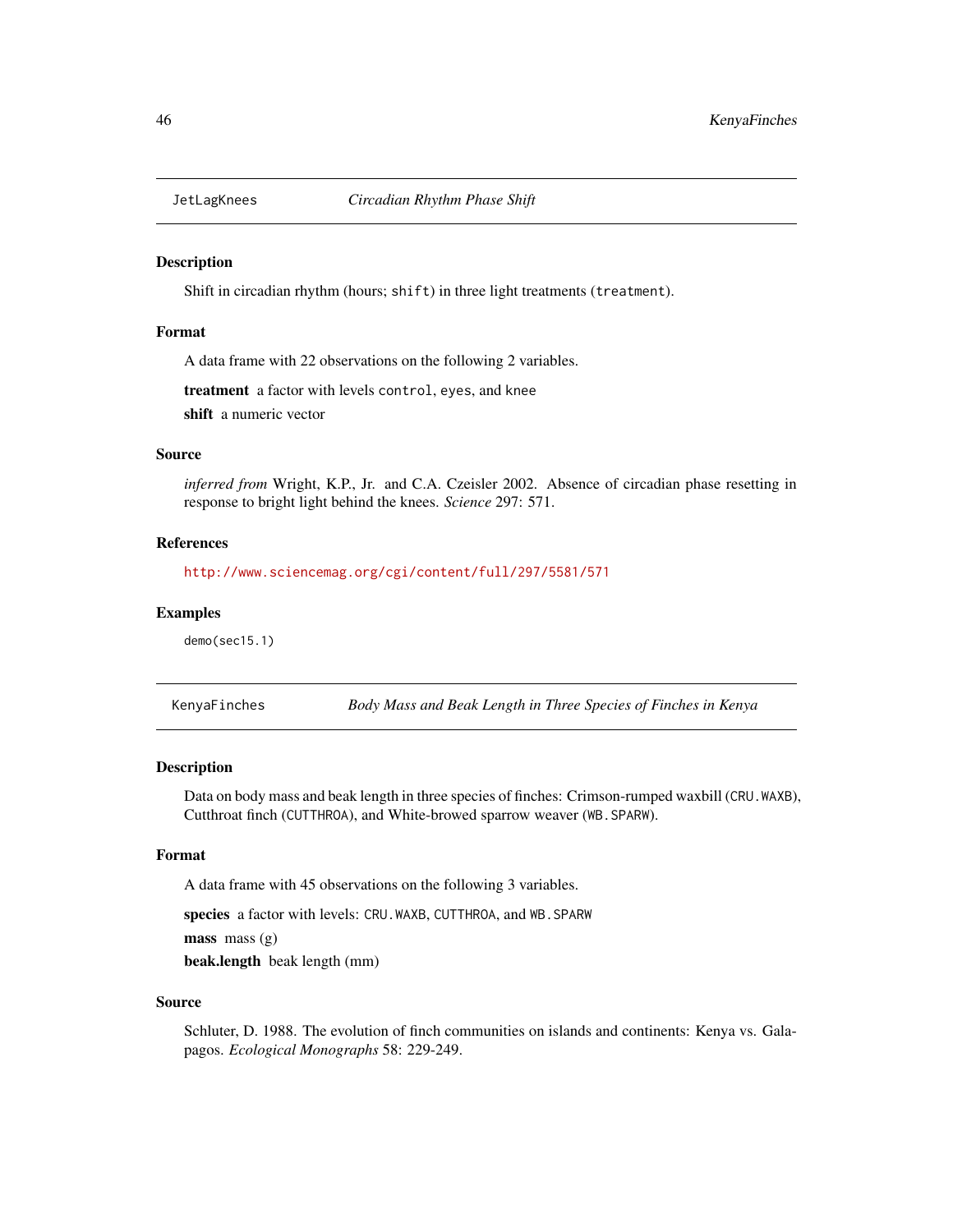# LanguageBrains 47

## Examples

```
table(KenyaFinches$species)
xyplot(beak.length ~ species, KenyaFinches)
bwplot(beak.length ~ species, KenyaFinches)
```
#### LanguageBrains *Brain Structure in Bilingual Humans*

## Description

Proficiency score (summary of reading, writing, and speech) in subjects' second language and density of gray matter in the left inferior parietal region.

# Format

A data frame with 22 observations on the following 2 variables.

proficiency a numeric vector

greymatter a numeric vector

#### Source

Mechelli, A., J.T. Crinion, U. Noppeney, J. O'Doherty, J. Ashburner, R.S. Frackowiak, and C.J. Price. 2004. Structural plasticity in the bilingual brain. *Nature* 431: 757.

## Examples

str(LanguageBrains) xyplot(proficiency ~ greymatter, LanguageBrains)

LarvalFish *Exploited Larval Fish*

#### Description

Age (age) and coefficient of variation (cv) in larval fish from exploited and unexploited species (exploited).

#### Format

A data frame with 28 observations on the following 3 variables.

age a numeric vector

cv a numeric vector

exploited a factor with levels no and yes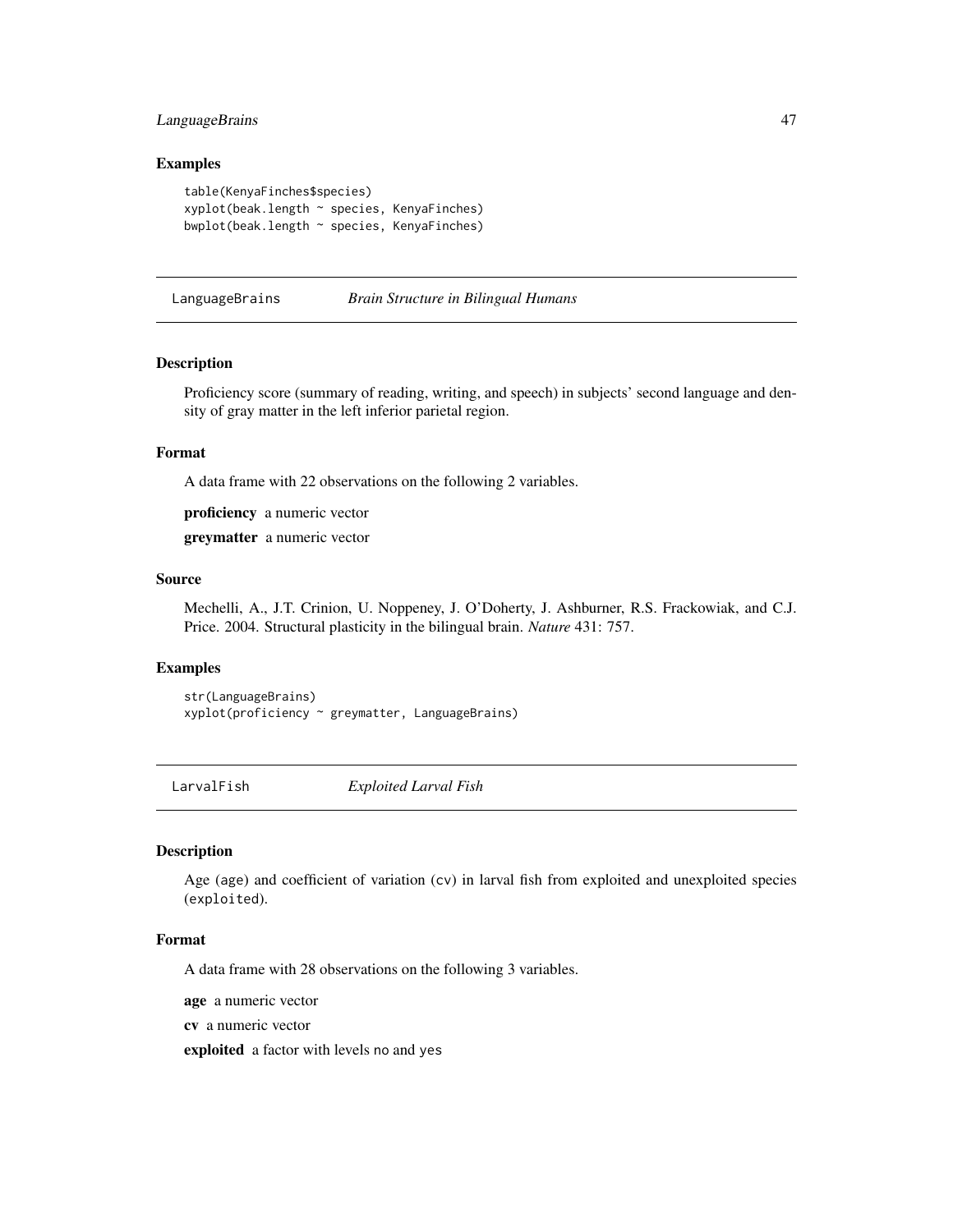Hsieh, C.H., C.S. Reiss, J.R. Hunter, J.R. Beddington, R.M. May, and G. Sugihara. 2006. Fishing elevates variability in the abundance of exploited species. *Nature* 443: 859-862.

# Examples

```
str(LarvalFish)
xyplot(cv ~ age | exploited, LarvalFish)
xyplot(cv ~ age, groups=exploited, LarvalFish)
```
Lefthanded *Left-handedness and Rates of Violence*

# Description

Prevalence of left-handedness (percent.left) and homicide rates (murder) for 8 societies.

## Format

A data frame with 8 observations on the following 2 variables.

percent.left a numeric vector

murder.rate a numeric vector

# Source

Faurie, C. and M. Raymond. 2005. Handedness, homicide and negative frequency-dependent selection. *Proceedings of the Royal Society of London B* 272: 25-28.

## References

<http://rspb.royalsocietypublishing.org/content/272/1558/25.abstract>

```
str(Lefthanded)
xyplot(murder.rate ~ percent.left, Lefthanded)
```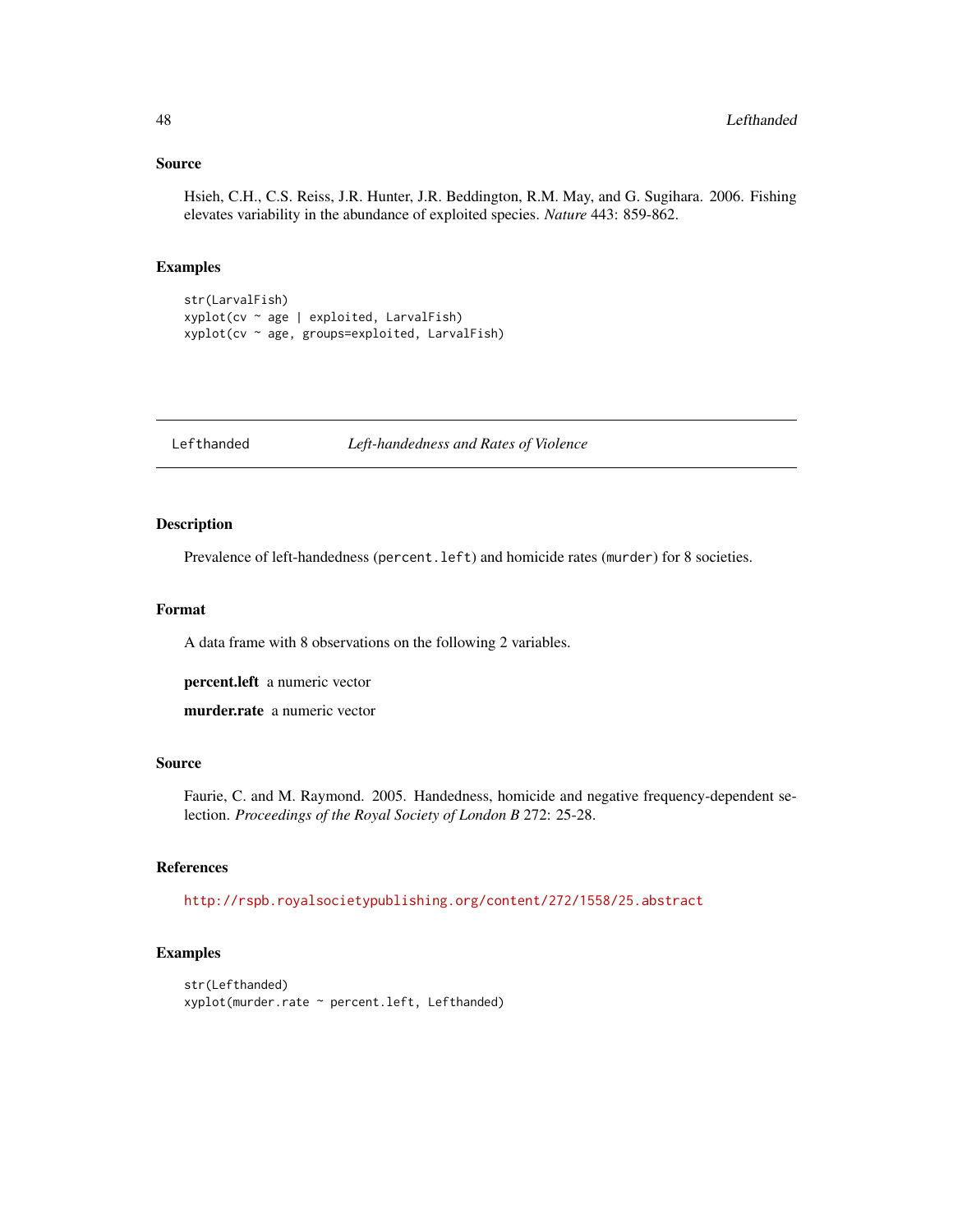Time to reproduction (Days) based on whether death of previous cubs was due to infanticide (New) or accidental (Same).

#### Format

A data frame with 14 observations on the following 2 variables.

cause.of.death a factor with accident and infanticide

days.to.next.cub a numeric vector

#### Source

Packer, C. and A.E. Pusey. 1983. Adaptations of female lions to infanticide by incoming males. *The American Naturalist* 121: 716-728.

#### Examples

xyplot(days.to.next.cub ~ cause.of.death, LionCubs)

LionNoses *Lion Age and Nose Coloration*

## Description

Ages (in years; age) of 32 male lions and relative coloration of their noses (proportion.black).

## Format

A data frame with 32 observations on the following 2 variables.

age a numeric vector

proportion.black a numeric vector

# Source

Whitman, K., A.M. Starfield, H.S. Quadling and C. Packer. 2004. Sustainable trophy hunting of African lions. *Nature* 428: 175-178.

#### References

<http://www.nature.com/nature/journal/v428/n6979/abs/nature02395.html>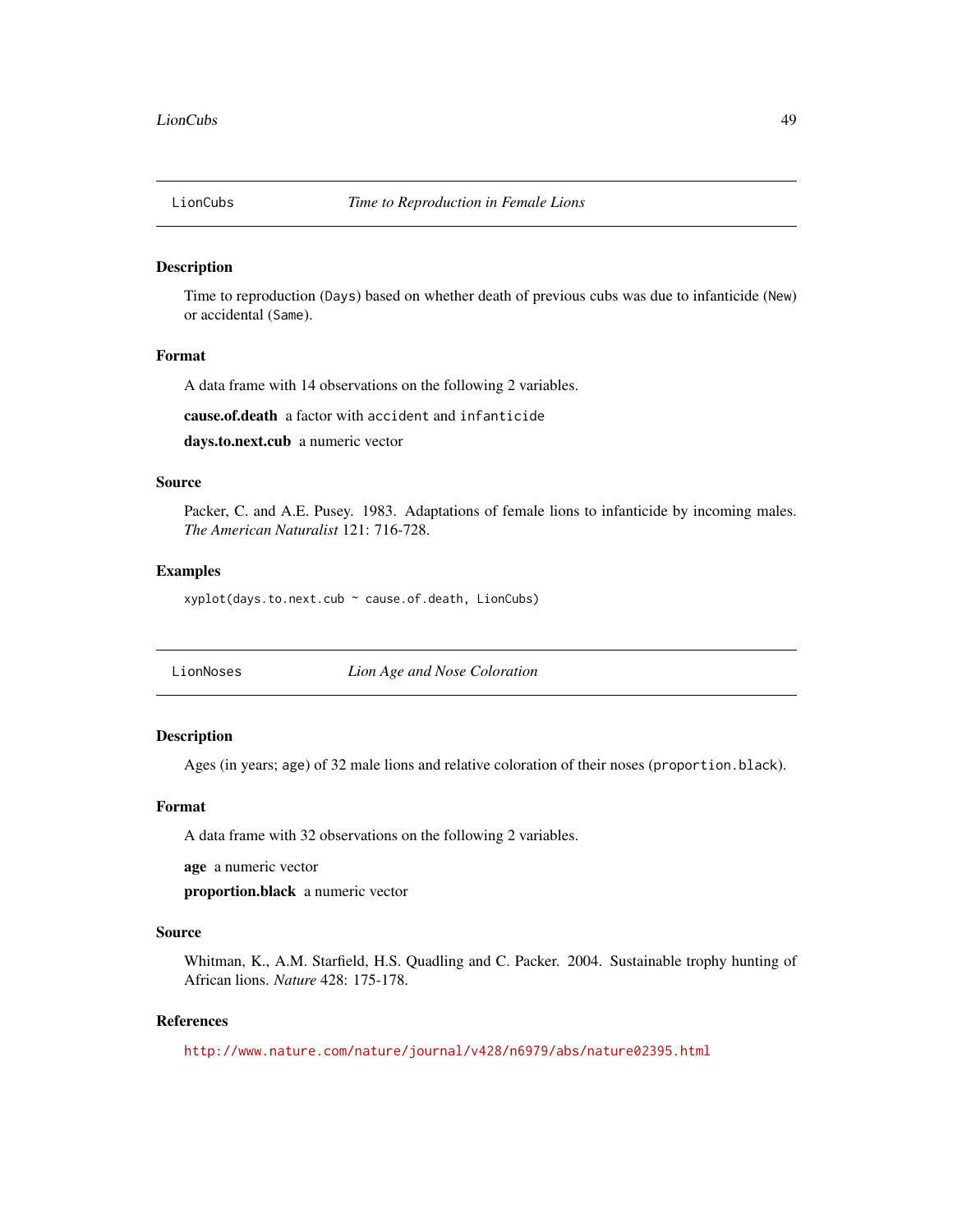#### Examples

xyplot(age ~ proportion.black, LionNoses)

LiverPreparation *Liver Preparation*

# Description

The unbound fraction of taurocholate for each of five concentrations of administered taurocholate.

# Format

A data frame with 5 observations on the following 2 variables.

concentration a numeric vector

unbound.fraction a numeric vector

# Source

Smallwood, R.H., D.J. Morgan, G.W. Mihaly, and R.A. Smallwood. 1998. Effect of a protein binding change on unbound and total plasma concentrations for drugs of intermediate hepatic extraction. *Journal of Pharmacokinetics and Pharmacodynamics* 16:397-411.

# References

<http://www.ncbi.nlm.nih.gov/pubmed/3199317>

# Examples

str(LiverPreparation) xyplot(unbound.fraction ~ concentration, LiverPreparation)

LizardBite *Bite Force in Collard Lizards*

## Description

Bite force (N) and territory area in 11 male collared lizards (*Crotaphytus collaris*).

#### Format

A data frame with 11 observations on the following 2 variables.

bite force of bite (N)

territory area of territory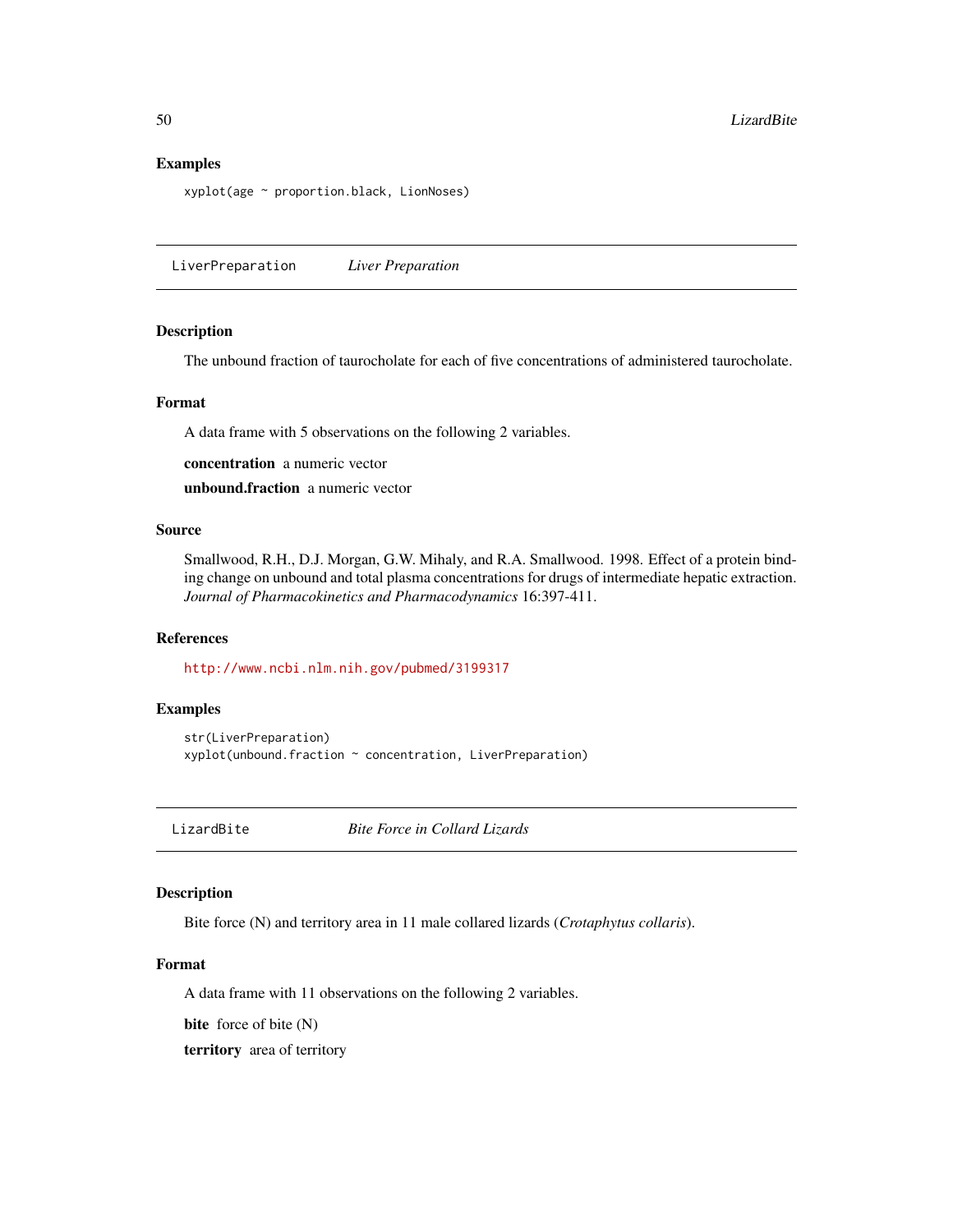# LizardSprint 51

## Note

In the original publication (Lappin and Husak, 2005; Figure 3A), the data are presented in log-10 units. The data in LizardBite and in chapter 17, question 9 was back-transformed using *e* (i.e.,  $exp()$ ). To recover the data from the original publication, use  $10^{\circ}(\log(LizardBite5territory))$ and  $10^(log(LizardBite$bite)).$ 

## Source

Lappin, A. K., and J. F. Husak. 2005. Weapon performance, not size, determines mating success and potential reproductive output in the collared lizard (*Crotaphytus collaris*). *The American Naturalist* 166: 426-436.

#### Examples

str(LizardBite) xyplot(territory ~ bite, LizardBite)

LizardSprint *Sprint Speeds in Canyon Lizards*

#### Description

Sprint speeds (speed) in 34 canyon lizards (*Sceloporous merriami*) measured in successive years in Big Bend National Park. Note that lizard is not coded as a factor.

#### Format

A data frame with 68 observations on the following 2 variables.

lizard a numeric vector

speed a numeric vector

#### Source

*inferred from* Huey, R.B. and A.E. Dunham. 1987. The repeatability of locomotor performance in natural populations of the lizard *Sceloporus merriami*. *Evolution* 42: 1116-1120.

#### References

[http://en.wikipedia.org/wiki/Sceloporus\\_merriami](http://en.wikipedia.org/wiki/Sceloporus_merriami)

```
histogram(~ speed, LizardSprint)
Lizard2 <- aggregate(speed ~ lizard, LizardSprint, mean)
histogram(~ speed, Lizard2)
```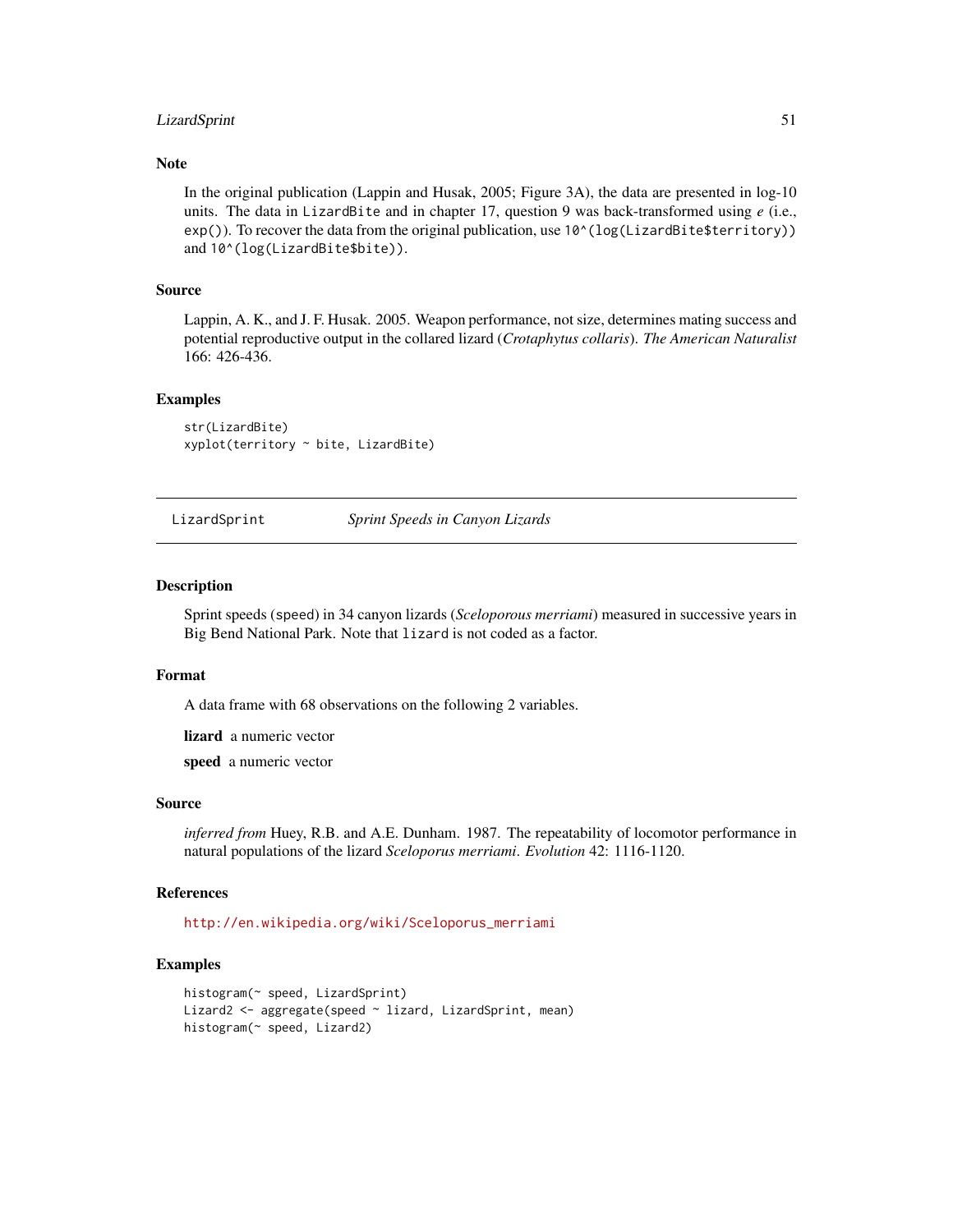Orientation of 15 lobsters relative to initial position.

## Format

A data frame with 15 observations of one variable.

# orientation

# Source

Boles, L.C. and K.J. Lohmann. 2003. True navigation and magnetic maps in spiny lobsters. *Nature* 421: 60-63.

#### References

<http://www.unc.edu/depts/geomag/PDFGeomag/BolesandLohmann2003.pdf>

# Examples

```
histogram(~ orientation, Lobsters)
dotplot(~ orientation, Lobsters)
```
LodgepolePines *Lodgepole Pine Cone Masses*

#### Description

Masses of cones of lodgepole pines (conemass) from 16 different habitat types (habitat) in western North America.

# Format

A data frame with 16 observations on the following 4 variables.

habitat a factor with levels: island absent, island present, and mainland present

conemass mass of cone

location island or mainland

squirrels absent or present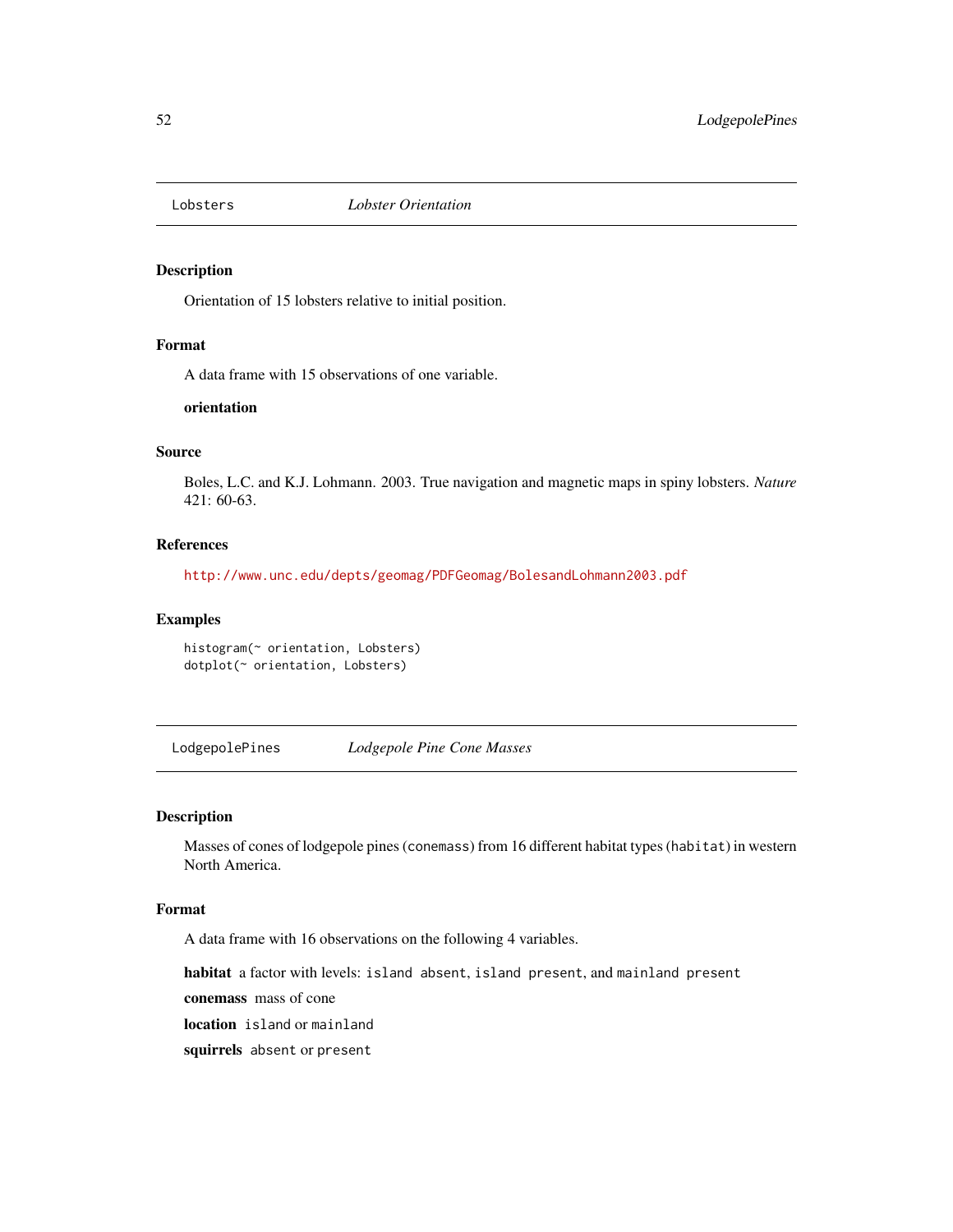# LupusMice 53

#### Source

Edelaar, P. and C.W. Benkman. 2006. Replicated population divergence caused by localised coevolution? A test of three hypotheses in the Red Crossbill-lodgepole pine system. *Journal of Evolutionary Biology* 19: 1651-1659.

# References

[http://en.wikipedia.org/wiki/Lodgepole\\_pine](http://en.wikipedia.org/wiki/Lodgepole_pine)

[http://en.wikipedia.org/wiki/Red\\_crossbill](http://en.wikipedia.org/wiki/Red_crossbill)

## Examples

```
LodgepolePines
str(LodgepolePines)
xyplot(conemass ~ habitat, LodgepolePines)
```
LupusMice *Autoimmune Reactivity in Lupus-prone Mice*

# Description

Autoimmune reactivity (dilution at which reactivity could be detected) in three treatments of lupus-prone mice.

# Format

A data frame with 20 observations on the following 2 variables.

treatment a factor with levels: enhanced, sham, and untreated

dilution a numeric vector of the dilution level at which reactivity could be detected

#### Source

McGaha, T.L., B. Sorrentino, and J.V. Ravetch. 2005. Restoration of tolerance in lupus by targeted inhibitory receptor expression. *Science* 307: 590-593.

#### Examples

str(LupusMice)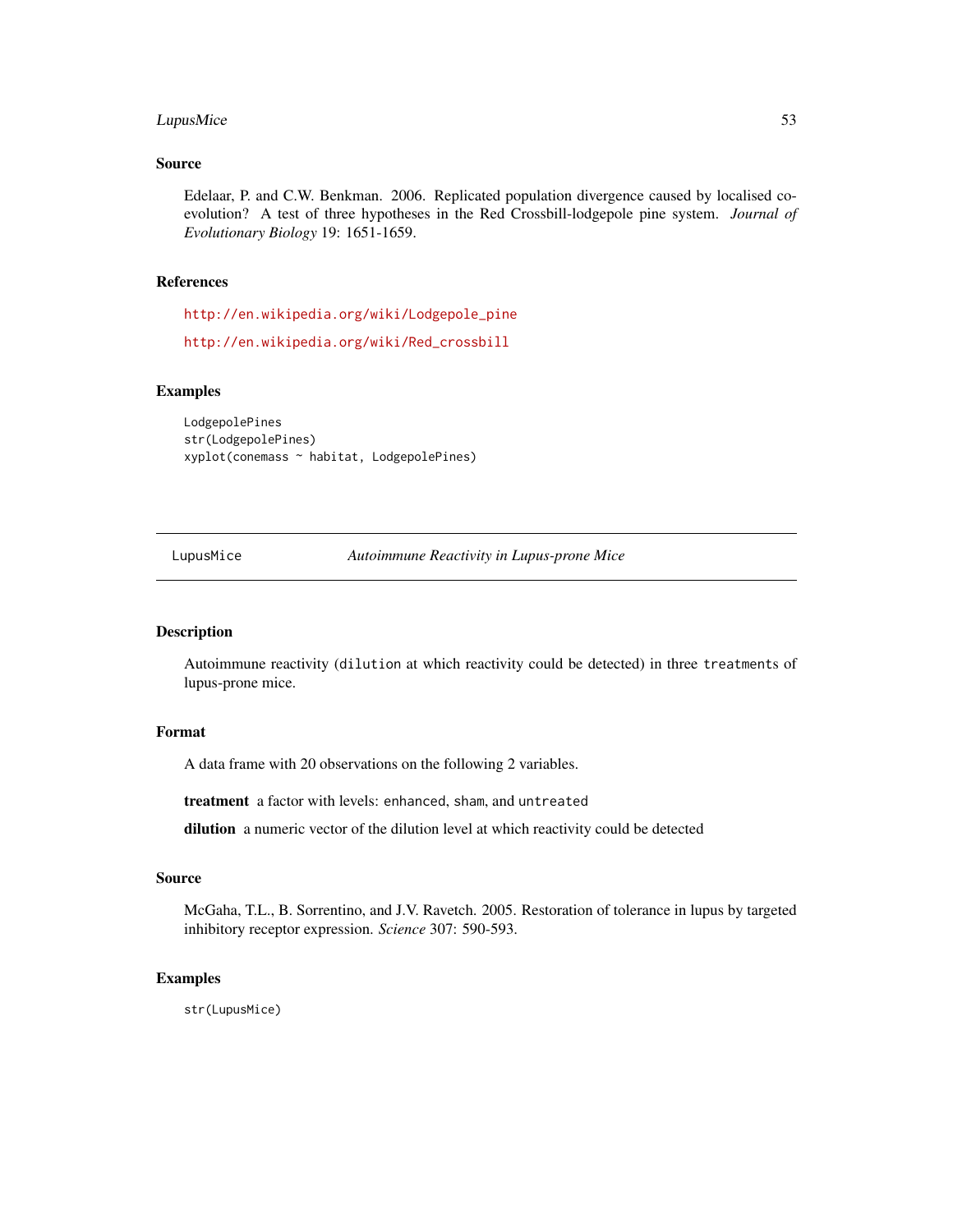Number of lynx pelts (pelts) reported in Canada per year from 1752 to 1819.

## Format

A data frame with 68 observations on the following 2 variables.

year a numeric vector

pelts a numeric vector

# Source

Elton, C. and M. Nicholson. 1942. The ten-year cycle in numbers of the lynx in Canada. *Journal of Animal Ecology* 11: 215-244.

# Examples

xyplot(pelts ~ year, Lynx, type=c('p','l'))

MarineReserve *Marine Reserve Biomass*

# Description

Relative biomass in 32 marine reserves.

## Format

A data frame with 32 observations of one variable.

# biomass.ratio

# Source

Halpern, B.S. 2003. The impact of marine reserves: do reserves work and does reserve size matter? *Ecological Applications* 13: S117-S137.

```
str(MarineReserve)
histogram(~ biomass.ratio, MarineReserve)
```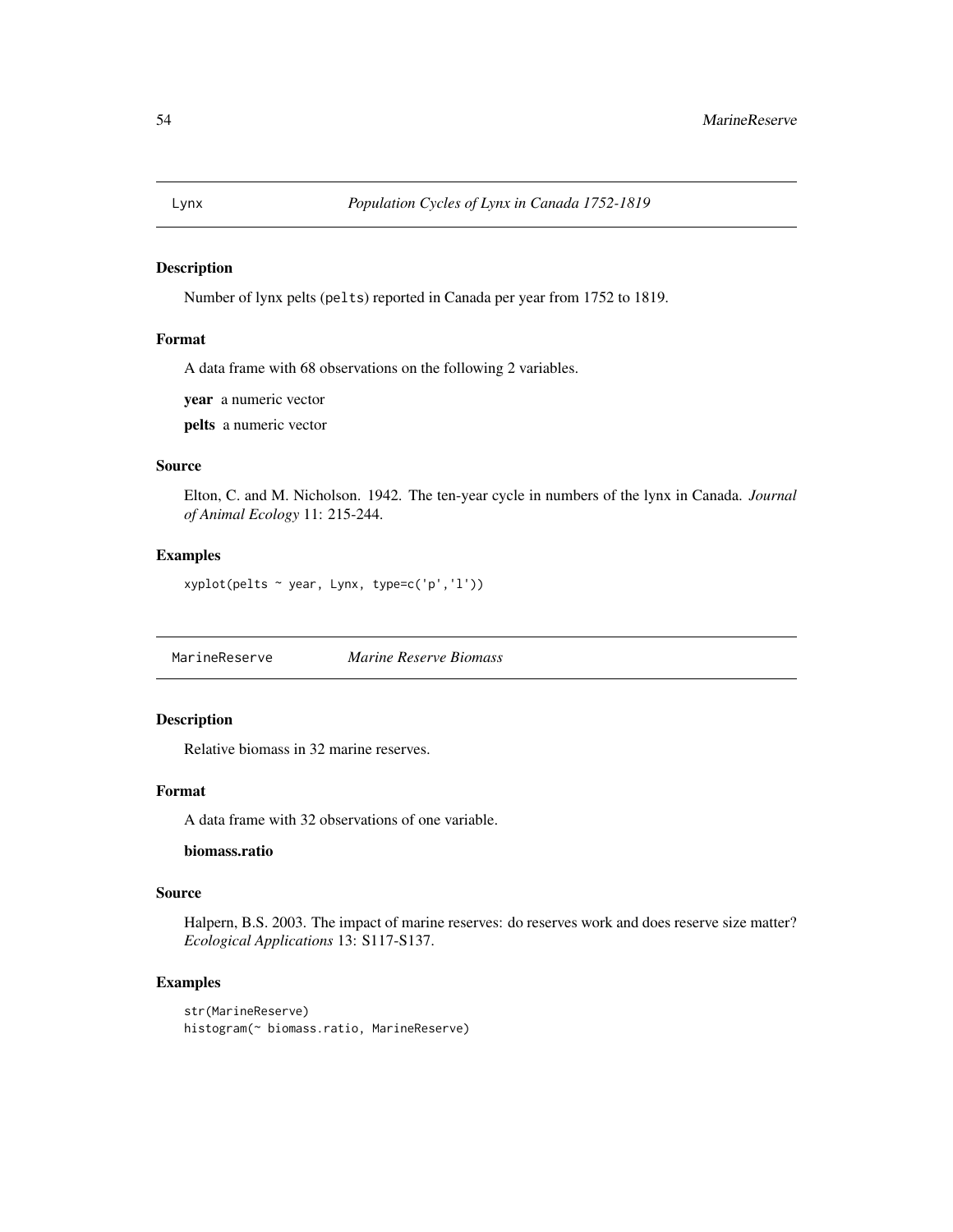MassExtinctions *Mass Extinction Frequency*

# Description

The frequency of mass extinctions in the fossil record.

# Format

A data frame with 21 observations on the following 2 variables.

num.extinctions a numeric vector

count a numeric vector

# Source

Raup, D.M. and J.J. Sepkoski, Jr. 1982. Mass extinctions in the marine fossil record. *Science* 215: 1501-1503.

#### References

<http://www.sciencemag.org/cgi/content/abstract/sci;215/4539/1501>

## Examples

MassExtinctions

MoleRats *Energy Expenditure in Mole Rats*

# Description

Energy expenditure (ln.energy) in two castes (caste) of Damaraland mole rats (*Cryptomys damarensis*) with body mass (ln.mass) as a covariate.

# Format

A data frame with 35 observations on the following 3 variables.

caste a factor with levels lazy and worker

ln.mass a numeric vector

ln.energy a numeric vector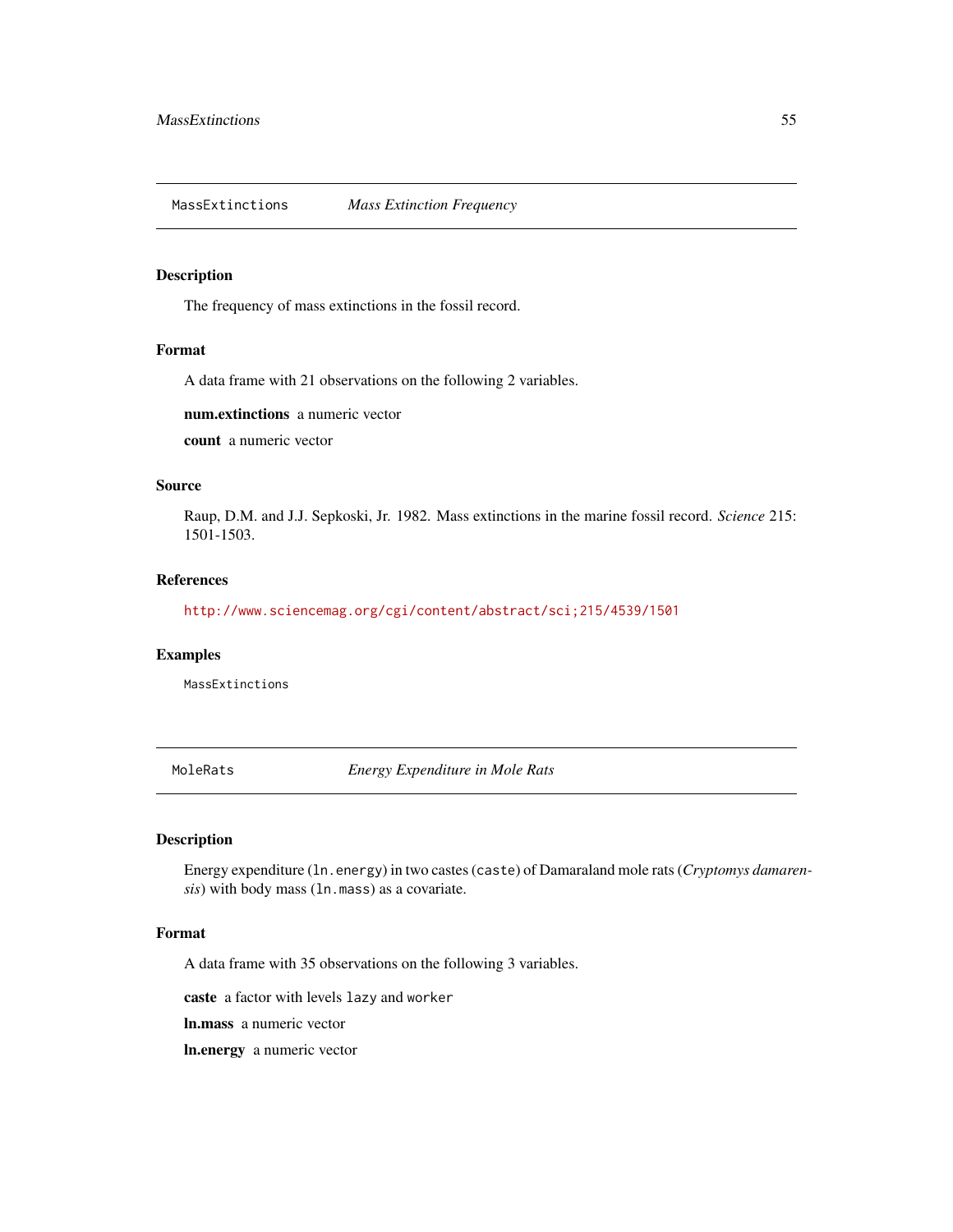*inferred from* Scantlebury, M., J.R. Speakman, M.K. Oosthuizen, T.J. Roper and N.C. Bennett. 2006. Energetics reveals physiologically distinct castes in a eusocial mammal. *Nature* 440: 795- 797.

# References

<http://www.nature.com/nature/journal/v440/n7085/abs/nature04578.html>

## Examples

MoleRats

Mosquitoes *Body Size in Anopheles Mosquitoes*

#### Description

Weights of female and male mosquitos (*Anopheles darlingi*)

#### Format

A data frame with 20 observations on the following 2 variables.

weight a numeric vector

sex a factor with levels female and male

#### Source

Lounibos, L.P., N. Nishimura, J. Conn, and R. Lourenco-de-Oliveira. 1995. Life history correlates of adult size in the malaria vector *Anopheles darlingi*. *Memórias do Instituto Oswaldo Cruz* 90: 769-774.

# References

<http://www.bioline.org.br/request?oc95154>

#### Examples

xyplot(weight ~ sex, Mosquitoes)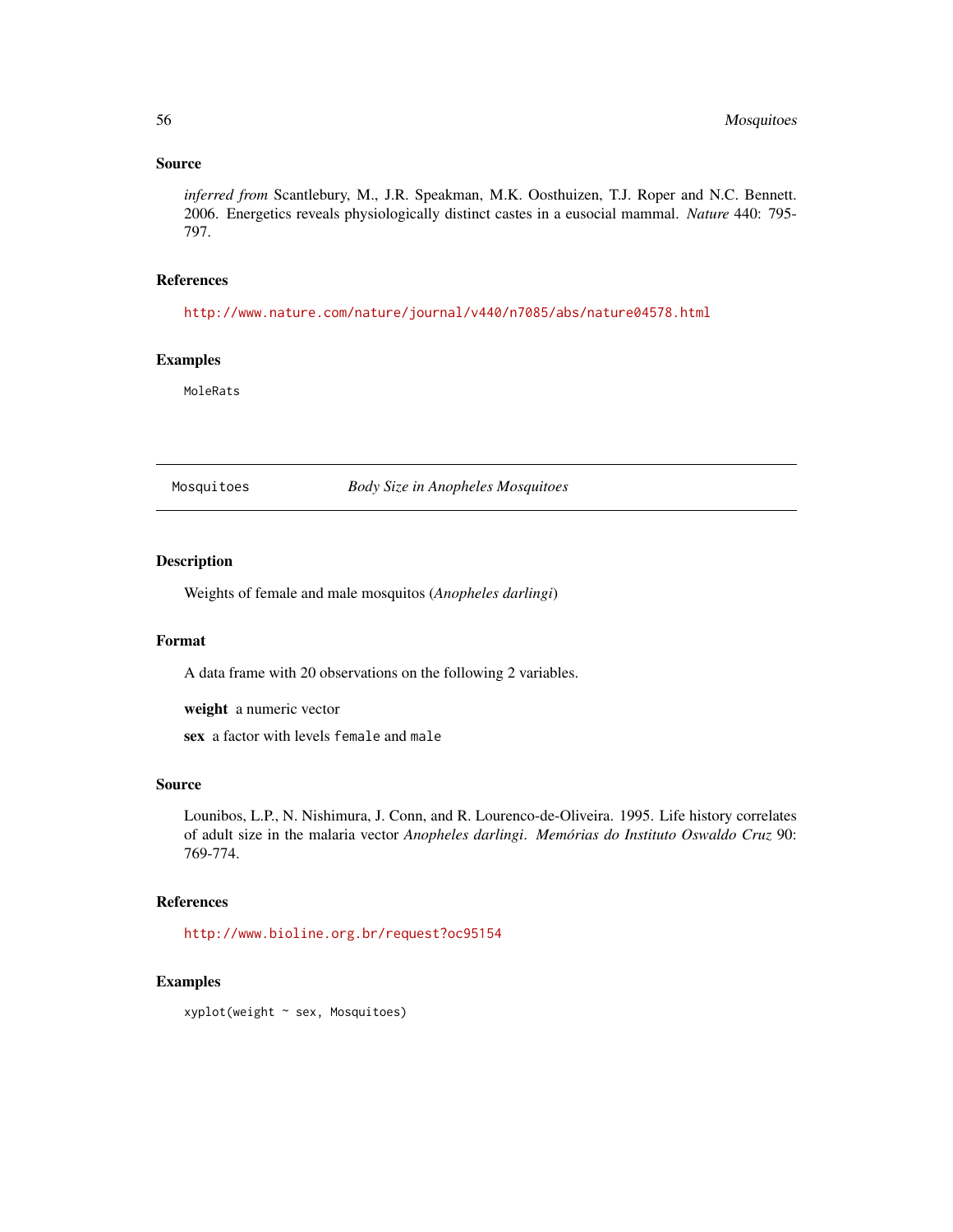Percentage of time spent stretching in three treatments of mice. Both condition and treatment code for the same variable.

## Format

A data frame with 42 observations on the following 3 variables.

treatment a factor with levels Both Writhing, Isolated, and One Writhing

percent.stretching a numeric vector

trt a factor with levels bw, isolated, and ow

## Source

Langford, D.J., S.E. Crager, Z. Shehzah, S.B. Smith, S.G. Sotocinal, J.S. Levenstadt, M.L. Chande, D.J. Levitin, J.S. Mogill. 2006. Social modulation of pain as evidence for empathy in mice. *Science* 312: 1967-1970.

## Examples

str(MouseEmpathy)

 $aov.fit \leftarrow av(percent.stretching \sim treatment, data = MouseEmpathy)$ summary(aov.fit)  $lm.fit < - lm(percent.stretching ~ treatment, data = MouseEmpathy)$ anova(lm.fit)

NeanderthalBrains *Cranial Capacity in Neanderthals and Modern Humans*

#### Description

Brain size (lnbrain) and body mass (lnmass) in Neanderthals and early modern humans (species).

#### Format

A data frame with 39 observations on the following 3 variables.

ln.mass log of body mass (kg)

ln.brain log of brain size

species a factor with levels neanderthal recent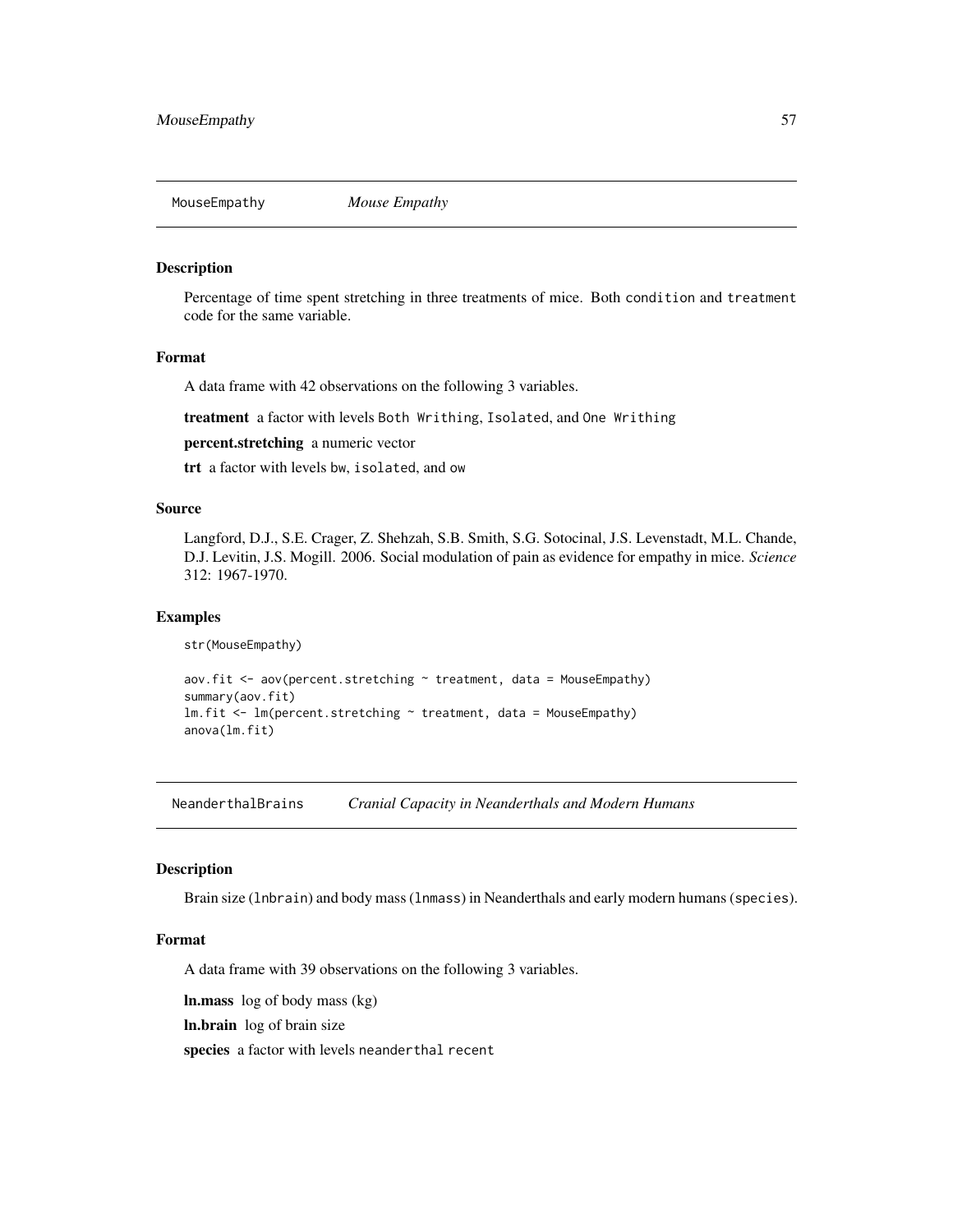Ruff, C.B., E. Trinkaus, and T.W. Holliday. 1997. Body mass and encephalization in Pleistocene *Homo*. *Nature* 387: 173-176.

## Examples

xyplot(ln.brain ~ ln.mass, data=NeanderthalBrains, groups=species)

NematodeLifespan *Effects of Trimethadione on Lifespan in Nematodes*

# Description

lifespan of the nematode *Caenorhabditis elegans* in control and three experimental treatments of the anticonvulsant drug trimethadione.

# Format

A data frame with 200 observations on the following 2 variables.

treatment a factor with levels: adult, larva, larva+adult, and water

lifespan a numeric vector of lifespan

# Source

*inferred from* Evason, K., C. Huang, I. Yamben, D.F. Covey, and K. Kornfeld. 2005. Anticonvulsant medications extend worm life-span. *Science* 307: 258-262.

## References

<http://www.sciencemag.org/cgi/content/abstract/307/5707/258>

#### Examples

str(NematodeLifespan)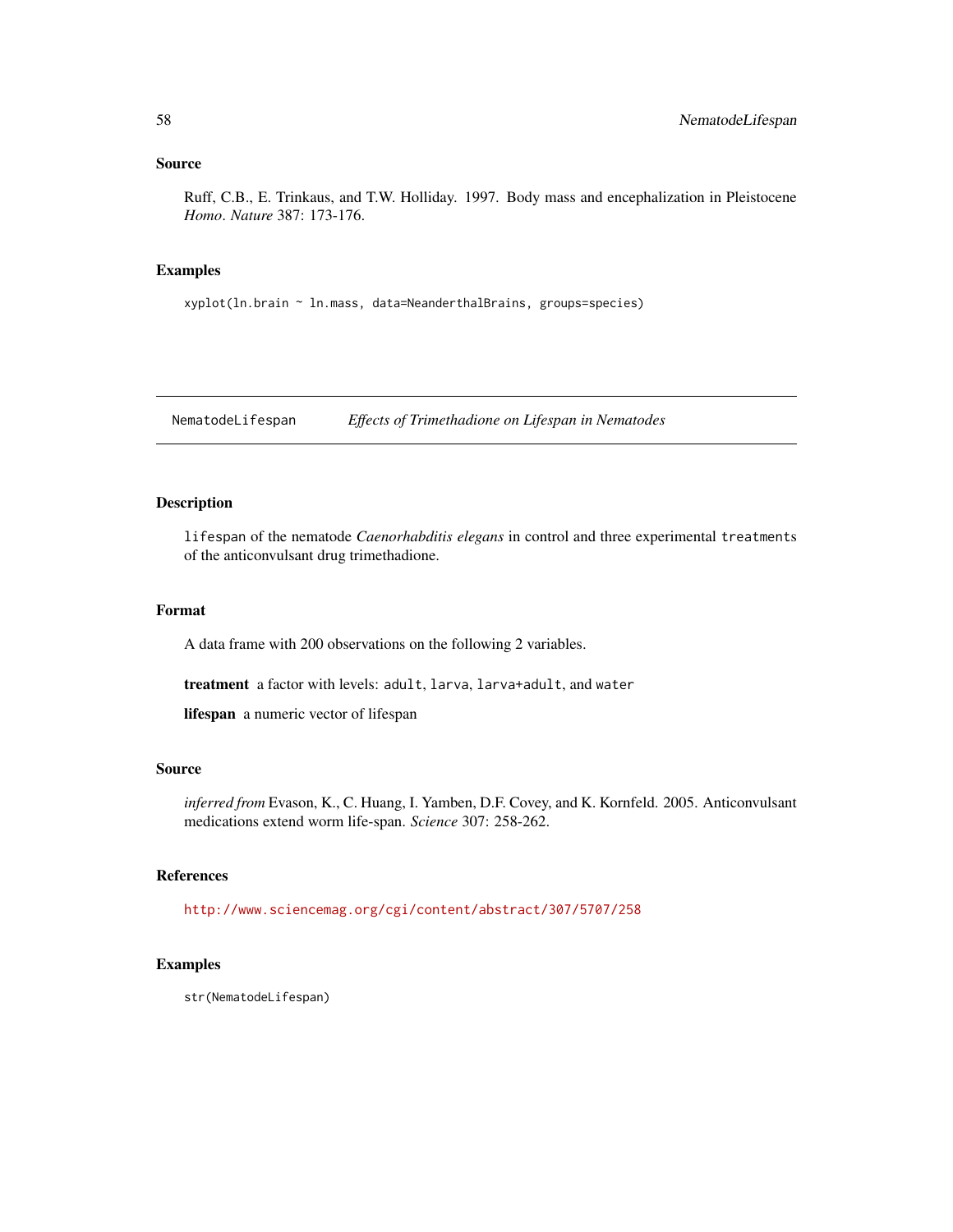NeotropicalTrees *Photosynthesis in Neotropical Trees*

# Description

Photosynthetic capacity (photosynthetic.capacity) and number of fruits produced in the previous season (previous.fruits) of 9 females of *Ocotea tenera*.

#### Format

A data frame with 9 observations on the following 2 variables.

previous.fruits a numeric vector

photosynthetic.capacity a numeric vector

## Source

*inferred from* Wheelwright, N.T. and B.A. Logan. 2004. Previous-year reproduction reduces photosynthetic capacity and slows lifetime growth in females of a neotropical tree. *Proceedings of the National Academy of Sciences (USA)* 101: 8051-8055.

#### References

<http://www.pnas.org/content/101/21/8051.long>

## Examples

str(NeotropicalTrees) NeotropicalTrees

Newts *Tetrodotoxin Resistance in Garter Snakes*

# Description

Percent reduction in crawl speed (resistance) in the garter snake after injection of the neurotoxin tetrodotoxin from the rough-skinned newt (*Taricha granulosa*).

#### Format

A data frame with 12 observations on the following 2 variables.

locality a factor with levels: Benton and Warrenton

resistance a numeric vector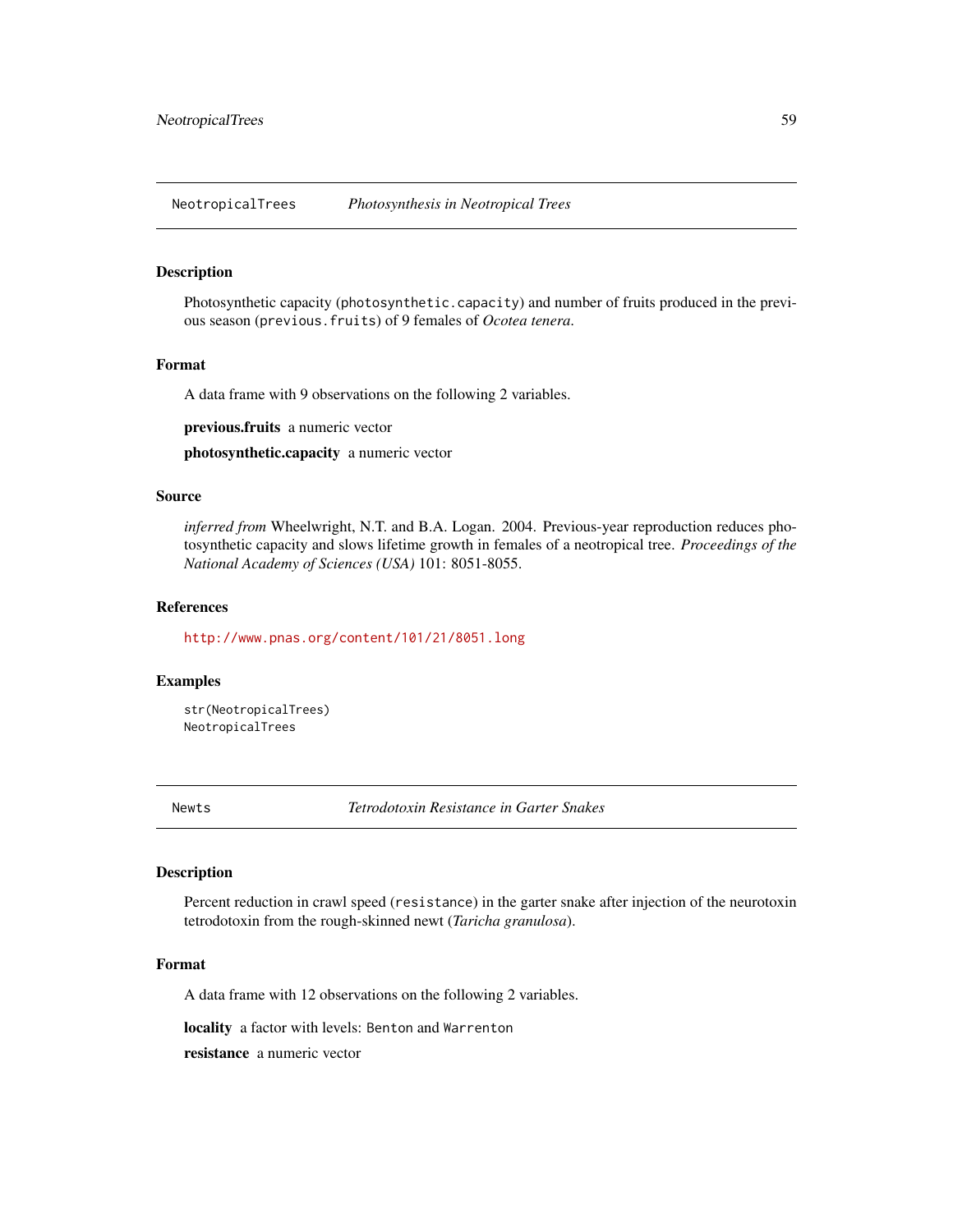Geffeney, S., E.D. Brodie, Jr., P.C. Ruben, and E.D. Brodie III. 2002. Mechanisms of adaptation in a predator-prey arms race: TTX-resistant sodium channels. *Science* 297: 1336-1339.

# References

<http://www.sciencemag.org/cgi/content/abstract/297/5585/1336>

# Examples

Newts

NorthSeaCod *Atlantic Cod Recruits*

# Description

Number ( $\log_{10}$  transformed) of Atlantic cod (*Gadus morhua*) that recruited (grew to catchable size) in the North Sea over a 39 years span.

#### Format

A data frame with 39 observations of one variable.

# log10.recruits

## Source

*inferred from* Beaugrand, G., K.M. Brander, J.A. Lindley, S. Souissi, and P.C. Reid. 2003. Plankton effect on cod recruitment in the North Sea. *Nature* 426: 661-664.

# References

<http://www.nature.com/nature/journal/v426/n6967/abs/nature02164.html>

# Examples

favstats(NorthSeaCod\$log10.recruits)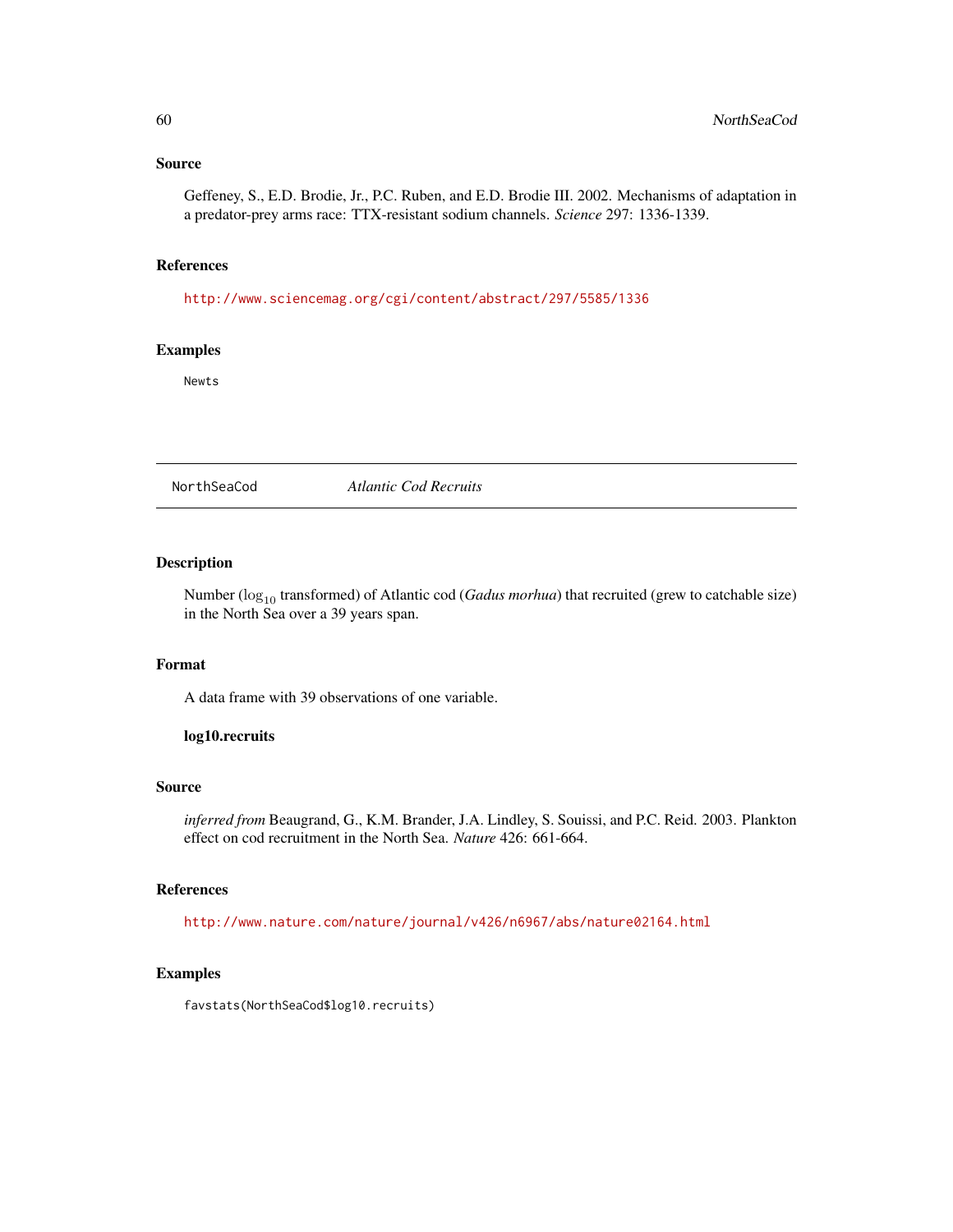Number of workplace injuries on No Smoking Day (Injuries.on.NSD) compared to the same Wednesday in the previous year (Injuries.before.NSD) for 1987-1996.

#### Format

A data frame with 10 observations on the following 3 variables.

year a numeric vector

injuries.before.NSD a numeric vector

injuries.on.NSD a numeric vector

# Source

Waters, A.J., M.J. Jarvis, and S.R. Sutton. 1998. Nicotine withdrawal and accident rates. *Nature* 394: 137.

#### References

<http://www.nosmokingday.org.uk/>

#### Examples

NoSmokingDay

OstrichTemp *Ostrich Body and Brain Temperatures*

## Description

Body and brain temperatures (◦C) in free-ranging ostriches (*Struthio camelus*) at the the Lichtenburg Game Breeding Centre, Lichtenburg, South Africa.

#### Format

A data frame with 6 observations on the following 3 variables.

ostrich a numeric vector identifying ostrich number

body.temp a numeric vector of body temperature in ◦C

**brain.temp** a numeric vector of brain temperature in <sup>○</sup>C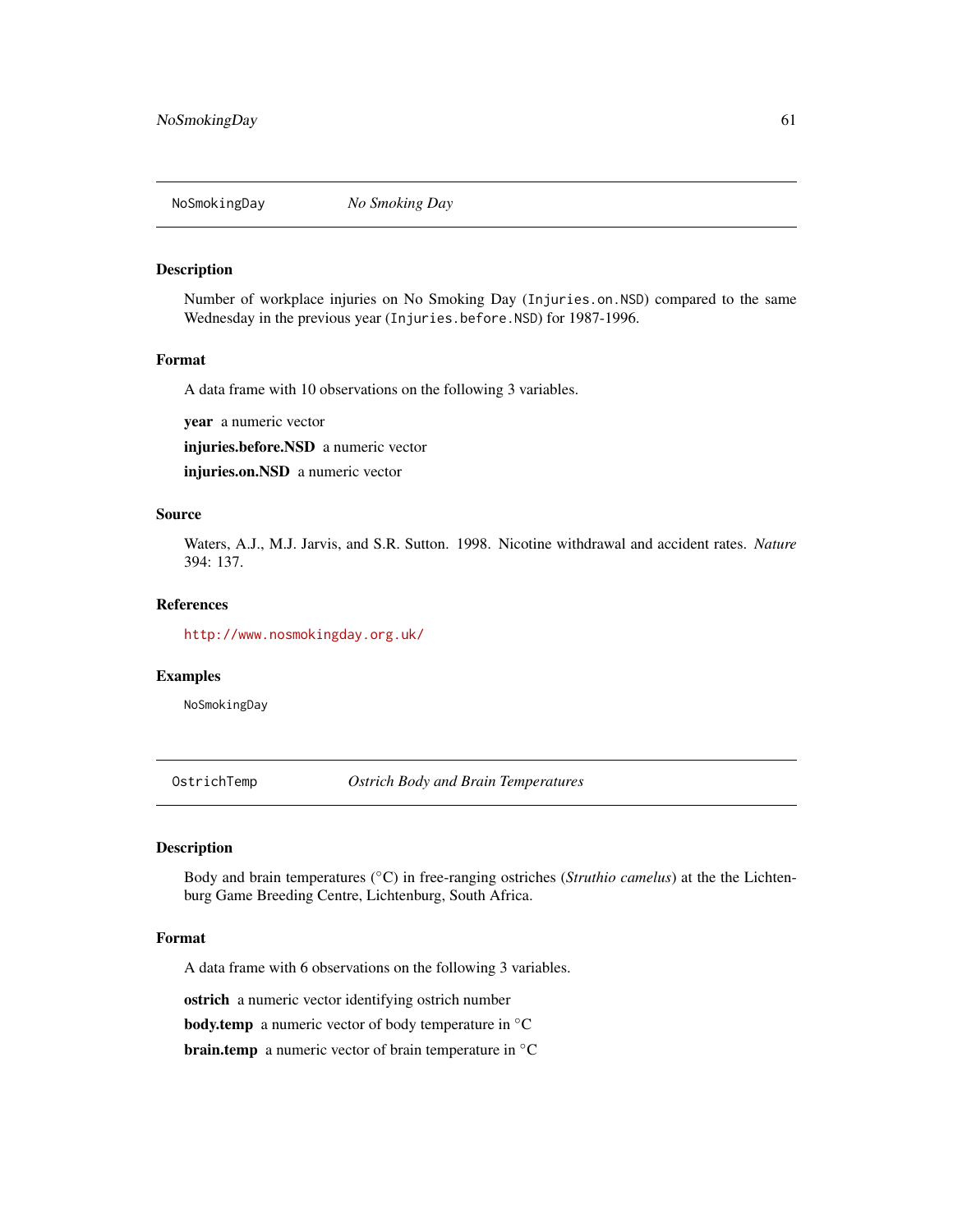Fuller, A., P.R. Kamerman, S.K. Maloney, G. Mitchell, and D. Mitchell. 2003. Variability in brain and arterial blood temperatures in free-ranging ostriches in their natural habitat. *Journal of Experimental Biology* 206: 1171-1181.

# References

<http://jeb.biologists.org/cgi/content/abstract/206/7/1171>

[http://www.sa-venues.com/game-reserves/nwp\\_lichtenburg.htm](http://www.sa-venues.com/game-reserves/nwp_lichtenburg.htm)

## Examples

xyplot(brain.temp ~ body.temp, OstrichTemp)

Penguins *Penguin Heart Rate*

## Description

Slope of regressions of mass-specific metabolic rate on heart rate for three groups of Macaroni Penguins.

#### Format

A data frame with 24 observations on the following 2 variables.

group a factor with levels BF, BM, and MF

slope a numeric vector

#### Source

Green, J. A., P. J. Butler, A. J. Woakes, I. L. Boyd and R. L. Holder. 2001. Heart rate and rate of oxygen consumption of exercising macaroni penguins. *Journal of Experimental Biology* 204: 673-684.

```
str(Penguins)
dotplot(slope ~ group, Penguins)
```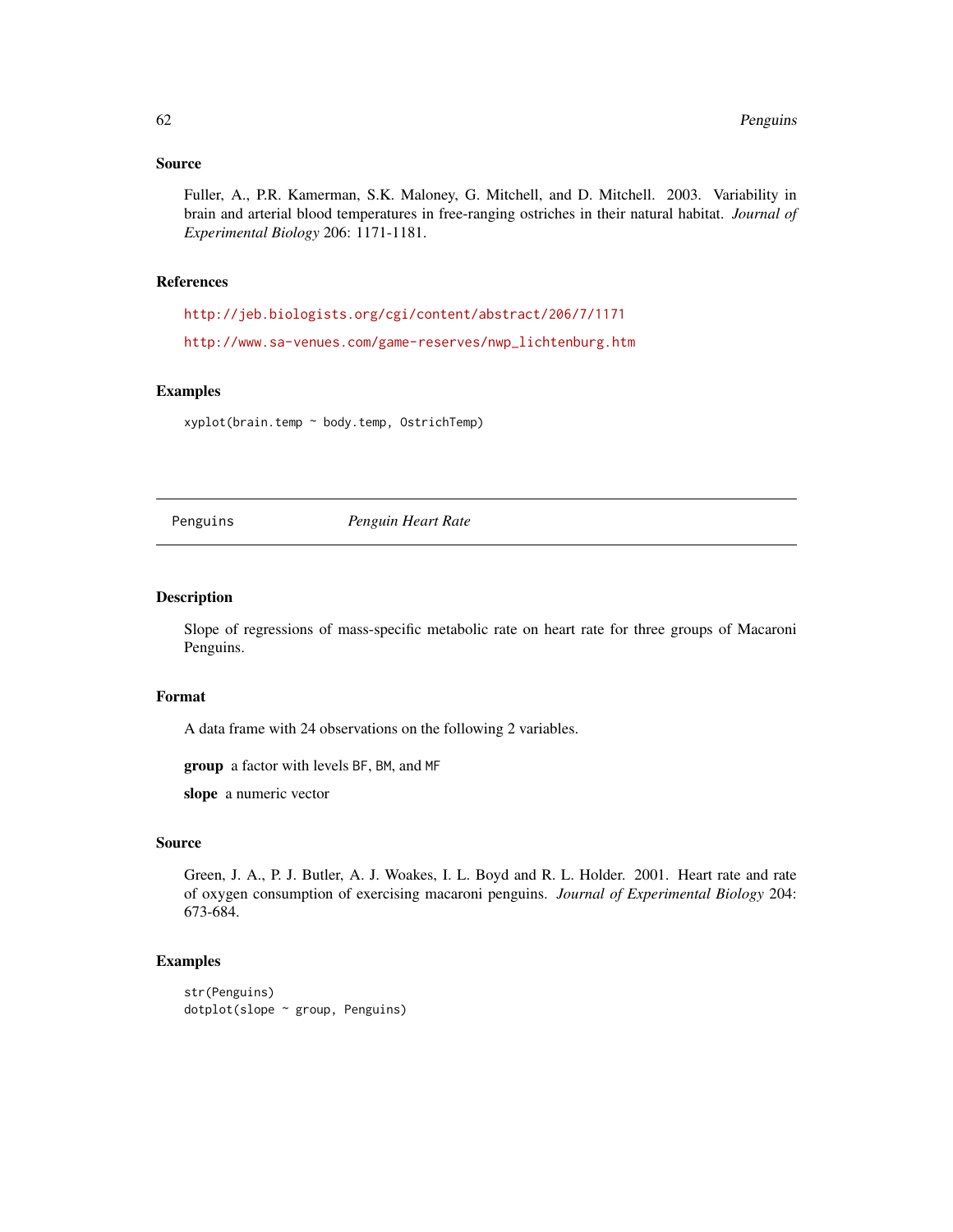PlantPersistence *Population Persistence Times*

## **Description**

Persistence times (generations) in the annual plant *Cardamine pensylvanica* in four experimental populations (treatment).

## Format

A data frame with 16 observations on the following 2 variables.

generations a numeric vector

treatment a factor with levels: Isolated, Medium, Long, and Continuous

#### Source

Molofsky, J. and J.-B. Ferdy. 2005. Extinction dynamics in experimental metapopulations. *Proceedings of the National Academy of Sciences (USA)* 102: 3726-3731.

### Examples

xyplot(generations~treatment, PlantPersistence)

Pollen *Sterility in Hybrid Pollens*

#### Description

Genetic distance between pairs of species of the genus *Silene* and proportion of their hybrid offspring that are sterile.

## Format

A data frame with 23 observations on the following 2 variables.

genetic.distance a numeric vector

proportion.sterile a numeric vector

# Source

Moyle, L.C., M.S. Olson, and P. Tiffin. 2004. Patterns of reproductive isolation in three angiosperm genera. *Evolution* 58: 1195-1208.

```
str(Pollen)
xyplot(proportion.sterile ~ genetic.distance, Pollen)
```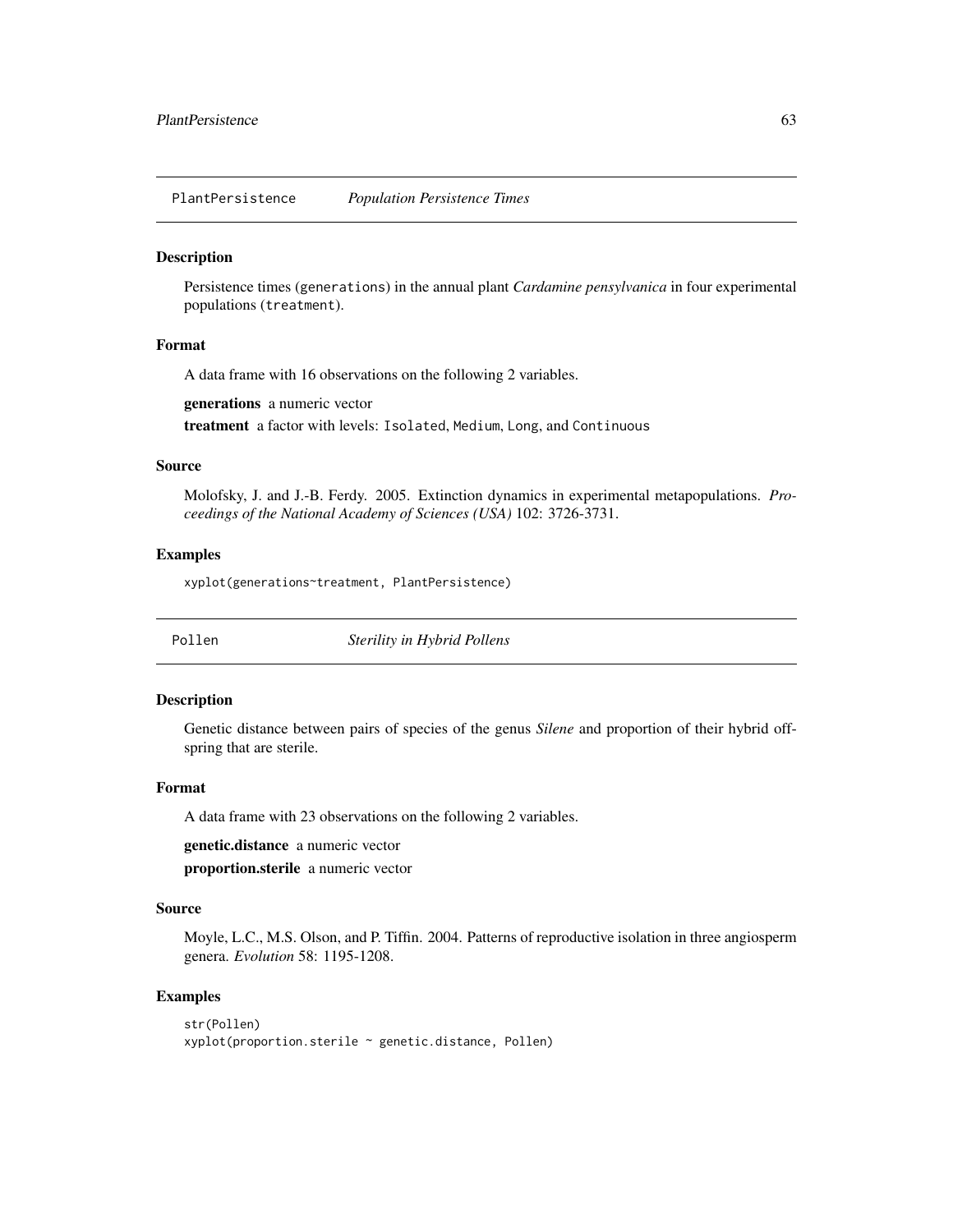The number of Powerball tickets sold per day of the week for three years.

# Format

A data frame with 7 observations on the following 2 variables.

day a character vector

millions.of.tickets.sold a numeric vector

#### Source

Oster, E. 2004. Dreaming big: Why do people play Powerball? *Chance News* 13.02.

#### References

[http://www.dartmouth.edu/~chance/chance\\_news/recent\\_news/chance\\_news\\_13.02.html](http://www.dartmouth.edu/~chance/chance_news/recent_news/chance_news_13.02.html)

## Examples

```
Powerball
xyplot(millions.of.tickets.sold ~ day, Powerball)
```
PrimateMetabolism *Primate Metabolic Rates*

# Description

Body mass (g) and metabolic rate (watts) for 17 species of primates.

#### Format

A data frame with 17 observations on the following 2 variables.

mass mass (g)

bmr metabolic rate (watts)

# Source

Heusner, A.A. 1991. Size and power in mammals. *Journal of Experimental Biology* 160: 25-54.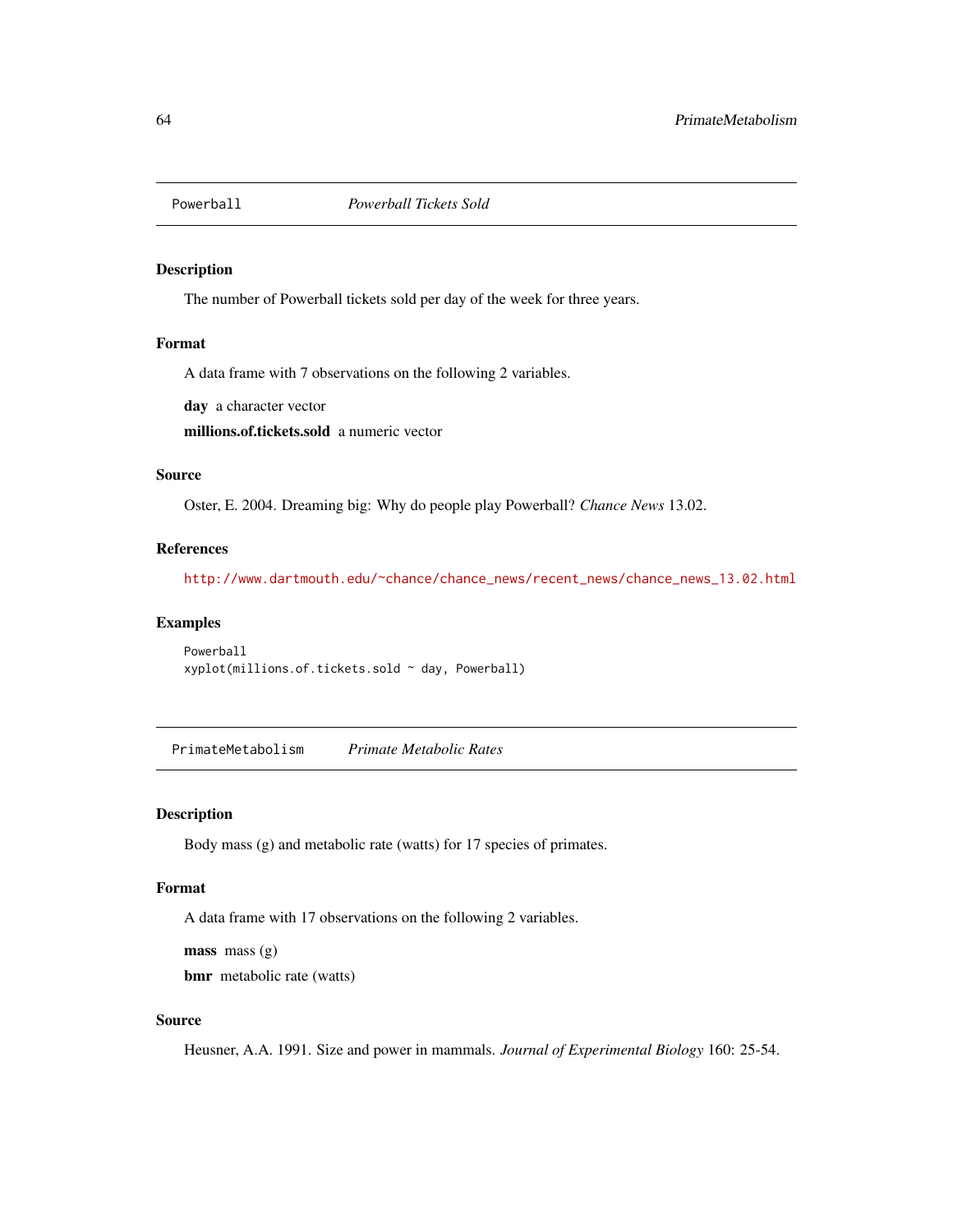#### PrimateWBC 65

# References

<http://jeb.biologists.org/cgi/content/abstract/160/1/25>

#### Examples

```
str(PrimateMetabolism)
xyplot(bmr ~ mass, PrimateMetabolism)
xyplot(bmr ~ mass, PrimateMetabolism, scales=list(log=TRUE))
```
PrimateWBC *Primate White Blood Cell Counts and Promiscuity*

# Description

White blood cell (WBC) counts in pairs of closely related primate species

## Format

A data frame with 9 observations on the following 2 variables.

WBC.less a numeric vector

WBC.more a numeric vector

#### Source

Nunn, C.L., J.L. Gittleman, and J. Antonovics. 2000. Promiscuity and the primate immune system. *Science* 290: 1168-1170.

# Examples

xyplot(WBC.more ~ WBC.less, PrimateWBC)

ProgesteroneExercise *Progesterone and Exercise*

#### Description

Progesterone levels and rates of ventilation during submaximal exercise in 30 women.

# Format

A data frame with 30 observations on the following 2 variables.

progesterone a numeric vector

ventilation a numeric vector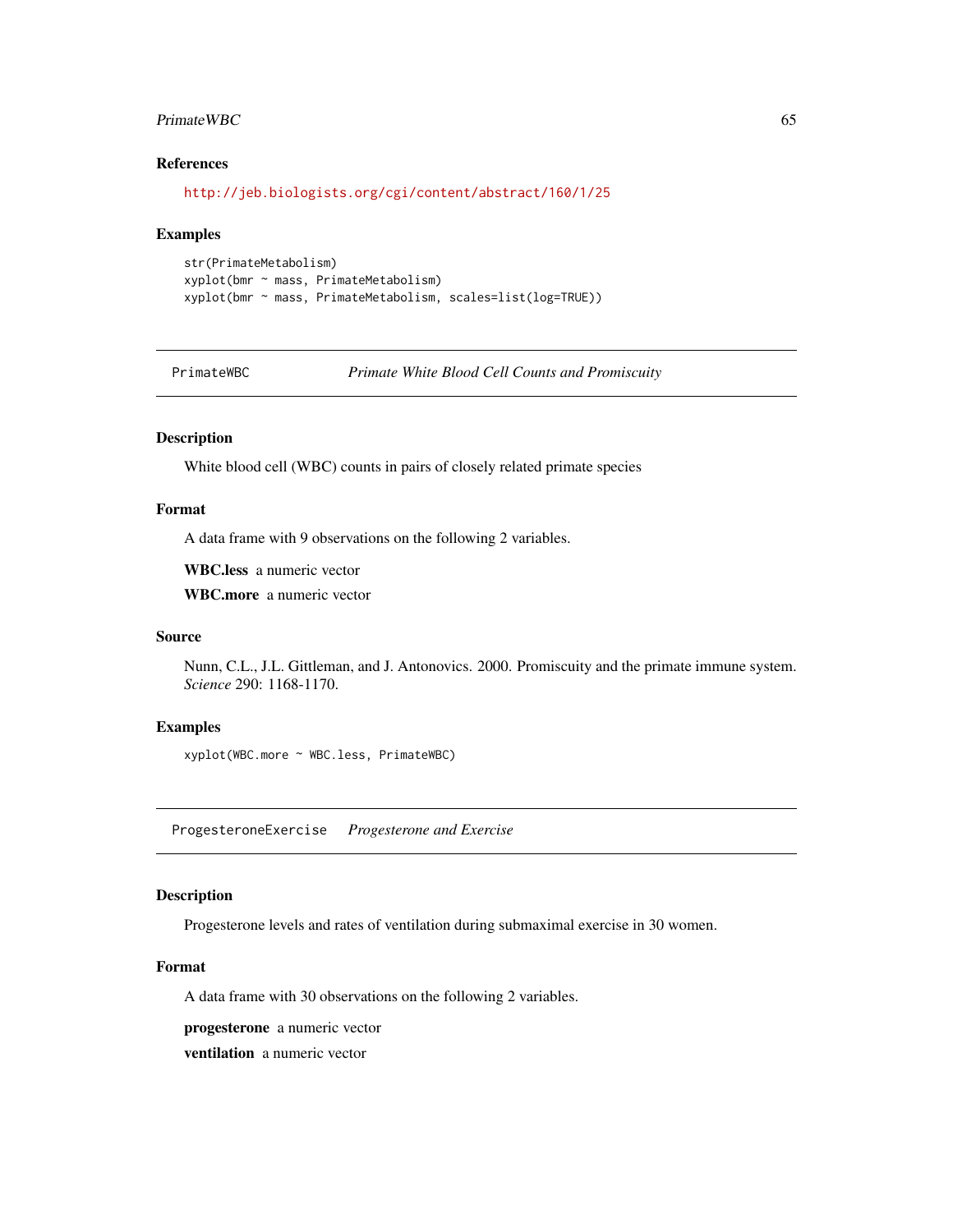Brutsaert, T.D., H. Spielvogel, E. Caceres, M. Araoz, R.T. Chatterton, V.J. Vitzthum. 2002. Effect of menstrual cycle phase on exercise performance of high-altitude native women at 3600 m. *Journal of Experimental Biology* 205: 233-239

### References

<http://jeb.biologists.org/cgi/content/abstract/205/2/233>

# Examples

```
str(ProgesteroneExercise)
xyplot(ventilation ~ progesterone, ProgesteroneExercise)
```
Pseudoscorpions *Multiple Mating in Pseudoscorpions*

# Description

Successful numbers of broods (Number.of.successful.broods) in two groups of female pseudoscrpions (*Cordylochernes scorpioides*), one mated to the same male twice and one to two different males.

# Format

A data frame with 36 observations on the following 2 variables.

treatment a factor with levels DM SM

successful.broods a numeric vector

# Source

Newcomer, S.D., J.A. Zeh, and D.W. Zeh. 1999. Genetic benefits enhance the reproductive success of polyandrous females. *Proceedings of the National Academy of Sciences (USA)* 96: 10236-10241.

## References

<http://www.pnas.org/content/96/18/10236.long>

```
str(Pseudoscorpions)
bwplot(successful.broods ~ treatment, Pseudoscorpions)
aggregate(successful.broods ~ treatment, Pseudoscorpions, favstats)
```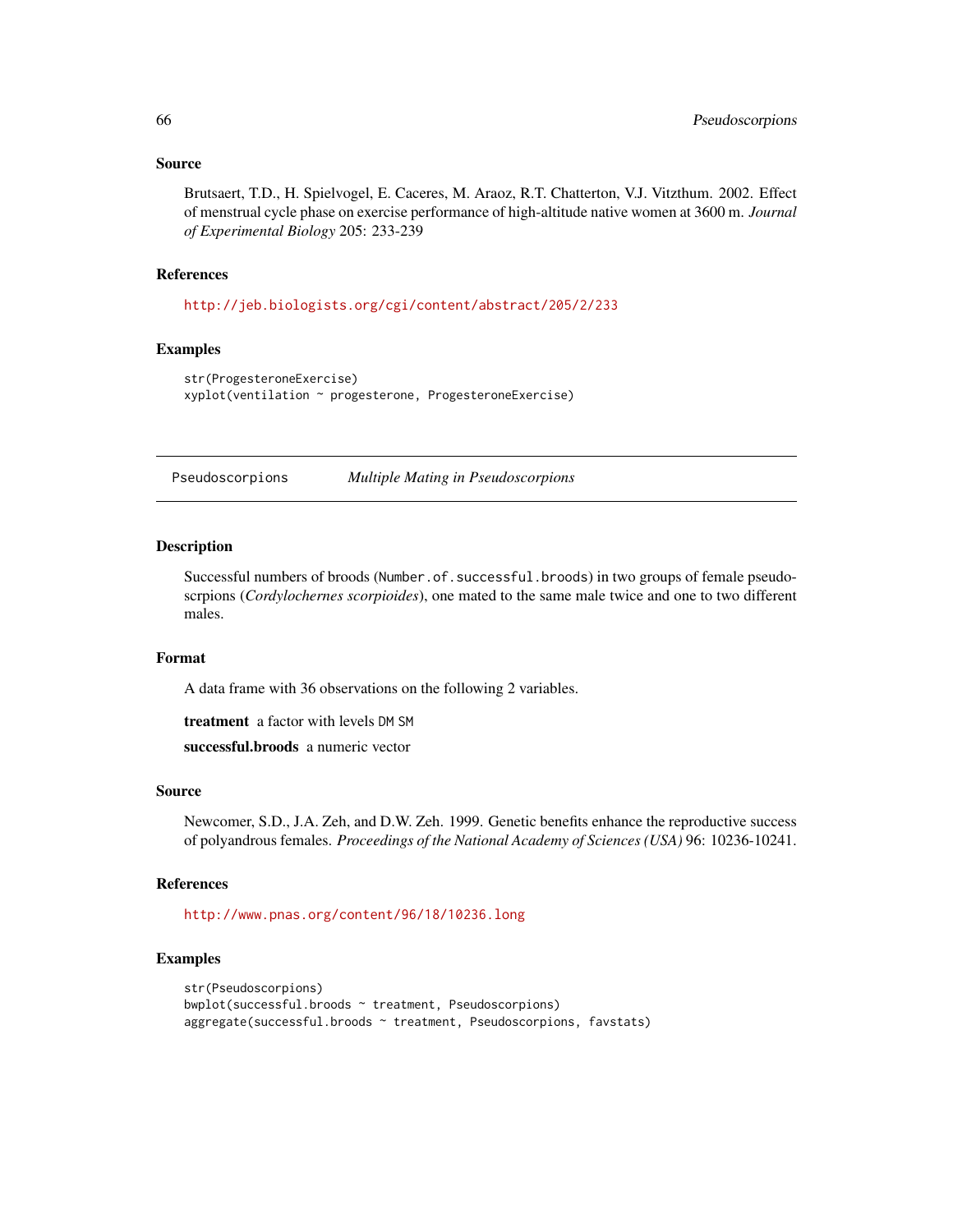Number of predators approaching models painted to resemble pufferfish (*Canthigaster valentini*) across a range of similarities (resemblance)

## Format

A data frame with 20 observations on the following 2 variables.

resemblance a numeric vector

predators a numeric vector

#### Source

Caley, M.J. and D. Schluter. 2003. Predators favour mimicry in a tropical reef fish. *Proceedings of the Royal Society of London Series B, Biological Sciences* 270: 667-672.

# References

<http://rspb.royalsocietypublishing.org/content/270/1516/667.full.pdf> [http://en.wikipedia.org/wiki/Canthigaster\\_valentini](http://en.wikipedia.org/wiki/Canthigaster_valentini) <http://www.fishbase.org/Summary/SpeciesSummary.php?id=6544>

## Examples

```
str(Pufferfish)
xyplot(predators ~jitter(resemblance, amount = 0.1), Pufferfish)Pufferfish
```
Rattlesnakes *Temperature Change and Meal Size in Rattlesnakes*

## Description

Temperature change after a meal ( rattlesnakes (*Crotalus durissus*).

#### Format

A data frame with 17 observations on the following 2 variables.

meal.size a numeric vector

temp.change a numeric vector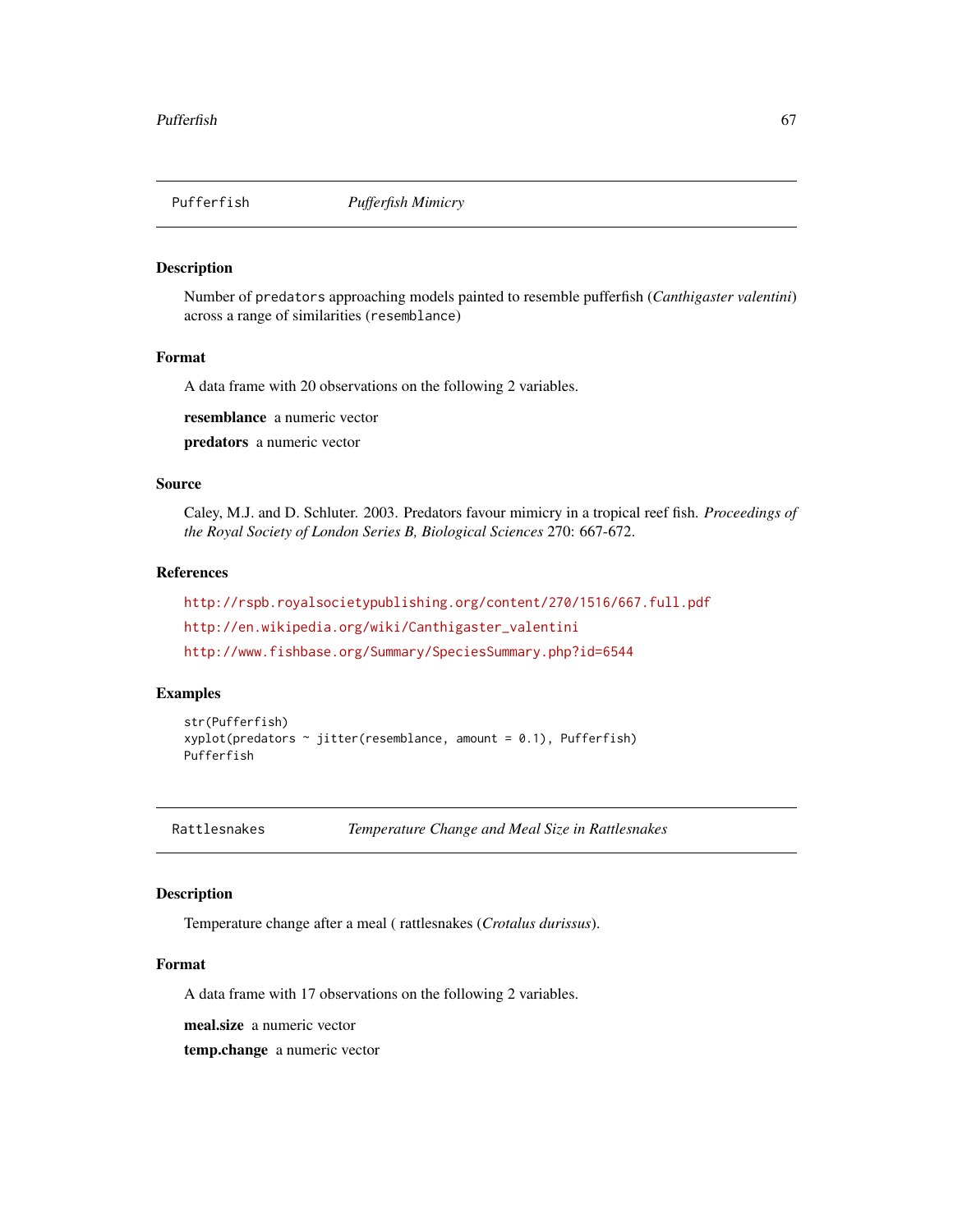Tattersall, G.J., W.K. Milsom, A.S. Abe, S.P. Brito, and D.V. Andrade. 2004. The thermogenesis of digestion in rattlesnakes. *Journal of Experimental Biology* 207: 579-585.

## References

<http://jeb.biologists.org/cgi/content/abstract/207/4/579>

# Examples

```
str(Rattlesnakes)
xyplot(meal.size ~ temp.change, Rattlesnakes)
```
## Rigormortis *Rigormortis and Time of Death*

## Description

Number of bodies reaching rigormortis in each hour after death.

# Format

A data frame with 12 observations on the following 2 variables.

hours a numeric vector

count a numeric vector

## Source

Pounder, D.J. 1995. Postmortem changes and time of death. University of Dundee.

```
xyplot(count ~ hours, Rigormortis, type='h', lwd=3)
barchart(count ~ hours, Rigormortis, horizontal=FALSE, origin=0)
```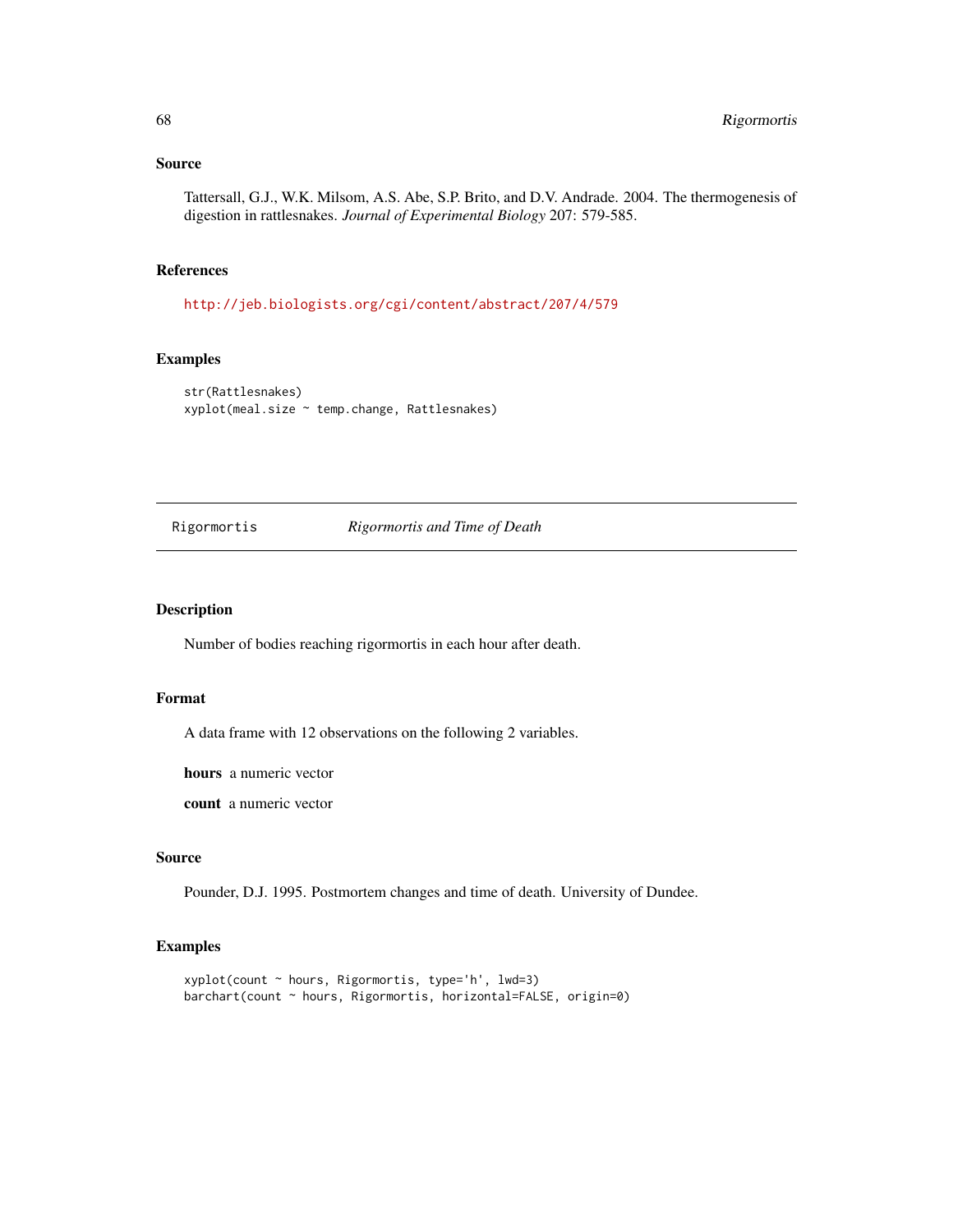Perceived impressiveness (impressiveness) of a written account of the Indian Rope Trick and the corresponding number of years since it was witnessed.

#### Format

A data frame with 21 observations on the following 2 variables.

years a numeric vector

impressiveness a numeric vector

#### Source

Wiseman, R. and P. Lamont. 1996. Unravelling the Indian rope-trick. *Nature* 383: 212-213.

#### References

<http://www.richardwiseman.com/resources/ropeJSPR.pdf>

#### Examples

xyplot(impressiveness ~ years, RopeTrick)

SagebrushCrickets *Sagebrush Cricket Mating Times*

#### Description

Time to mating (time.to.mating) in fed and unfed (treatment) sagebrush crickets (*Cyphoderris strepitans*).

#### Format

A data frame with 24 observations on the following 2 variables.

treatment a factor with levels: fed and starved

time.to.mating a numeric vector

#### Source

Chadwick Johnson, J., T.M. Ivy, and S.K. Sakaluk. 1999. Female remating propensity contingent on sexual cannibalism in sagebrush crickets, *Cyphoderris strepitans*: a mechanism of cryptic female choice. *Behavioral Ecology* 10: 227-233.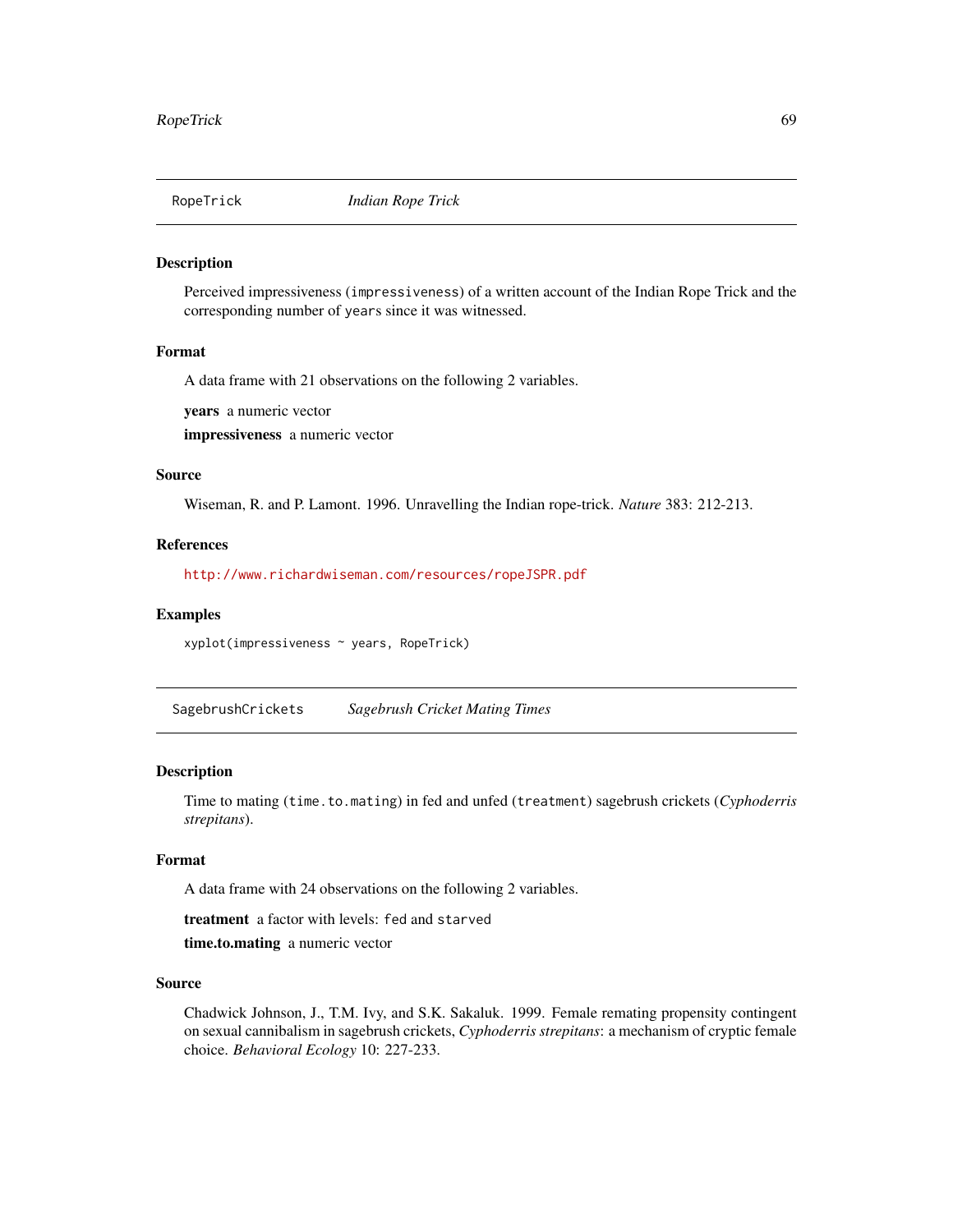70 Seedlings and the second second second second second second second second second second second second second second second second second second second second second second second second second second second second secon

## Examples

```
SagebrushCrickets
str(SagebrushCrickets)
```
SalmonColor *Pacific Salmon Color*

## Description

Skin color sockeye and kokanee morphs of the Pacific salmon (*Oncorhynchus nerka*) raised in a low carotenoid environment.

#### Format

A data frame with 35 observations on the following 2 variables.

species a factor with levels kokanee and sockeye

skin.color a numeric vector

## Source

Craig, J.K. and C. Foote. 2001. Countergradient variation and secondary sexual color: phenotypic convergence promotes genetic divergence in carotenoid use between sympatric anadromous and nonanadromous morphs of sockeye salmon (*Oncorhynchus nerka*). *Evolution* 55: 380-391.

# Examples

```
SalmonColor
histogram(~ skin.color | species, SalmonColor)
bwplot(skin.color ~ species, SalmonColor)
```
Seedlings *Number of Seedlings Per Quadrat*

## Description

Data on frequency of seeding per quadrat for 80 hypothetical quadrats.

### Format

A data frame with 8 observations on the following 2 variables.

seedlings a numeric vector count a numeric vector

## Examples

Seedlings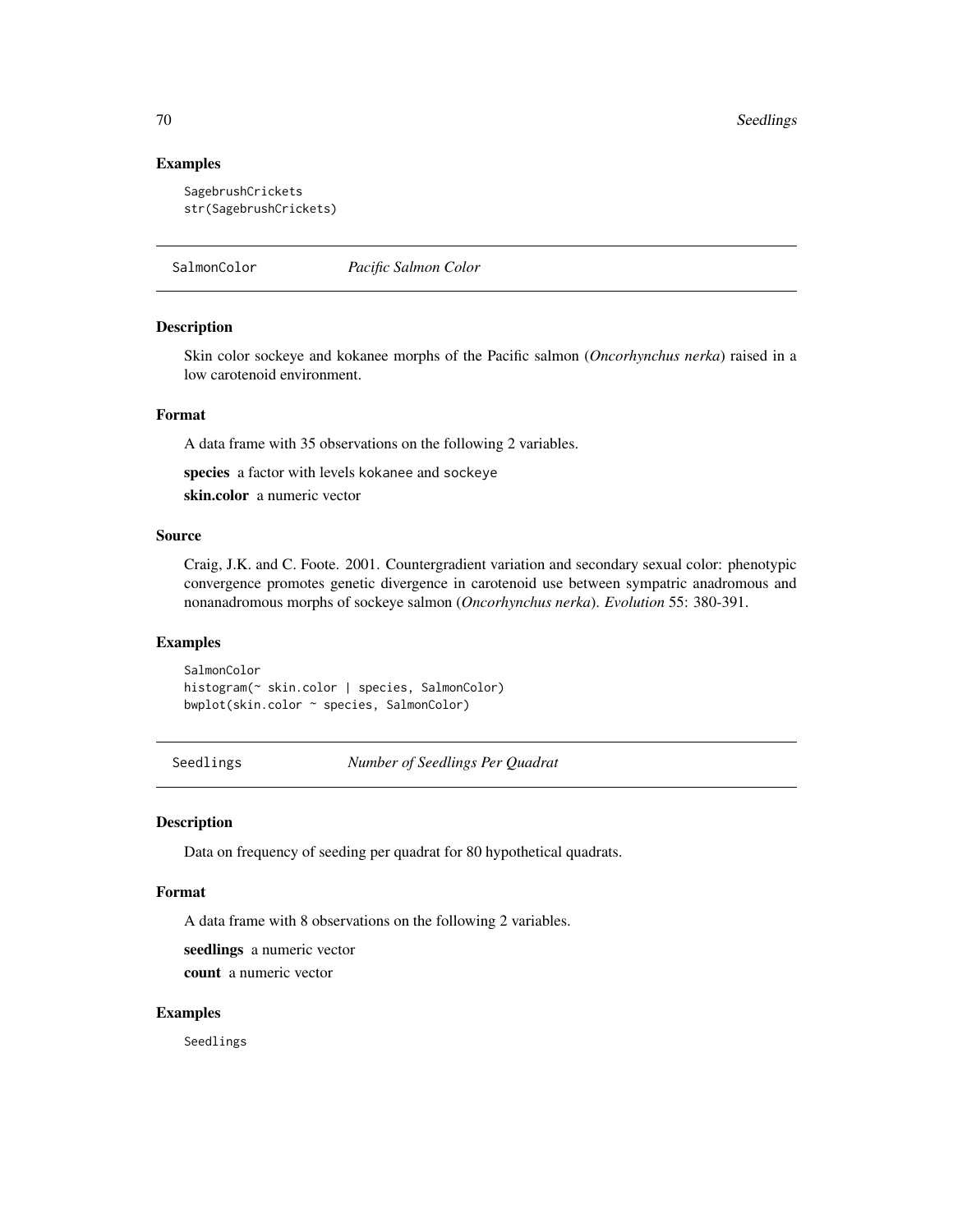Data for meta-analysis on the relationship between testosterone and aggression.

#### Format

A data frame with 814 observations on the following 8 variables.

species species investigated

traitname trait investigated

strength.of.selection strength of selection

sample.size size of sample

authors authors of publication

year year of publication

journal journal of publication

volume.pages volume and pages

## Source

Kingsolver, J.G., H.E. Hoekstra, J.M. Hoekstra, D. Berrigan, S.N. Vignieri, C.E. Hill, A. Hoang, P. Gibert, and P. Beerli. 2001. The strength of phenotypic selection in natural populations. *The American Naturalist* 157: 245-261.

```
histogram(~ strength.of.selection, Selection,n=40)
table(Selection$species) -> s
table(s)
s[s>10] # most common species
table(Selection$traitname) -> t
table(t)
t[t>10] # most common traits
```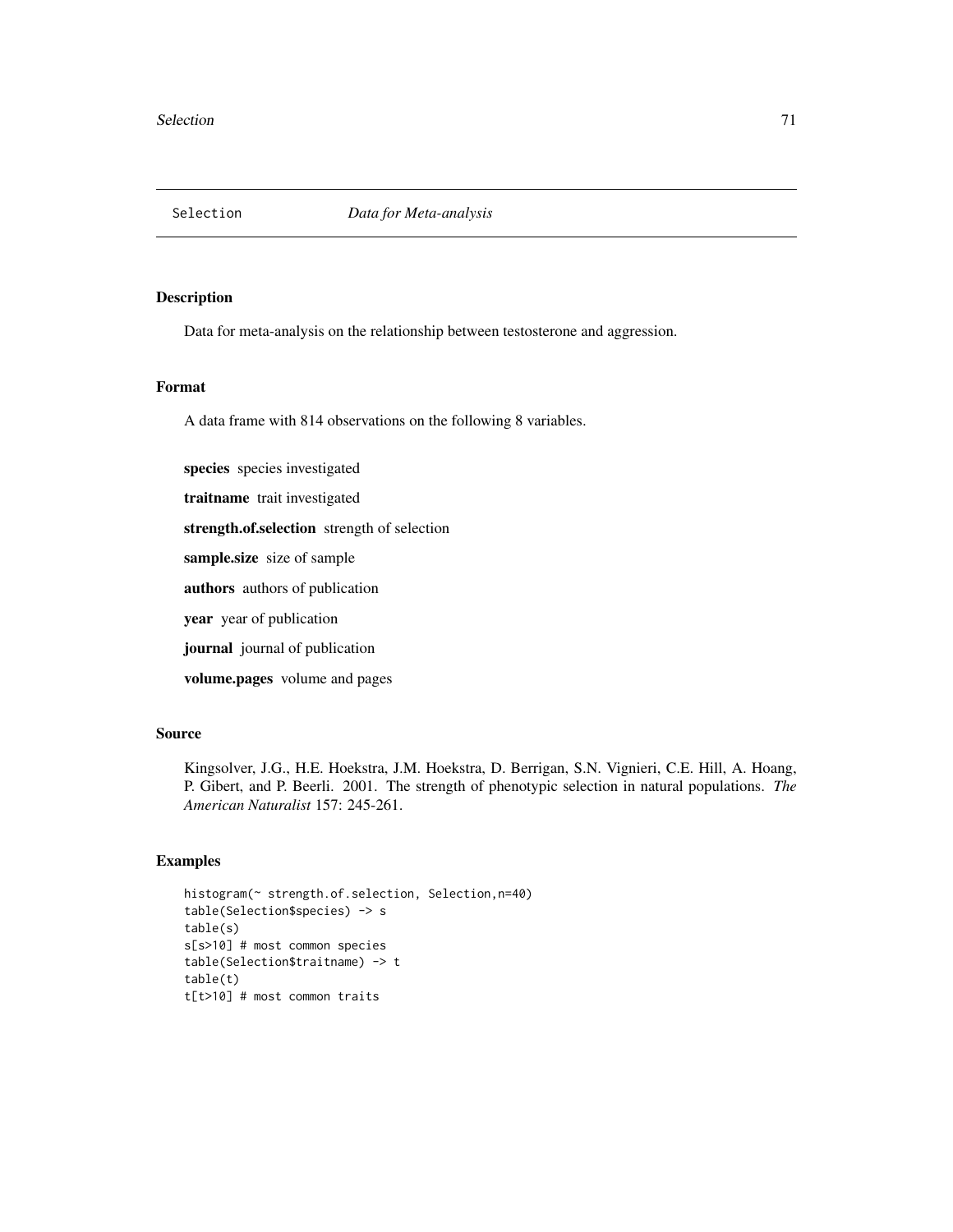SexualSelection *Sexual Conflict*

#### Description

Number of species in each of two taxa in closely related taxon pairings and the difference between the two groups. One taxon has multiple matings (polyandrous.species) and one has only single matings (monandrous.species).

## Format

A data frame with 25 observations on the following 4 variables.

polyandrous.species a numeric vector

monandrous.species a numeric vector

difference a numeric vector

taxon.pair identifier

# Source

Arnqvist, G., M. Edvardsson, U. Friberg, and T. Nilsson. 2000. Sexual conflict promotes speciation in insects. *Proceedings of the National Academy of Sciences (USA)* 97: 10460-10464.

#### References

<http://www.ncbi.nlm.nih.gov/pmc/articles/PMC27046/>

#### Examples

SexualSelection

histogram(~ difference, SexualSelection, n = 20)

hist(SexualSelection\$difference, breaks = 20)

# Calculate the number of tests and the number of negative tests (n <- length(SexualSelection\$difference)) (n.neg <- sum(SexualSelection\$difference < 0))

 $2 * pbinom{q = n \cdot neg}$ , size = n, prob = 0.5)

# With a binomial test binom.test(n.neg,  $n, p = 0.5$ )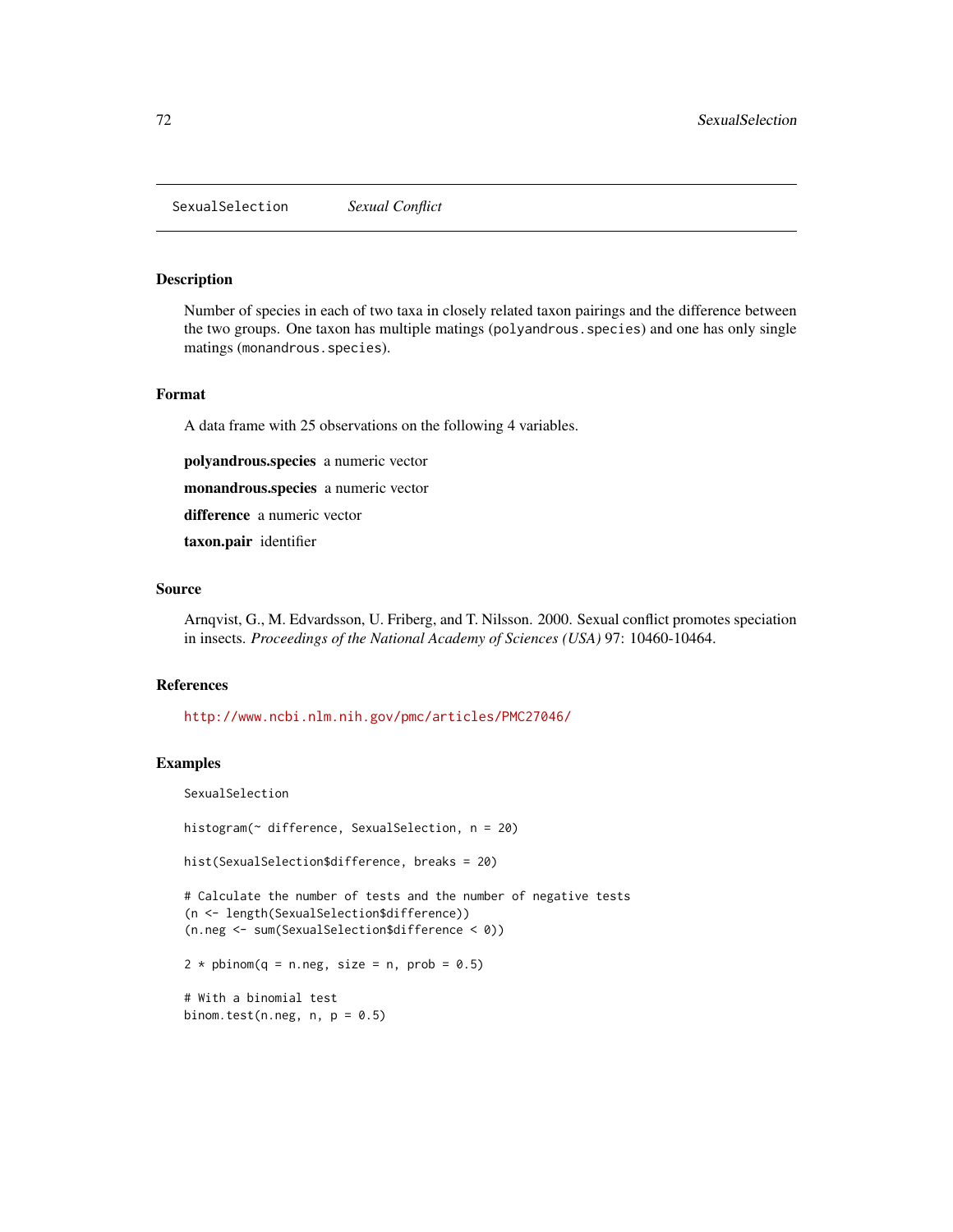<span id="page-72-0"></span>ShadParasites *Shad Parasites*

#### Description

Frequency of the nematode *Camallanus oxycephalus* per fish.

# Format

A data frame with 7 observations on the following 2 variables.

parasites a numeric vector

count a numeric vector

# Source

Shaw, D.J., B.T. Grenfell, and A.P. Dobson. 1998. Patterns of macroparasite aggregation in wildlife host populations. *Parasitology* 117: 597-610.

#### References

<http://www.ncbi.nlm.nih.gov/pubmed/9881385>

#### Examples

ShadParasites

ShrinkingSeals *Seal Body Lengths and Age*

#### Description

Body length (cm) and age (days) for 9,665 female Northern fur seals (*Callorhinus ursinus*).

#### Format

A data frame with 9,665 observations on the following 2 variables.

age age (days)

length body length (cm)

#### Source

Trites, A.W. and M.A. Bigg. 1996. Physical growth of northern fur seals: seasonal fluctuations and migratory influences. *Journal of Zoology (London)* 238: 459-482.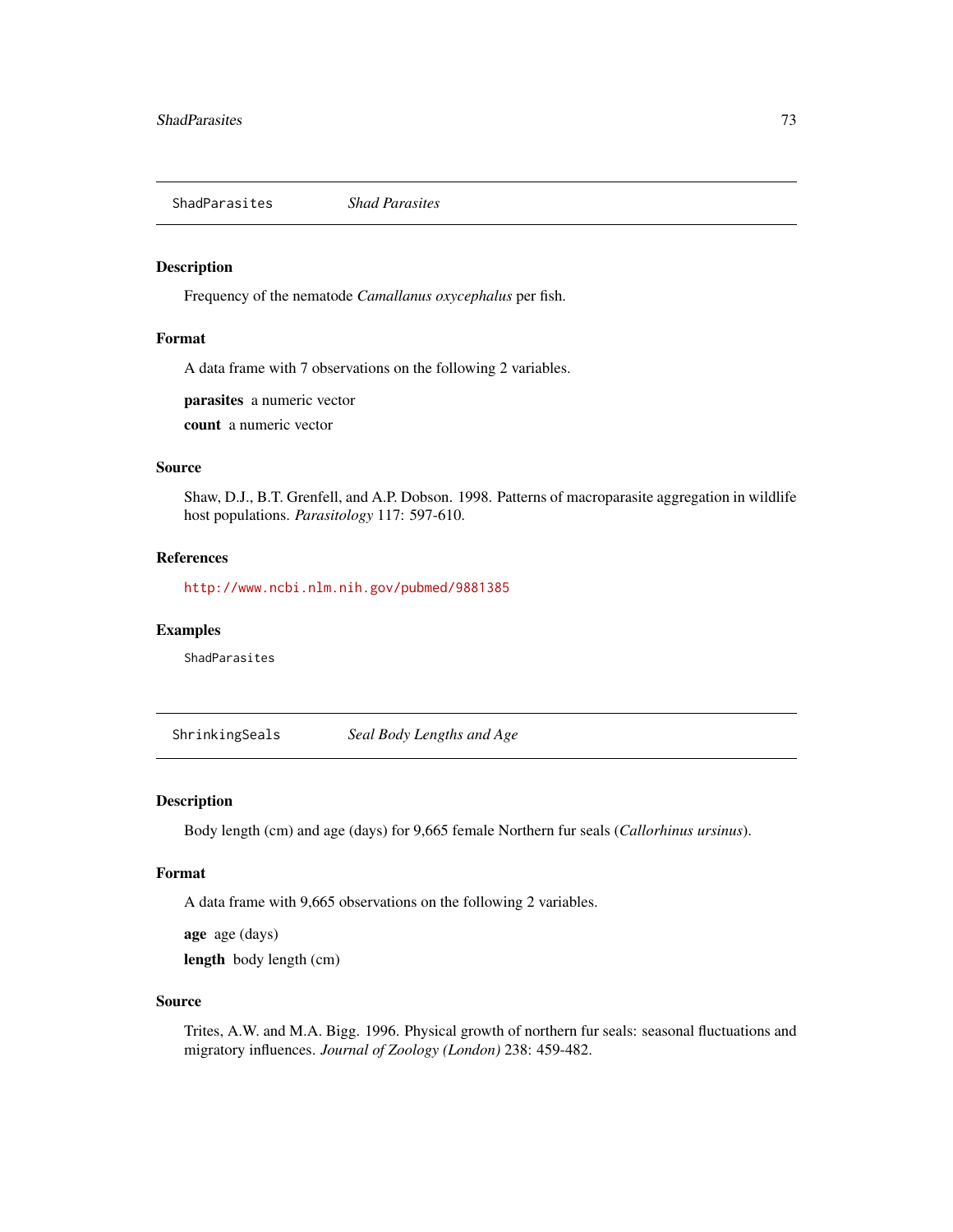# Examples

```
str(ShrinkingSeals)
plot(ShrinkingSeals, pch = 16, cex = 0.5)
xyplot(length ~ age, ShrinkingSeals, pch=16, alpha=0.65, cex=0.6)
```
ShuttleDisaster *Ambient Temperature and O-Ring Failures*

# Description

Data on temperature and number of O-ring failures for 23 space shuttle launches.

#### Format

A data frame with 23 observations on the following 2 variables.

temperature a numeric vector

failures a numeric vector

#### Source

Dalal, S.R., E.B. Fowlkes, and B. Hoadley. 1989. Risk analysis of the Space Shuttle: Pre-Challenger prediction of failure. *Journal of the American Statistical Association* 408: 945-957.

#### References

Tufte, E.R. 1997. *Visual Explanations: Images and Quantities, Evidence and Narrative*. Graphics Press.

<http://www.edwardtufte.com/tufte/>

# Examples

```
str(ShuttleDisaster)
xyplot( jitter(failures, amount=0.1) ~ temperature, ShuttleDisaster,
 ylab='number of failures'
 )
```
<span id="page-73-0"></span>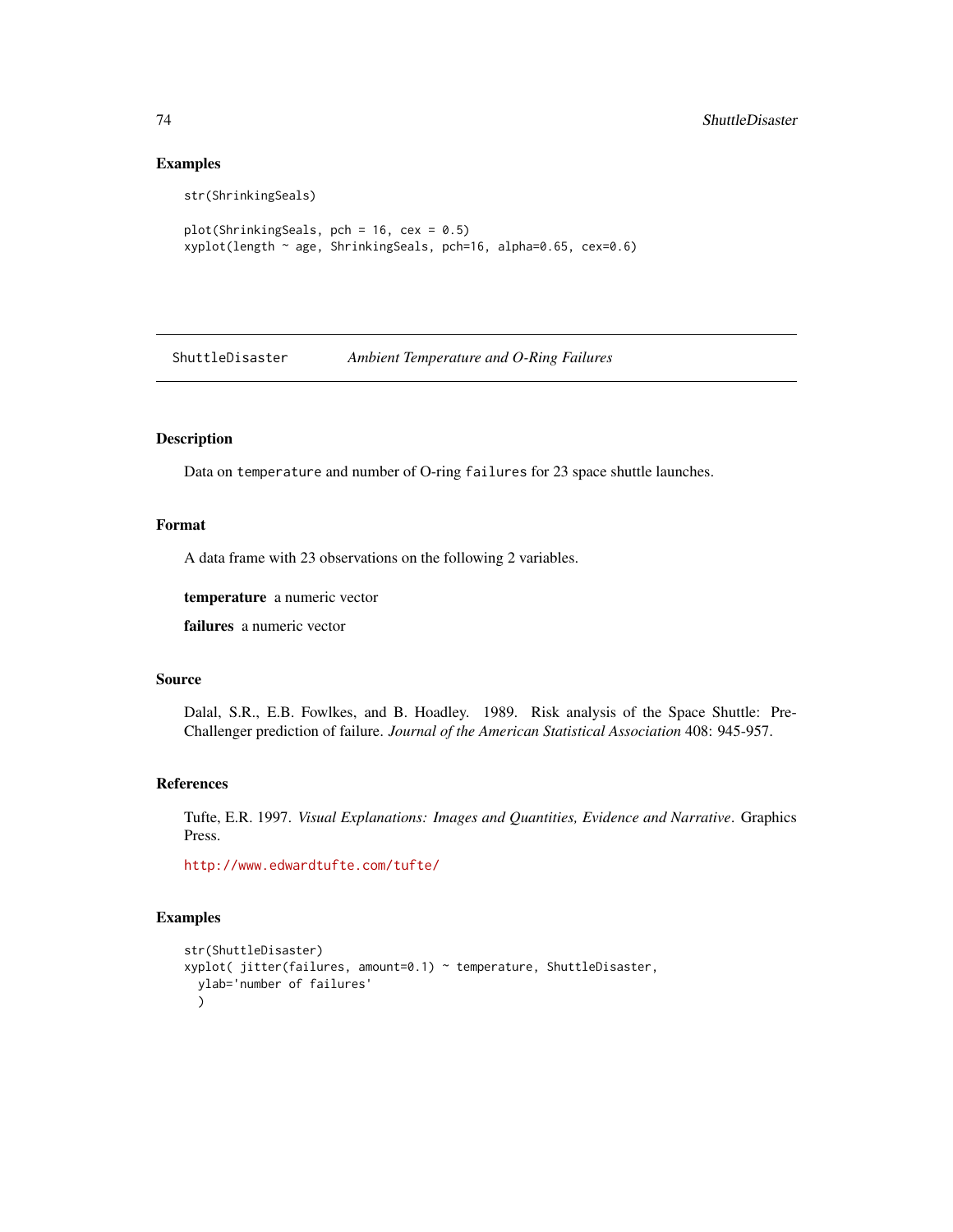<span id="page-74-0"></span>

Speciation "waiting times" in Hawaiian silverswords (*Dubautia*).

# Format

A data frame with 21 observations on the following variable.

waiting.time a numeric vector

# Source

*inferred from* Baldwin, B. G. and M. J. Sanderson 1998. Age and rate of diversification of the Hawaiian silversword alliance (Compositae). *Proceedings of the National Academy of Sciences (USA)* 95: 9402-9406.

# Examples

Silversword

SleepAndPerformance *Sleep and Learning*

# Description

The increase in "slow-wave" sleep and improvements in spatial learning tasks in 10 humans.

#### Format

A data frame with 10 observations on the following 2 variables.

sleep a numeric vector

improvement a numeric vector

#### Source

Huber, R., M.F. Ghilardi, M. Massimini, and G. Tononi. 2004. Local sleep and learning. *Nature* 430: 78-81.

# References

<http://www.ncbi.nlm.nih.gov/pubmed/15184907>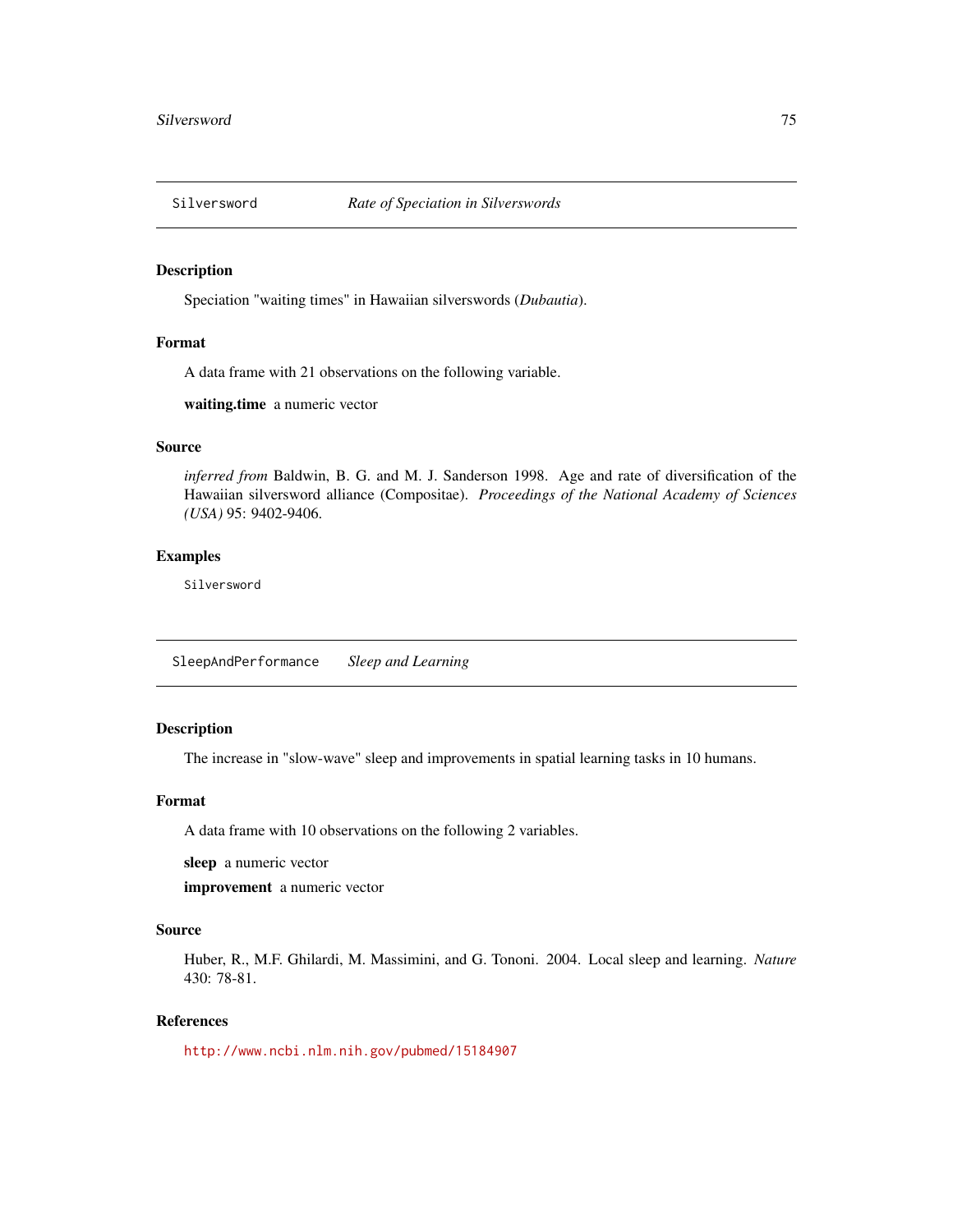# Examples

```
str(SleepAndPerformance)
xyplot(improvement ~ sleep, SleepAndPerformance)
```
SockeyeFemales *Body Masses of Female Sockeye Salmon*

#### Description

Body Masses of 228 female Sockeye Salmon (*Oncorhynchus nerka*; [http://www.nmfs.noaa.gov/](http://www.nmfs.noaa.gov/pr/species/fish/sockeyesalmon.htm) [pr/species/fish/sockeyesalmon.htm](http://www.nmfs.noaa.gov/pr/species/fish/sockeyesalmon.htm))

# Format

A data frame with 228 observations of a single variable.

mass body mass (kg)

# Source

Hendry, A.P., O.K. Berg, and T.P. Quinn. 1999. Condition dependence and adaptation-by-time: Breeding date, life history, and energy allocation within a population of salmon. *Oikos* 85: 499- 514.

# Examples

str(SockeyeFemales) summary(SockeyeFemales)

Sparrows *Lifetime Reproductive Success in House Sparrows*

#### Description

A cross table of lifetime reproductive success (LifetimeRS) in female and male house sparrows *Passer domesticus* in Norway.

# Format

A data frame with 9 observations on the following 3 variables.

lifetimeRS a numeric vector

females a numeric vector

males a numeric vector

<span id="page-75-0"></span>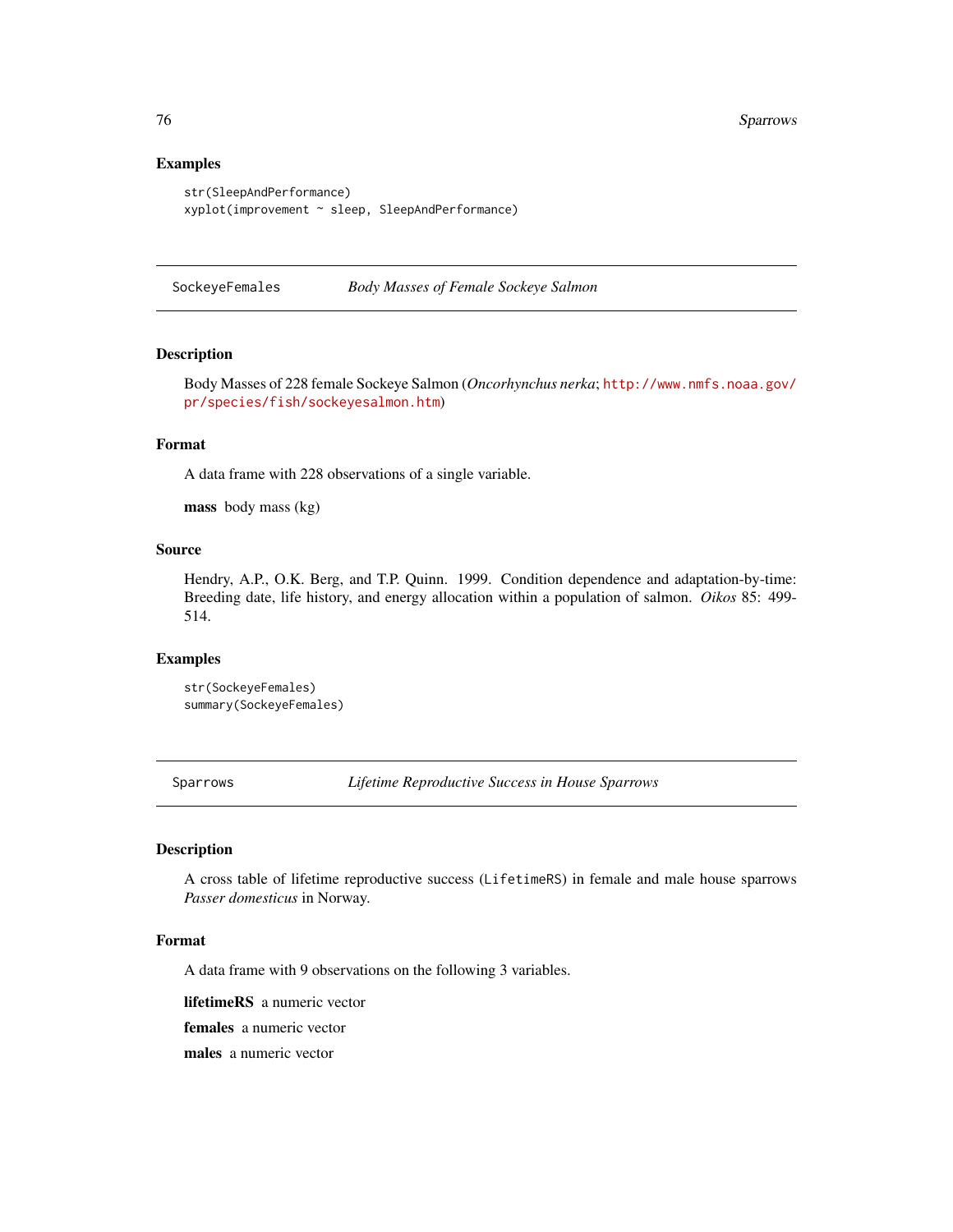# <span id="page-76-0"></span>SpiderColonies 77

# Source

Jensen, H., B.-E. Saether, T.H. Ringsby, J. Tufto, S.C. Griffith, and H. Ellegren. 2004. Lifetime reproductive success in relation to morphology in the House Sparrow *Passer domesticus*. *Journal of Animal Ecology* 73: 599-611.

# Examples

Sparrows

SpiderColonies *Social Spiders*

# Description

Web height above ground (cm) and colony size for 17 colonies of the spider *Cryptophora citricola* in Gabon.

# Format

A data frame with 17 observations on the following 3 variables.

colony identifier

height height of web above ground (cm)

spiders number of spiders in colony

# Source

Rypstra, A. L. 1979. Foraging folks of spiders, a study of aggregate behavior in *Cryptophora citricola* Forskal (Araneae: Araneidae) in West Africa. *Behavioral Ecology and Sociobiology* 5: 291-300.

# Examples

```
str(SpiderColonies)
SpiderColonies
```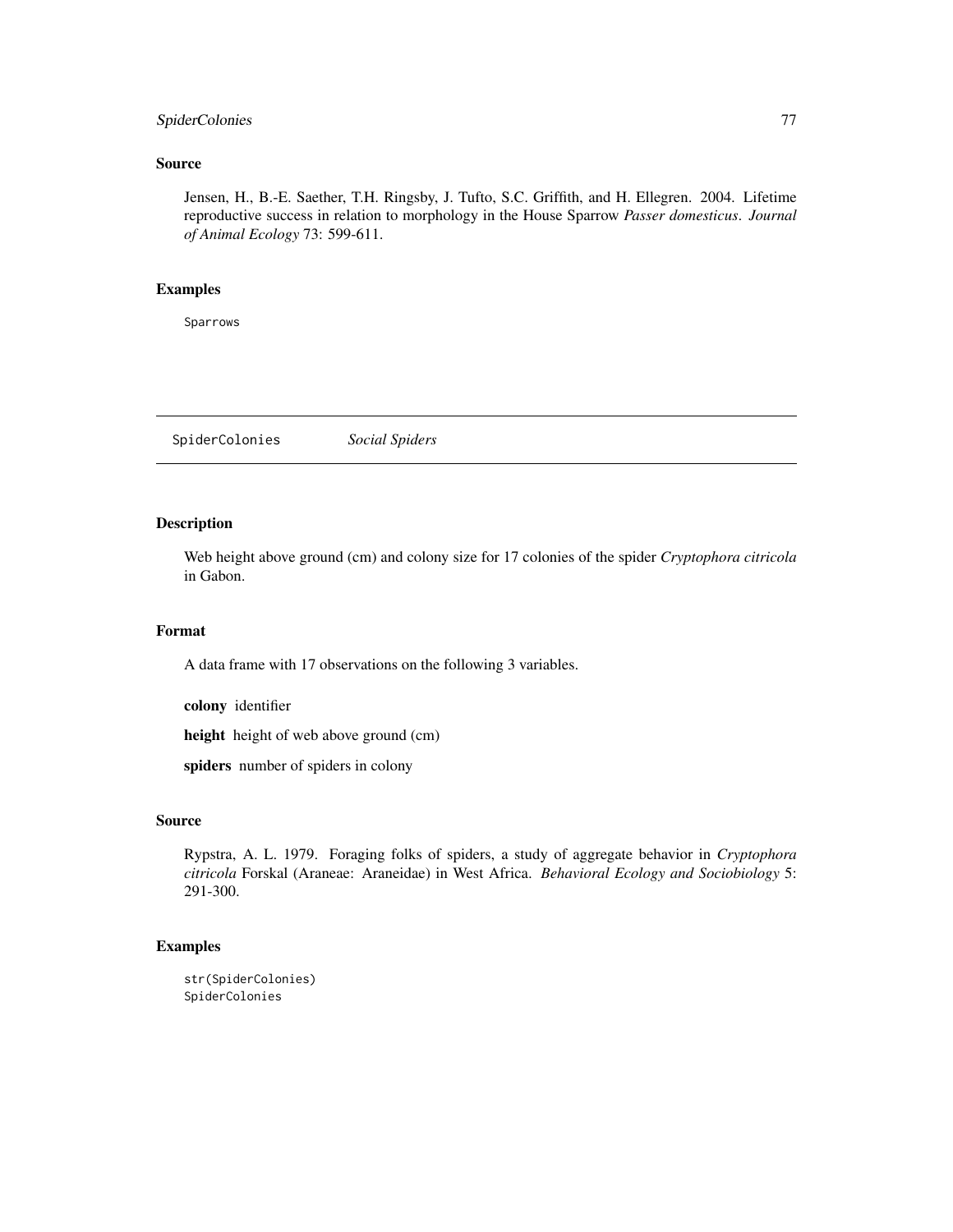<span id="page-77-0"></span>

Data on speed before and after amputation of a pedipalp in the spider genus *Tidarren*.

#### Format

A data frame with 32 observations on the following 2 variables.

speed.before speed (cm/s) before amputation

speed.after speed (cm/s) after amputation

#### Source

Ramos, M., D.J. Irschick, and T.E. Christenson. 2004. Overcoming an evolutionary conflict: Removal of a reproductive organ greatly increases locomotor performance. *Proceedings of the National Academy of Sciences (USA)* 101: 4883-4887.

#### References

```
http://en.wikipedia.org/wiki/Pedipalp, http://en.wikipedia.org/wiki/Tidarren, http:
//www.pnas.org/content/101/14/4883
```
# Examples

```
xyplot(speed.after ~ speed.before, SpiderSpeed)
favstats(SpiderSpeed$speed.before)
favstats(SpiderSpeed$speed.after)
favstats(SpiderSpeed$speed.after - SpiderSpeed$speed.before)
```
Stalkies1 *Eye Widths in Stalk-Eyed Flies*

# Description

Eye width in 9 male stalk-eyed flies (*Cyrtodiopsis dalmanni*).

# Format

a data frame with 9 observations of 1 variable

eye.span eye span (mm)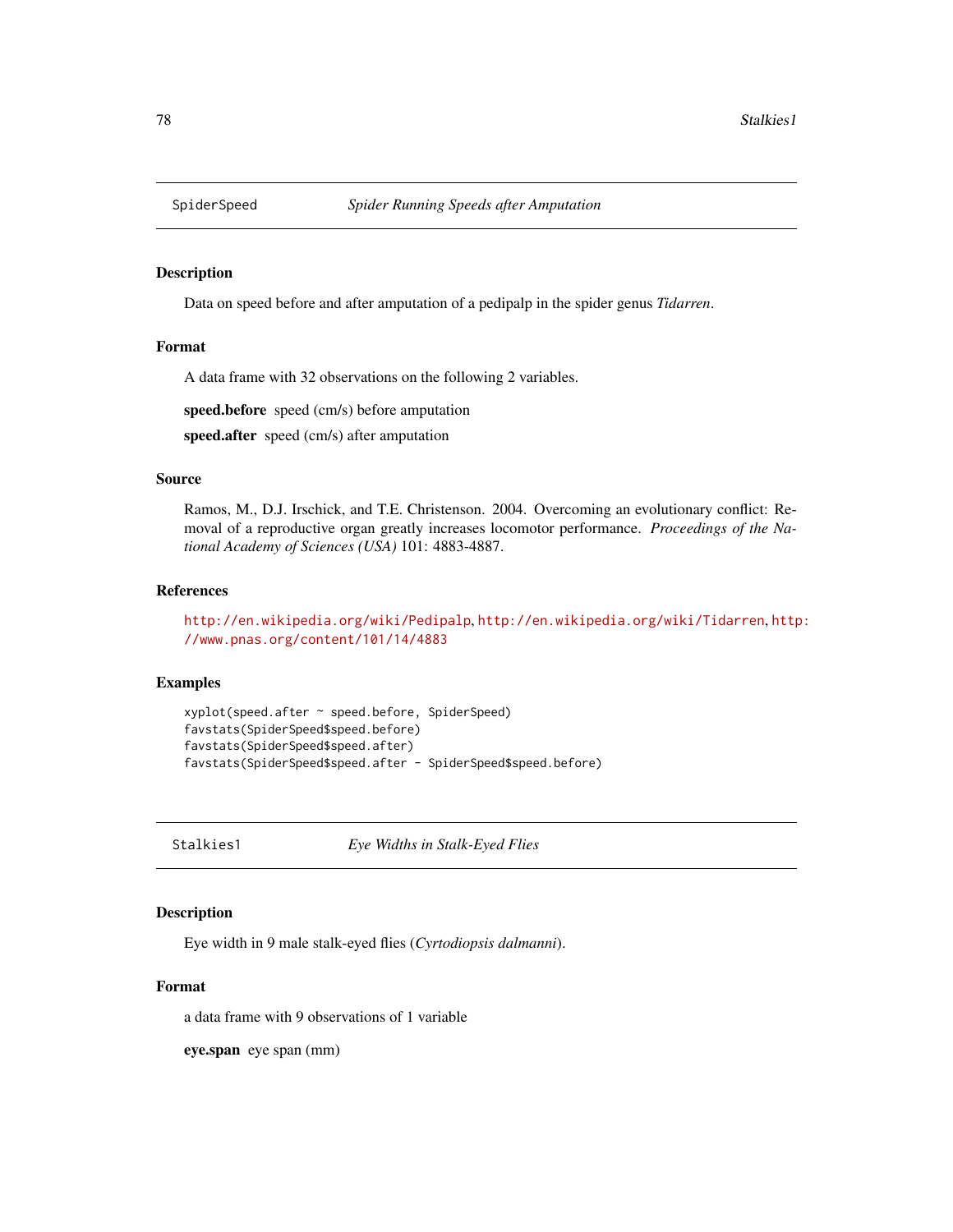#### <span id="page-78-0"></span>Stalkies2 79

# Source

Data provided by Kevin Fowler, University College, London.

# Examples

Stalkies1

Stalkies2 *Stalk-eyed Fly Eyespan*

#### Description

Eyespan width (mm; Eye.span) in 45 stalk-eyed flies (*Cyrtodiopsis dalmanni*) fed a corn or cotton diet (Food).

#### Format

A data frame with 45 observations on the following 2 variables.

food a factor with levels Corn Cotton

eye.span a numeric vector

# Source

David, P., T. Bjorksten, K. Fowler, and A. Pomiankowski. 2000. Condition-dependent signalling of genetic variation in stalk-eyed flies. *Nature* 406: 186-188.

#### Examples

```
str(Stalkies2)
xyplot(eye.span ~ food, Stalkies2)
aggregate(eye.span ~ food, Stalkies2, FUN = favstats)
```
SticklebackPlates *Number of Lateral Plates in Sticklebacks*

#### Description

Number of lateral plates (plates) in threespine sticklebacks (*Gasterosteus aculeatus*) with three different *Ectodysplasin* genotypes (mm, Mm, and MM).

# Format

A data frame with 344 observations on the following 2 variables.

genotype a factor with levels mm, Mm, and MM

plates number of plates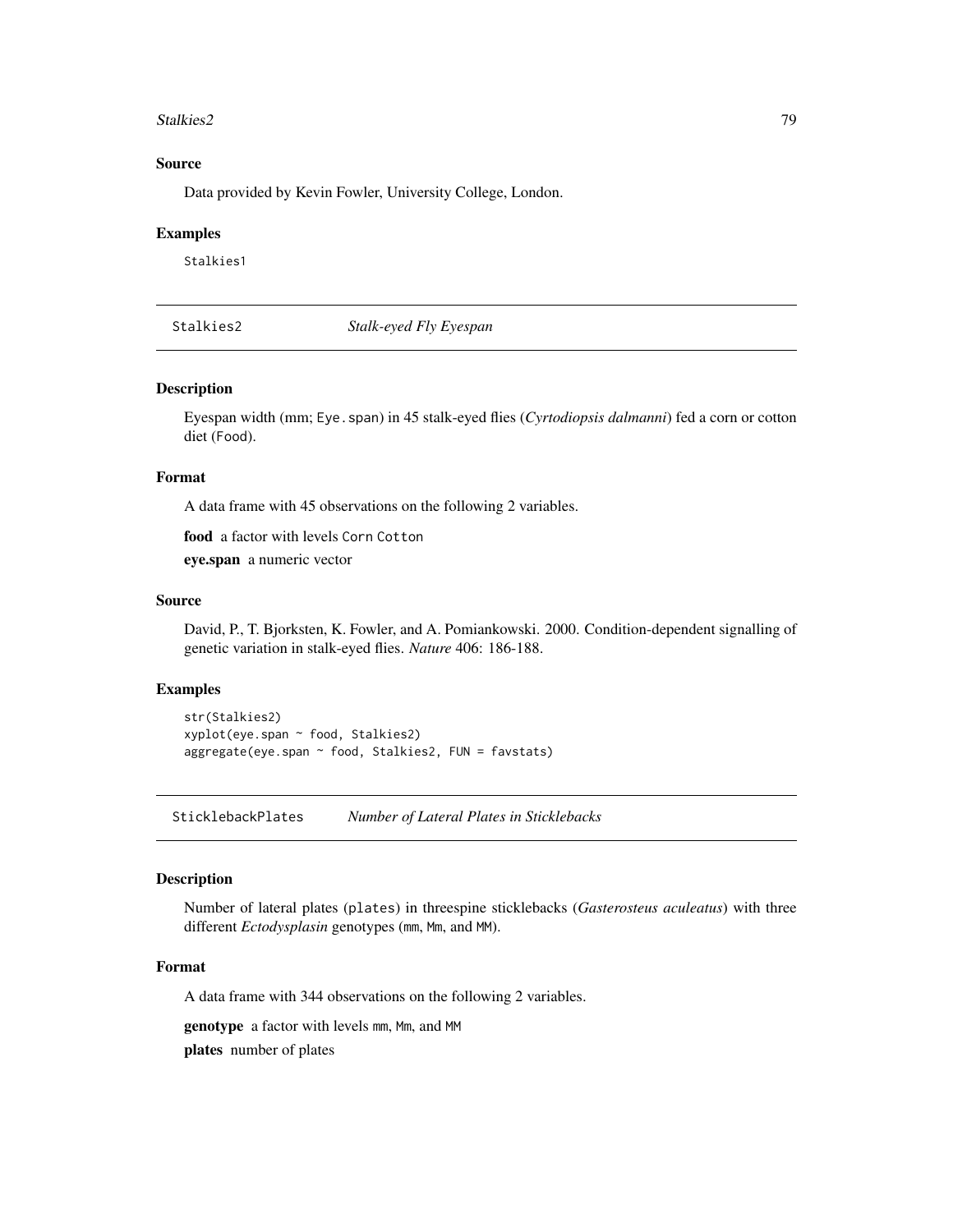# <span id="page-79-0"></span>Source

Colosimo, P.F., C.L. Peichel, K. Nereng, B.K. Blackman, M.D. Shapiro, D. Schluter, and D.M. Kingsley. 2004. The genetic architecture of parallel armor plate reduction in threespine sticklebacks. *PLoS Biology* 2: 635-641. [http://www.plosbiology.org/article/info:doi/10.1371/](http://www.plosbiology.org/article/info:doi/10.1371/journal.pbio.0020109) [journal.pbio.0020109](http://www.plosbiology.org/article/info:doi/10.1371/journal.pbio.0020109)

# References

Colosimo P.F., K.E. Hosemann, S. Balabhadra, G. Villarreal, M. Dickson, J. Grimwood, J Schmutz, R.M. Myers, D. Schluter, D.M. Kingsley. 2005. Widespread parallel evolution in sticklebacks by repeated fixation of ectodysplasin alleles. *Science* 307: 1928-33. [http://www.sciencemag.org/](http://www.sciencemag.org/cgi/content/full/307/5717/1928) [cgi/content/full/307/5717/1928](http://www.sciencemag.org/cgi/content/full/307/5717/1928)

#### Examples

```
aggregate(plates ~ genotype, SticklebackPlates, FUN = favstats)
histogram( ~ plates | genotype, SticklebackPlates,
 layout = c(1,3),
 n = 15,
 xlab = "Number of Lateral Body Plates"
 \lambdadensityplot( ~ plates | genotype, SticklebackPlates,
 xlab = "Number of Lateral Body Plates",
 layout = c(1,3)\lambda
```
SticklebackPreference *Mating Preferences in Sticklebacks*

#### Description

Mating preference in 9 populations of three-spined sticklebacks.

#### Format

A data frame with 9 observations of one variable.

preference.index a numeric vector

# Source

McKinnon, J. S., S. Mori, B.K. Blackman, L. David, D.M. Kingsley, L. Jamieson, J. Chou, and D. Schluter. 2004. Evidence for ecology's role in speciation. *Nature* 429: 294-298.

#### References

<http://www.nature.com/nature/journal/v429/n6989/abs/nature02556.html>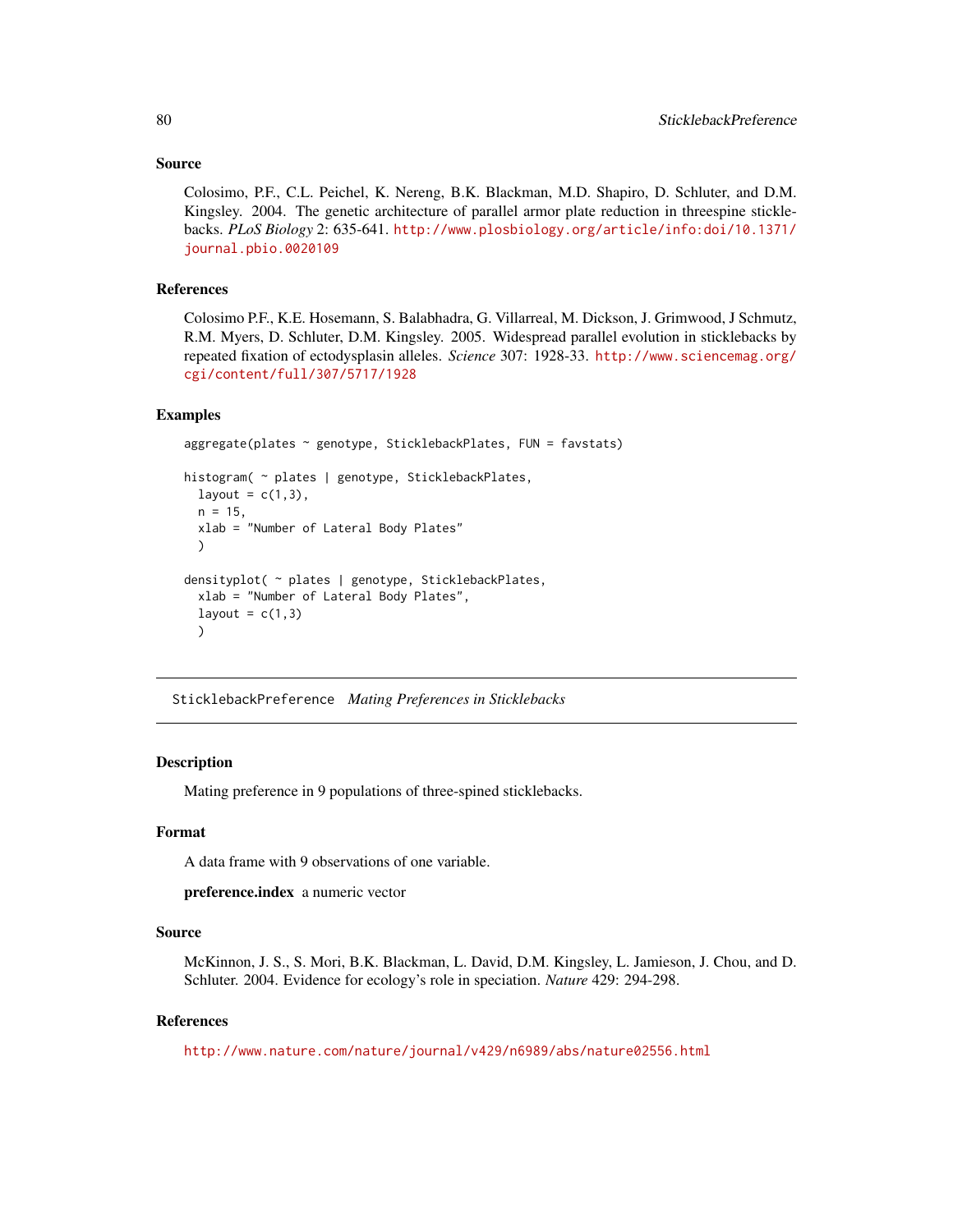#### <span id="page-80-0"></span> $sumo$  81

# Examples

```
SticklebackPreference
histogram(~ preference.index, SticklebackPreference)
dotplot(~ preference.index, SticklebackPreference)
```
# Sumo *Sumo Wrestling Wins*

# Description

Counts of number of wins for sumo wrestlers.

# Format

A data frame with 16 observations on the following 2 variables.

wins a numeric vector

count a numeric vector

# Source

Duggan, M. and S.D. Leavitt. 2002. Winning isn't everything: Corruption in sumo wrestling. *The American Economic Review* 92: 1594-1605.

# Examples

xyplot(count ~ wins, Sumo, type='h', lwd=4)

SyrupSwimming *Syrup Swimming*

# Description

Relative swimming speed (speed in syrup / speed in water) for 18 swimmers.

# Format

A data frame with 18 observations of one variable.

relative.speed ratio of speed in syrup to speed in water

#### Source

Gettelfinger, B. and E. L. Cussler. 2004. Will Humans Swim Faster or Slower in Syrup? *AIChE Journal* 50: 2646-2647.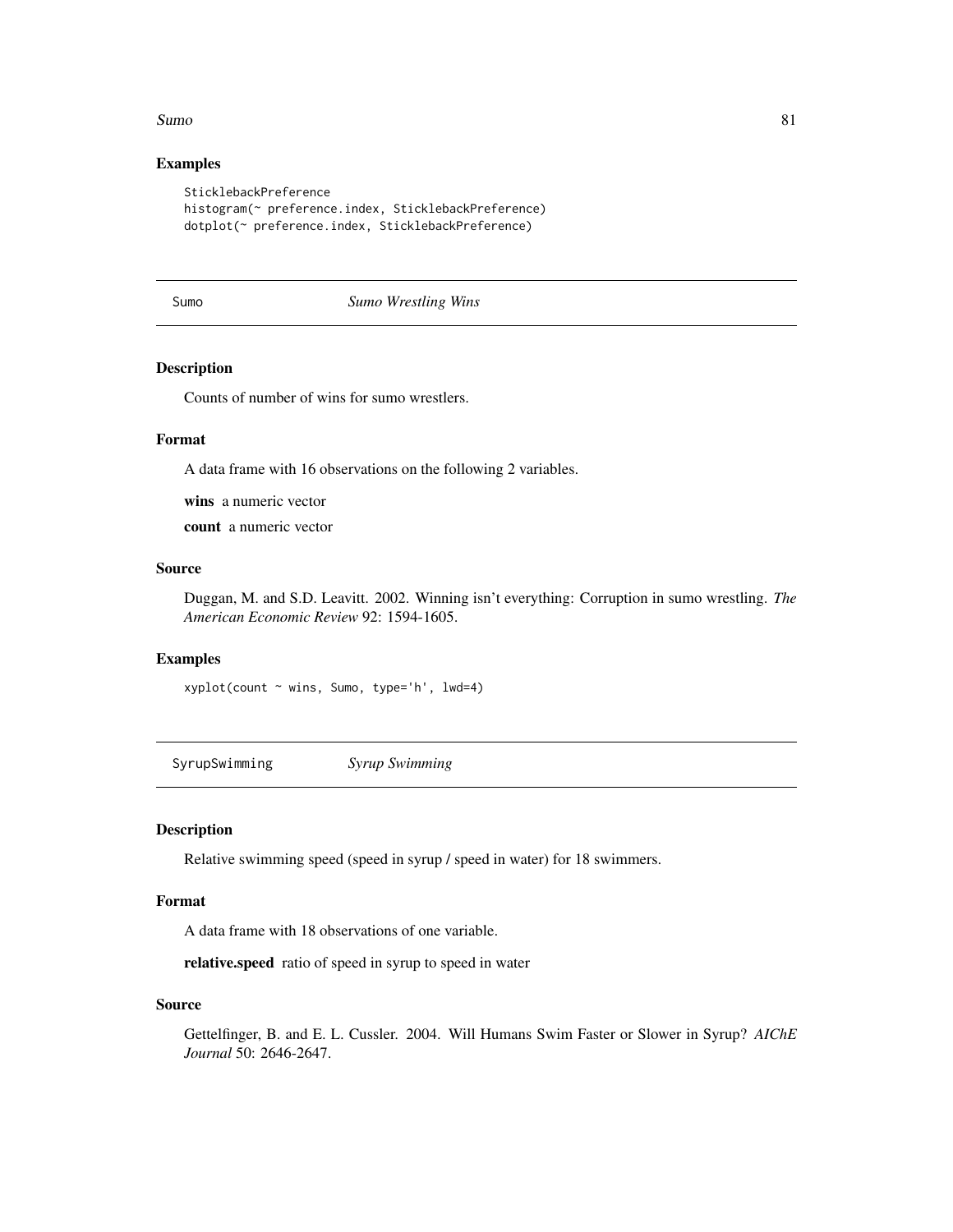# References

<http://www3.interscience.wiley.com/journal/109665380/issue>

#### Examples

```
SyrupSwimming
histogram(~ relative.speed, SyrupSwimming)
dotplot(~ relative.speed, SyrupSwimming)
```
TeenDeaths *Causes of Teenage Deaths*

# Description

Data from Table 1 (p. 14) on causes of death for all races, both sexes, ages 15-19.

# Format

A data frame with 11 observations on the following 2 variables.

cause a character vector

deaths a numeric vector

#### Source

Anderson, R.N. 2001. Deaths: Leading causes for 1999. *National vital statistics reports* 49(11):1- 88. National Center for Health Statistics; Hyattsville, Maryland.

# Examples

```
str(TeenDeaths)
TeenDeaths
barchart(deaths ~ cause, TeenDeaths,
  horizontal = FALSE,
  ylab = "Number of Deaths",
  xlab = "Cause of Death", origin=0,
  scales = list(x = list(root=45)))barchart(deaths~ordered(cause, levels=cause), TeenDeaths,
  horizontal = FALSE,
  ylab = "Number of Deaths",
  xlab = "Cause of Death", origin=0,
  scales=list(x=list(rot=45))
  )
```
<span id="page-81-0"></span>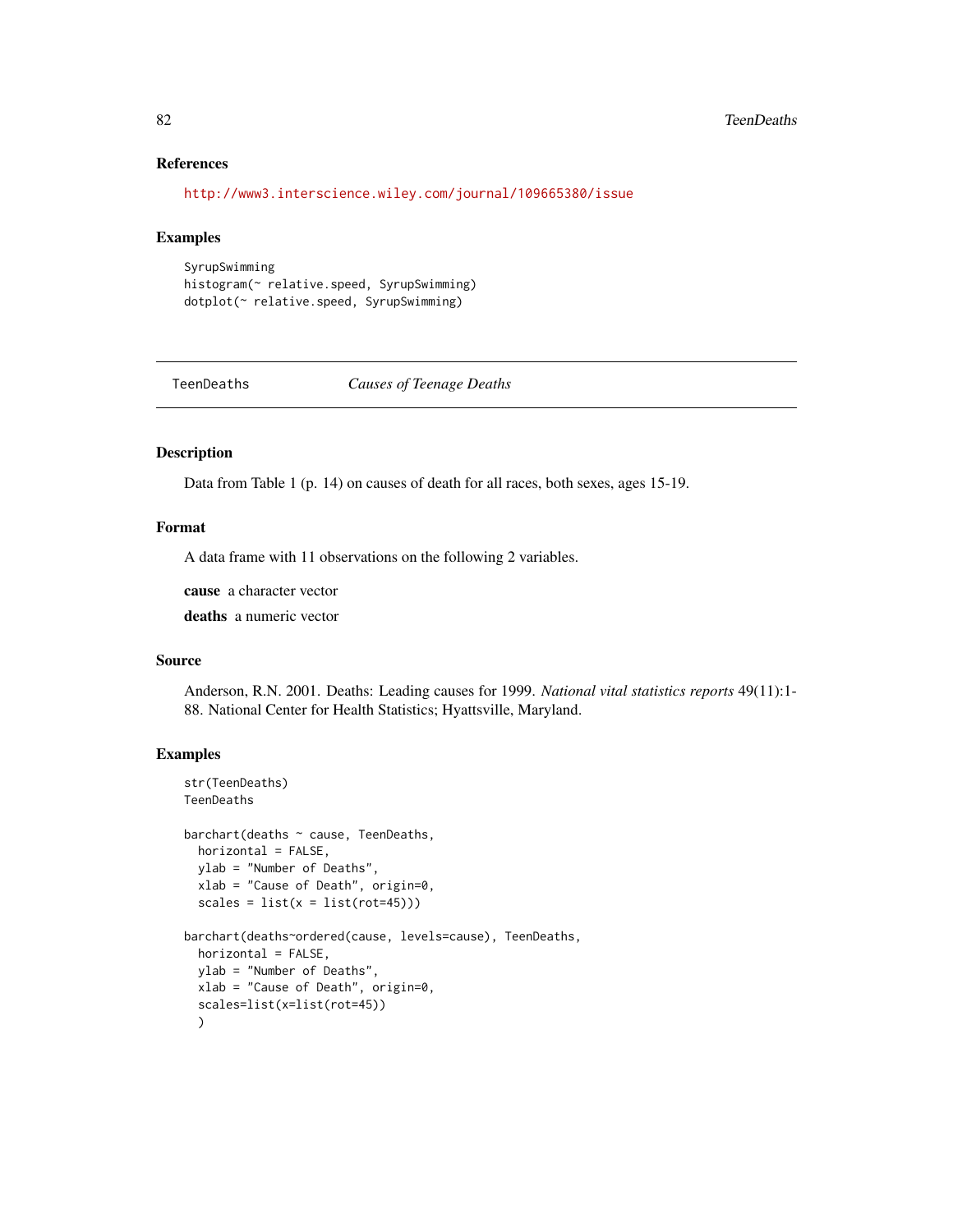<span id="page-82-0"></span>

Telomere length (ratio) and years since their child's diagnosis with chronic illness.

#### Format

A data frame with 39 observations on the following 2 variables.

years a numeric vector

telomere.length a numeric vector

# Source

Epel, E.S., E.H. Blackburn, J. Lin, F.S. Dhabhar, N.E. Adler, J.D. Morrow, and R.M. Cawthon. 2004. Accelerated telomere shortening in response to life stress. *Proceedings of the National Academy of Sciences (USA)* 101: 17312-17315.

# References

<http://www.pnas.org/content/101/49/17312>

# Examples

```
xyplot(years ~ telomere.length, Telomeres,
  xlab = "Time since diagnosis (years)",
  ylab = "Telomere length (ratio)"
)
```
TimeOfDeath *Hypoxanthine and Time Since Death*

# Description

Hypoxanthine levels in the vitreous humour of the eye and time since death (hours) for 48 subjects.

# Format

A data frame with 48 observations on the following 2 variables.

hours a numeric vector

hypoxanthine a numeric vector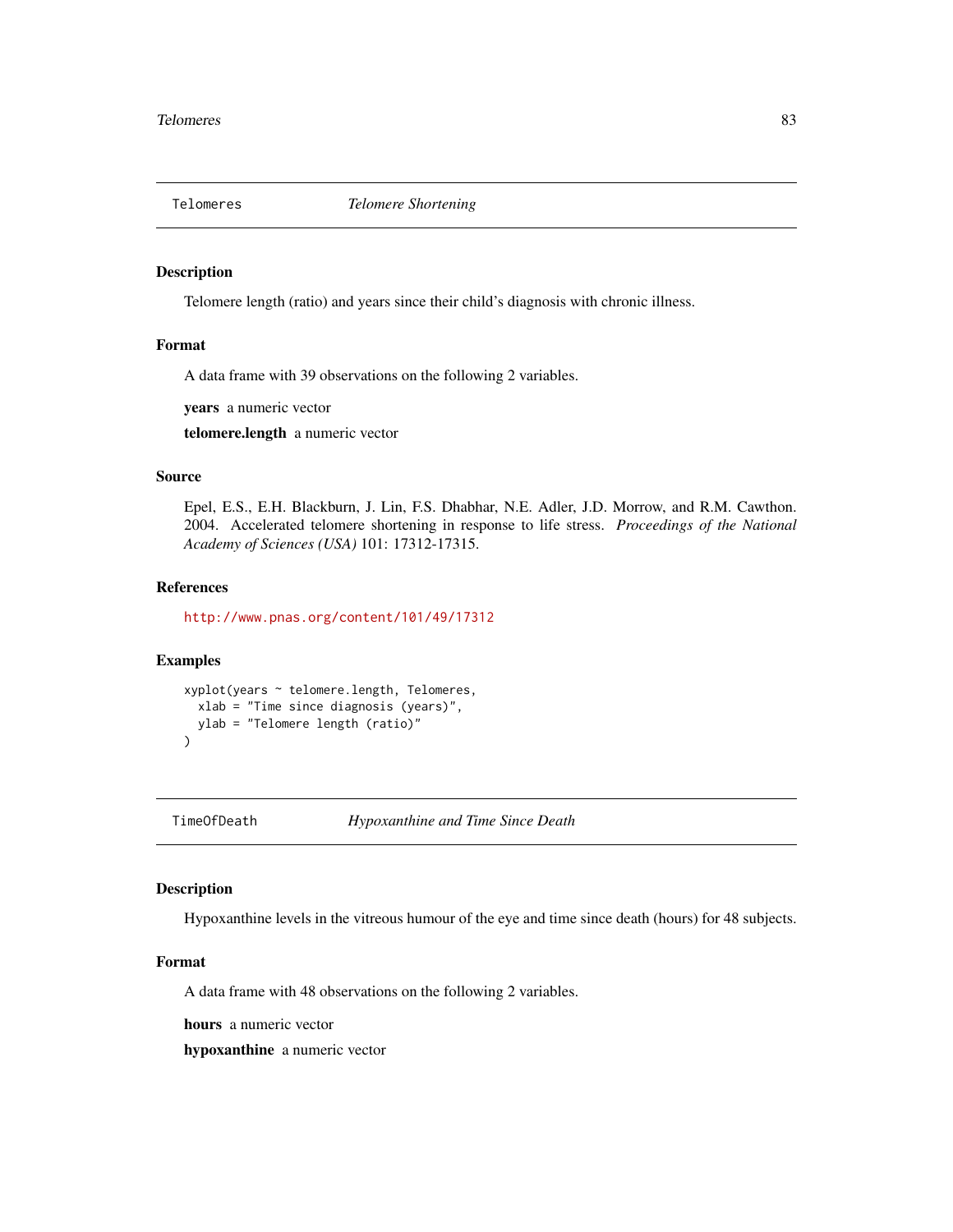#### <span id="page-83-1"></span>Source

James, R.A., P.A. Hoadley, and B.G. Sampson. 1997. Determination of postmortem interval by sampling vitreous humor. *American Journal of Forensic Medicine and Pathology* 18: 158-162.

# Examples

xyplot(hypoxanthine ~ hours, TimeOfDeath, type=c('p','r'))

Toads *Right-handed Toads*

# Description

Hypothetical probability of a toad being right-handed

# Format

A data frame with 19 observations on the following 2 variables.

n.toads a numeric vector

prob a numeric vector

# Examples

```
Toads
# generate this data manually
cbind(0:18, dbinom(0:18, 18, 0.5))
xyplot(prob ~ n.toads, Toads, type = 'h', lwd = 4)barchart(prob ~ n.toads, Toads, origin=0, horizontal=FALSE)
plotDist('binom', params = list(18, 0.5), kind = 'hist')
```
<span id="page-83-0"></span>Tobacco *Flower Length in Tobacco Plants*

#### Description

Distribution of flow lengths in F1 and F2 populations of *Nicotiana*.

#### Format

A data frame with 13 observations on the following 3 variables.

flower.length a numeric vector of flower length in mm

f1.count a numeric vector of the number of F1 plants with flower lengths in this size range

f2.count a numeric vector of the number of F2 plants with flower lengths in this size range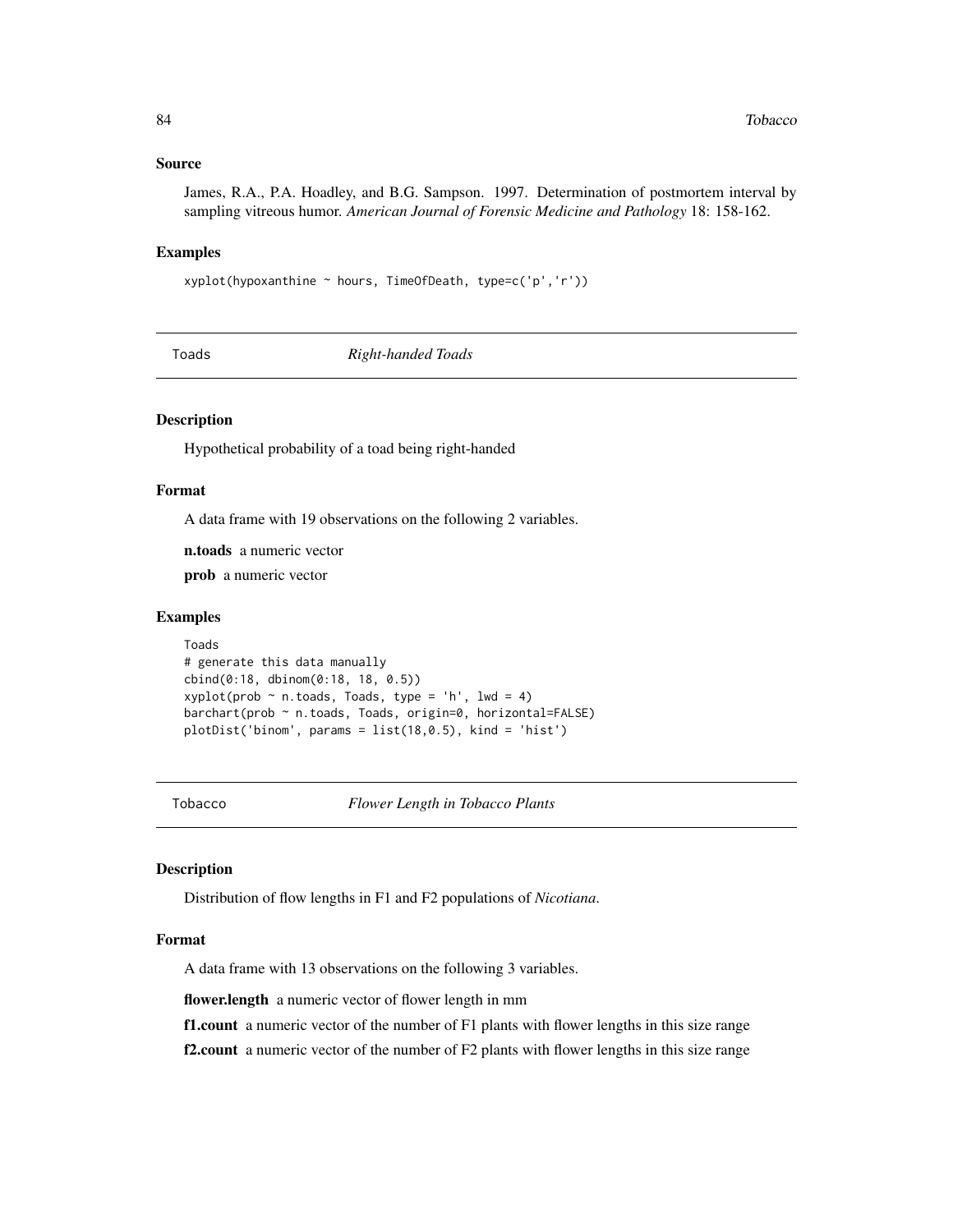#### <span id="page-84-1"></span>Tobacco2 85

# Source

East, E.M. 1916. Studies on size inheritance in *Nicotiana*. *Genetics* 1: 164-176.

#### References

<http://www.genetics.org/content/vol1/issue2/> <http://en.wikipedia.org/wiki/Nicotiana>

# See Also

[Tobacco2](#page-84-0)

# Examples

Tobacco

<span id="page-84-0"></span>Tobacco2 *Flower Length in Tobacco Plants*

#### Description

Distribution of flow lengths in F1 and F2 populations of *Nicotiana*.

# Format

A data frame with 617 observations on the following 2 variables.

flower.length a numeric vector generation a factor with levels F1 F2

#### Source

East, E.M. 1916. Studies on size inheritance in *Nicotiana*. *Genetics* 1: 164-176.

## References

<http://www.genetics.org/content/vol1/issue2/> <http://en.wikipedia.org/wiki/Nicotiana>

# See Also

**[Tobacco](#page-83-0)** 

# Examples

xtabs(~ flower.length + generation, Tobacco2) bwplot(flower.length ~ generation, Tobacco2)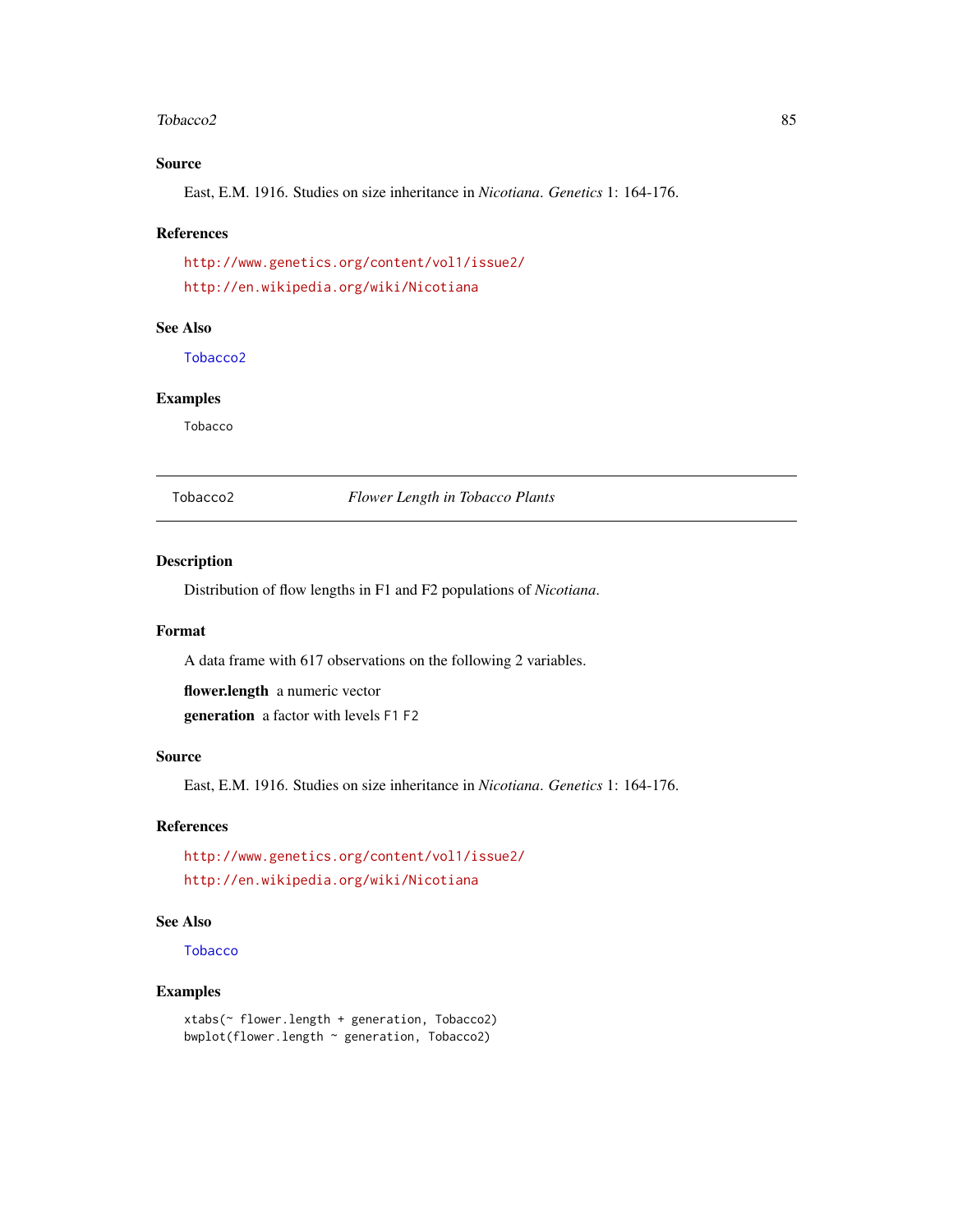<span id="page-85-0"></span>

Actual birth year and birth year estimated from relative radioactivity of the enamel for 20 samples.

# Format

A data frame with 20 observations on the following 2 variables.

actual a numeric vector

estimated a numeric vector

# Source

Spalding, K.L., B.A. Buchholz, L.-E. Bergman, H. Druid, and J. Frisén. 2005. Age written in teeth by nuclear tests. *Nature* 437: 333-334.

#### Examples

str(ToothAge) xyplot(actual ~ estimated, ToothAge)

TreeSeedlings *Tree Seedlings and Sunflecks*

# Description

Fleck duration (min) and relative seedling growth rate (mm/mm/week) for 21 seedlings of *Shorea leprosula*.

#### Format

A data frame with 21 observations on the following 2 variables.

fleck.duration a numeric vector

growth a numeric vector

# Source

Leakey, A.D.B., J.D. Scholes, and M.C. Press. 2005. Physiological and ecological significance of sunflecks for dipterocarp seedlings. *Journal of Experimental Botany* 56: 469-482.

# References

<http://jxb.oxfordjournals.org/cgi/content/short/56/411/469>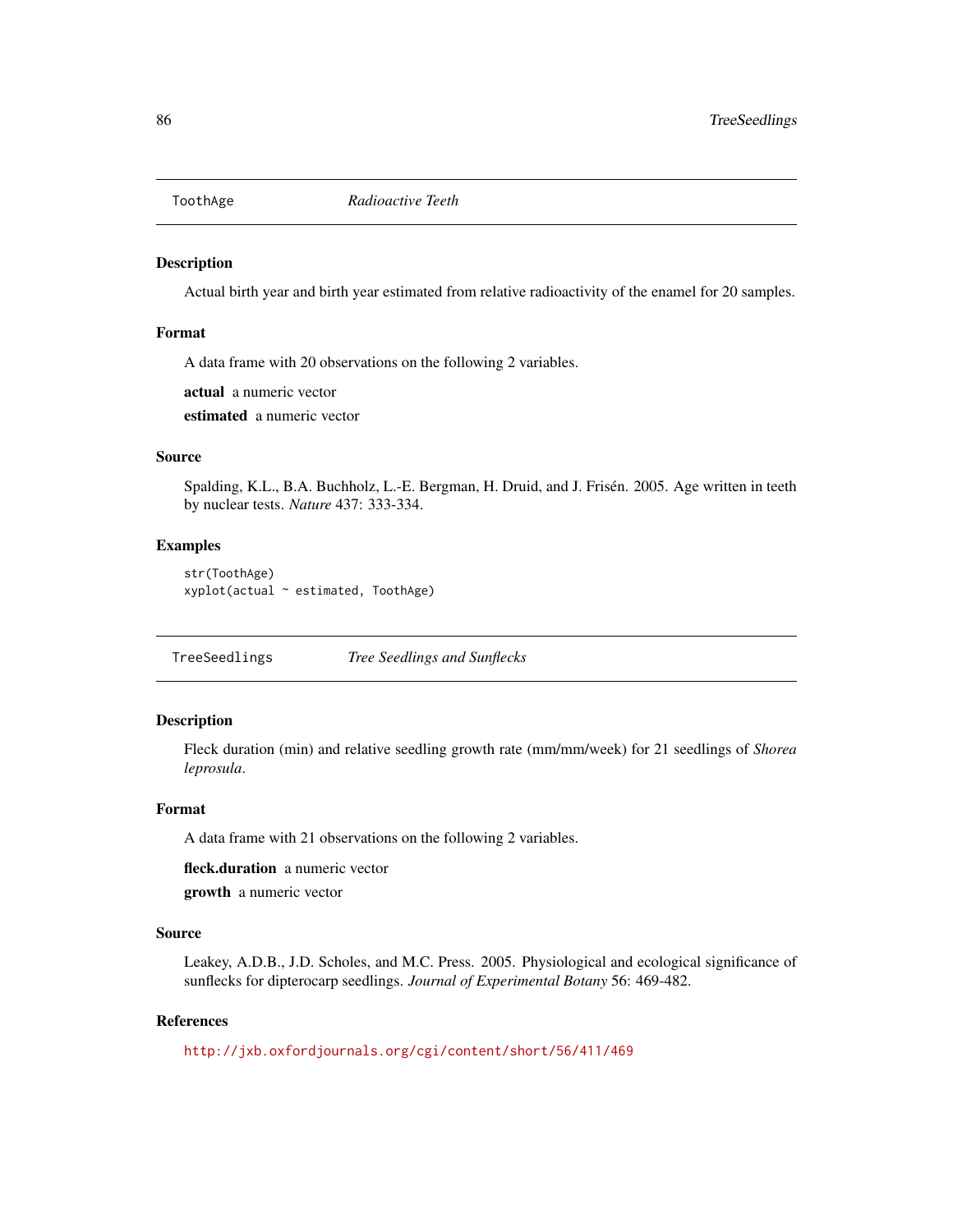#### <span id="page-86-0"></span>Trematodes 87

# Examples

```
str(TreeSeedlings)
splom(TreeSeedlings)
```
Trematodes *Frequencies of Fish Eaten by Trematode Infection Level*

# Description

Frequencies of killifish (*Fundulus parvipinnis*) eaten by birds depending on level of infection by the trematode *Euhaplorchis californiensis*.

# Format

A data frame with 141 observations on the following 2 variables.

infection.status a factor with levels: high, light, and uninfected

eaten a factor with levels: no and yes

#### Source

Lafferty, K.D. and A.K. Morris. 1996. Altered behavior of parasitized killifish increases susceptibility to predation by bird final hosts. *Ecology* 77: 1390-1397.

# Examples

demo(sec9.3)

Trillium *Trillium Recruitment near Clearcuts*

# Description

Recruitment of *Trillium* and distance to nearest clearcut in eight populations in southwestern Oregon.

#### Format

A data frame with 8 observations on the following 3 variables.

population a numeric vector

edge.dist a numeric vector

recruitment a numeric vector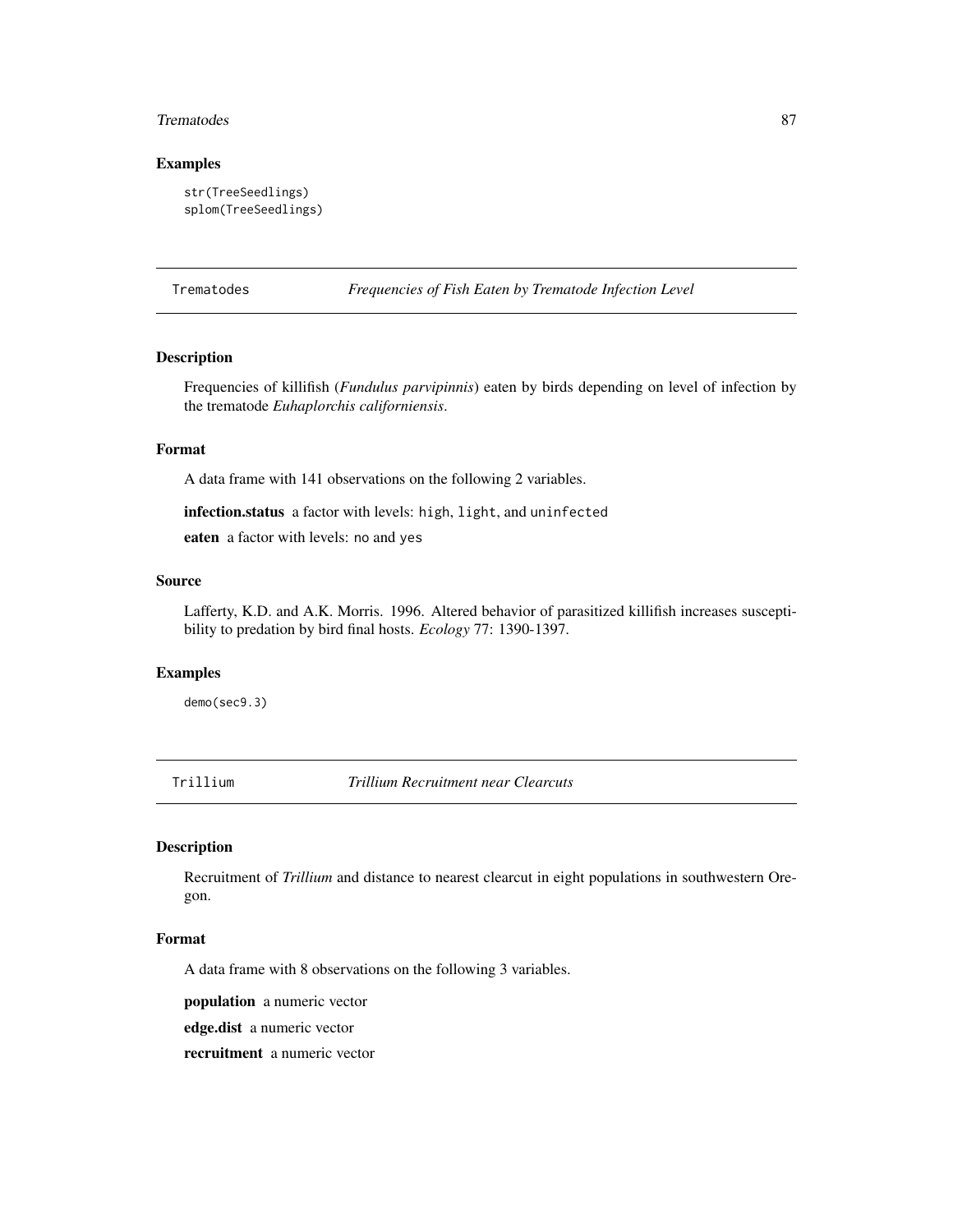#### <span id="page-87-0"></span>Source

Jules, E.S. and B.J. Rathcke. 1999. Mechanisms of reduced trillium recruitment along edges of old-growth forest fragments. *Conservation Biology* 13: 784-793

# Examples

str(Trillium) splom(Trillium)

Truffles *Truffle Distribution*

# Description

Number of truffles per plot for 288 plots in an old growth forest in northeastern California.

# Format

A data frame with 5 observations on the following 2 variables.

truffles a numeric vector

count a numeric vector

#### Source

Waters, J.R., K.S. McKelvey, D.L. Luoam, and C.J. Zabel. 1997. Truffle production in old-growth and mature fir stands in northeastern California. *Forest Ecology and Management* 96: 155-166.

# References

<http://www.fs.fed.us/psw/publications/watersj/waters2.PDF>

#### Examples

```
Truffles
xyplot(count ~ truffles, Truffles, type='h', lwd=4)
barchart(count ~ truffles, Truffles, origin=0, horizontal=FALSE)
```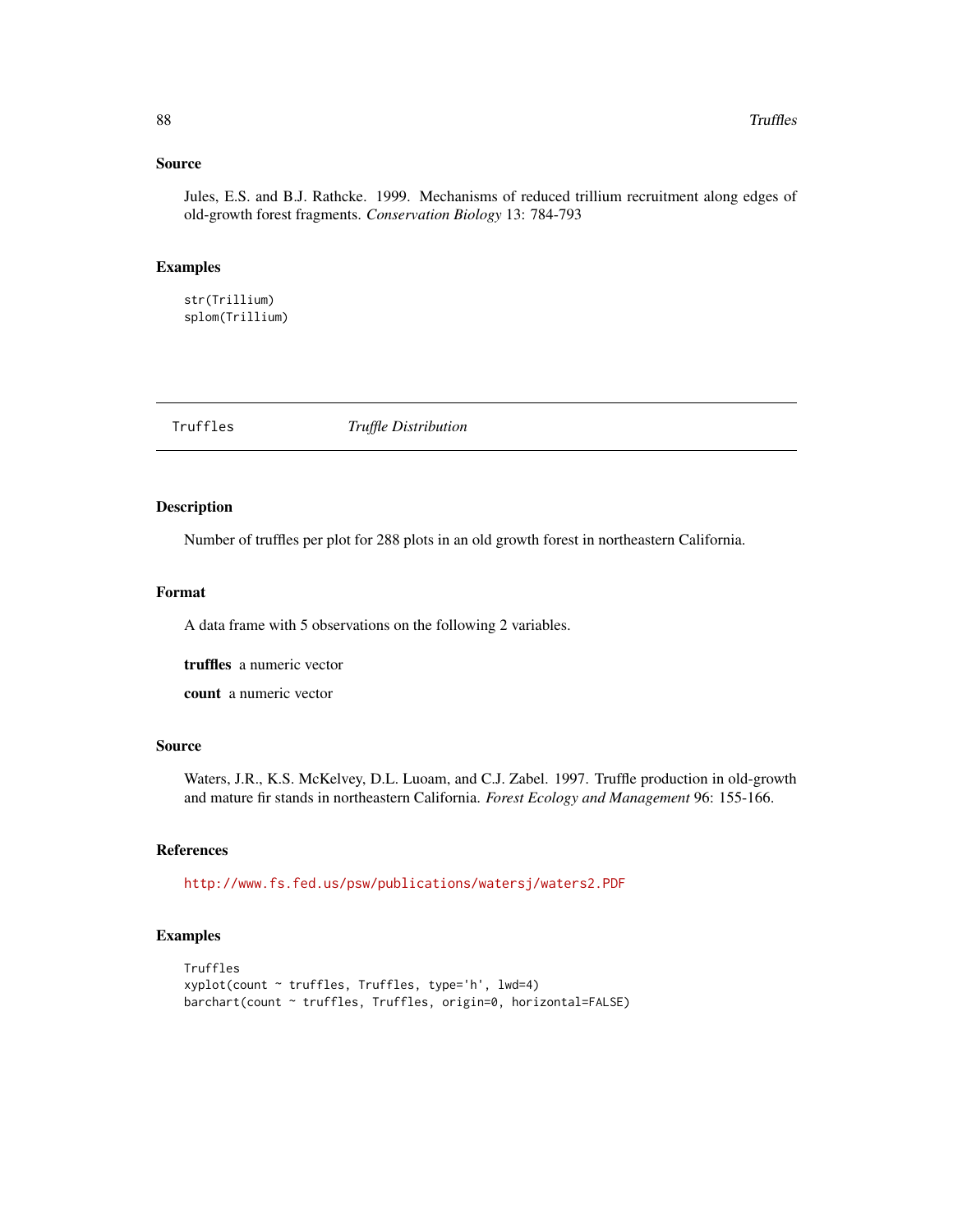<span id="page-88-0"></span>

Dietary conditioning treatment and subsequent proportion of tsetse flies (*Glossina palpalis*) feeding on cow blood in each of 13 cohorts.

# Format

A data frame with 13 observations on the following 2 variables.

treatment a factor with levels cow and lizard

proportion.cow a numeric vector

#### Source

*inferred from* Bouyer, J., M. Pruvot, Z. Bengaly, P.M. Guerin, and R. Lancelot. 2007. Learning influences host choice in tsetse. *Biology Letters* 3: 113-116.

# References

<http://rsbl.royalsocietypublishing.org/content/3/2/113.full>

# Examples

xyplot(proportion.cow ~ treatment, TsetseLearning)

TwoKids *Number of Boys in Two-Child Families*

#### Description

The number of boys in a sample of 2,444 two-child families.

#### Format

A data frame with 3 observations on the following 2 variables.

num.boys a numeric vector

count a numeric vector

#### Source

Rodgers, J.L. and D. Doughty. 2001. Does having boys or girls run in the family? *Chance Magazine* Fall 2001: 8-13.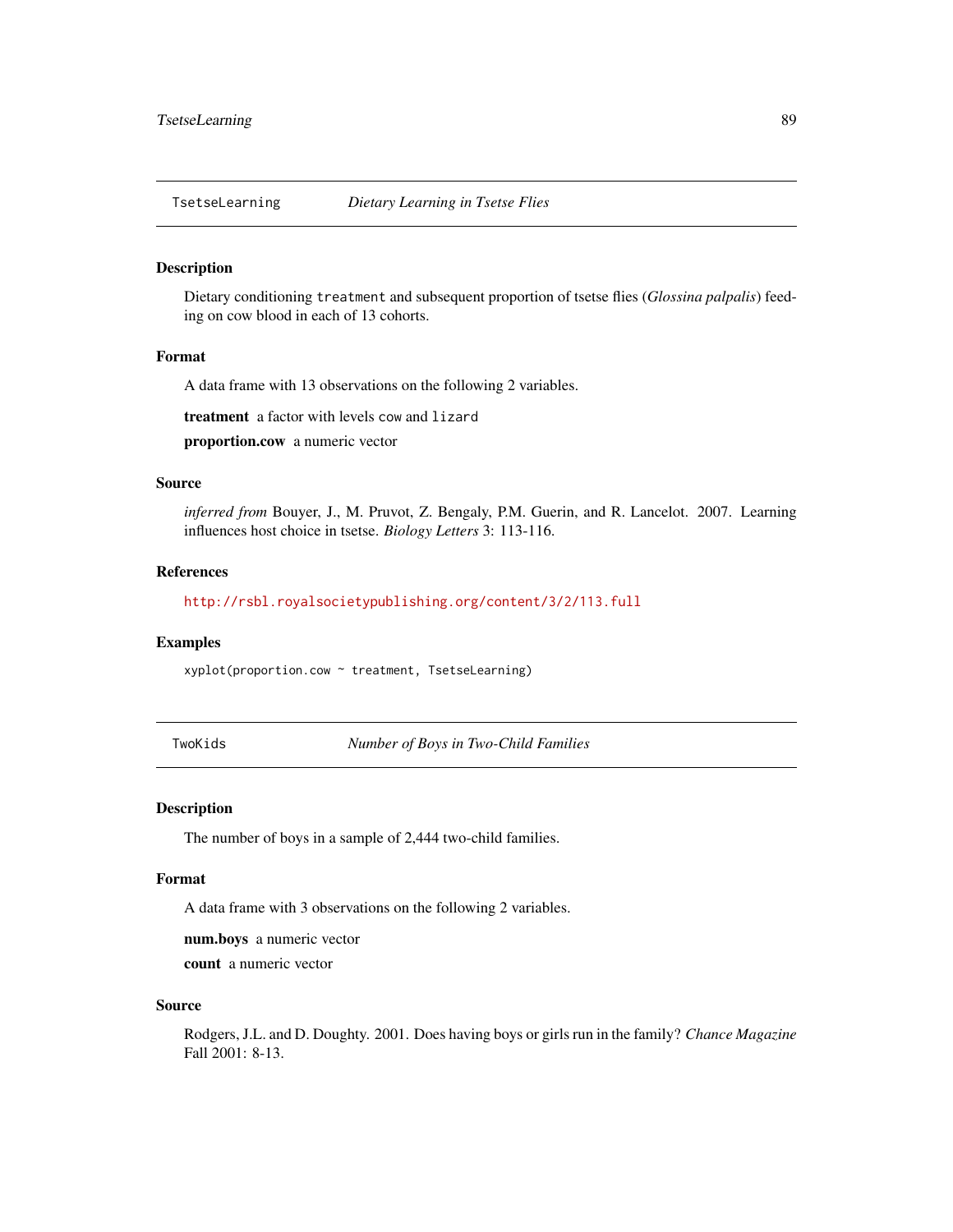# References

```
http://www.dartmouth.edu/~chance/chance_news/recent_news/chance_news_10.11.html#
item13
```
# Examples

```
TwoKids
observed <- TwoKids$count
expected <- c(585.3, 1221.4, 637.3)
chisq.test(observed, p = expected, rescale.p = TRUE)
# Alternate calculation, using Pr[male] = 0.512
# and rbinom. See Figure 5.7-1
n <- sum(observed)
pr.m < 0.512pr.f <- 0.488
# Calculate the probabilities of 0, 1, and 2 males
(pr.0 \leq pr.f^2)(pr.1 \leq pr.m \times pr.f + pr.f \times pr.m)(pr.2 < -pr.m^2)set.seed(1)
(expected2 < -c(rbinom{1}{n}, p, pr.0),rbinom(1, n, pr.1),
                rbinom(1, n, pr.2)))
chisq.test(observed, p = expected2, rescale.p = TRUE)
```
VampireBites *Vampire Bat Bites*

#### Description

Numbers of cattle bitten by the cow's estrous cycle.

# Format

A data frame with 4 observations on the following 3 variables.

estrous a factor with levels: no and yes

bitten a factor with levels: no and yes

count a numeric vector

# Source

Turner, D.C. 1975. *The Vampire Bat: a Field Study in Behavior and Ecology*. Johns Hopkins Press: Baltimore, MD.

<span id="page-89-0"></span>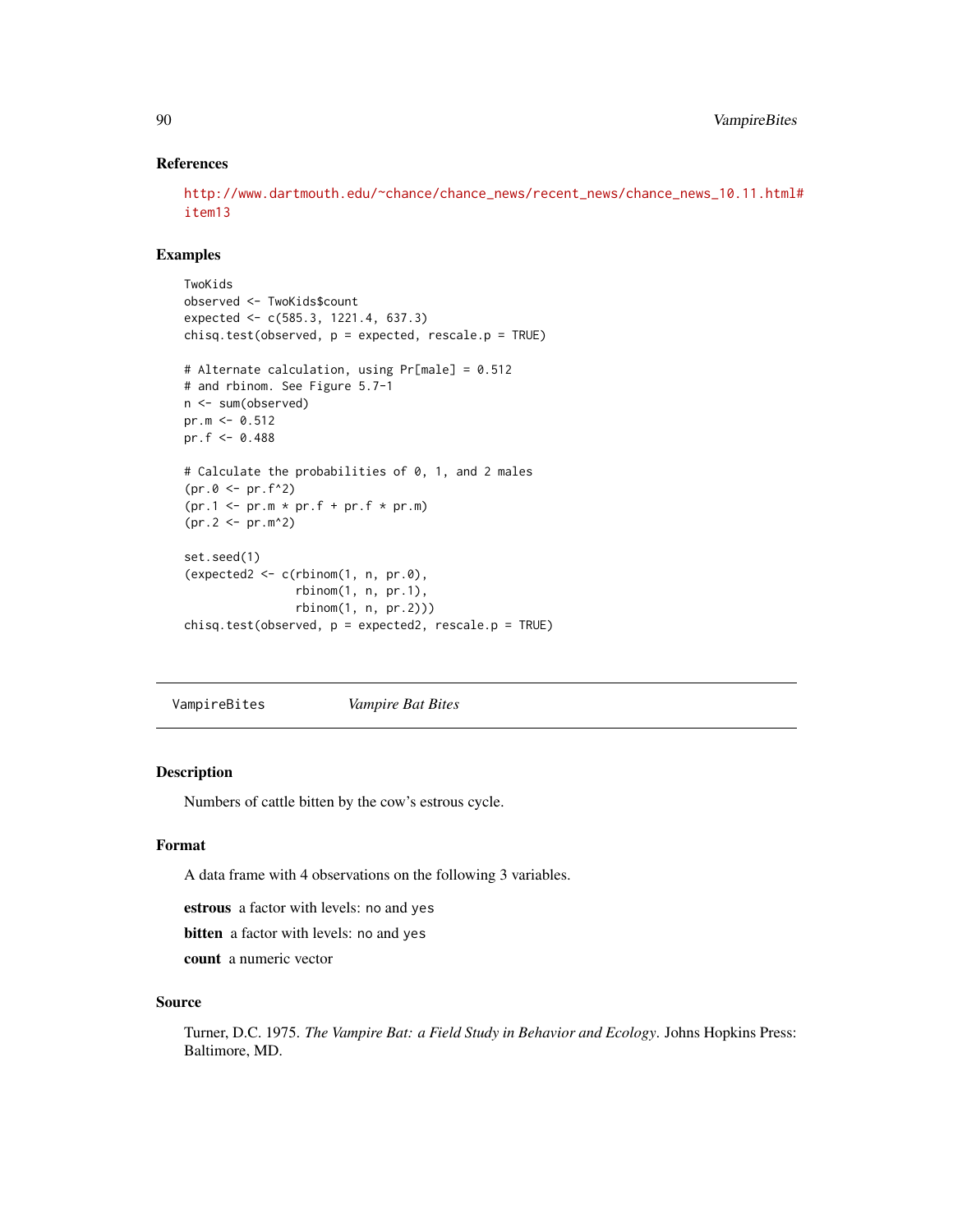# <span id="page-90-0"></span>VasopressinVoles 91

#### Examples

demo(sec9.4)

VasopressinVoles *Vasopressin Manipulation in the Meadow Vole*

# Description

Time spent with a female (percent) in control and vasopressin-enhanced groups (treatment) of meadow voles (*Microtus pennsylvanicus*).

# Format

A data frame with 31 observations on the following 2 variables.

treatment a factor with levels control and enhanced

percent a numeric vector

# Source

*inferred from* Lim, M.M., Z. Wang, D.E. Olazabal, X. Ren, E.F. Terwilliger, and L.J. Young. 2004. Enhanced partner preference in a promiscuous species by manipulating the expression of a single gene. *Nature* 429: 754-757.

# Examples

xyplot(percent ~ treatment, VasopressinVoles, type=c('p','a')) bwplot(percent ~ treatment, VasopressinVoles)

Vines *Climbing Vines*

#### Description

Number of climbing and nonclimbing species within closely related general of plants.

#### Format

A data frame with 48 observations on the following 2 variables.

climbing a numeric vector

nonclimbing a numeric vector

# Source

Gianoli, E. 2004. Evolution of a climbing habit promotes diversification in flowering plants. *Proceedings of the Royal Society of London, Series B, Biological Sciences* 271: 2011-2015.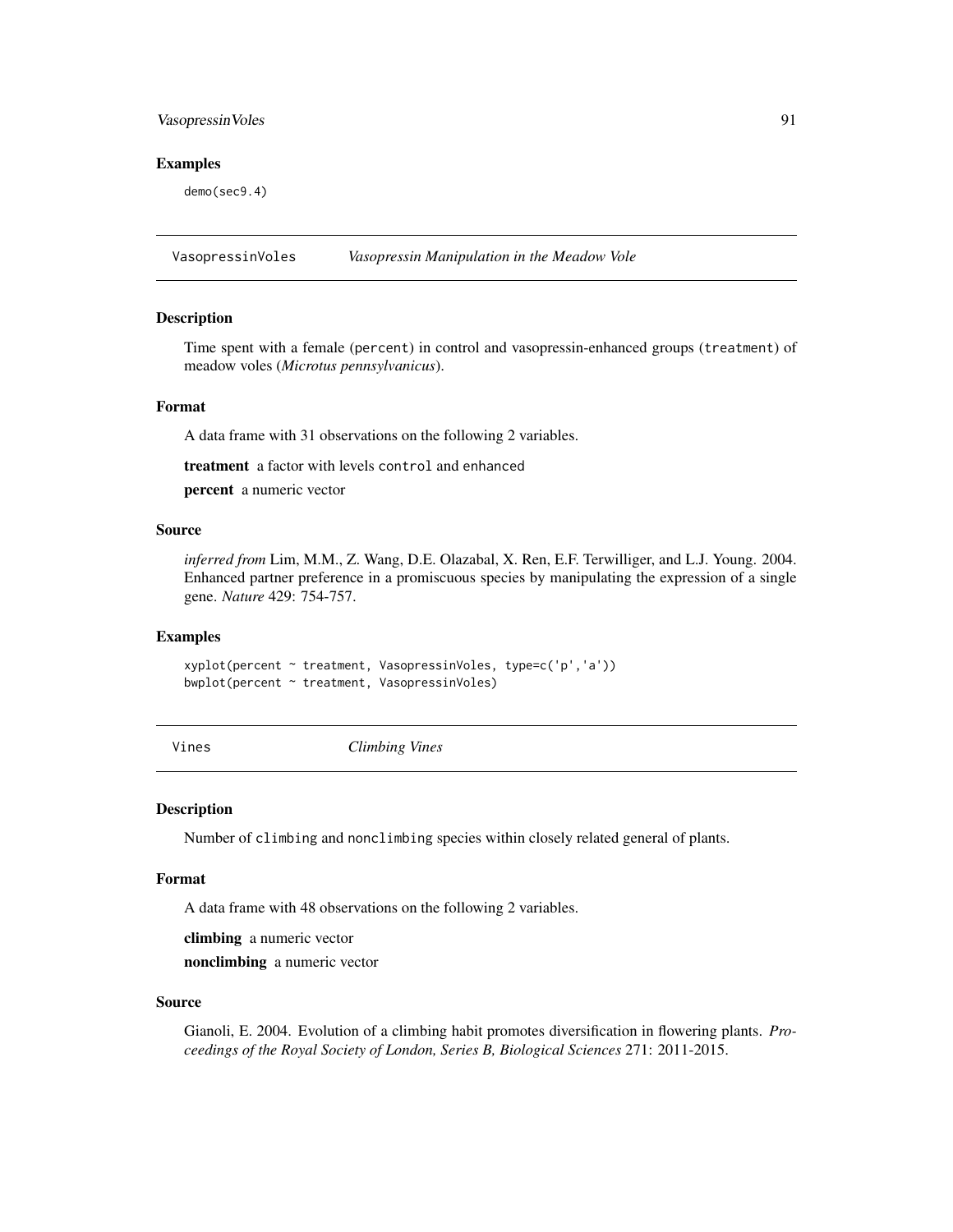# References

<http://rspb.royalsocietypublishing.org/content/271/1552/2011.full.pdf>

# Examples

xyplot(nonclimbing ~ climbing, Vines, scales=list(log=TRUE))

# VoleDispersal *Home Range Size in Field Voles*

# Description

Home range size size in field voles (*Microtus agrestis*).

# Format

A data frame with 5 observations on the following 3 variables.

homeranges a numeric vector

count a numeric vector

sex a factor with levels female and male

# Source

Sandell, M., J. Agrell, S. Erlinge, and J. Nelson. 1991. Adult philopatry and dispersal in the field vole *Microtus agrestis*. *Oecologia* 86: 153-158.

# Examples

```
xtabs(count~sex+homeranges,VoleDispersal)
barchart( xtabs(count~sex+homeranges,VoleDispersal), origin=0, auto.key=TRUE)
barchart(count~sex+homeranges,VoleDispersal, origin=0)
barchart(count~sex,groups=homeranges,VoleDispersal, origin=0)
barchart(count~sex,groups=homeranges,VoleDispersal, origin=0,stack=TRUE)
```
<span id="page-91-0"></span>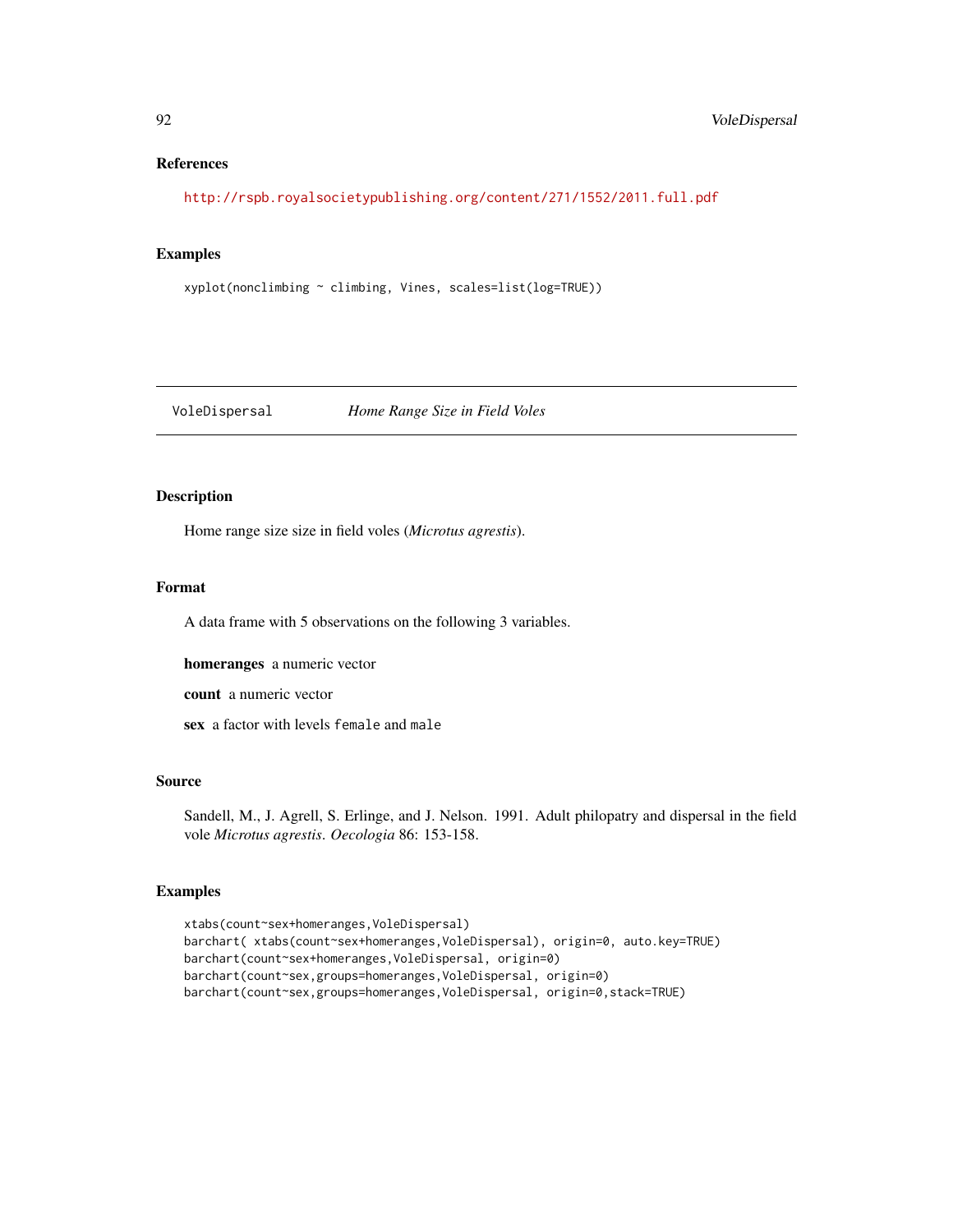<span id="page-92-0"></span>Two measures of femur length femur.length for each of 25 walking sticks (*Timema cristinae*). Note that specimen is not coded as a factor.

# Format

A data frame with 50 observations on the following 2 variables.

specimen a integer denoting specimen number.

femur.length a numeric vector of femur length

# Source

Nosil, P. and B.J. Crespi. 2006. Experimental evidence that predation promotes divergence in adaptive radiation. *Proceedings of the National Academy of Sciences (USA)* 103: 9090-9095.

#### References

<http://www.sfu.ca/biology/faculty/crespi/pdfs/96-Nosil&Crespi2006PNAS.pdf>

# Examples

demo(sec15.6)

WalkingStickHeads *Walking Stick Head Width*

#### Description

Two measures of head width (head.width) for each of 25 walking sticks (*Timema cristinae*).

#### Format

A data frame with 50 observations on the following 2 variables.

specimen a factor with levels 1-25

head.width a numeric vector

# Source

Nosil, P. and B.J. Crespi. 2006. Experimental evidence that predation promotes divergence in adaptive radiation. *Proceedings of the National Academy of Sciences (USA)* 103: 9090-9095.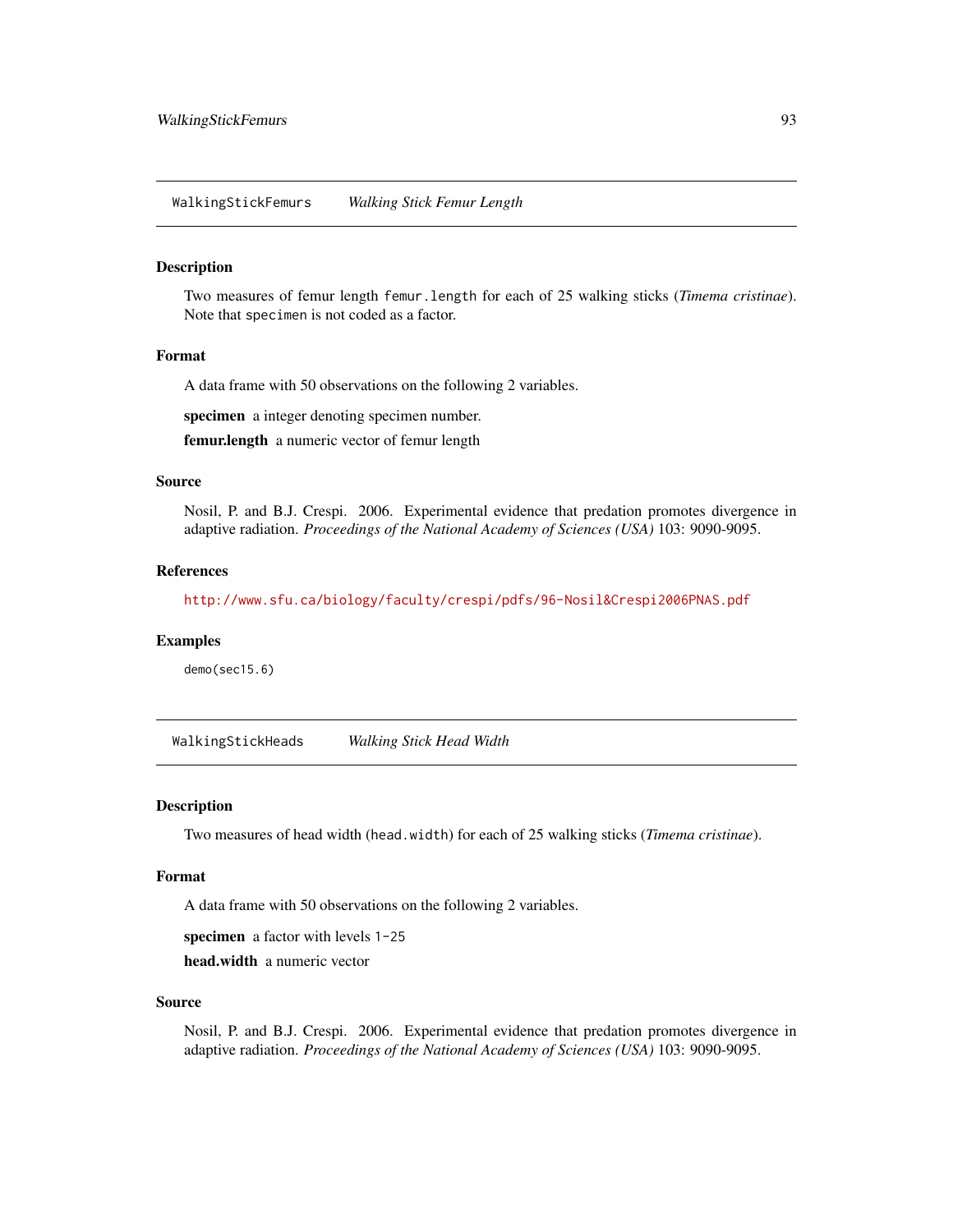# References

<http://www.sfu.ca/biology/faculty/crespi/pdfs/96-Nosil&Crespi2006PNAS.pdf>

# Examples

aggregate(head.width ~ specimen, data=WalkingStickHeads, mean) -> WS histogram(~ head.width, WS)

WeddellSeals *Energetic Cost of Diving*

# Description

Comparison of oxygen consumption in feeding vs. non-feeding dives of the same length in the Weddell seal (*Leptonychotes weddellii*).

# Format

A data frame with 10 observations on the following 3 variables.

individual a numeric vector

oxygen.use.nonfeeding a numeric vector

oxygen.use.feeding a numeric vector

# Source

Williams, T.M., L.A. Fuiman, M. Horning, and R.W. Davis. 2004. The cost of foraging by a marine predator, the Weddell seal *Leptonychotes weddellii*: pricing by the stroke. *Journal of Experimental Biology* 207: 973-982.

# References

<http://jeb.biologists.org/cgi/content/full/207/6/973>

# Examples

xyplot(oxygen.use.nonfeeding ~ oxygen.use.feeding, WeddellSeals)

<span id="page-93-0"></span>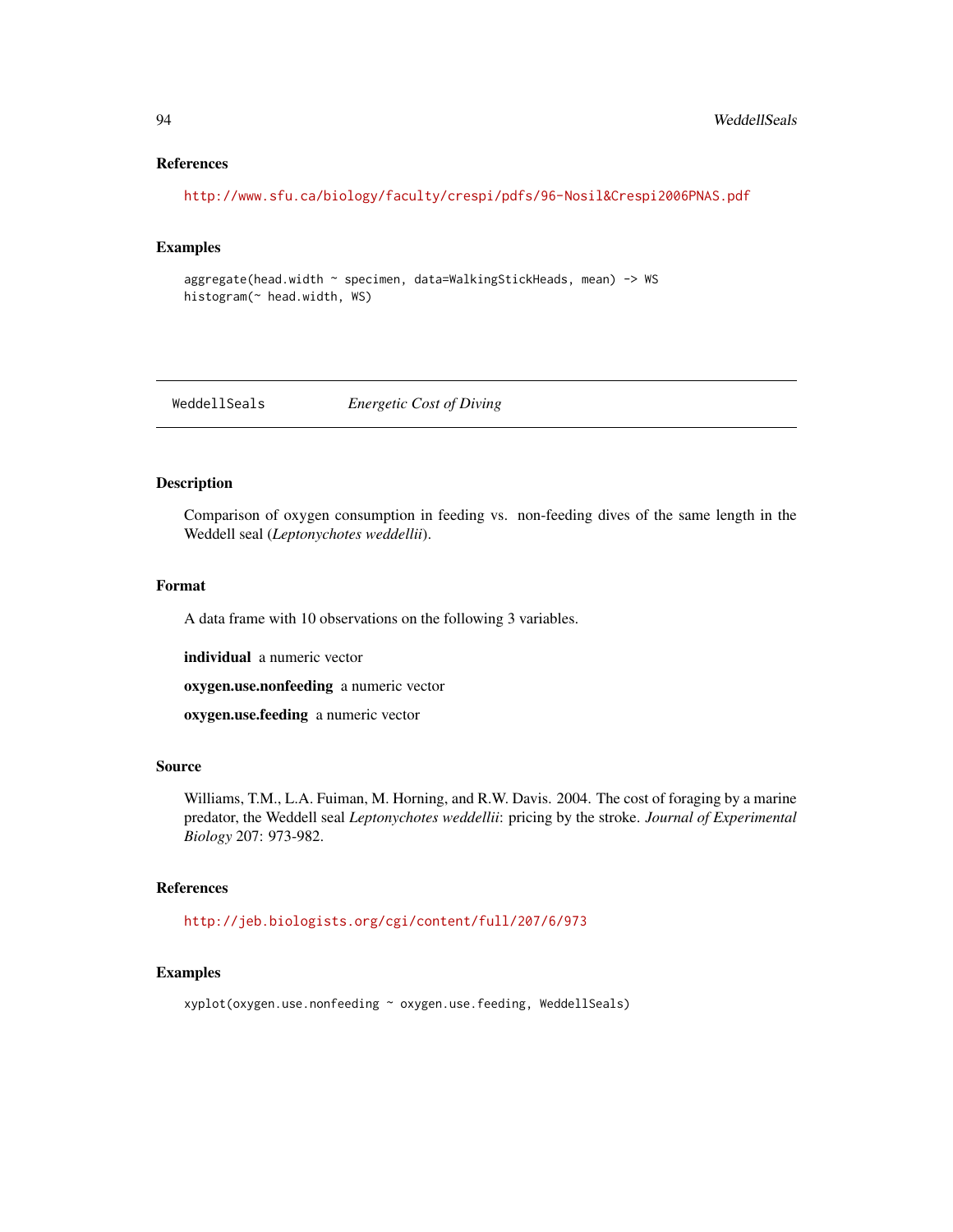<span id="page-94-1"></span><span id="page-94-0"></span>Number of times a presidential candidate said "will," "shall," or "going to" in presidential debates from 1960-2004 (years incomplete).

#### Format

A data frame with 8 observations on the following 6 variables.

year year of presidential debate(s)

winner winner of the popular vote (may not be winner of election)

loser loser of popular vote (may not be loser of election)

winner.wills number of times will/shall used by winner during debates

loser.wills number of times will/shall used by loser during debates

diff.wills difference between number of times will/shall used by two candidates

## Examples

WillsDebates

WillsPresidents *Presidential "Wills"*

# Description

Number of times a presidential candidate said "will," "shall," or "going to" in presidential debates from 1960-2004 (years incomplete).

# Format

A data frame with 16 observations on the following 3 variables.

candidate a character vector with the candidate's name

winner a factor with levels n y indicating whether the candidate won the election y or not.

wills a numeric vector

loser.wills a numeric vector

difference a numeric vector

year a numeric vector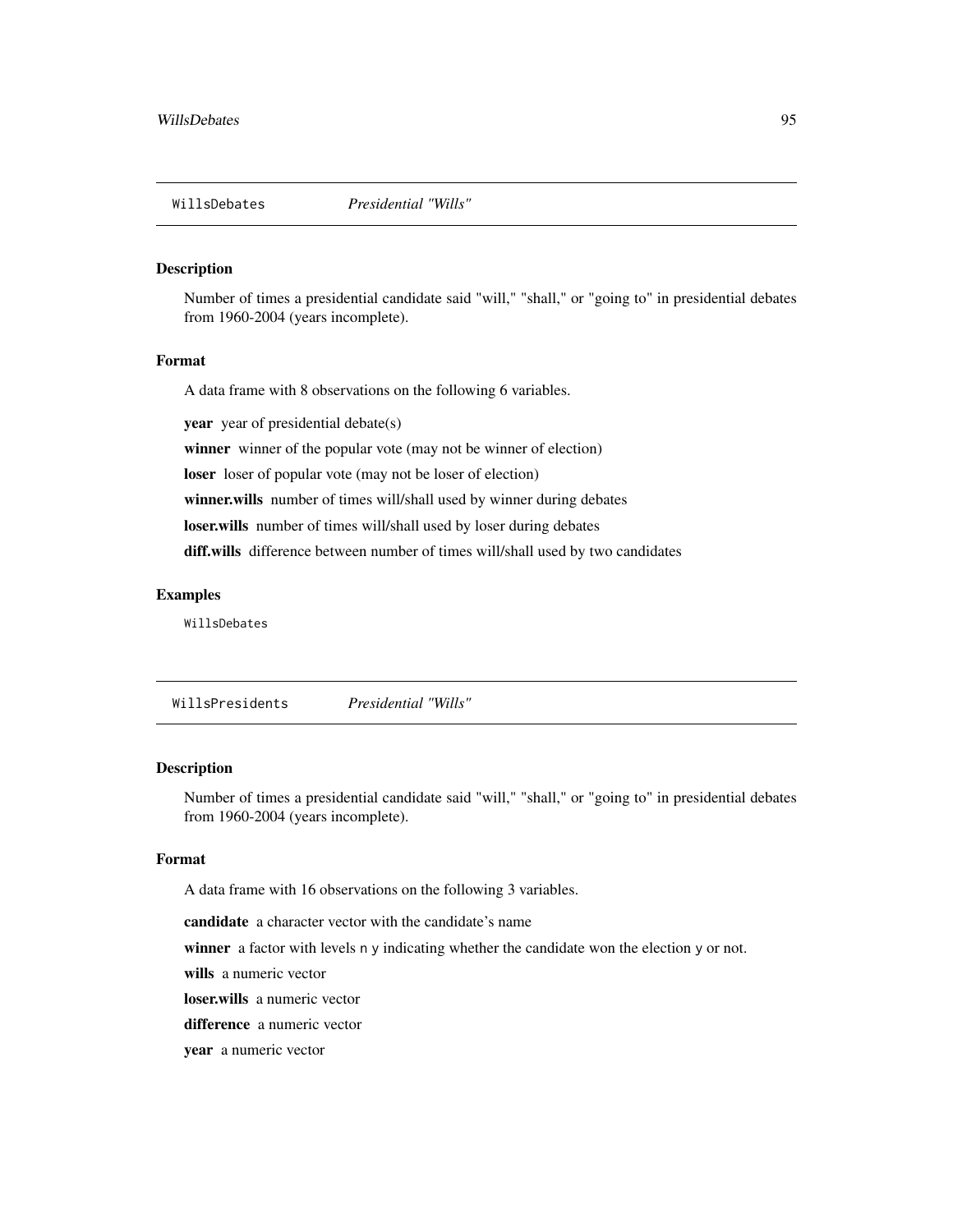96 Wolves and the contract of the contract of the contract of the contract of the contract of the contract of the contract of the contract of the contract of the contract of the contract of the contract of the contract of

# See Also

[WillsDebates](#page-94-0)

# Examples

WillsPresidents

WolfTeeth *Wolf Tooth Measurements*

#### Description

Measurement (cm) of the distance between the canine and last molar teeth in 35 wolves.

# Format

A data frame with 35 observations of one variable.

length distance from canine to last molar teach (cm)

# Source

Whitlock, M. 1996. The heritability of fluctuating asymmetry and the genetic control of developmental stability. *Proceedings of the Royal Society, Series B* 263: 849-853.

# References

<http://rspb.royalsocietypublishing.org/content/263/1372/849.abstract>

# Examples

histogram(~ length, WolfTeeth)

Wolves *Inbreeding in Wolves*

#### Description

Inbreeding coefficient and the number of pups produced in 24 mated pairs of wolves (*Canis lupus*) from 1983-2002.

# Format

A data frame with 24 observations on the following 2 variables.

inbreeding.coefficient a numeric vector

pups a numeric vector

<span id="page-95-0"></span>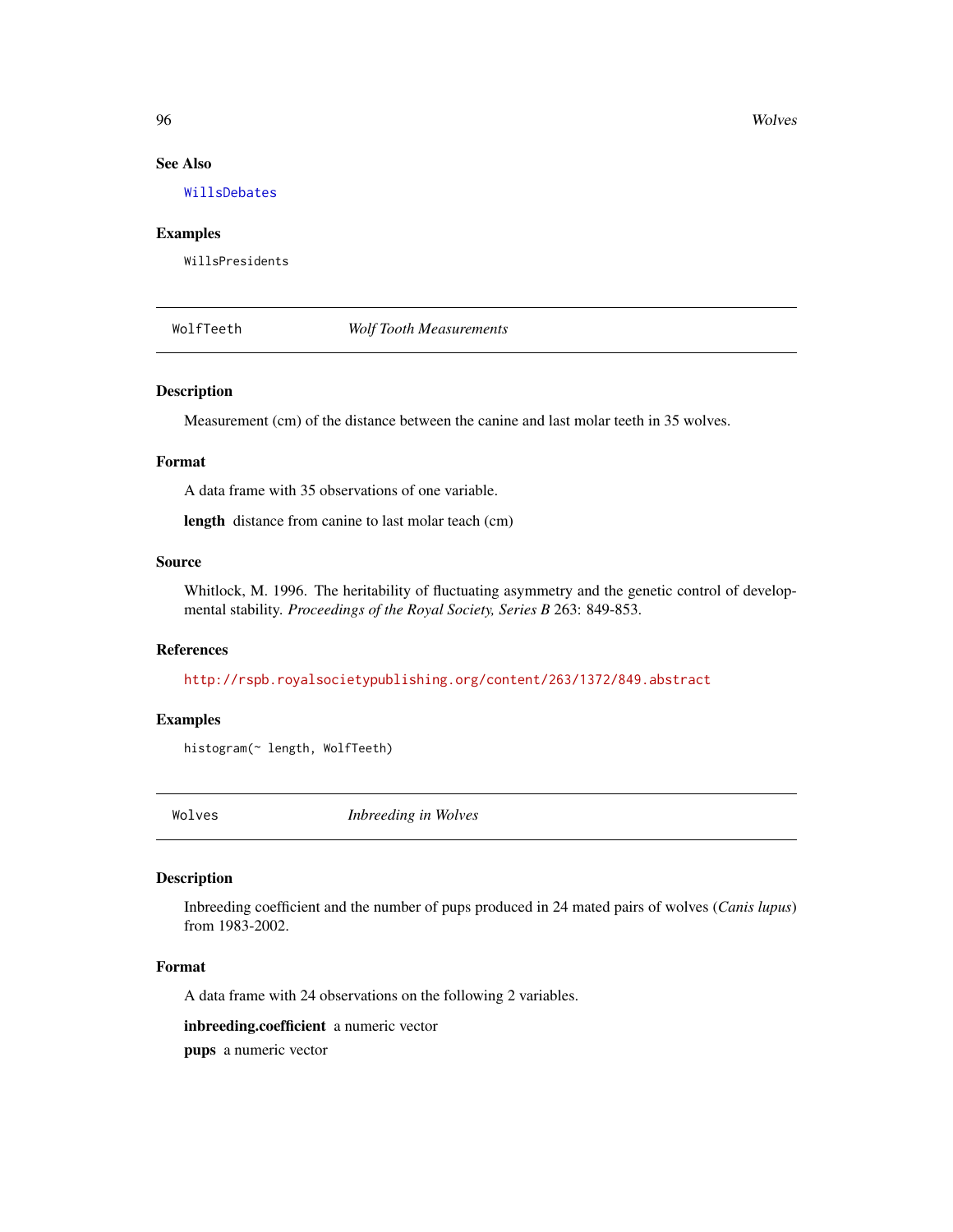# <span id="page-96-0"></span>WorldCup 97

# Source

Liberg, O.H., H. Andrén, H.-C. Pedersen, H. Sand, D. Sejberg, P. Wabakken, M. Åkesson, and S. Bensch. 2005. Severe inbreeding depression in a wild wolf (*Canis lupus*) population. *Biology Letters* 1: 17-20.

# Examples

Wolves xyplot(inbreeding.coefficient ~ jitter(pups, amount=0.15), Wolves)

WorldCup *World Cup Goals*

# Description

Number of goals per team during the 2002 World Cup.

# Format

A data frame with 7 observations on the following 2 variables.

score a numeric vector

count a numeric vector

#### Examples

xyplot(count ~ score, WorldCup, type='h', lwd=4) barchart(count ~ score, WorldCup, origin=0, horizontal=FALSE)

WrasseSexes *Distribution of Wrasses*

# Description

Number and sex of adult wrasses in a section of the Great Barrier Reef.

# Format

A data frame with 3 observations on the following 3 variables.

males a numeric vector

females a numeric vector

count a numeric vector

# Examples

xtabs(count ~ males + females, WrasseSexes)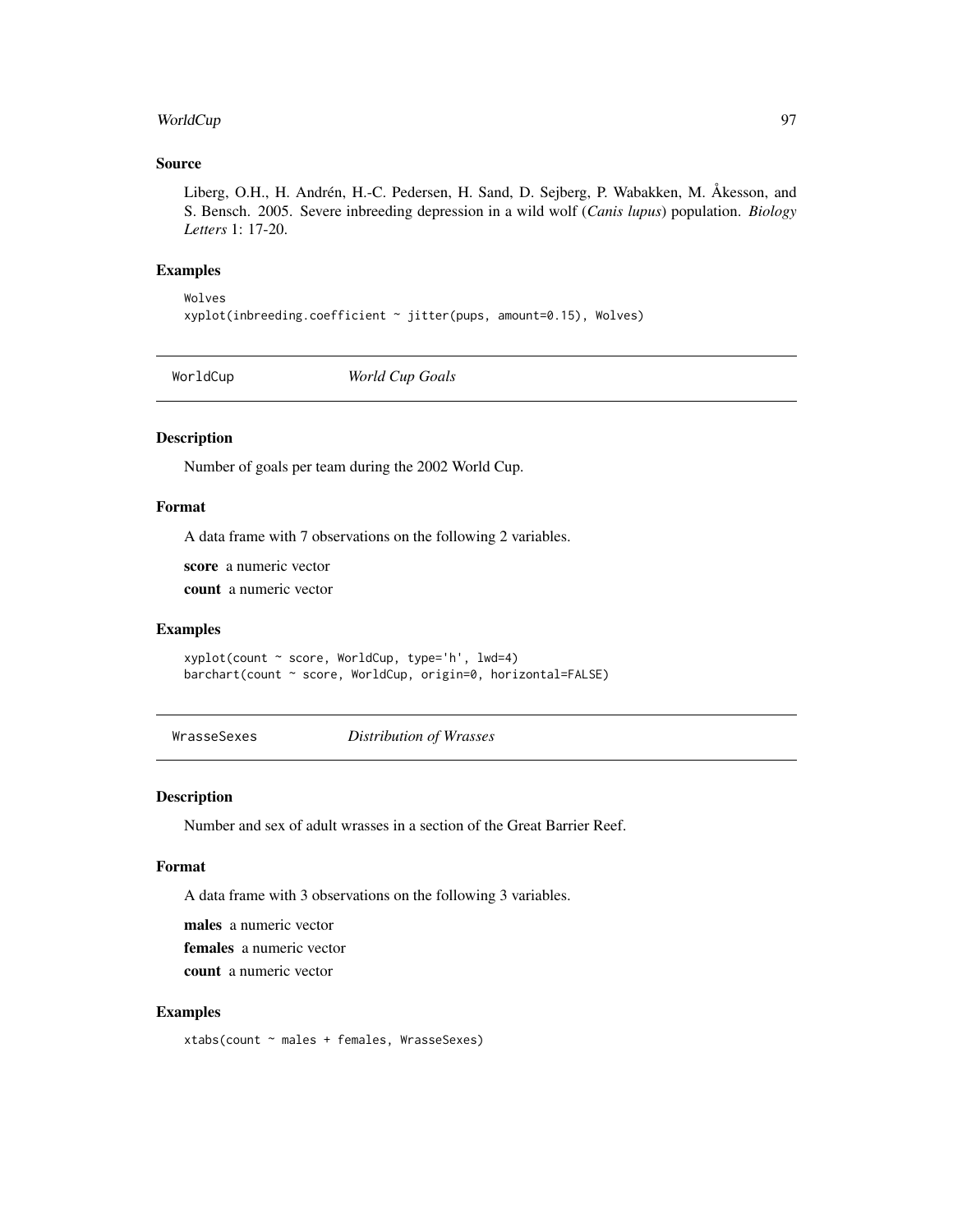<span id="page-97-0"></span>

Number of genes regulated by 109 yeast regulatory genes.

# Format

A data frame with 6 observations on the following 2 variables.

genes.controlled a numeric vector count a numeric vector

# Source

Guelzim, N., S. Bottani, P. Bourgine and F. Képès. 2002. Topological and causal structure of the yeast transcriptional regulatory network. *Nature Genetics* 31: 60-63.

# Examples

```
str(YeastGenes)
barchart(count ~ genes.controlled , origin=0, YeastGenes, horizontal=FALSE)
```
ZebraFinchBeaks *Mate Preference in Zebra Finches*

# Description

Percentage of time that a female spent next to a carotenoid-supplemented male Zebra Finch compared to his non-supplemented brother.

# Format

A numeric vector with 10 observations.

# Source

Blount, J.D., N.B. Metcalfe, T.R. Birkhead, P.F. Surai. 2003. Carotenoid modulation of immune function and sexual attractiveness in Zebra Finches. *Science* 300: 125-127.

# References

<http://www.sciencemag.org/cgi/content/abstract/300/5616/125>

#### Examples

ZebraFinchBeaks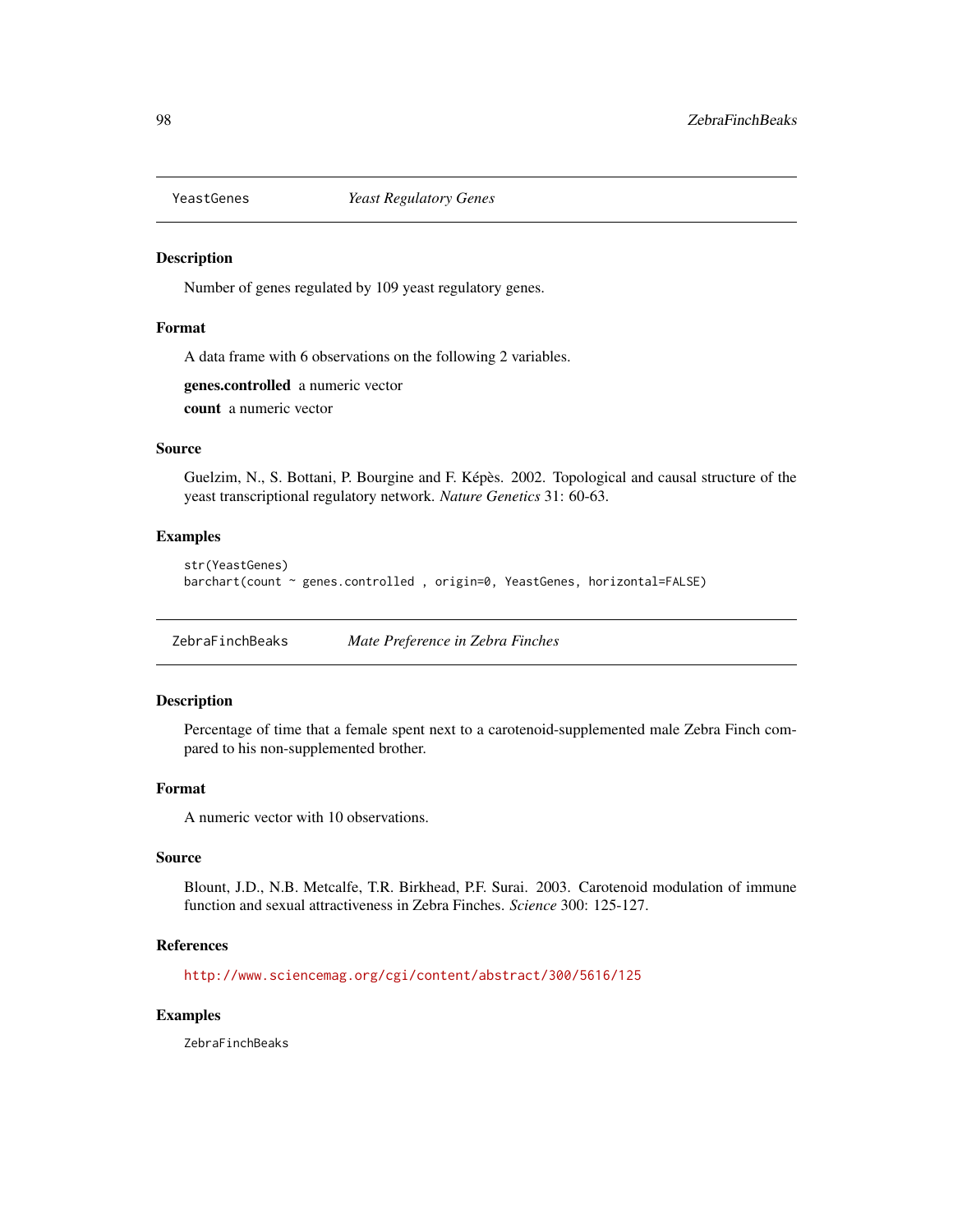<span id="page-98-0"></span>

Data on cell-mediated immunocompetence (PHA) and humoral immunity (SRBC) in Zebra Finches that received supplemental carotenoids (CAROT) and those that did not (NO).

# Format

A data frame with 20 observations on the following 3 variables.

treatment a factor with levels: CAROT and NO

PHA a numeric vector

SRBC a numeric vector

# Source

McGraw, K.J. and D.R. Ardia. 2003. Carotenoids, immunocompetence, and the information content of sexual colors: an experimental test. *The American Naturalist* 162: 704-712.

# Examples

ZebraFinches

ZooMortality *Home Range Size and Mortality*

# Description

Home range size  $(log_{10})$  and captive infant mortality ( for 20 species of carnivores.

# Format

A data frame with 20 observations on the following 2 variables.

log.homerange a numeric vector

mortality a numeric vector

#### Source

Clubb, R. and G. Mason. 2003. Captivity effects on wide ranging carnivores. *Nature* 425: 473-474.

# Examples

str(ZooMortality)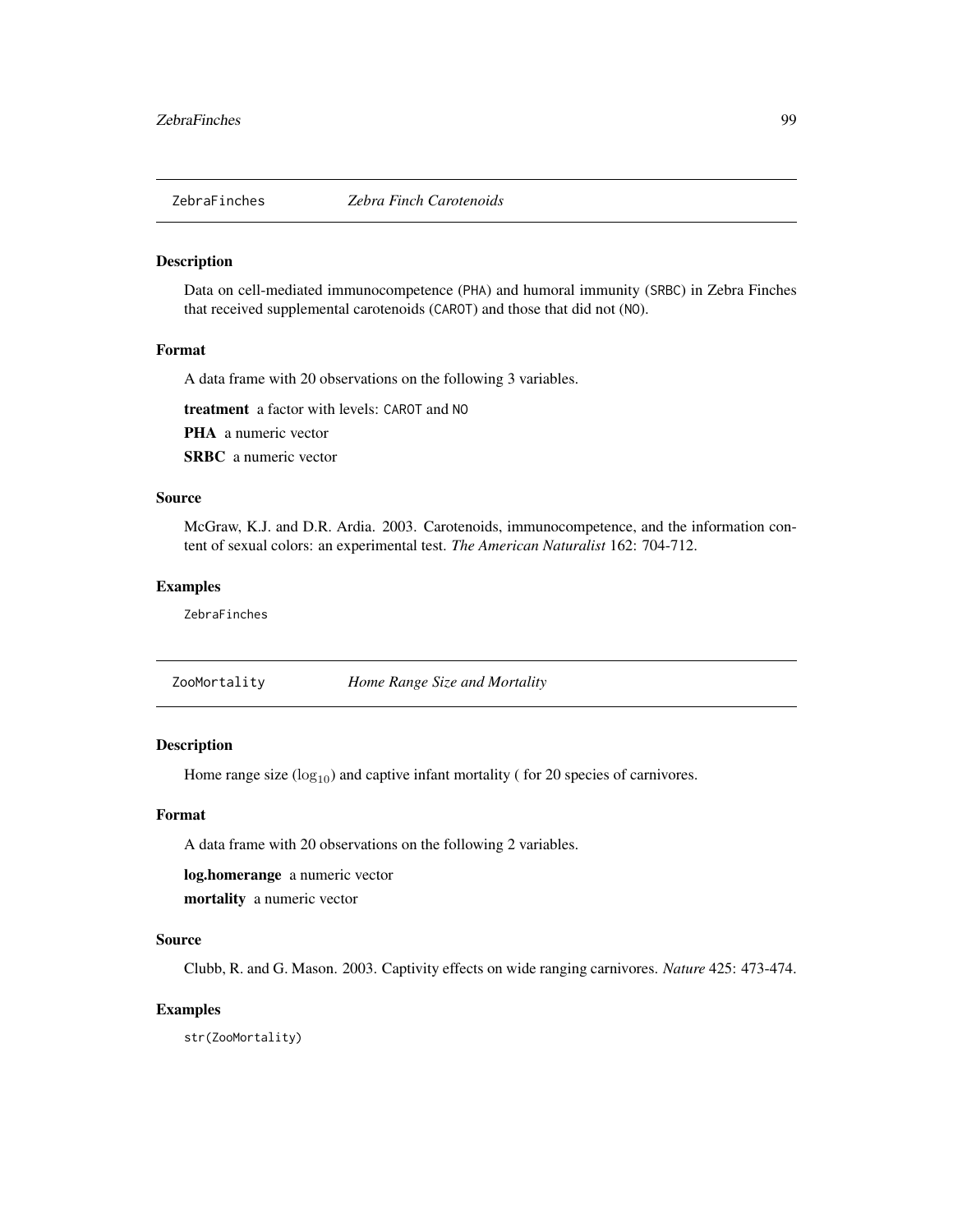<span id="page-99-0"></span>

Diversity of zooplankton (zooplankton) prey in each of 5 replicate blocks (block) of three treatment levels (treatment). By default, block is not coded as a factor.

#### Format

A data frame with 15 observations on the following 3 variables.

treatment a factor with levels control, high, and low

zooplankton a numeric vector

block a numeric vector

# Source

*inferred from* Svanbäck, R. and D.I. Bolnick. 2007. Intraspecific competition drives increased resource use diversity within a natural population. *Proceedings of the Royal Society of London Series B, Biological Sciences* 274: 839-844.

# Examples

Zooplankton

Zooplankton\$block <- factor(Zooplankton\$block) str(Zooplankton)

```
aov.fit <- aov(zooplankton ~ block + treatment,
 data = Zooplankton)
summary(aov.fit)
```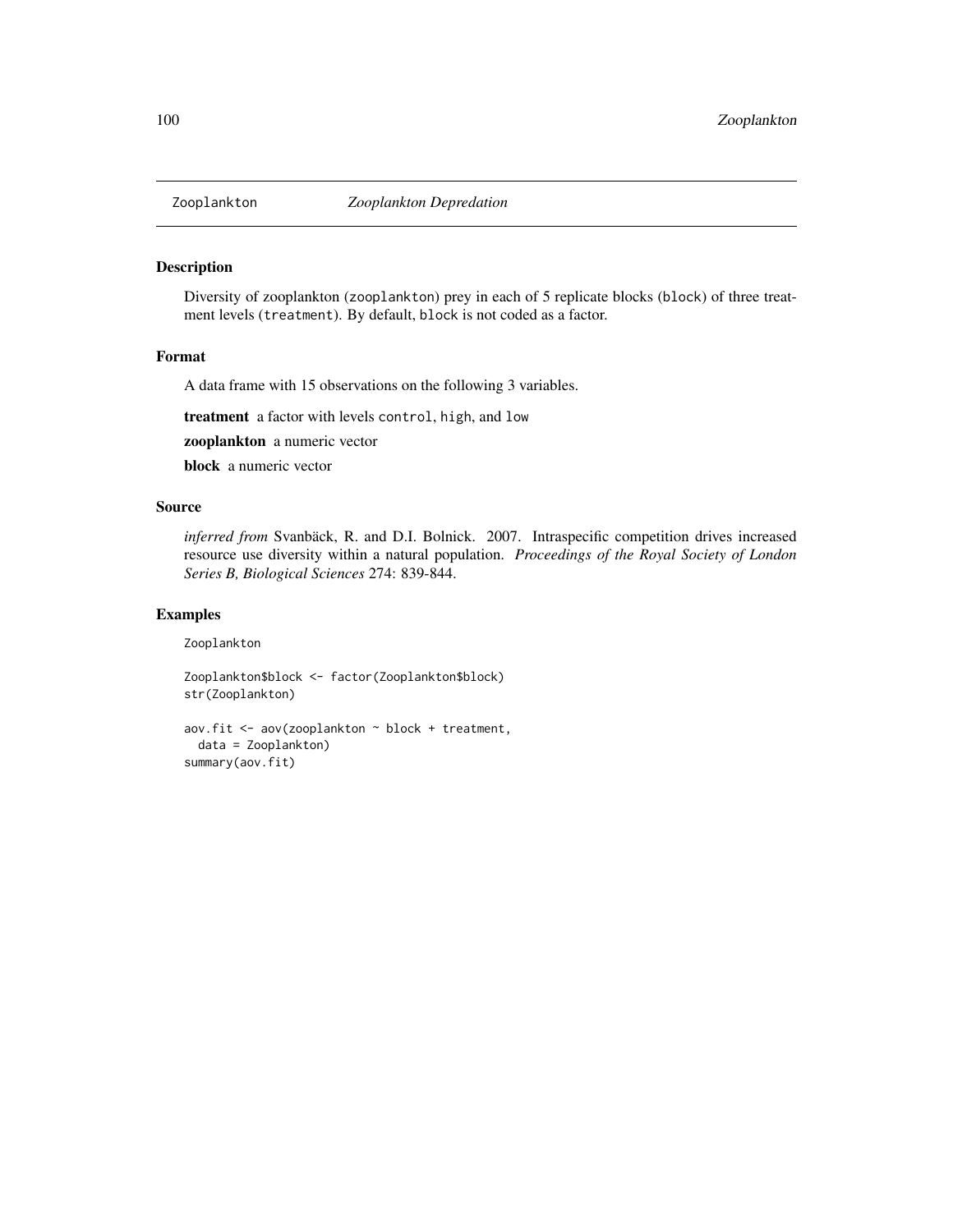# Index

∗Topic datasets abdData, [5](#page-4-0) AlgaeCO2, [6](#page-5-0) Antilles, [7](#page-6-0) Aspirin, [8](#page-7-0) BeeGenes, [8](#page-7-0) BeeLifespans, [9](#page-8-0) Beetles, [9](#page-8-0) BirdSexRatio, [10](#page-9-0) Blackbirds, [11](#page-10-0) BodyFatHeatLoss, [11](#page-10-0) BrainExpression, [12](#page-11-0) BrookTrout, [13](#page-12-0) Cavalry, [13](#page-12-0) Chickadees, [14](#page-13-0) ChimpBrains, [15](#page-14-0) Cichlids, [15](#page-14-0) CichlidsGnRH, [16](#page-15-0) Clearcuts, [17](#page-16-0) CocaineDopamine, [18](#page-17-0) Convictions, [19](#page-18-0) ConvictionsAndIncome, [20](#page-19-0) Crickets, [21](#page-20-0) DaphniaLongevity, [21](#page-20-0) DaphniaResistance, [22](#page-21-0) dataInfo, [23](#page-22-0) DayOfBirth, [23](#page-22-0) DEET, [24](#page-23-0) DesertBirds, [25](#page-24-0) Dioecy, [25](#page-24-0) Dolphins, [26](#page-25-0) DungBeetles, [27](#page-26-0) Earthworms, [27](#page-26-0) Earwigs, [28](#page-27-0) Eelgrass, [29](#page-28-0) ElectricFish, [29](#page-28-0) ElVerde, [30](#page-29-0) EndangeredSpecies, [31](#page-30-0) FingerRatio, [32](#page-31-0)

Fireflies, [32](#page-31-0) FireflyFlash, [33](#page-32-0) FlycatcherPatch, [34](#page-33-0) FlyTestes, [34](#page-33-0) GeneRegulation, [35](#page-34-0) GlidingSnakes, [35](#page-34-0) GodwitArrival, [36](#page-35-0) Grassland, [37](#page-36-0) GreatTitMalaria, [37](#page-36-0) Greenspace, [38](#page-37-0) Guppies, [39](#page-38-0) Hemoglobin, [39](#page-38-0) HippocampusLesions, [40](#page-39-0) HornedLizards, [41](#page-40-0) HumanBodyTemp, [42](#page-41-0) HumanGeneLengths, [43](#page-42-0) Hurricanes, [44](#page-43-0) Iguanas, [44](#page-43-0) IntertidalAlgae, [45](#page-44-0) JetLagKnees, [46](#page-45-0) KenyaFinches, [46](#page-45-0) LanguageBrains, [47](#page-46-0) LarvalFish, [47](#page-46-0) Lefthanded, [48](#page-47-0) LionCubs, [49](#page-48-0) LionNoses, [49](#page-48-0) LiverPreparation, [50](#page-49-0) LizardBite, [50](#page-49-0) LizardSprint, [51](#page-50-0) Lobsters, [52](#page-51-0) LodgepolePines, [52](#page-51-0) LupusMice, [53](#page-52-0) Lynx, [54](#page-53-0) MarineReserve, [54](#page-53-0) MassExtinctions, [55](#page-54-0) MoleRats, [55](#page-54-0) Mosquitoes, [56](#page-55-0) MouseEmpathy, [57](#page-56-0) NeanderthalBrains, [57](#page-56-0)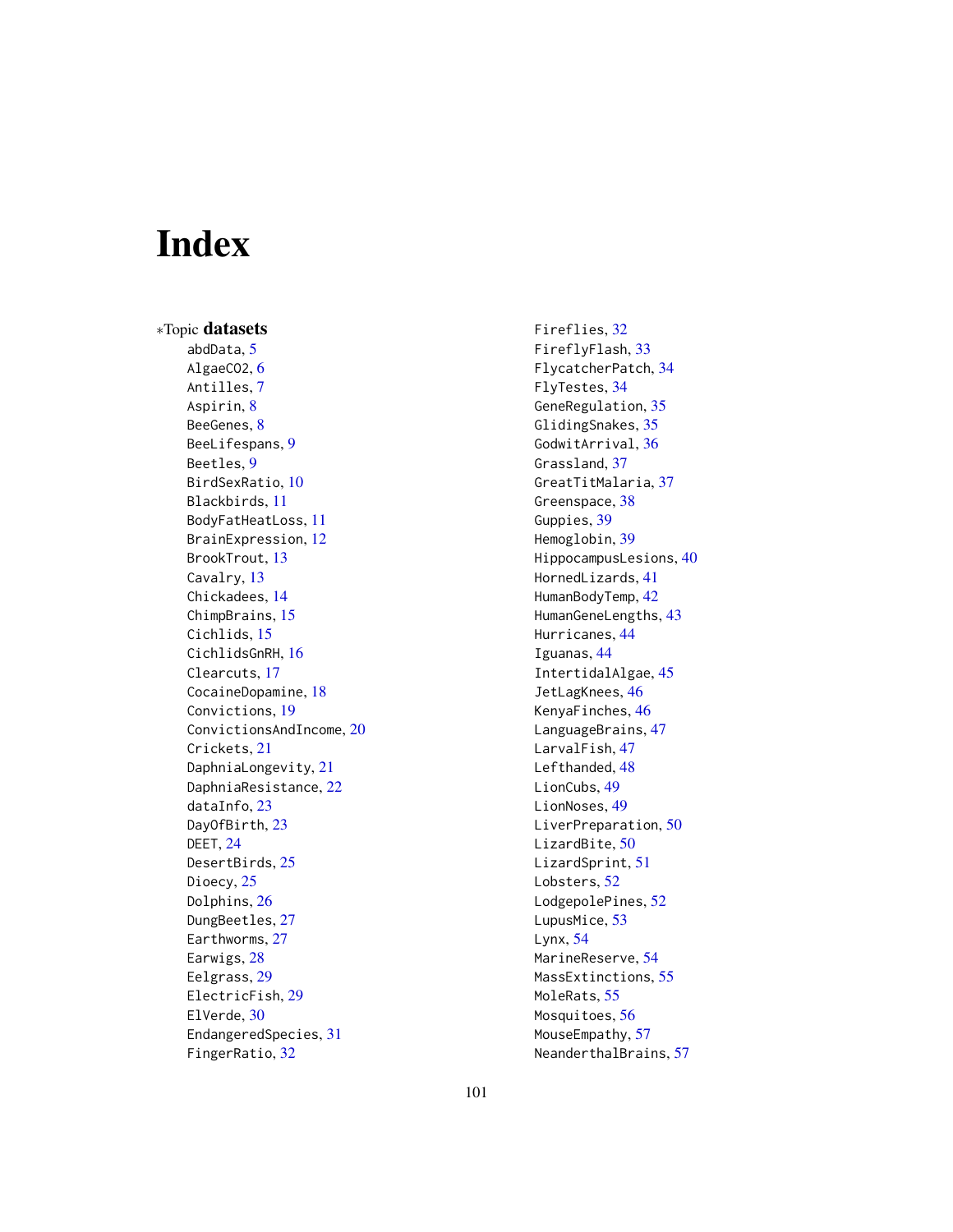NematodeLifespan , [58](#page-57-0) NeotropicalTrees , [59](#page-58-0) Newts , [59](#page-58-0) NorthSeaCod, [60](#page-59-0) NoSmokingDay, [61](#page-60-0) OstrichTemp , [61](#page-60-0) Penguins, [62](#page-61-0) PlantPersistence , [63](#page-62-0) Pollen, [63](#page-62-0) Powerball , [64](#page-63-0) PrimateMetabolism , [64](#page-63-0) PrimateWBC, [65](#page-64-0) ProgesteroneExercise , [65](#page-64-0) Pseudoscorpions , [66](#page-65-0) Pufferfish , [67](#page-66-0) Rattlesnakes , [67](#page-66-0) Rigormortis , [68](#page-67-0) RopeTrick , [69](#page-68-0) SagebrushCrickets , [69](#page-68-0) SalmonColor , [70](#page-69-0) Seedlings, [70](#page-69-0) Selection , [71](#page-70-0) SexualSelection, [72](#page-71-0) ShadParasites , [73](#page-72-0) ShrinkingSeals , [73](#page-72-0) ShuttleDisaster , [74](#page-73-0) Silversword, [75](#page-74-0) SleepAndPerformance, [75](#page-74-0) SockeyeFemales , [76](#page-75-0) Sparrows , [76](#page-75-0) SpiderColonies , [77](#page-76-0) SpiderSpeed , [78](#page-77-0) Stalkies1 , [78](#page-77-0) Stalkies2 , [79](#page-78-0) SticklebackPlates , [79](#page-78-0) SticklebackPreference, [80](#page-79-0) Sumo , [81](#page-80-0) SyrupSwimming , [81](#page-80-0) TeenDeaths , [82](#page-81-0) Telomeres , [83](#page-82-0) TimeOfDeath, [83](#page-82-0) Toads , [84](#page-83-1) Tobacco , [84](#page-83-1) Tobacco2 , [85](#page-84-1) ToothAge , [86](#page-85-0) TreeSeedlings , [86](#page-85-0) Trematodes , [87](#page-86-0) Trillium , [87](#page-86-0)

Truffles, [88](#page-87-0) TsetseLearning , [89](#page-88-0) TwoKids, [89](#page-88-0) VampireBites, [90](#page-89-0) VasopressinVoles , [91](#page-90-0) Vines, [91](#page-90-0) VoleDispersal, <mark>[92](#page-91-0)</mark> WalkingStickFemurs , [93](#page-92-0) WalkingStickHeads , [93](#page-92-0) WeddellSeals , [94](#page-93-0) WillsDebates , [95](#page-94-1) WillsPresidents , [95](#page-94-1) WolfTeeth , [96](#page-95-0) Wolves, <mark>[96](#page-95-0)</mark> WorldCup , [97](#page-96-0) WrasseSexes , [97](#page-96-0) YeastGenes, [98](#page-97-0) ZebraFinchBeaks , [98](#page-97-0) ZebraFinches, [99](#page-98-0) ZooMortality, [99](#page-98-0) Zooplankton, [100](#page-99-0) ∗Topic graphics col.abd , [18](#page-17-0) histochart , [41](#page-40-0) ∗Topic package abd-package, [5](#page-4-0) abd *(*abd-package *)* , [5](#page-4-0) abd-package, <mark>[5](#page-4-0)</mark> abdData , [5](#page-4-0) , *[23](#page-22-0)* AlgaeCO2, [6](#page-5-0) Antilles , [7](#page-6-0) Aspirin, <mark>[8](#page-7-0)</mark> BeeGenes, [8](#page-7-0) BeeLifespans, <mark>[9](#page-8-0)</mark> Beetles, <mark>[9](#page-8-0)</mark> BirdSexRatio, 1<mark>0</mark> Blackbirds , [11](#page-10-0) BodyFatHeatLoss , [11](#page-10-0) BrainExpression , [12](#page-11-0) BrookTrout, [13](#page-12-0) BrookTrout2 *(*BrookTrout *)* , [13](#page-12-0) Cavalry, [13](#page-12-0) Chickadees , [14](#page-13-0) ChimpBrains, [15](#page-14-0) Cichlids , [15](#page-14-0) CichlidsGnRH , [16](#page-15-0)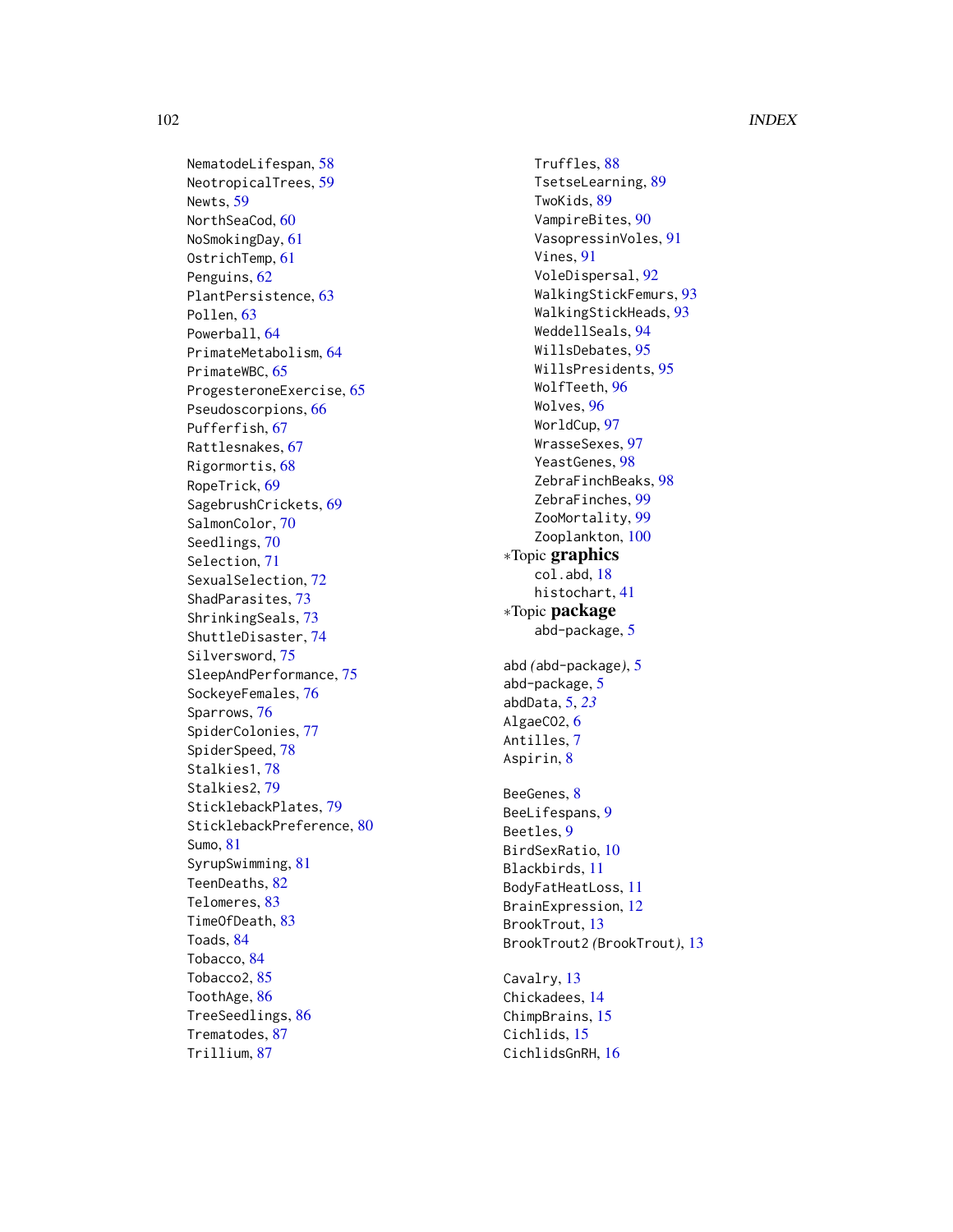# INDEX  $103$

Clearcuts , [17](#page-16-0) CocaineDopamine , [18](#page-17-0) col.abd , [18](#page-17-0) col.abd,theme.abd *(*col.abd *)* , [18](#page-17-0) Convictions , [19](#page-18-0) ConvictionsAndIncome, $20$ Crickets , [21](#page-20-0)

DaphniaLongevity , [21](#page-20-0) DaphniaResistance , [22](#page-21-0) dataInfo, [23](#page-22-0) DayOfBirth, [23](#page-22-0) DEET , [24](#page-23-0) DesertBirds, [25](#page-24-0) Dioecy, [25](#page-24-0) Dolphins, [26](#page-25-0) DungBeetles, [27](#page-26-0)

Earthworms, [27](#page-26-0) Earwigs, [28](#page-27-0) Eelgrass , [29](#page-28-0) ElectricFish , [29](#page-28-0) ElVerde, [30](#page-29-0) EndangeredSpecies , [31](#page-30-0)

FingerRatio, [32](#page-31-0) Fireflies , [32](#page-31-0) FireflyFlash, [33](#page-32-0) FlycatcherPatch , [34](#page-33-0) FlyTestes , [34](#page-33-0)

GeneRegulation, [35](#page-34-0) GlidingSnakes, [35](#page-34-0) GodwitArrival, [36](#page-35-0) Grassland, [37](#page-36-0) GreatTitMalaria , [37](#page-36-0) Greenspace, [38](#page-37-0) Guppies, [39](#page-38-0)

Hemoglobin , [39](#page-38-0) HippocampusLesions , [40](#page-39-0) histochart , [41](#page-40-0) HornedLizards , [41](#page-40-0) HumanBodyTemp, [42](#page-41-0) HumanGeneLengths , [43](#page-42-0) Hurricanes , [44](#page-43-0)

Iguanas , [44](#page-43-0) IntertidalAlgae , [45](#page-44-0) JetLagKnees, [46](#page-45-0) KenyaFinches , [46](#page-45-0) LanguageBrains, [47](#page-46-0) LarvalFish, [47](#page-46-0) Lefthanded, [48](#page-47-0) LionCubs , [49](#page-48-0) LionNoses, [49](#page-48-0) LiverPreparation, [50](#page-49-0) LizardBite,  $50$ LizardSprint , [51](#page-50-0) Lobsters, [52](#page-51-0) LodgepolePines , [52](#page-51-0) LupusMice, [53](#page-52-0) Lynx , [54](#page-53-0) MarineReserve, <mark>5</mark>4 MassExtinctions , [55](#page-54-0) MoleRats, [55](#page-54-0) Mosquitoes, [56](#page-55-0) MouseEmpathy, [57](#page-56-0) NeanderthalBrains , [57](#page-56-0) NematodeLifespan , [58](#page-57-0) NeotropicalTrees , [59](#page-58-0) Newts , [59](#page-58-0) NorthSeaCod, [60](#page-59-0) NoSmokingDay, [61](#page-60-0) OstrichTemp , [61](#page-60-0) Penguins, [62](#page-61-0) PlantPersistence , [63](#page-62-0) Pollen, [63](#page-62-0) Powerball, [64](#page-63-0) PrimateMetabolism , [64](#page-63-0) PrimateWBC, [65](#page-64-0) ProgesteroneExercise, [65](#page-64-0) Pseudoscorpions, [66](#page-65-0) Pufferfish, [67](#page-66-0) Rattlesnakes , [67](#page-66-0) Rigormortis, [68](#page-67-0) RopeTrick , [69](#page-68-0)

SagebrushCrickets , [69](#page-68-0) SalmonColor , [70](#page-69-0) Seedlings, [70](#page-69-0) Selection , [71](#page-70-0)